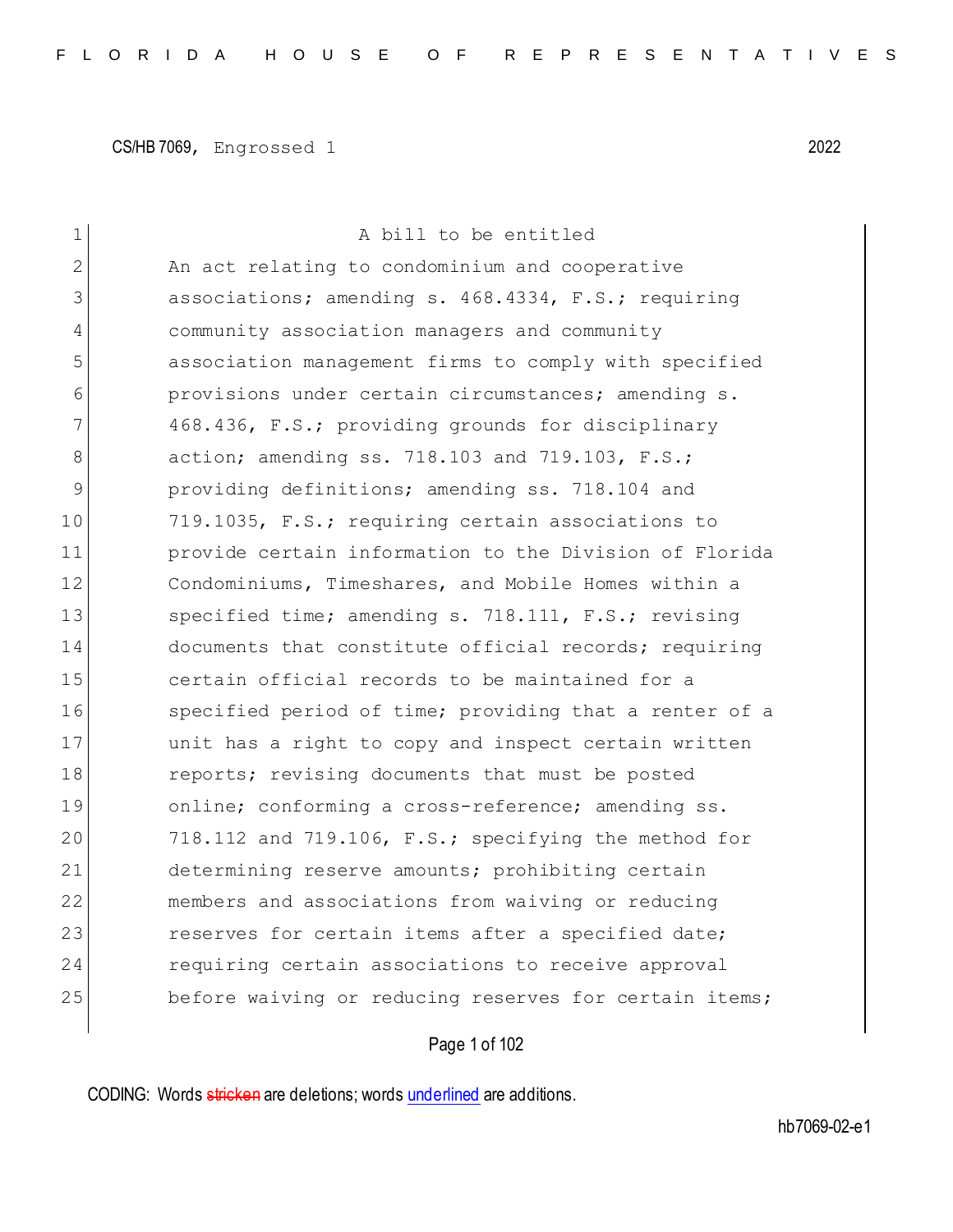26 prohibiting certain associations from using reserve 27 funds, or any interest accruing thereon, for certain 28 purposes after a specified date; requiring certain 29 associations to have a structural integrity reserve 30 study completed at specified intervals and for certain 31 buildings by a specified date; providing requirements 32 for such study; conforming provisions to changes made 33 by the act; amending s. 718.116, F.S.; conforming a 34 cross-reference; amending s. 718.117, F.S.; providing 35 that certain condominiums may be terminated by a 36 majority vote under certain circumstances; providing 37 requirements for meetings in which a plan of 38 termination will be considered; specifying the method 39 for determining a condominium's fair market value; 40 conforming a cross-reference; creating ss. 718.132 and 41 719.132, F.S.; providing definitions; requiring 42 certain associations to have specified buildings 43 recertified at specified intervals; requiring phase 2 44 inspections under certain circumstances; providing 45 **requirements** for such recertifications and 46 inspections; providing notice requirements; providing 47 requirements for certain associations and local 48 building officials; authorizing local building 49 officials to prescribe penalties, which must be posted 50 on the building department's website; amending ss.

## Page 2 of 102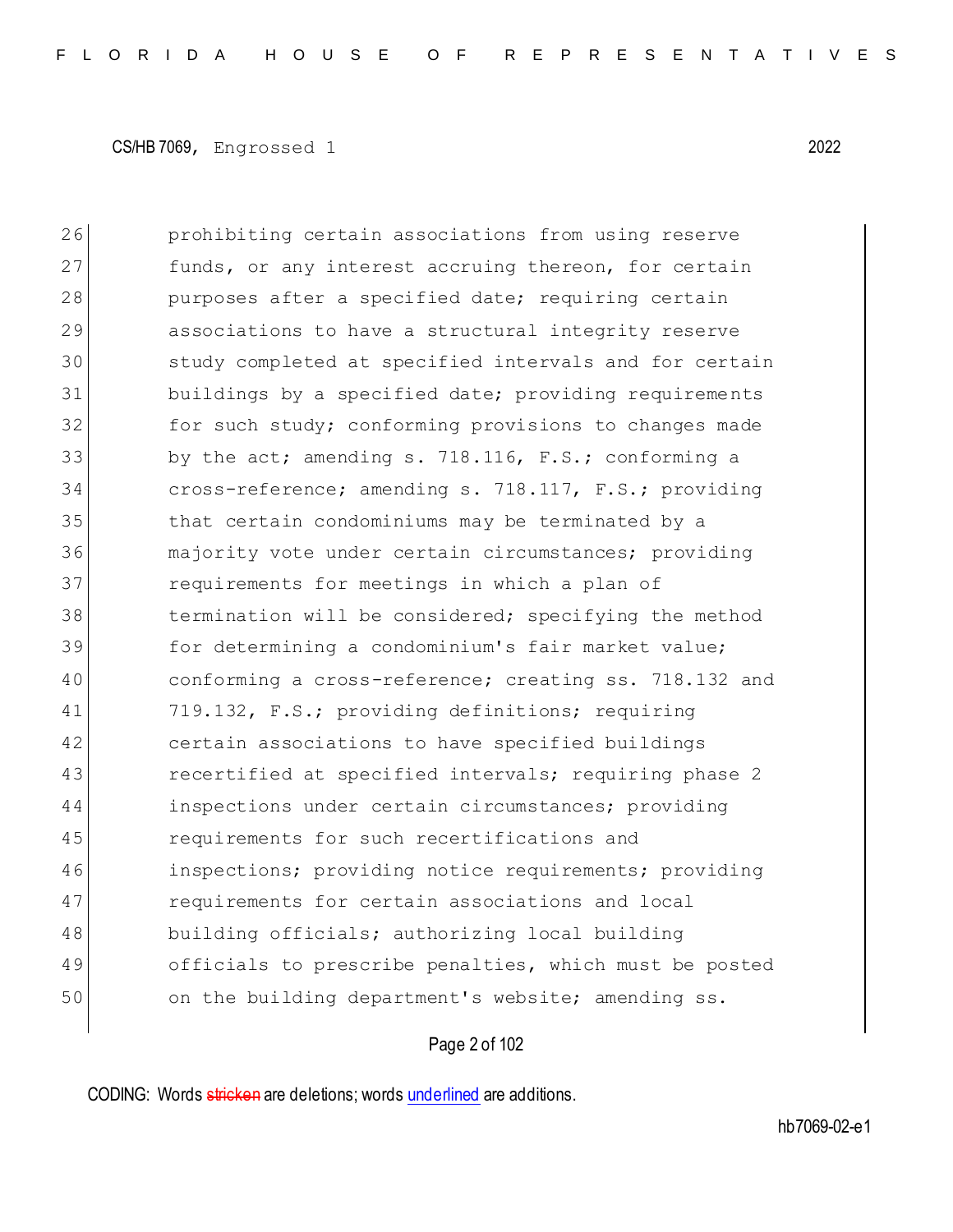51 718.301 and 719.301, F.S.; requiring developers to 52 deliver certain information to certain associations 53 when transferring control; amending ss. 718.501 and 54 719.501, F.S.; providing that the division has 55 jurisdiction to investigate specified complaints; 56 requiring certain associations to provide certain 57 information and updates to the division by a specified 58 date and within a specified time; requiring the 59 division to compile a list with certain information 60 and post such list on its website; amending ss. 61 718.503 and 719.503, F.S.; requiring a developer or 62 unit owner, as applicable, to deliver certain 63 documents to a buyer or lessee of a unit; amending ss. 64 718.504 and 719.504, F.S.; requiring certain 65 information to be included in a prospectus or an 66 offering circular; amending s. 719.104, F.S.; revising 67 documents that constitute official records; amending 68 ss. 720.303, 720.311, and 721.15, F.S.; conforming 69 cross-references; providing an appropriation; 70 **providing an effective date.** 71 72 Be It Enacted by the Legislature of the State of Florida: 73 74 Section 1. Subsection (1) of section 468.4334, Florida 75 Statutes, is amended to read:

Page 3 of 102

CODING: Words stricken are deletions; words underlined are additions.

hb7069-02-e1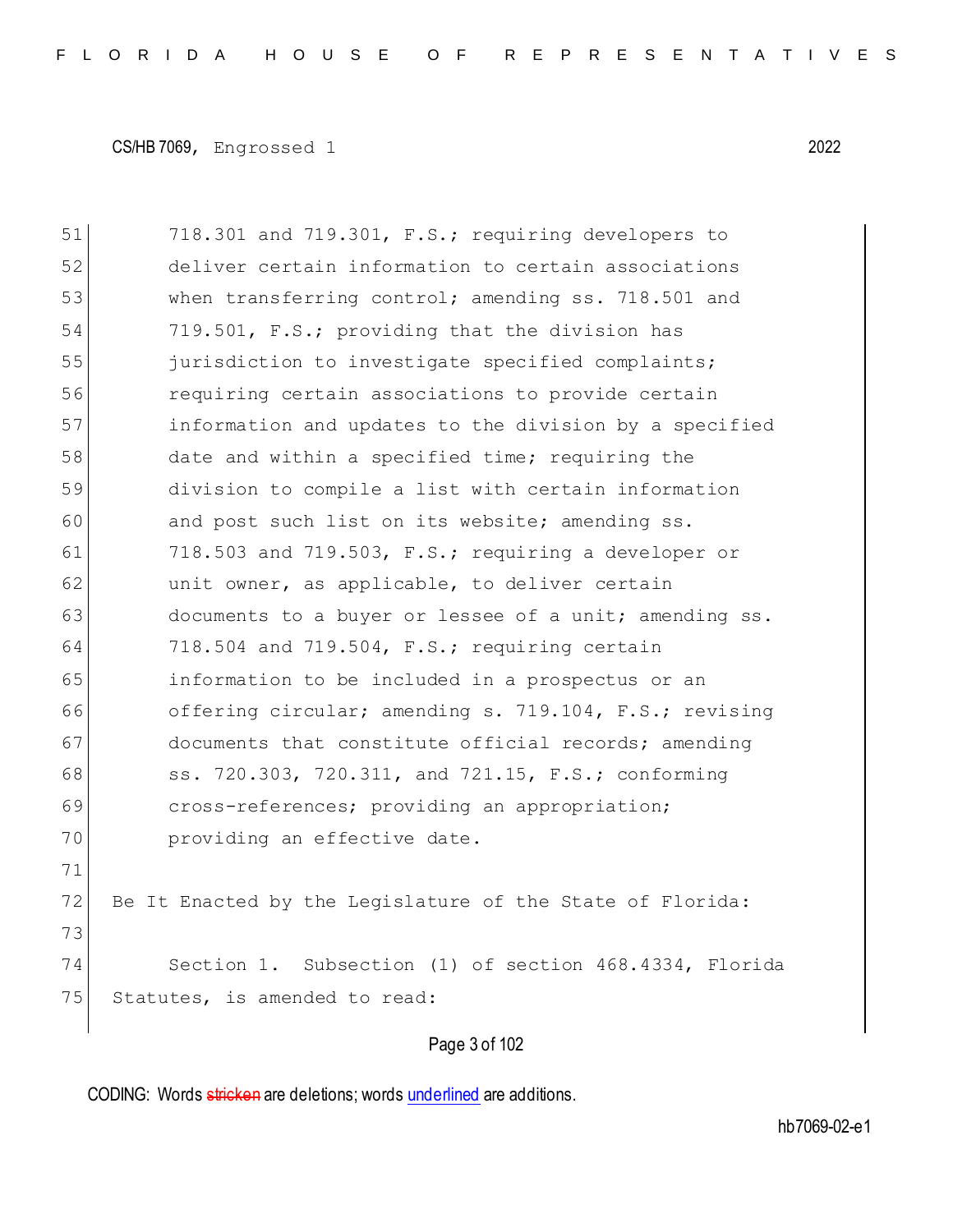76 468.4334 Professional practice standards; liability.-77 (1)(a) A community association manager or a community 78 association management firm is deemed to act as agent on behalf 79 of a community association as principal within the scope of 80 authority authorized by a written contract or under this 81 chapter. A community association manager and a community 82 association management firm shall discharge duties performed on 83 behalf of the association as authorized by this chapter loyally, 84 skillfully, and diligently; dealing honestly and fairly; in good 85 faith; with care and full disclosure to the community 86 association; accounting for all funds; and not charging 87 unreasonable or excessive fees. 88 (b) If a community association manager or a community 89 association management firm has a contract with a community 90 association with a building on the association's property that 91 is subject to recertification under s. 718.132 or s. 719.132, 92 the community association manager or the community association 93 management firm must comply with such sections. 94 Section 2. Paragraph (b) of subsection (2) of section 95 468.436, Florida Statutes, is amended to read: 96 468.436 Disciplinary proceedings.-97 (2) The following acts constitute grounds for which the 98 disciplinary actions in subsection (4) may be taken: 99 (b)1. Violation of any provision of this part. 100 2. Violation of any lawful order or rule rendered or

## Page 4 of 102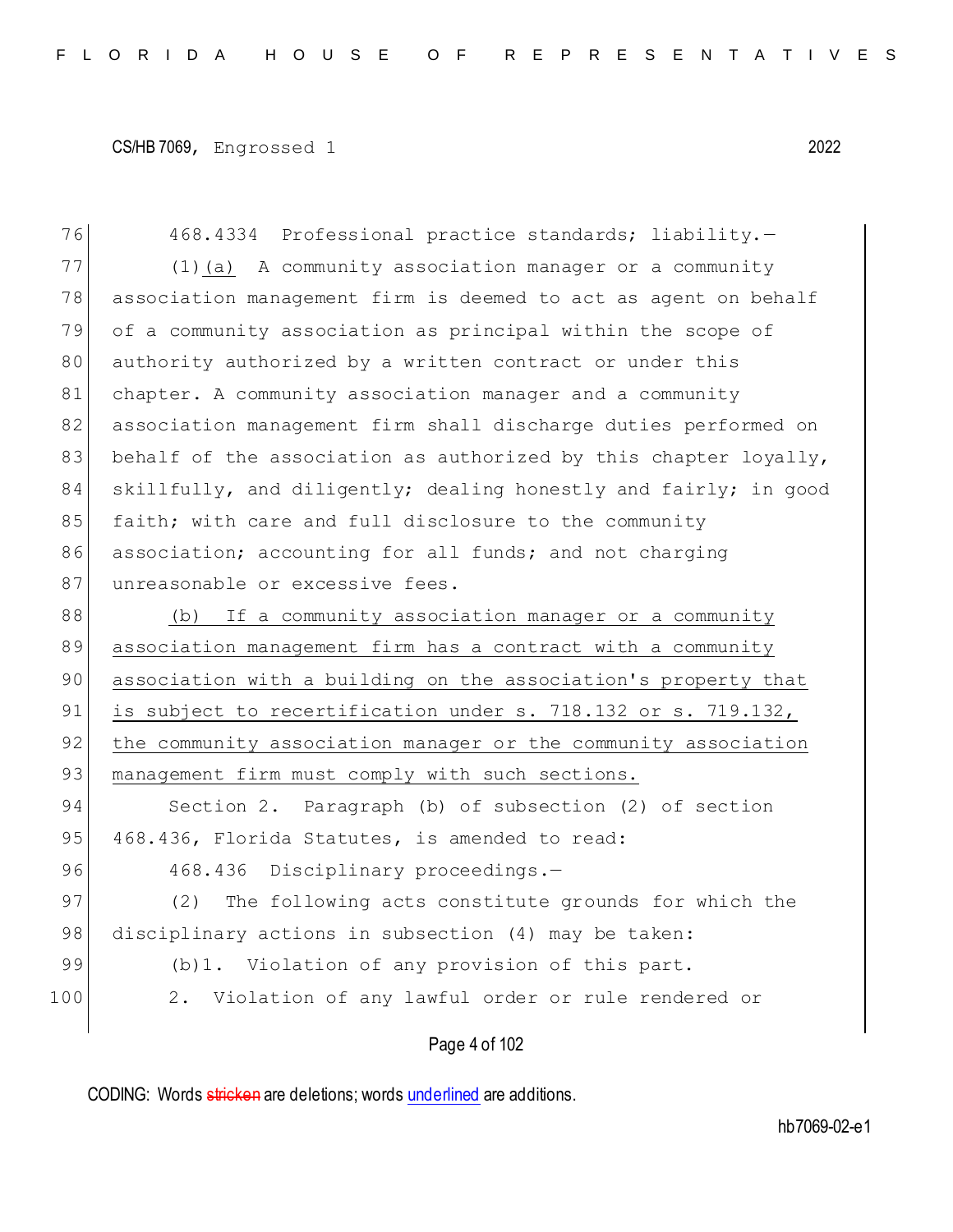101 adopted by the department or the council. 102 3. Being convicted of or pleading nolo contendere to a 103 felony in any court in the United States. 104 4. Obtaining a license or certification or any other 105 order, ruling, or authorization by means of fraud, 106 misrepresentation, or concealment of material facts. 107 5. Committing acts of gross misconduct or gross negligence 108 in connection with the profession. 109 6. Contracting, on behalf of an association, with any 110 entity in which the licensee has a financial interest that is 111 not disclosed. 112 7. Violating any provision of chapter 718, chapter 719, or 113 chapter 720 during the course of performing community 114 association management services pursuant to a contract with a 115 community association as defined in s. 468.431(1). 116 8. Failing to provide a written recertification report to 117 a local building official, if the community association manager 118 or the community association management firm receives the 119 report, in accordance with s. 718.132 or s. 719.132 during the 120 course of performing community association management services 121 pursuant to a contract with a condominium, as defined in s. 122 718.103, or a cooperative, as defined in s. 719.103. 123 Section 3. Subsections (22), (23), and (24) and (25) 124 through (30) of section 718.103, Florida Statutes, are 125 renumbered as subsections  $(23)$ ,  $(24)$ , and  $(25)$  and  $(27)$  through

Page 5 of 102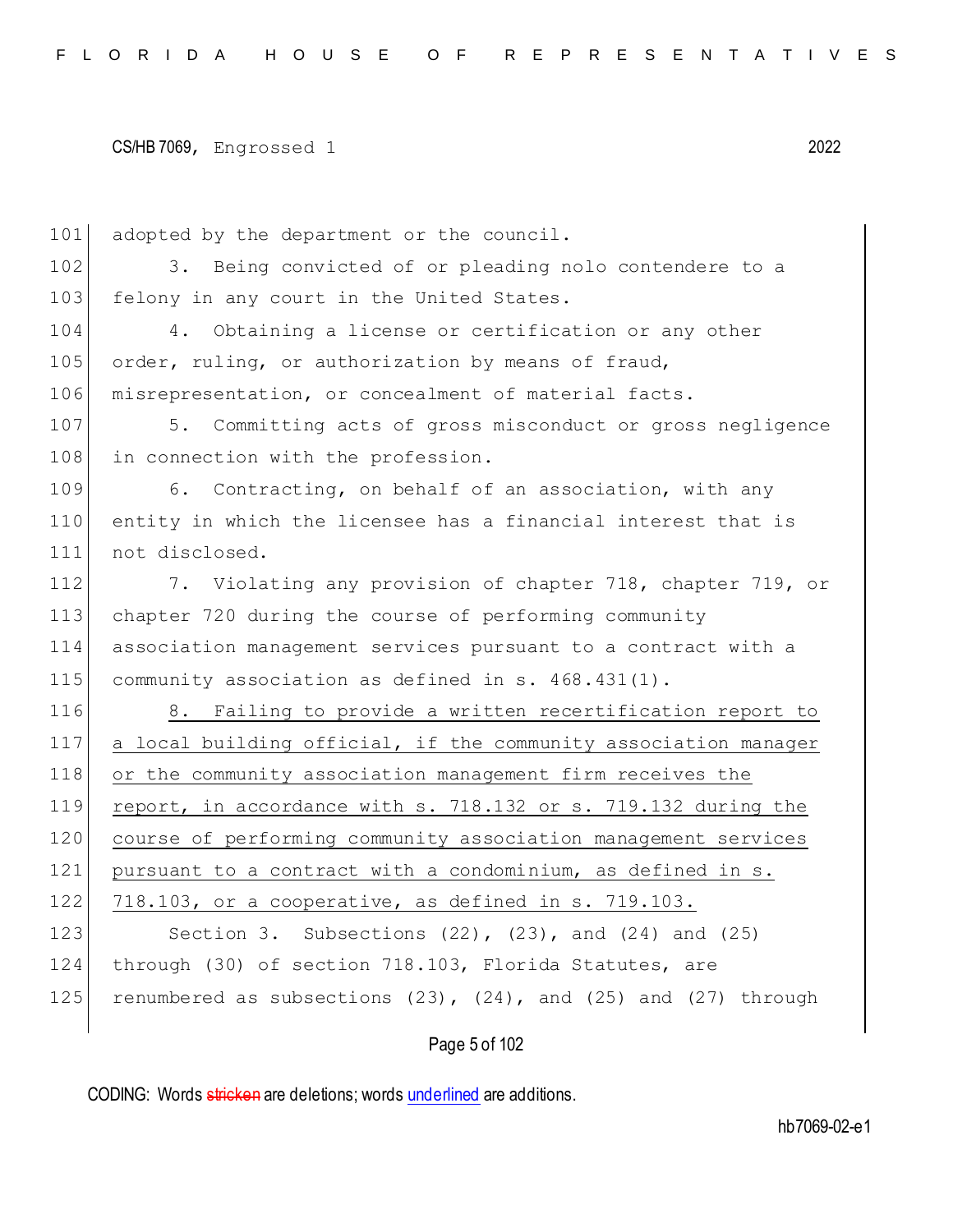126 (32), respectively, and new subsections (22) and (26) are added 127 to that section to read: 128 718.103 Definitions.—As used in this chapter, the term: 129 (22) "Primary structural member" has the same meaning as 130 in s. 627.706(2). 131 (26) "Structural integrity reserve study" means a study of 132 the reserve funds required for future major repairs and 133 replacement of the common elements based on a visual inspection 134 of the common elements. A structural integrity reserve study may 135 be performed by any person or entity qualified to perform such 136 study. However, the visual inspection portion of the structural 137 integrity reserve study must be performed by an engineer 138 licensed under chapter 471 or an architect licensed under 139 chapter 481. At a minimum, a structural integrity reserve study 140 must identify the common elements being visually inspected, 141 state the estimated remaining useful life and the estimated 142 replacement cost or deferred maintenance expense of the common 143 elements being visually inspected, and provide a recommended 144 annual reserve amount that achieves the estimated replacement 145 cost or deferred maintenance expense of each common element 146 being visually inspected by the end of the estimated remaining 147 useful life of each common element. 148 Section 4. Subsection (2) of section 718.104, Florida 149 Statutes, is amended to read: 150 718.104 Creation of condominiums; contents of

Page 6 of 102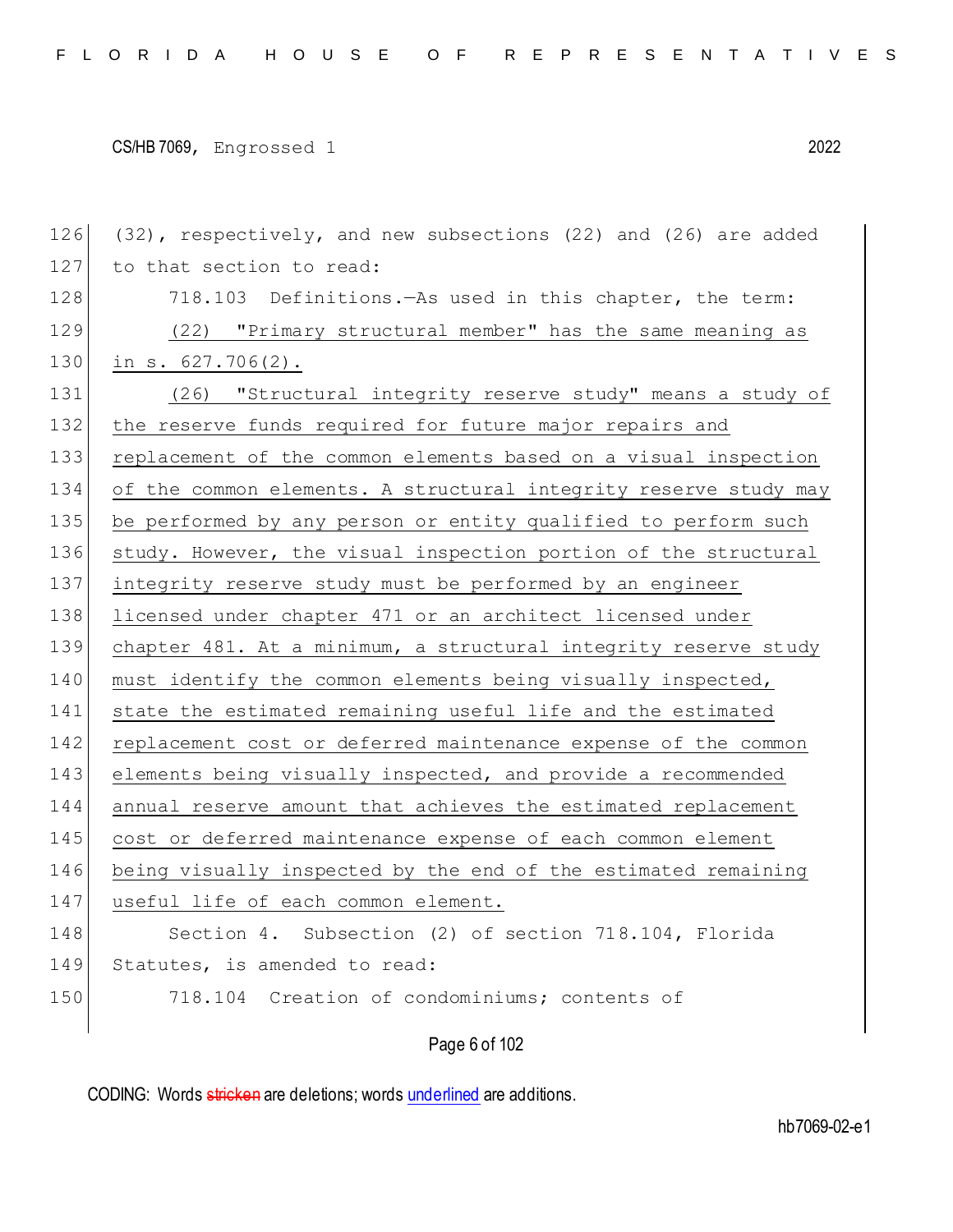151 declaration.—Every condominium created in this state shall be 152 created pursuant to this chapter.

 (2) A condominium is created by recording a declaration in 154 the public records of the county where the land is located, executed and acknowledged with the requirements for a deed. All persons who have record title to the interest in the land being submitted to condominium ownership, or their lawfully authorized 158 agents, must join in the execution of the declaration. Upon the recording of the declaration, or an amendment adding a phase to the condominium under s. 718.403(6), all units described in the declaration or phase amendment as being located in or on the land then being submitted to condominium ownership shall come 163 into existence, regardless of the state of completion of planned improvements in which the units may be located or any other 165 requirement or description that a declaration may provide. Upon 166 recording the declaration of condominium pursuant to this 167 section, the developer shall file the recording information with 168 the division within 120 calendar days on a form prescribed by the division. If the condominium is subject to s. 718.132 and has at least one building on condominium property that is three stories or higher in height, the developer must also provide information to the division indicating the number of buildings described in the declaration located on the condominium property 174 that are three stories or higher in height, the total number of 175 units in all such buildings, and the addresses of such buildings

Page 7 of 102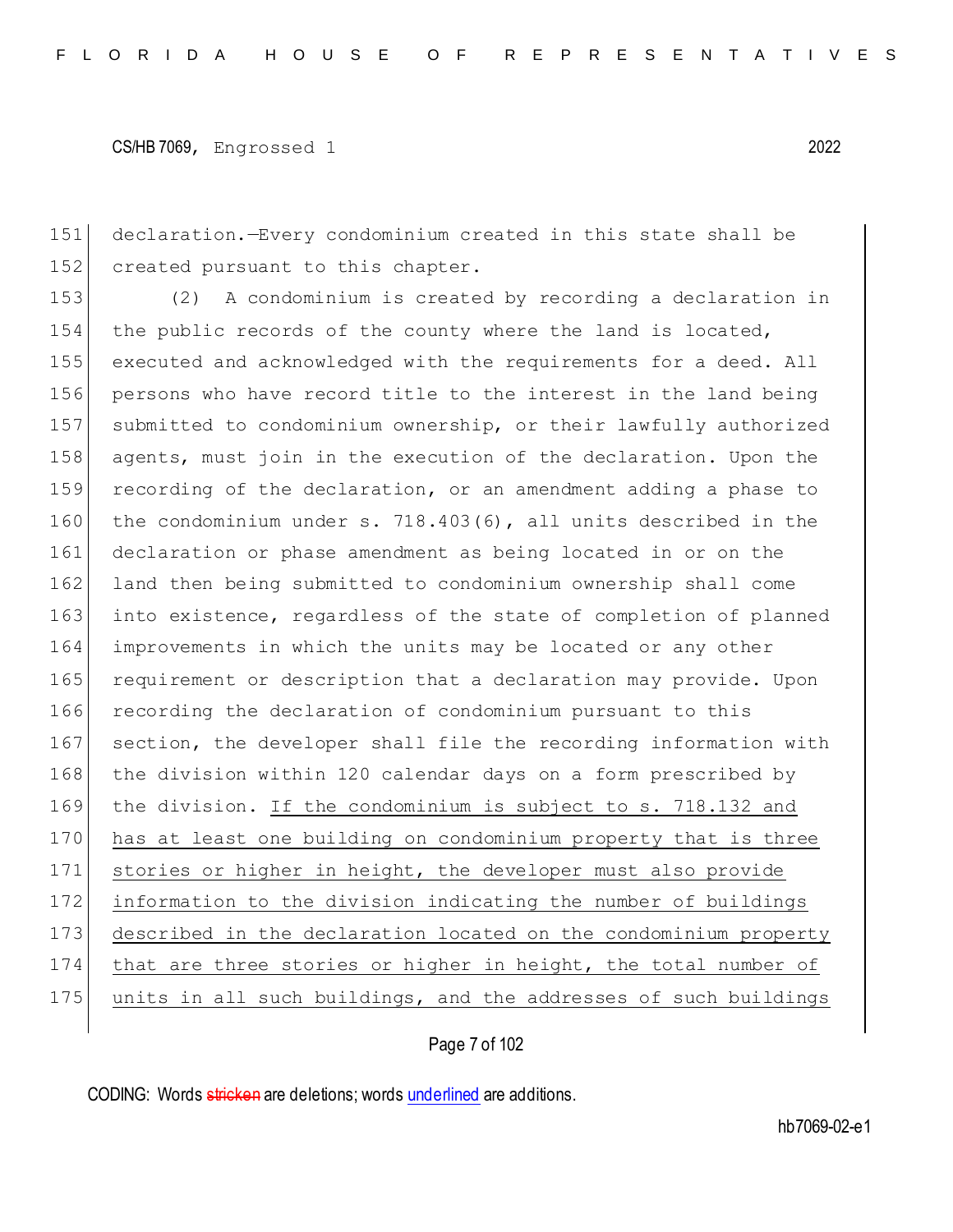Page 8 of 102 176 within 120 calendar days after recording the declaration on a 177 form prescribed by the division. 178 Section 5. Paragraph (b) of subsection (7) and paragraphs 179 (a), (b), (c), and (q) of subsection (12) of section 718.111, 180 Florida Statutes, are amended to read:  $181$   $718.111$  The association.  $-$ 182 (7) TITLE TO PROPERTY. 183 (b) Subject to s.  $718.112(2)(n)$  the provisions of s. 184  $\left[718,112\left(2\right)\right]$  (m), the association, through its board, has the 185 limited power to convey a portion of the common elements to a 186 condemning authority for the purposes of providing utility 187 easements, right-of-way expansion, or other public purposes, 188 whether negotiated or as a result of eminent domain proceedings. 189 (12) OFFICIAL RECORDS.-190 (a) From the inception of the association, the association 191 shall maintain each of the following items, if applicable, which 192 constitutes the official records of the association: 193 1. A copy of the plans, permits, warranties, and other 194 items provided by the developer under s. 718.301(4). 195 2. A photocopy of the recorded declaration of condominium 196 of each condominium operated by the association and each 197 amendment to each declaration. 198 3. A photocopy of the recorded bylaws of the association 199 and each amendment to the bylaws. 200 4. A certified copy of the articles of incorporation of

CODING: Words stricken are deletions; words underlined are additions.

hb7069-02-e1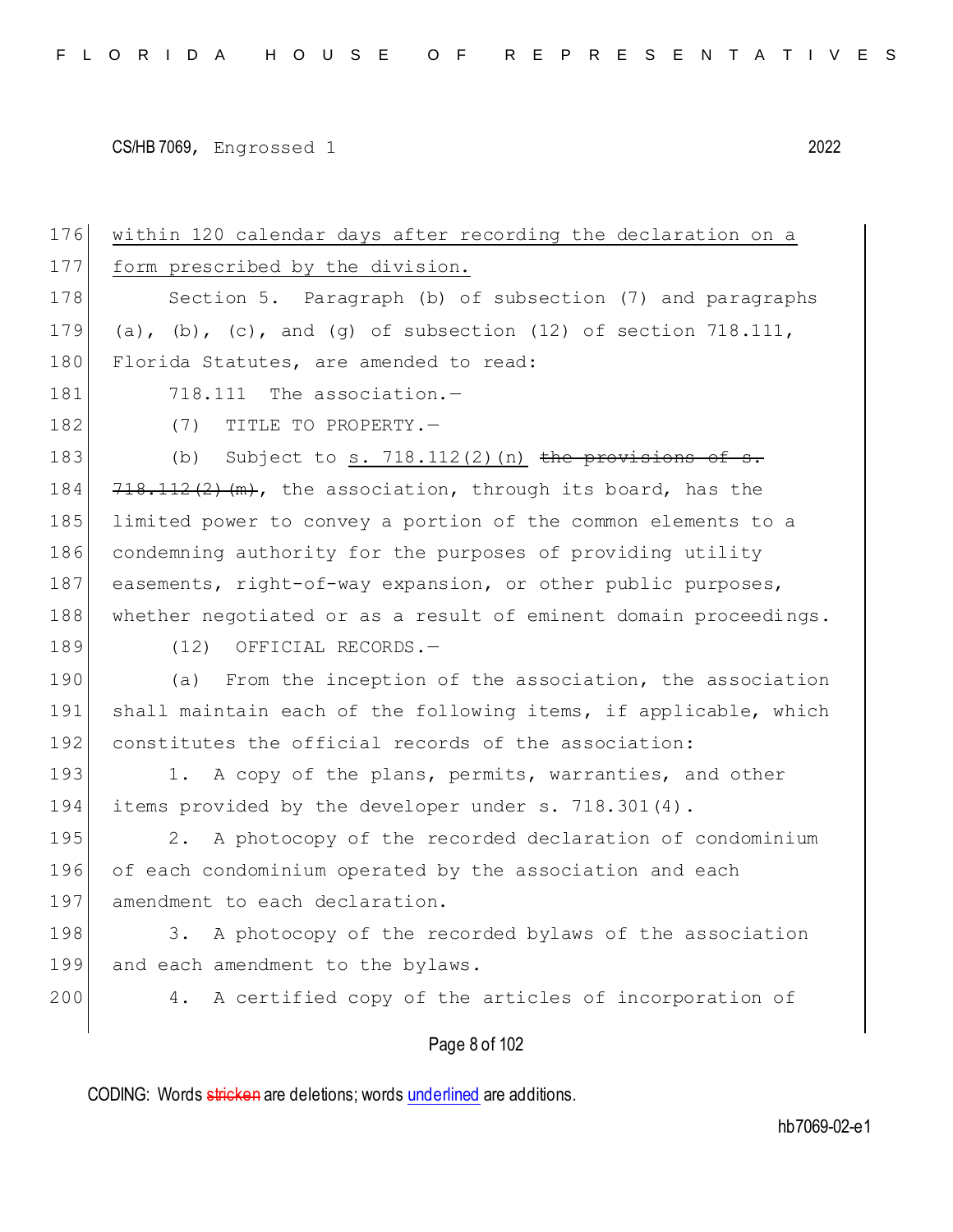201 the association, or other documents creating the association, 202 and each amendment thereto.

203 5. A copy of the current rules of the association.

204 6. A book or books that contain the minutes of all 205 meetings of the association, the board of administration, and 206 the unit owners.

207 7. A current roster of all unit owners and their mailing 208 addresses, unit identifications, voting certifications, and, if known, telephone numbers. The association shall also maintain the e-mail addresses and facsimile numbers of unit owners consenting to receive notice by electronic transmission. The e- mail addresses and facsimile numbers are not accessible to unit owners if consent to receive notice by electronic transmission is not provided in accordance with sub-subparagraph (c)3.e. However, the association is not liable for an inadvertent disclosure of the e-mail address or facsimile number for 217 receiving electronic transmission of notices.

218 8. All current insurance policies of the association and 219 condominiums operated by the association.

220 9. A current copy of any management agreement, lease, or 221 other contract to which the association is a party or under 222 which the association or the unit owners have an obligation or 223 responsibility.

224 10. Bills of sale or transfer for all property owned by 225 the association.

## Page 9 of 102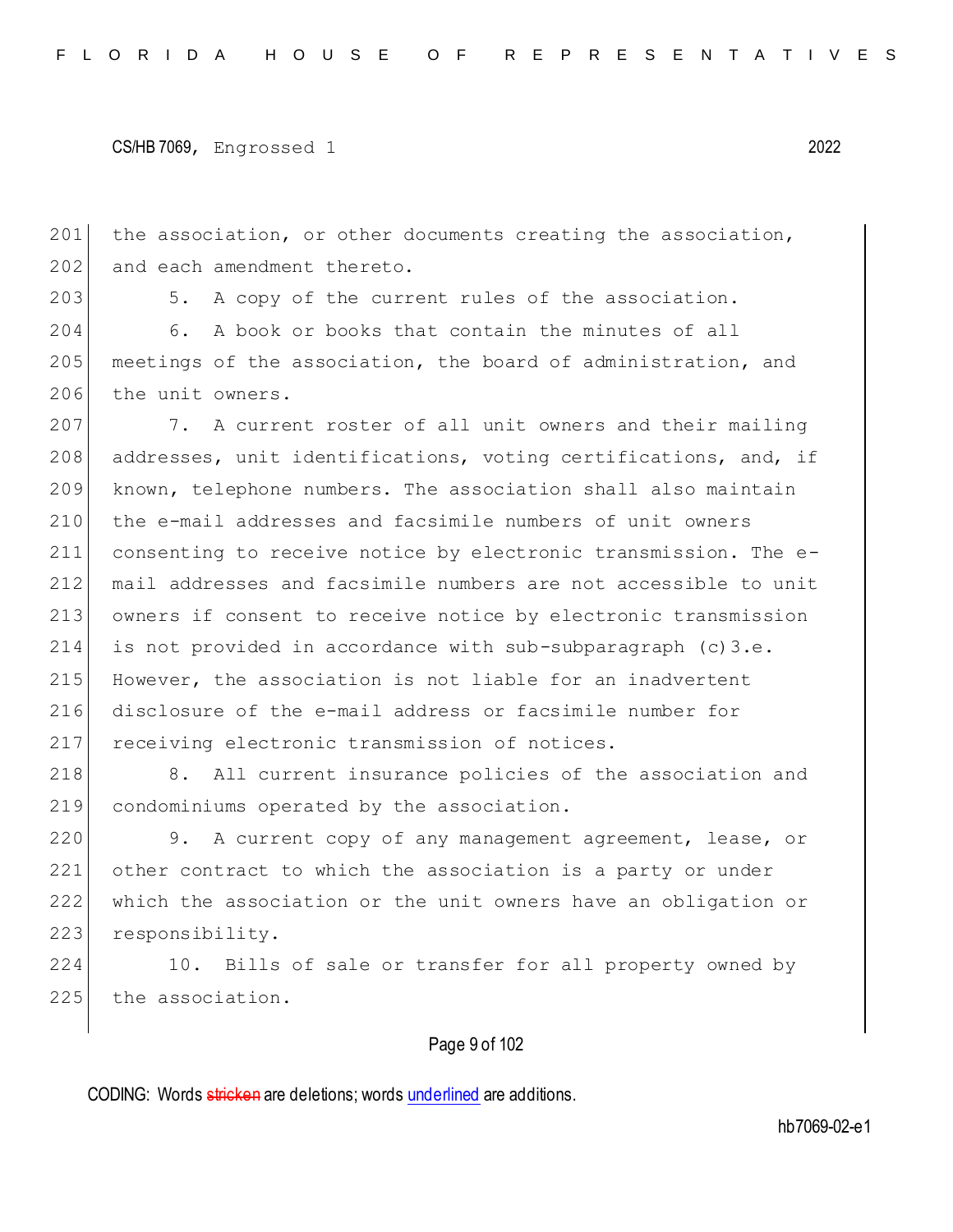226 11. Accounting records for the association and separate 227 accounting records for each condominium that the association 228 operates. Any person who knowingly or intentionally defaces or 229 destroys such records, or who knowingly or intentionally fails 230 to create or maintain such records, with the intent of causing 231 harm to the association or one or more of its members, is 232 personally subject to a civil penalty pursuant to  $s$ . 233  $|718.501(1)(d)$ . The accounting records must include, but are not 234 limited to:

235 a. Accurate, itemized, and detailed records of all 236 receipts and expenditures.

237 b. A current account and a monthly, bimonthly, or 238 quarterly statement of the account for each unit designating the 239 name of the unit owner, the due date and amount of each 240 assessment, the amount paid on the account, and the balance due.

241 c. All audits, reviews, accounting statements, structural 242 integrity reserve studies, and financial reports of the 243 association or condominium.

244 d. All contracts for work to be performed. Bids for work 245 to be performed are also considered official records and must be 246 maintained by the association for at least 1 year after receipt 247 of the bid.

248 12. Ballots, sign-in sheets, voting proxies, and all other 249 papers and electronic records relating to voting by unit owners, 250 which must be maintained for 1 year from the date of the

## Page 10 of 102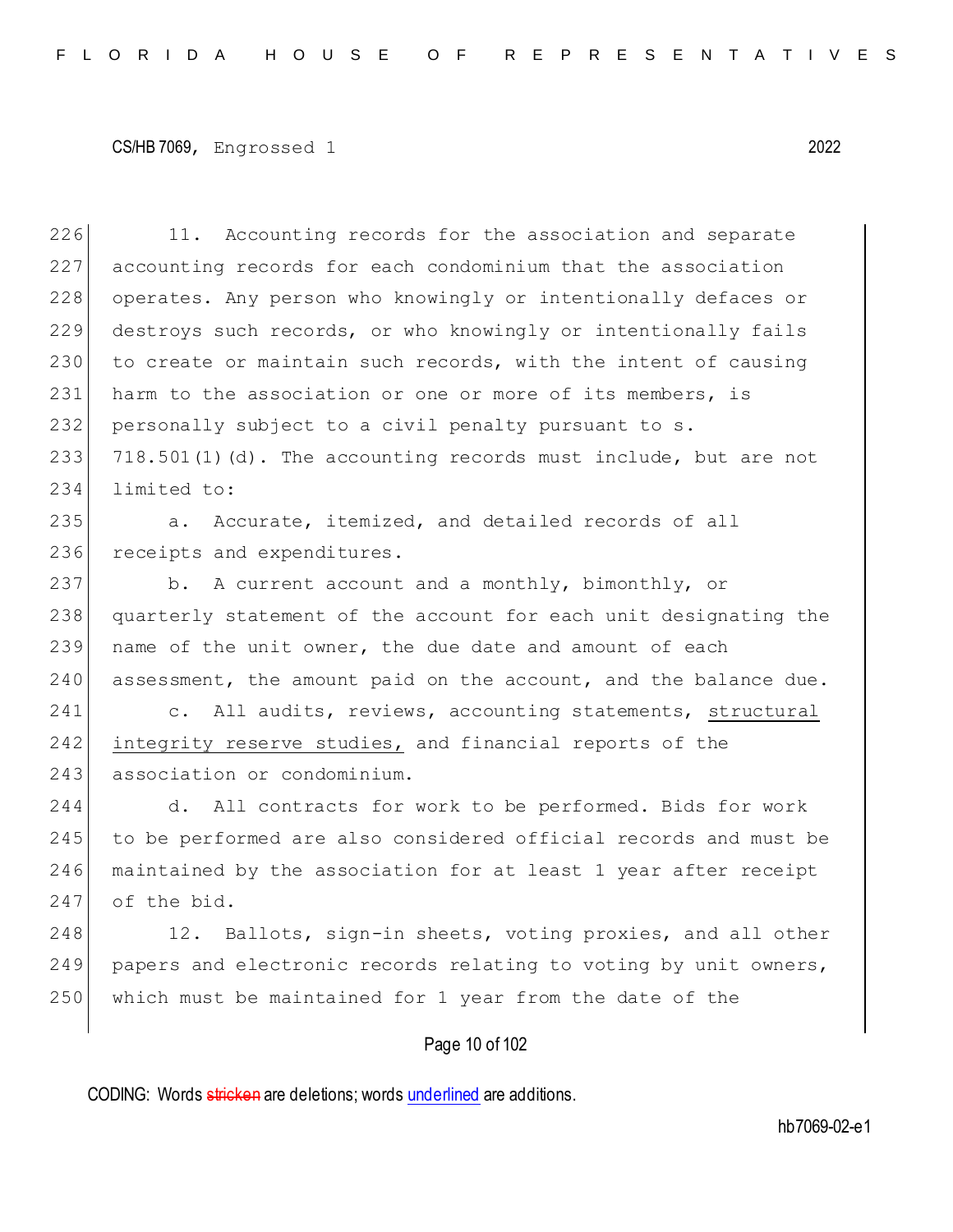251 election, vote, or meeting to which the document relates, 252 notwithstanding paragraph (b). 253 13. All rental records if the association is acting as 254 agent for the rental of condominium units. 255 14. A copy of the current question and answer sheet as 256 described in s. 718.504. 257 15. A copy of the inspection report as described in s.  $258$  718.301(4)(p). 259 16. Bids for materials, equipment, or services. 260 17. All affirmative acknowledgments made pursuant to s.  $261$  718.121(4)(c). 262 18. All written recertification reports and written phase 263 2 inspection reports if required under s. 718.132. 264 19.18. All other written records of the association not 265 specifically included in the foregoing which are related to the 266 operation of the association. 267 (b) The official records specified in subparagraphs (a)1.-268 6. and 18. must be permanently maintained from the inception of 269 the association. Bids for work to be performed or for materials, 270 equipment, or services must be maintained for at least 1 year 271 after receipt of the bid. Structural integrity reserve studies 272 must be maintained for at least 15 years after the study is 273 completed. All other official records must be maintained within 274 the state for at least 7 years, unless otherwise provided by 275 general law. The records of the association shall be made

Page 11 of 102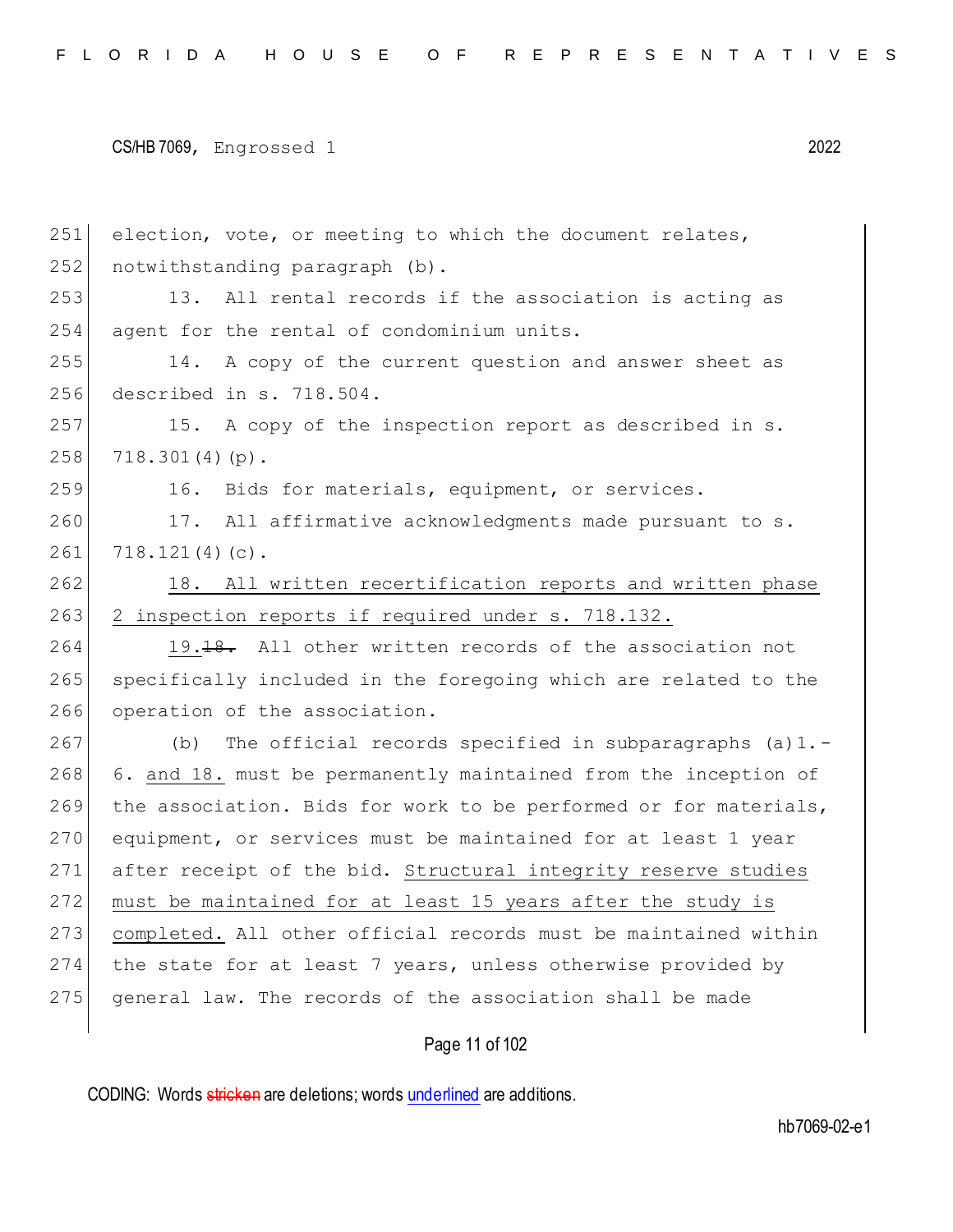276 available to a unit owner within 45 miles of the condominium 277 property or within the county in which the condominium property 278 is located within 10 working days after receipt of a written 279 request by the board or its designee. However, such distance 280 requirement does not apply to an association governing a 281 timeshare condominium. This paragraph may be complied with by 282 having a copy of the official records of the association 283 available for inspection or copying on the condominium property 284 or association property, or the association may offer the option 285 of making the records available to a unit owner electronically 286 via the Internet or by allowing the records to be viewed in 287 electronic format on a computer screen and printed upon request. 288 The association is not responsible for the use or misuse of the 289 information provided to an association member or his or her 290 authorized representative in compliance with this chapter unless 291 the association has an affirmative duty not to disclose such 292 information under this chapter.

293 (c)1. The official records of the association are open to 294 inspection by any association member or the authorized 295 representative of such member at all reasonable times. The right 296 to inspect the records includes the right to make or obtain 297 copies, at the reasonable expense, if any, of the member or 298 authorized representative of such member. A renter of a unit has 299 a right to inspect and copy only the declaration of condominium, 300 and the association's bylaws and rules, and, if applicable, the

## Page 12 of 102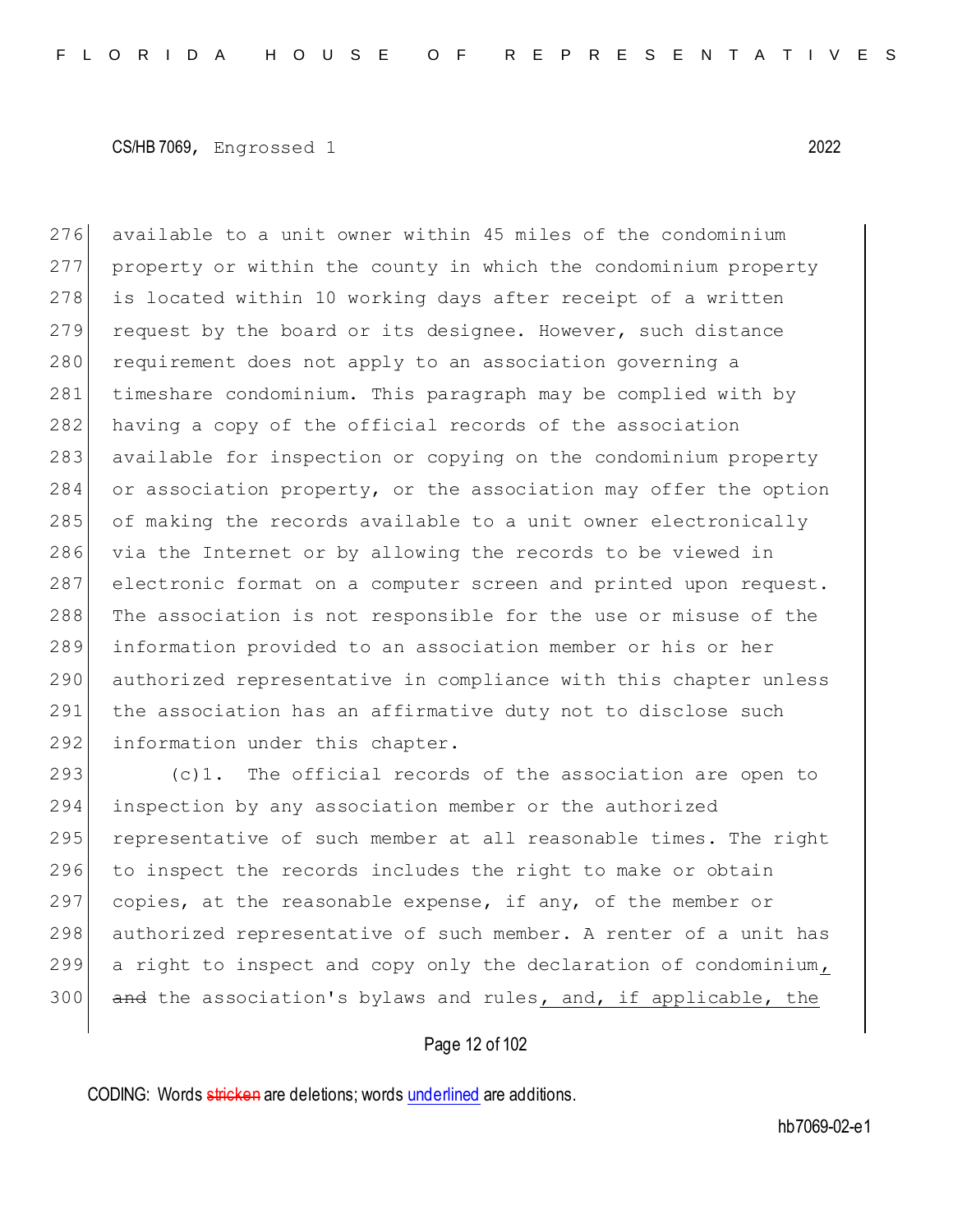association's written recertification reports and written phase 2 inspection reports as described in s. 718.132. The association may adopt reasonable rules regarding the frequency, time, location, notice, and manner of record inspections and copying but may not require a member to demonstrate any purpose or state any reason for the inspection. The failure of an association to provide the records within 10 working days after receipt of a written request creates a rebuttable presumption that the association willfully failed to comply with this paragraph. A unit owner who is denied access to official records is entitled to the actual damages or minimum damages for the association's willful failure to comply. Minimum damages are \$50 per calendar day for up to 10 days, beginning on the 11th working day after receipt of the written request. The failure to permit inspection entitles any person prevailing in an enforcement action to recover reasonable attorney fees from the person in control of the records who, directly or indirectly, knowingly denied access 318 to the records.

 2. Any person who knowingly or intentionally defaces or destroys accounting records that are required by this chapter to be maintained during the period for which such records are required to be maintained, or who knowingly or intentionally fails to create or maintain accounting records that are required to be created or maintained, with the intent of causing harm to 325 the association or one or more of its members, is personally

## Page 13 of 102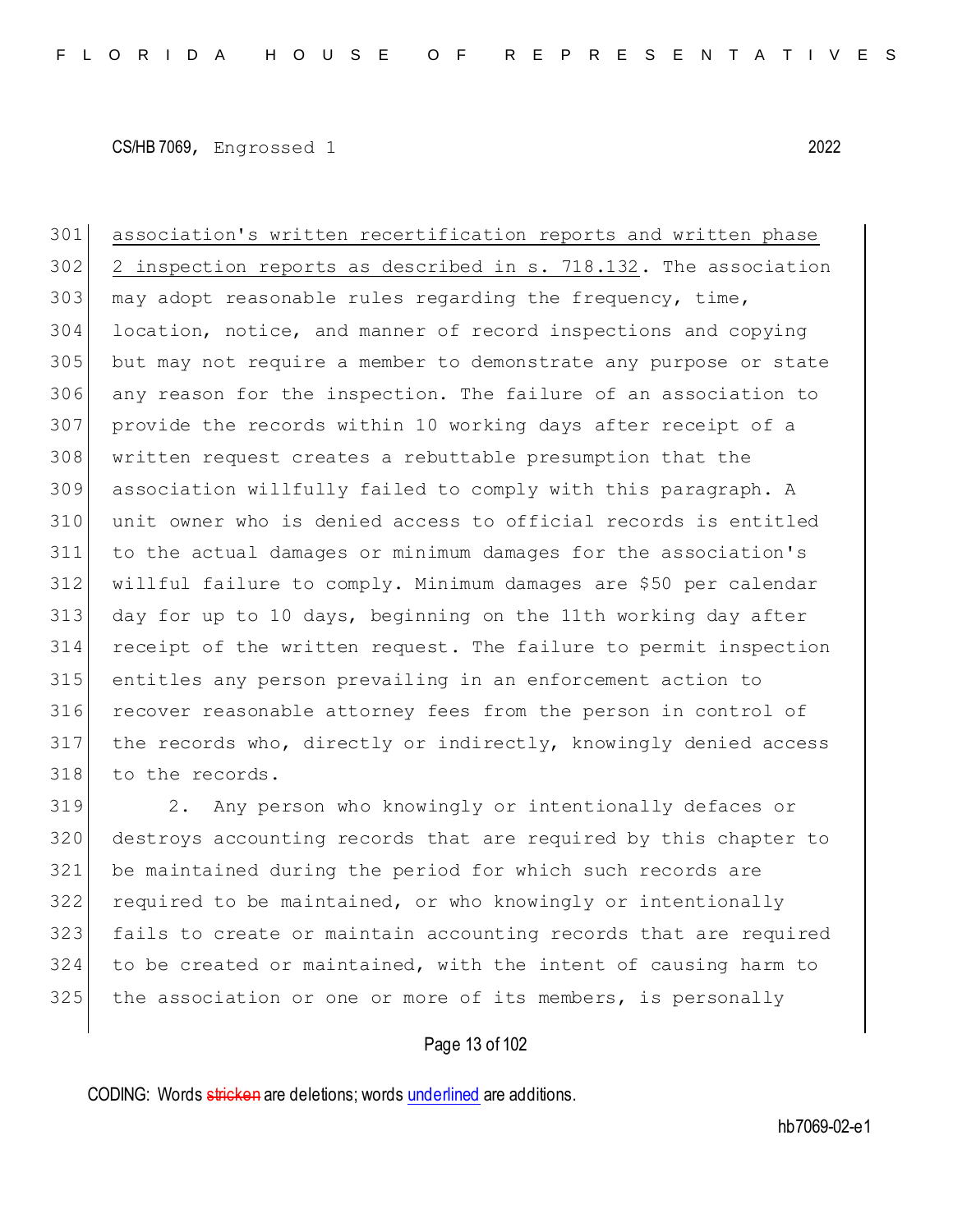326 subject to a civil penalty under  $\frac{1}{2}$  pursuant to s. 718.501(1)(d). 327 3. The association must shall maintain an adequate number 328 of copies of the declaration, articles of incorporation, bylaws, and rules, and all amendments to each of the foregoing, as well 330 as the question and answer sheet as described in s. 718.504 and year-end financial information required under this section, on the condominium property to ensure their availability to unit owners and prospective purchasers, and may charge its actual costs for preparing and furnishing these documents to those 335 requesting the documents. An association must shall allow a member or his or her authorized representative to use a portable device, including a smartphone, tablet, portable scanner, or any 338 other technology capable of scanning or taking photographs, to make an electronic copy of the official records in lieu of the association's providing the member or his or her authorized representative with a copy of such records. The association may not charge a member or his or her authorized representative for the use of a portable device. Notwithstanding this paragraph, the following records are not accessible to unit owners:

345 a. Any record protected by the lawyer-client privilege as described in s. 90.502 and any record protected by the work- product privilege, including a record prepared by an association 348 attorney or prepared at the attorney's express direction, which reflects a mental impression, conclusion, litigation strategy, or legal theory of the attorney or the association, and which

#### Page 14 of 102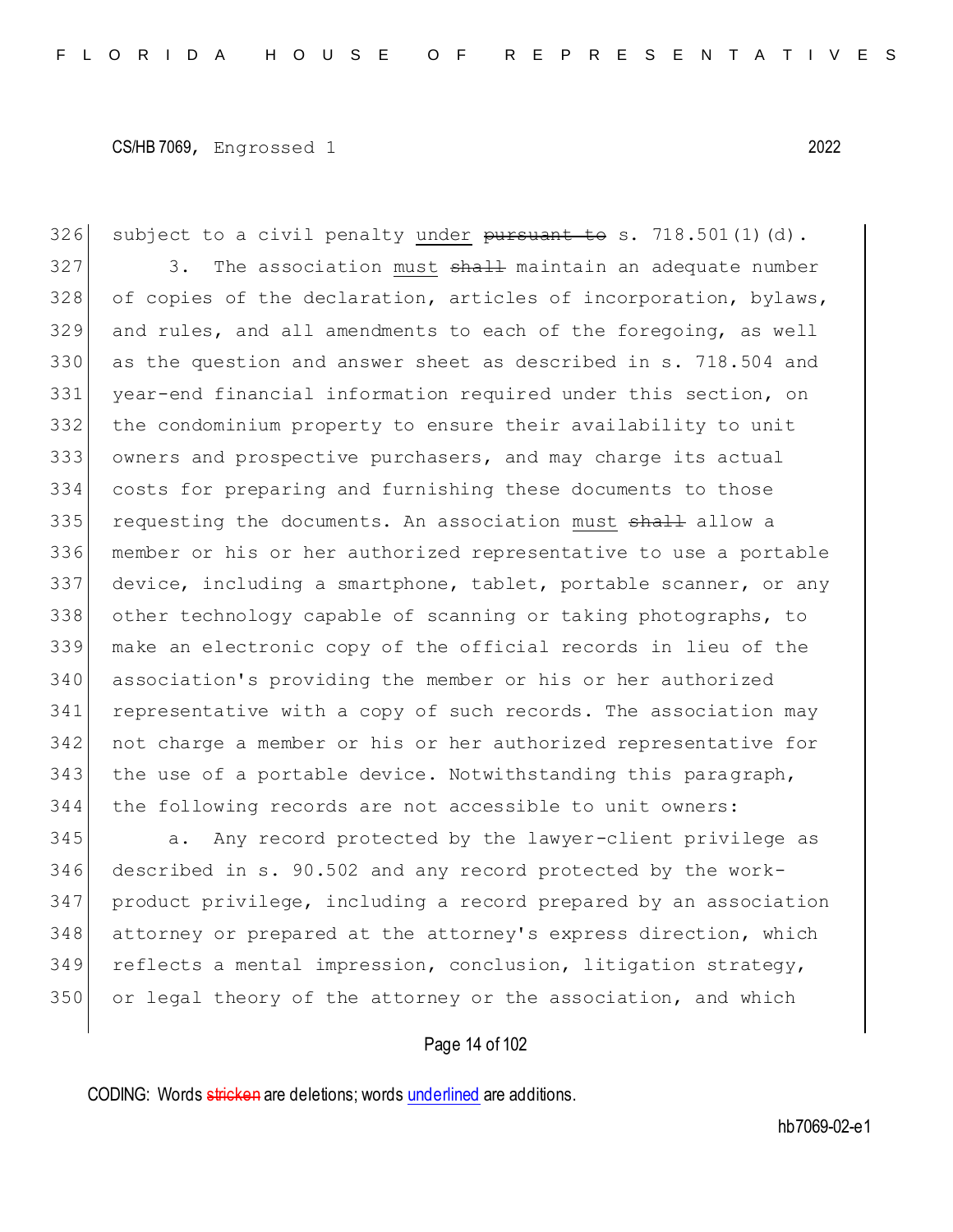was prepared exclusively for civil or criminal litigation or for adversarial administrative proceedings, or which was prepared in anticipation of such litigation or proceedings until the conclusion of the litigation or proceedings.

 b. Information obtained by an association in connection with the approval of the lease, sale, or other transfer of a unit.

358 c. Personnel records of association or management company employees, including, but not limited to, disciplinary, payroll, health, and insurance records. For purposes of this sub- subparagraph, the term "personnel records" does not include written employment agreements with an association employee or management company, or budgetary or financial records that indicate the compensation paid to an association employee.

d. Medical records of unit owners.

 e. Social security numbers, driver license numbers, credit 367 card numbers, e-mail addresses, telephone numbers, facsimile numbers, emergency contact information, addresses of a unit owner other than as provided to fulfill the association's notice 370 requirements, and other personal identifying information of any person, excluding the person's name, unit designation, mailing address, property address, and any address, e-mail address, or 373 facsimile number provided to the association to fulfill the association's notice requirements. Notwithstanding the 375 restrictions in this sub-subparagraph, an association may print

## Page 15 of 102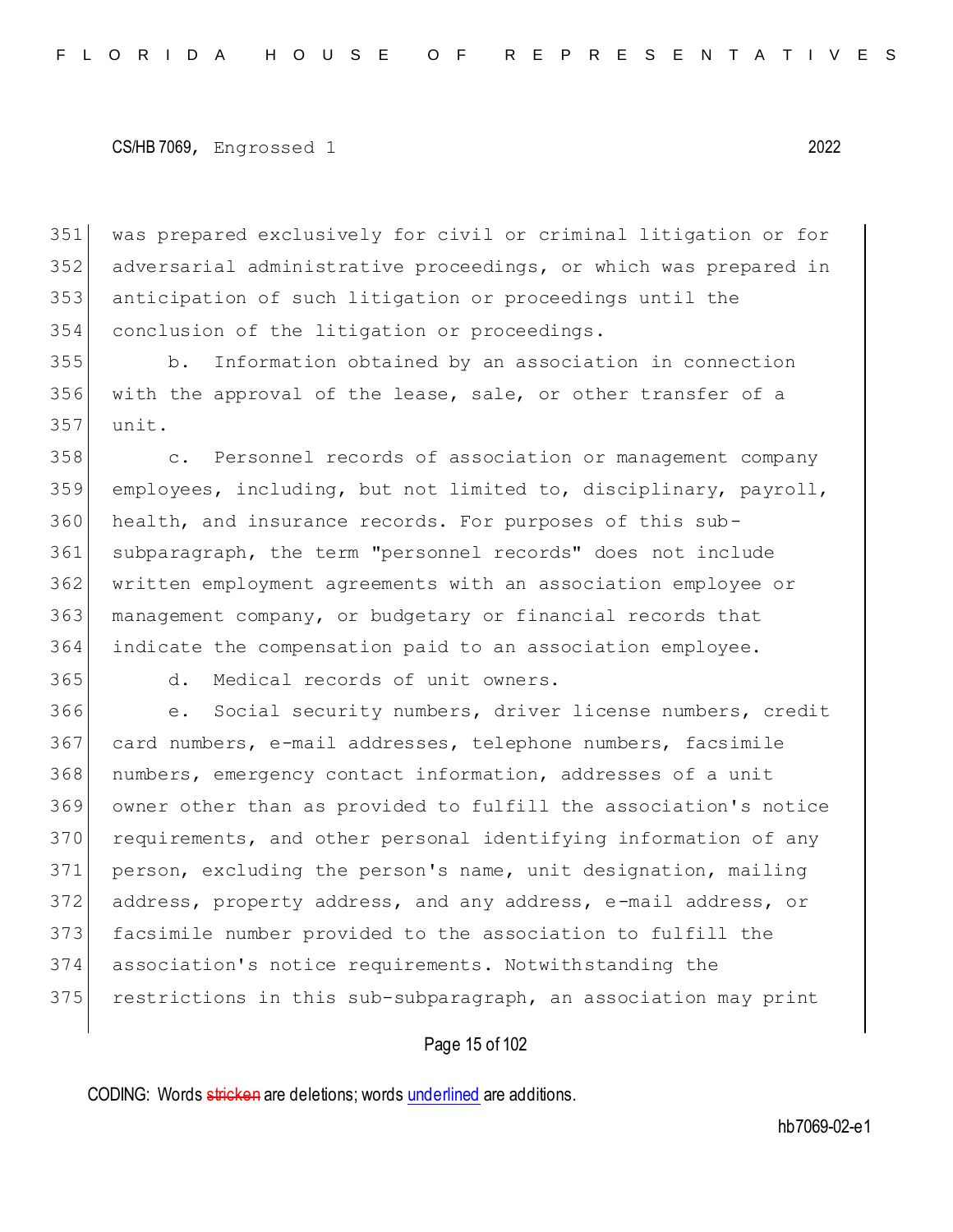376 and distribute to unit owners a directory containing the name, unit address, and all telephone numbers of each unit owner. 378 However, an owner may exclude his or her telephone numbers from the directory by so requesting in writing to the association. An 380 owner may consent in writing to the disclosure of other contact information described in this sub-subparagraph. The association is not liable for the inadvertent disclosure of information that is protected under this sub-subparagraph if the information is included in an official record of the association and is voluntarily provided by an owner and not requested by the association.

387 f. Electronic security measures that are used by the 388 association to safeguard data, including passwords.

 g. The software and operating system used by the 390 association which allow the manipulation of data, even if the owner owns a copy of the same software used by the association. The data is part of the official records of the association.

393 h. All affirmative acknowledgments made pursuant to s. 394 718.121(4)(c).

395  $(g)$ 1. By January 1, 2019, An association managing a 396 condominium with 150 or more units which does not contain 397 timeshare units must shall post digital copies of the documents 398 specified in subparagraph 2. on its website or make such 399 documents available through an application that can be 400 downloaded on a mobile device.

## Page 16 of 102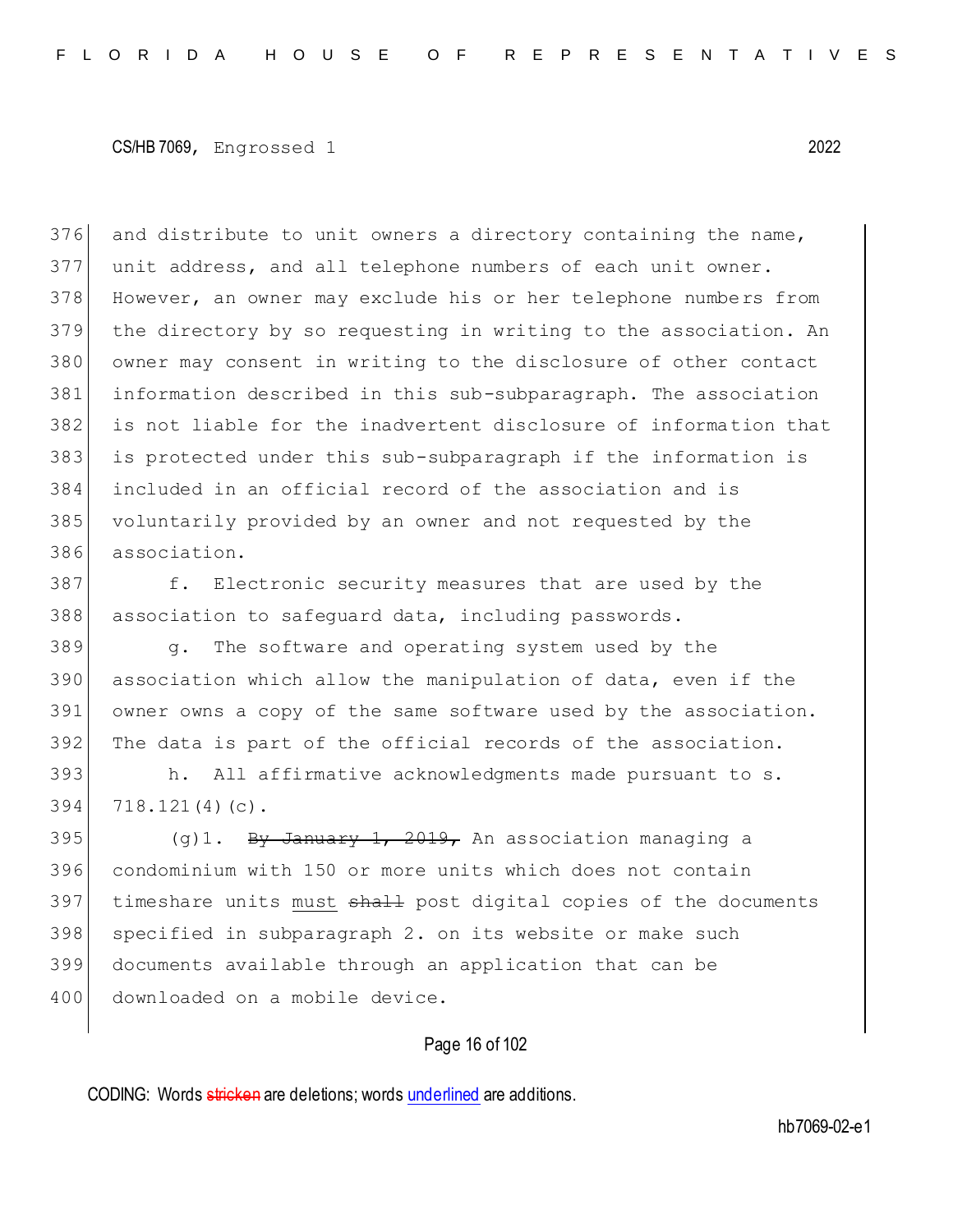```
CS/HB 7069, Engrossed 1 2022
```
401 a. The association's website or application must be: 402 (I) An independent website, application, or web portal 403 wholly owned and operated by the association; or 404 (II) A website, application, or web portal operated by a 405 third-party provider with whom the association owns, leases, 406 rents, or otherwise obtains the right to operate a web page, 407 subpage, web portal, collection of subpages or web portals, or 408 an application which is dedicated to the association's 409 activities and on which required notices, records, and documents 410 may be posted or made available by the association. 411 b. The association's website or application must be

412 accessible through the Internet and must contain a subpage, web 413 portal, or other protected electronic location that is 414 inaccessible to the general public and accessible only to unit 415 owners and employees of the association.

416 c. Upon a unit owner's written request, the association 417 must provide the unit owner with a username and password and 418 access to the protected sections of the association's website or 419 application which contain any notices, records, or documents 420 that must be electronically provided.

421 2. A current copy of the following documents must be 422 posted in digital format on the association's website or 423 application:

424 a. The recorded declaration of condominium of each 425 condominium operated by the association and each amendment to

# Page 17 of 102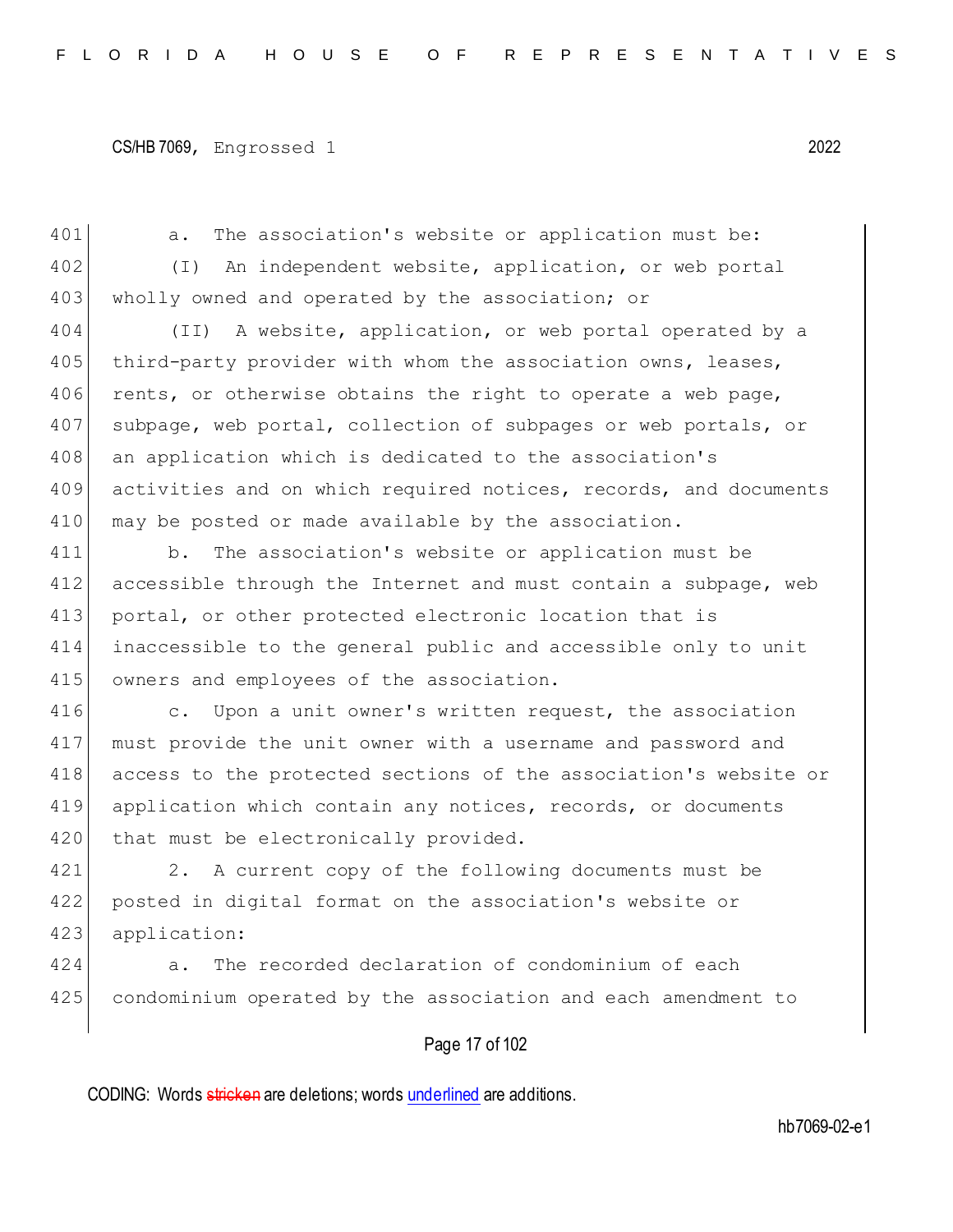```
CS/HB 7069, Engrossed 1 2022
```
426 each declaration.

427 b. The recorded bylaws of the association and each 428 amendment to the bylaws.

 c. The articles of incorporation of the association, or other documents creating the association, and each amendment to the articles of incorporation or other documents. The copy posted pursuant to this sub-subparagraph must be a copy of the articles of incorporation filed with the Department of State.

434 d. The rules of the association.

435 e. A list of all executory contracts or documents to which 436 the association is a party or under which the association or the 437 unit owners have an obligation or responsibility and, after 438 bidding for the related materials, equipment, or services has 439 closed, a list of bids received by the association within the 440 | past year. Summaries of bids for materials, equipment, or 441 services which exceed \$500 must be maintained on the website or 442 application for 1 year. In lieu of summaries, complete copies of 443 the bids may be posted.

444 f. The annual budget required by s. 718.112(2)(f) and any 445 proposed budget to be considered at the annual meeting.

446 g. The financial report required by subsection (13) and 447 any monthly income or expense statement to be considered at a 448 meeting.

449 h. The certification of each director required by s. 450 718.112(2)(d) 4.b.

# Page 18 of 102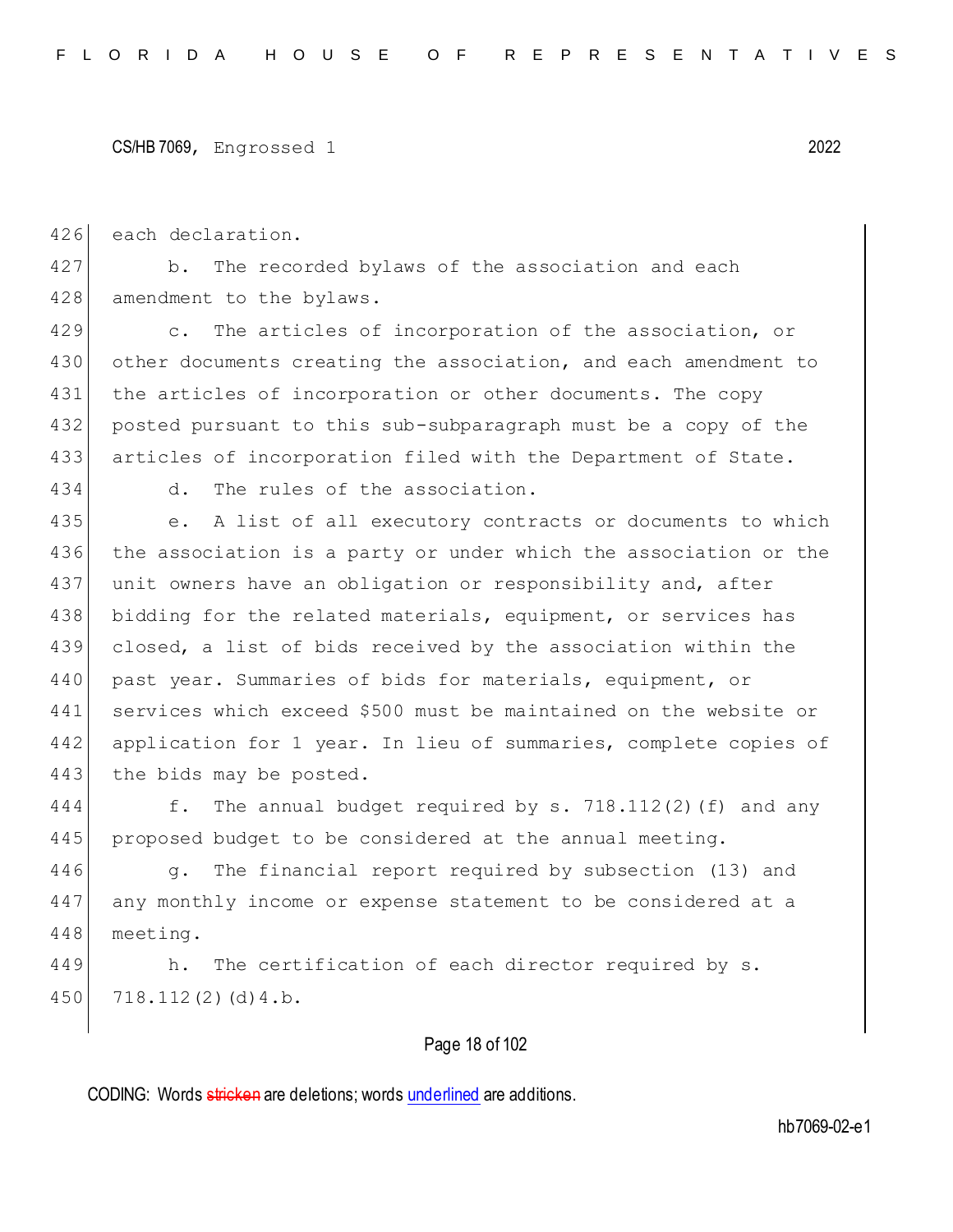451 i. All contracts or transactions between the association 452 and any director, officer, corporation, firm, or association 453 that is not an affiliated condominium association or any other 454 entity in which an association director is also a director or 455 officer and financially interested.

456 i. Any contract or document regarding a conflict of 457 interest or possible conflict of interest as provided in ss. 458 468.436(2)(b) 6. and 718.3027(3).

459 k. The notice of any unit owner meeting and the agenda for 460 the meeting, as required by s. 718.112(2)(d)3., no later than  $14$ 461 days before the meeting. The notice must be posted in plain view 462 on the front page of the website or application, or on a 463 separate subpage of the website or application labeled "Notices" 464 which is conspicuously visible and linked from the front page. 465 The association must also post on its website or application any 466 document to be considered and voted on by the owners during the 467 meeting or any document listed on the agenda at least 7 days 468 before the meeting at which the document or the information 469 within the document will be considered.

470 1. Notice of any board meeting, the agenda, and any other 471 document required for the meeting as required by s. 472 718.112(2)(c), which must be posted no later than the date 473 required for notice under s.  $718.112(2)(c)$ .

474 m. The association's most recent structural integrity 475 reserve study, if applicable.

Page 19 of 102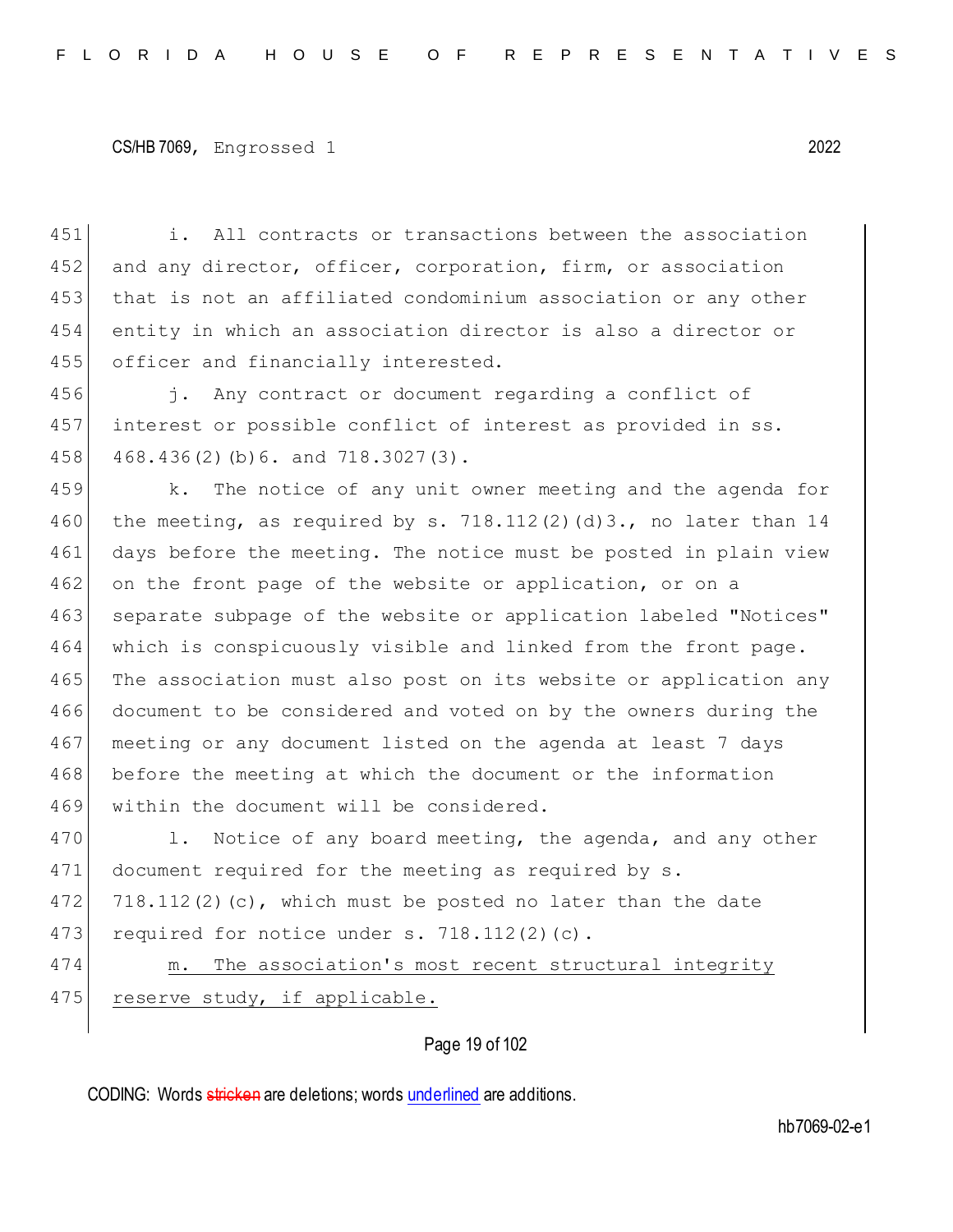476 **n.** The association's most recent written recertification 477 report and written phase 2 inspection report as described in s. 478 718.132, if applicable. 479 3. The association shall ensure that the information and 480 records described in paragraph  $(c)$ , which are not allowed to be 481 accessible to unit owners, are not posted on the association's 482 website or application. If protected information or information 483 restricted from being accessible to unit owners is included in 484 documents that are required to be posted on the association's 485 website or application, the association must shall ensure the 486 information is redacted before posting the documents. 487 Notwithstanding the foregoing, the association or its agent is 488 | not liable for disclosing information that is protected or 489 restricted under this paragraph unless such disclosure was made 490 | with a knowing or intentional disregard of the protected or 491 restricted nature of such information. 492 4. The failure of the association to post information 493 required under subparagraph 2. is not in and of itself 494 sufficient to invalidate any action or decision of the 495 association's board or its committees. 496 Section 6. Paragraphs (g) through (o) of subsection (2) of 497 section 718.112, Florida Statutes, are redesignated as 498 paragraphs (h) through (p), respectively, paragraphs (d) and (f) 499 of that subsection are amended, and a new paragraph (g) is added 500 to that subsection, to read:

Page 20 of 102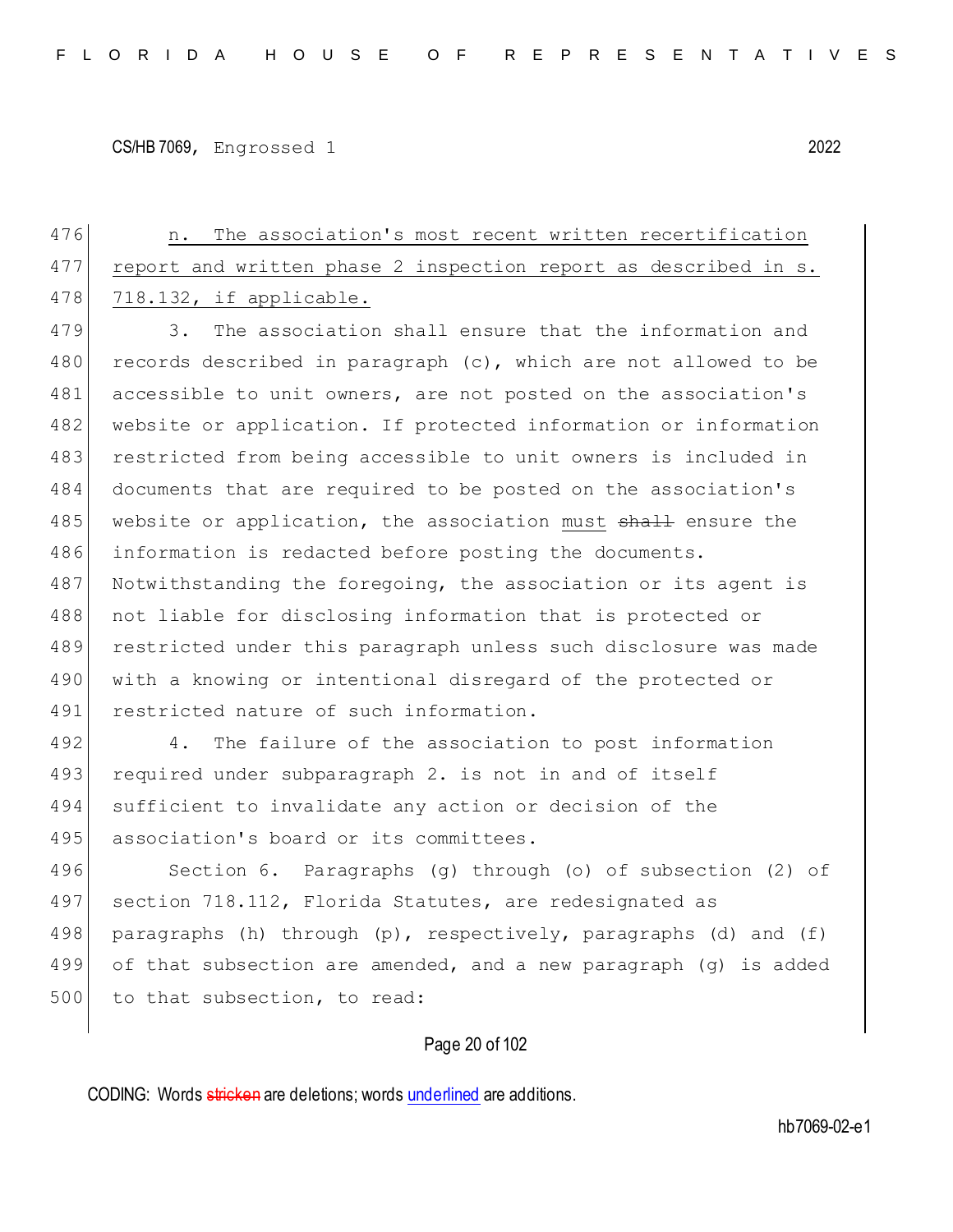718.112 Bylaws.—

 (2) REQUIRED PROVISIONS.—The bylaws shall provide for the following and, if they do not do so, shall be deemed to include 504 the following:

(d) Unit owner meetings.—

 1. An annual meeting of the unit owners must be held at the location provided in the association bylaws and, if the bylaws are silent as to the location, the meeting must be held within 45 miles of the condominium property. However, such distance requirement does not apply to an association governing a timeshare condominium.

 2. Unless the bylaws provide otherwise, a vacancy on the board caused by the expiration of a director's term must be filled by electing a new board member, and the election must be by secret ballot. An election is not required if the number of vacancies equals or exceeds the number of candidates. For 517 purposes of this paragraph, the term "candidate" means an eligible person who has timely submitted the written notice, as described in sub-subparagraph 4.a., of his or her intention to become a candidate. Except in a timeshare or nonresidential condominium, or if the staggered term of a board member does not expire until a later annual meeting, or if all members' terms 523 would otherwise expire but there are no candidates, the terms of all board members expire at the annual meeting, and such members may stand for reelection unless prohibited by the bylaws. Board

## Page 21 of 102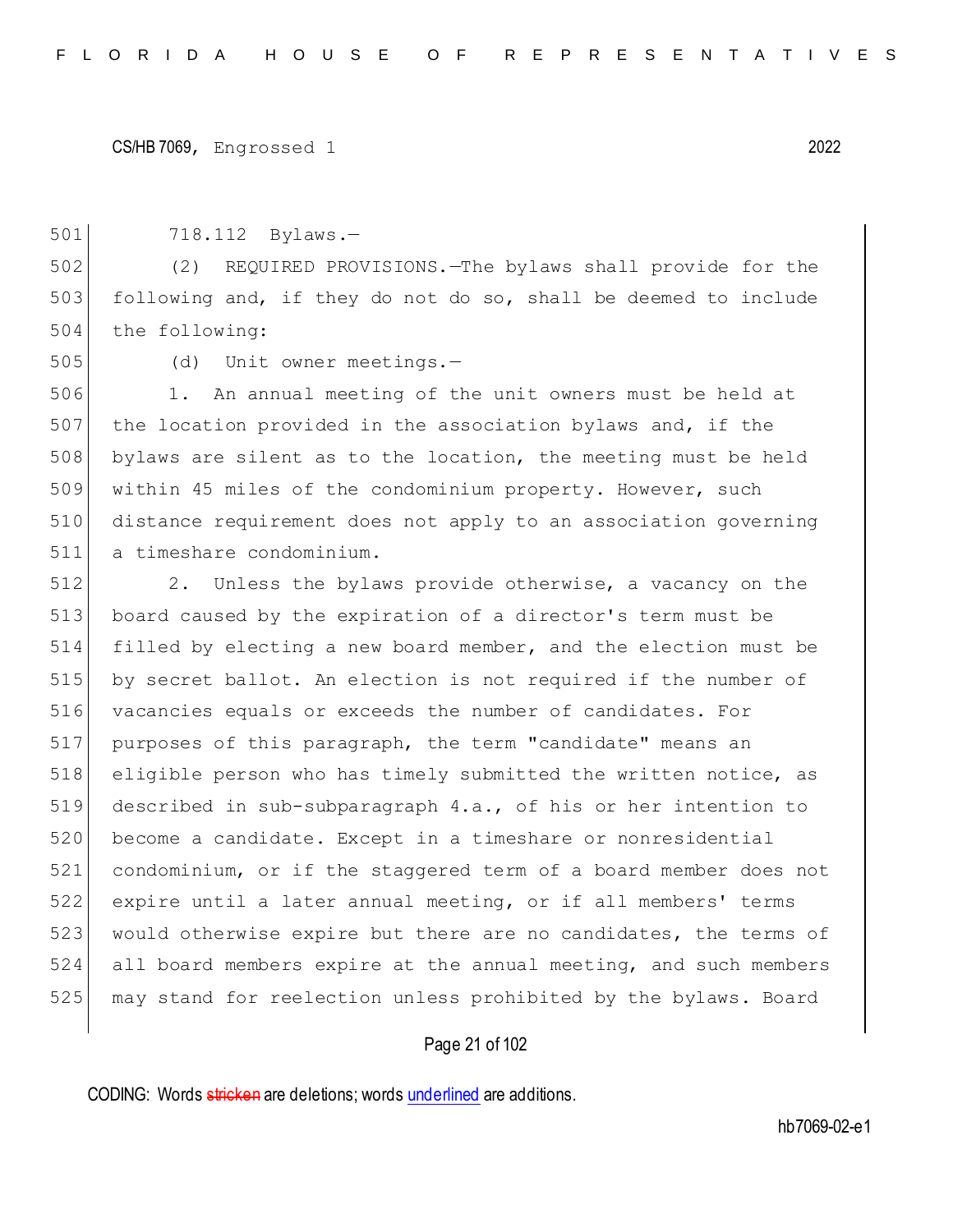members may serve terms longer than 1 year if permitted by the bylaws or articles of incorporation. A board member may not 528 serve more than 8 consecutive years unless approved by an affirmative vote of unit owners representing two-thirds of all 530 votes cast in the election or unless there are not enough eligible candidates to fill the vacancies on the board at the time of the vacancy. Only board service that occurs on or after July 1, 2018, may be used when calculating a board member's term limit. If the number of board members whose terms expire at the annual meeting equals or exceeds the number of candidates, the candidates become members of the board effective upon the adjournment of the annual meeting. Unless the bylaws provide otherwise, any remaining vacancies shall be filled by the affirmative vote of the majority of the directors making up the 540 newly constituted board even if the directors constitute less than a quorum or there is only one director. In a residential condominium association of more than 10 units or in a residential condominium association that does not include timeshare units or timeshare interests, co-owners of a unit may not serve as members of the board of directors at the same time unless they own more than one unit or unless there are not enough eligible candidates to fill the vacancies on the board at the time of the vacancy. A unit owner in a residential condominium desiring to be a candidate for board membership must comply with sub-subparagraph 4.a. and must be eligible to be a

## Page 22 of 102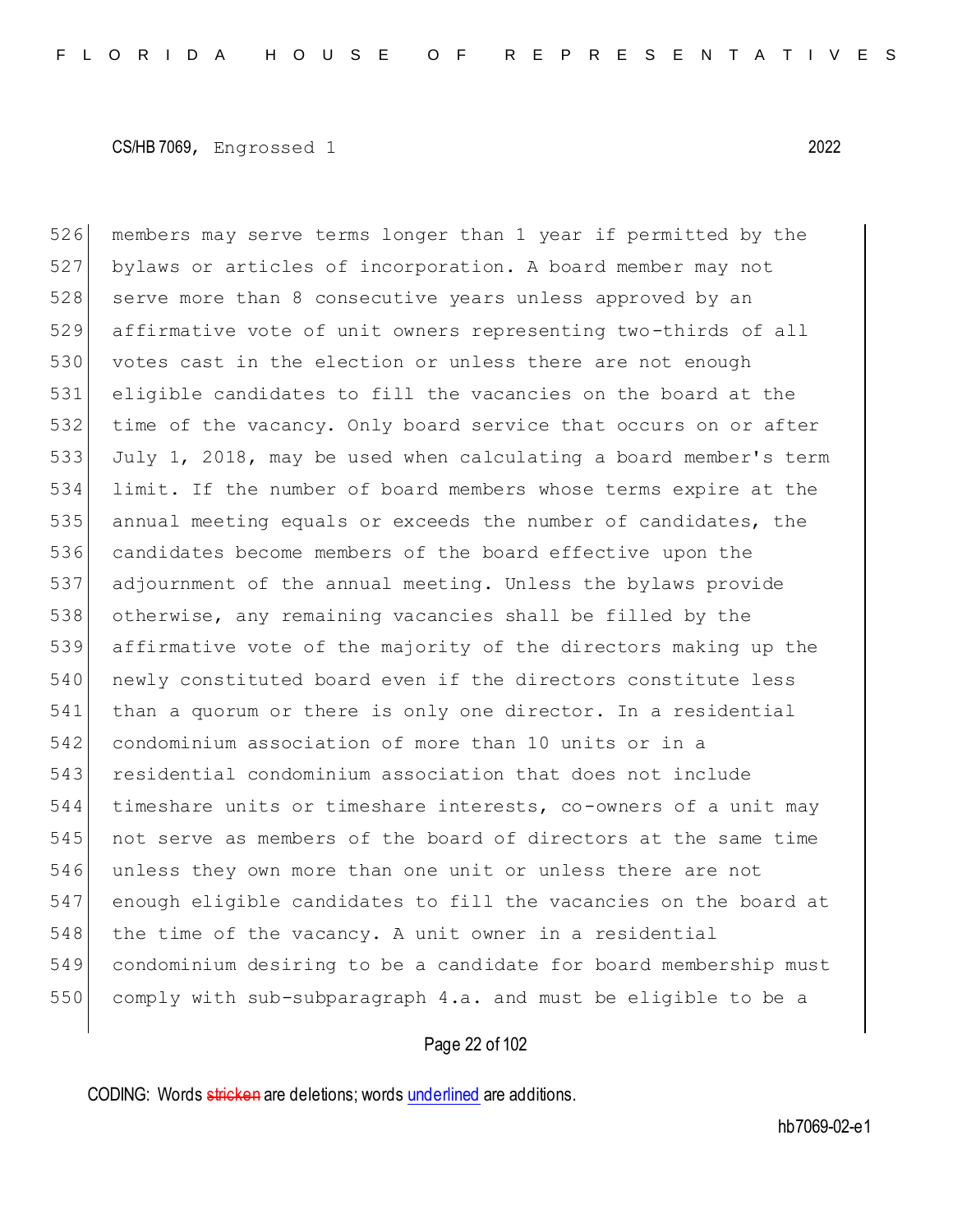candidate to serve on the board of directors at the time of the deadline for submitting a notice of intent to run in order to have his or her name listed as a proper candidate on the ballot or to serve on the board. A person who has been suspended or removed by the division under this chapter, or who is delinquent in the payment of any assessment due to the association, is not eligible to be a candidate for board membership and may not be listed on the ballot. For purposes of this paragraph, a person is delinquent if a payment is not made by the due date as 560 specifically identified in the declaration of condominium, bylaws, or articles of incorporation. If a due date is not 562 specifically identified in the declaration of condominium, 563 bylaws, or articles of incorporation, the due date is the first day of the assessment period. A person who has been convicted of 565 any felony in this state or in a United States District or 566 Territorial Court, or who has been convicted of any offense in 567 another jurisdiction which would be considered a felony if committed in this state, is not eligible for board membership unless such felon's civil rights have been restored for at least 570 5 years as of the date such person seeks election to the board. The validity of an action by the board is not affected if it is later determined that a board member is ineligible for board 573 membership due to having been convicted of a felony. This subparagraph does not limit the term of a member of the board of a nonresidential or timeshare condominium.

## Page 23 of 102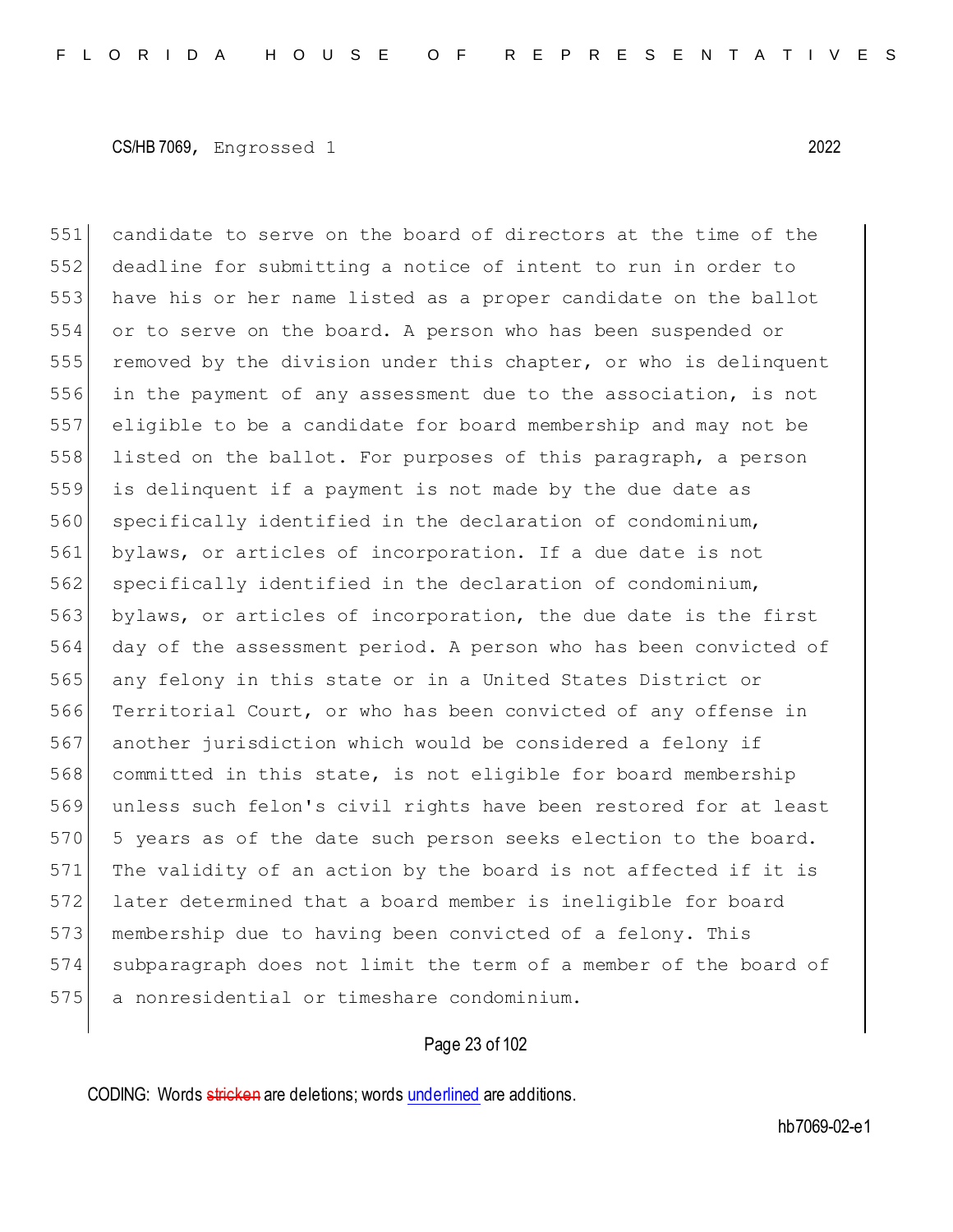576 3. The bylaws must provide the method of calling meetings 577 of unit owners, including annual meetings. Written notice of an 578 annual meeting must include an agenda; be mailed, hand 579 delivered, or electronically transmitted to each unit owner at 580 least 14 days before the annual meeting; and be posted in a 581 conspicuous place on the condominium property or association 582 property at least 14 continuous days before the annual meeting. 583 Written notice of a meeting other than an annual meeting must 584 include an agenda; be mailed, hand delivered, or electronically 585 transmitted to each unit owner; and be posted in a conspicuous 586 place on the condominium property or association property within 587 the timeframe specified in the bylaws. If the bylaws do not 588 specify a timeframe for written notice of a meeting other than 589 an annual meeting, notice must be provided at least 14 590 continuous days before the meeting. Upon notice to the unit 591 owners, the board shall, by duly adopted rule, designate a 592 specific location on the condominium property or association 593 property where all notices of unit owner meetings must be 594 posted. This requirement does not apply if there is no 595 condominium property for posting notices. In lieu of, or in 596 addition to, the physical posting of meeting notices, the 597 association may, by reasonable rule, adopt a procedure for 598 conspicuously posting and repeatedly broadcasting the notice and 599 the agenda on a closed-circuit cable television system serving 600 the condominium association. However, if broadcast notice is

## Page 24 of 102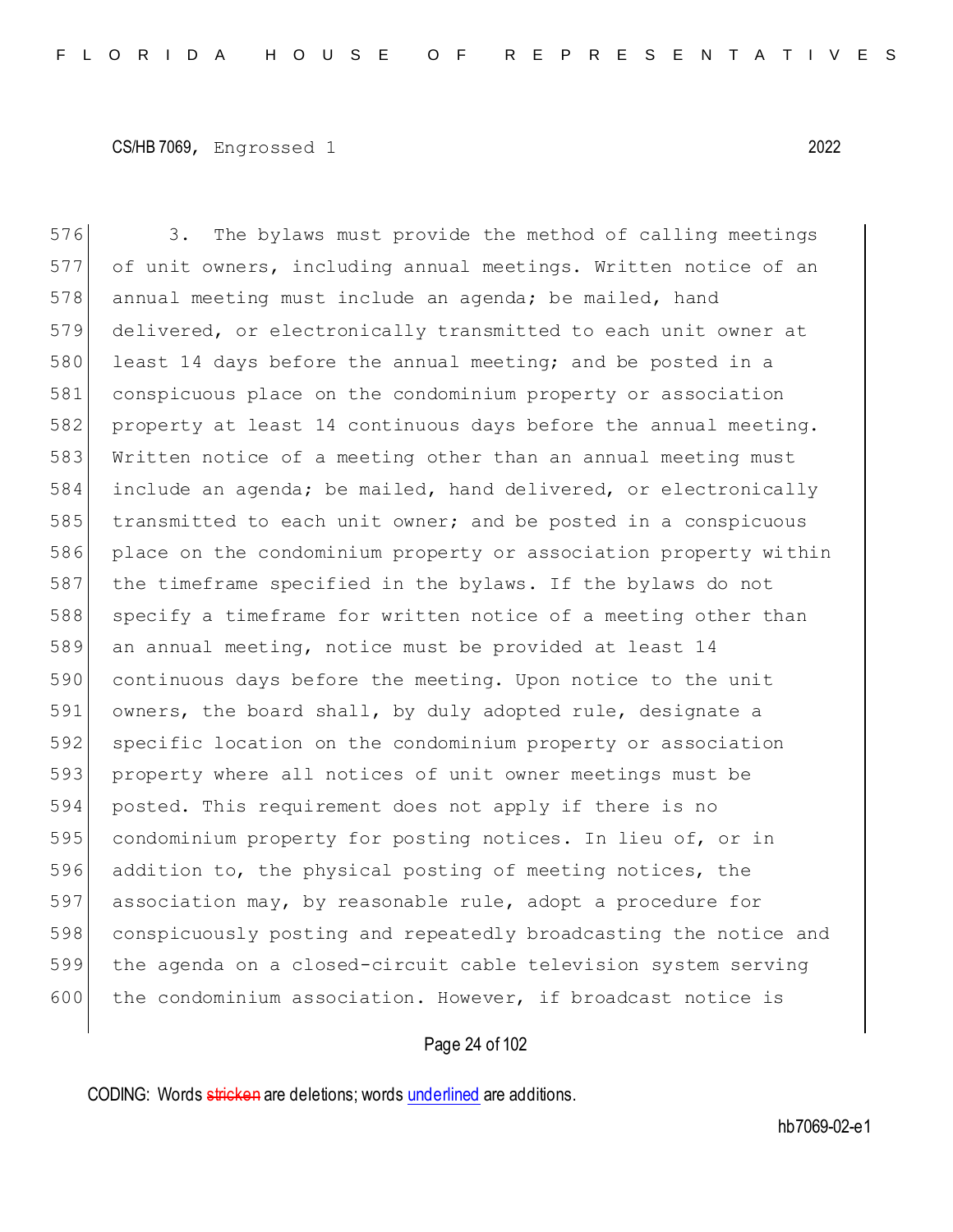601 used in lieu of a notice posted physically on the condominium 602 property, the notice and agenda must be broadcast at least four 603 times every broadcast hour of each day that a posted notice is 604 otherwise required under this section. If broadcast notice is  $605$  provided, the notice and agenda must be broadcast in a manner 606 and for a sufficient continuous length of time so as to allow an 607 average reader to observe the notice and read and comprehend the  $608$  entire content of the notice and the agenda. In addition to any 609 of the authorized means of providing notice of a meeting of the 610 board, the association may, by rule, adopt a procedure for 611 conspicuously posting the meeting notice and the agenda on a 612 website serving the condominium association for at least the 613 minimum period of time for which a notice of a meeting is also 614 required to be physically posted on the condominium property. 615 Any rule adopted shall, in addition to other matters, include a 616 requirement that the association send an electronic notice in 617 | the same manner as a notice for a meeting of the members, which 618 must include a hyperlink to the website where the notice is 619 posted, to unit owners whose e-mail addresses are included in 620 the association's official records. Unless a unit owner waives 621 in writing the right to receive notice of the annual meeting, 622 such notice must be hand delivered, mailed, or electronically 623 transmitted to each unit owner. Notice for meetings and notice 624 for all other purposes must be mailed to each unit owner at the 625 address last furnished to the association by the unit owner, or

## Page 25 of 102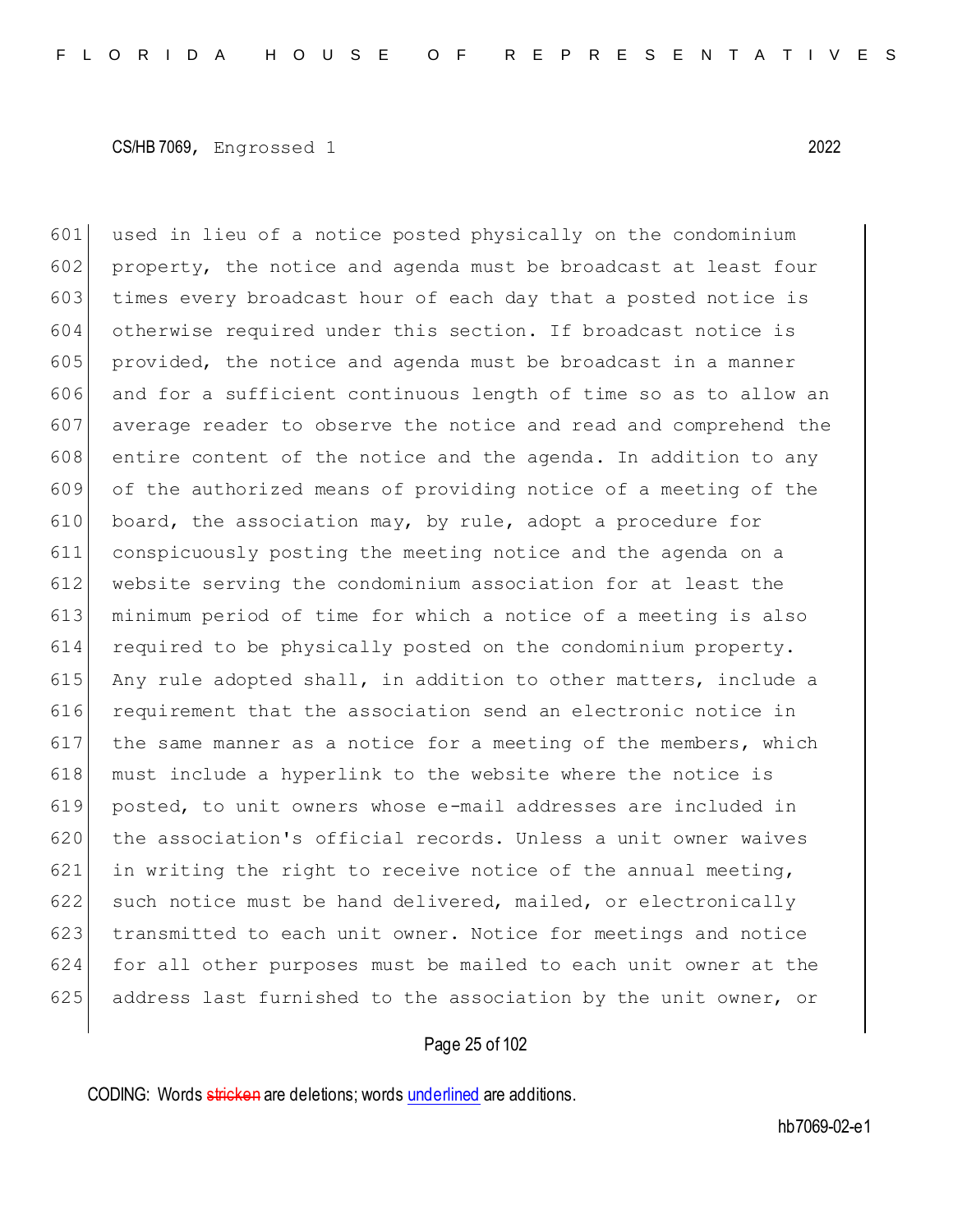626 hand delivered to each unit owner. However, if a unit is owned 627 by more than one person, the association must provide notice to 628 the address that the developer identifies for that purpose and 629 thereafter as one or more of the owners of the unit advise the 630 association in writing, or if no address is given or the owners 631 of the unit do not agree, to the address provided on the deed of 632 record. An officer of the association, or the manager or other 633 person providing notice of the association meeting, must provide 634 an affidavit or United States Postal Service certificate of 635 mailing, to be included in the official records of the 636 association affirming that the notice was mailed or hand 637 delivered in accordance with this provision.

638 4. The members of the board of a residential condominium 639 shall be elected by written ballot or voting machine. Proxies 640 may not be used in electing the board in general elections or 641 elections to fill vacancies caused by recall, resignation, or 642 otherwise, unless otherwise provided in this chapter. This 643 subparagraph does not apply to an association governing a 644 timeshare condominium.

 $645$  a. At least 60 days before a scheduled election, the 646 association shall mail, deliver, or electronically transmit, by 647 separate association mailing or included in another association 648 mailing, delivery, or transmission, including regularly 649 published newsletters, to each unit owner entitled to a vote, a 650 first notice of the date of the election. A unit owner or other

## Page 26 of 102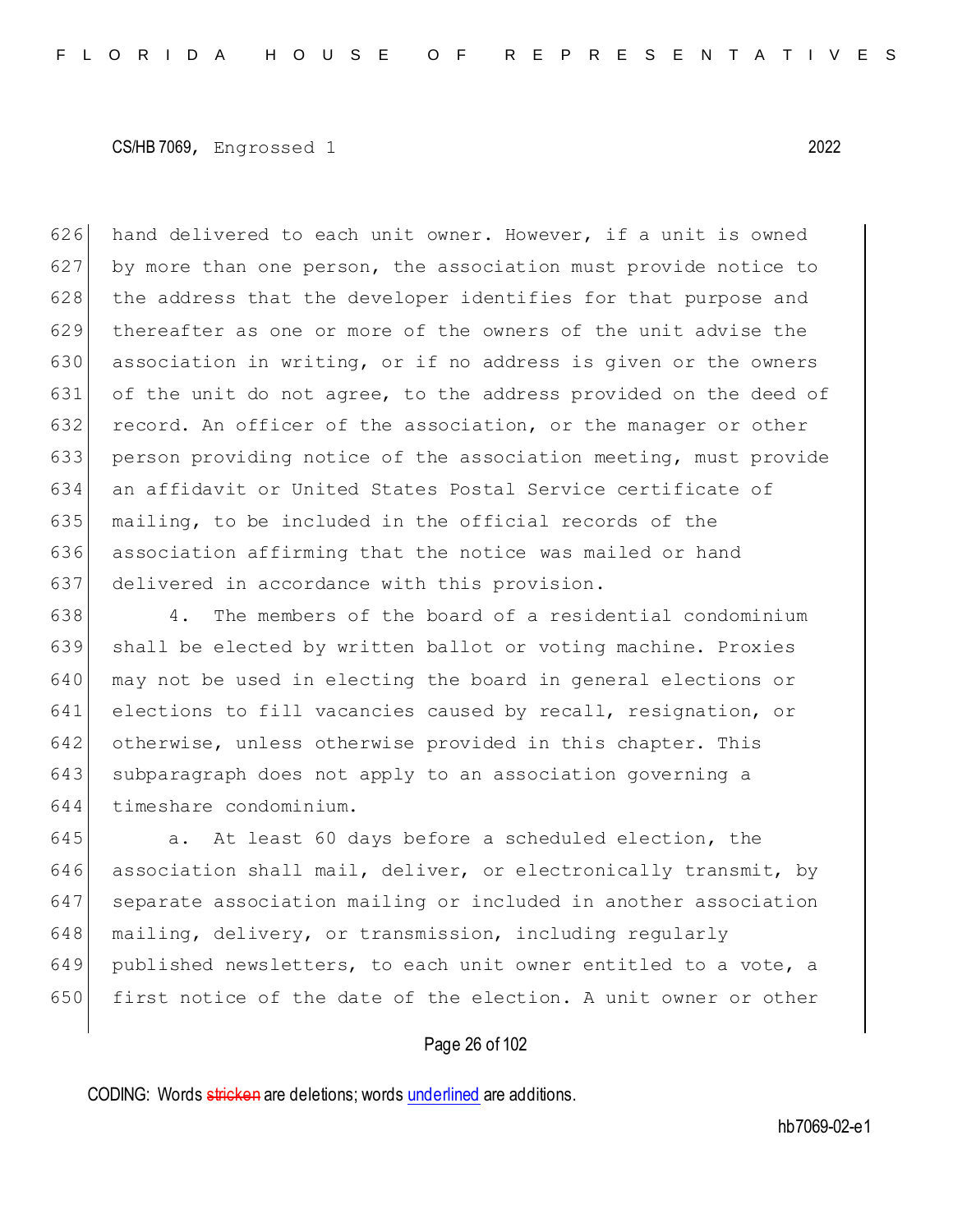651 eligible person desiring to be a candidate for the board must 652 give written notice of his or her intent to be a candidate to 653 the association at least 40 days before a scheduled election. 654 Together with the written notice and agenda as set forth in 655 subparagraph 3., the association shall mail, deliver, or 656 electronically transmit a second notice of the election to all 657 unit owners entitled to vote, together with a ballot that lists 658 all candidates not less than 14 days or more than 34 days before 659 the date of the election. Upon request of a candidate, an 660 information sheet, no larger than 8 1/2 inches by 11 inches, 661 which must be furnished by the candidate at least 35 days before 662 the election, must be included with the mailing, delivery, or 663 transmission of the ballot, with the costs of mailing, delivery, 664 or electronic transmission and copying to be borne by the 665 association. The association is not liable for the contents of 666 the information sheets prepared by the candidates. In order to 667 reduce costs, the association may print or duplicate the 668 information sheets on both sides of the paper. The division 669 shall by rule establish voting procedures consistent with this 670 sub-subparagraph, including rules establishing procedures for 671 giving notice by electronic transmission and rules providing for 672 the secrecy of ballots. Elections shall be decided by a 673 plurality of ballots cast. There is no quorum requirement; 674 however, at least 20 percent of the eligible voters must cast a 675 ballot in order to have a valid election. A unit owner may not

## Page 27 of 102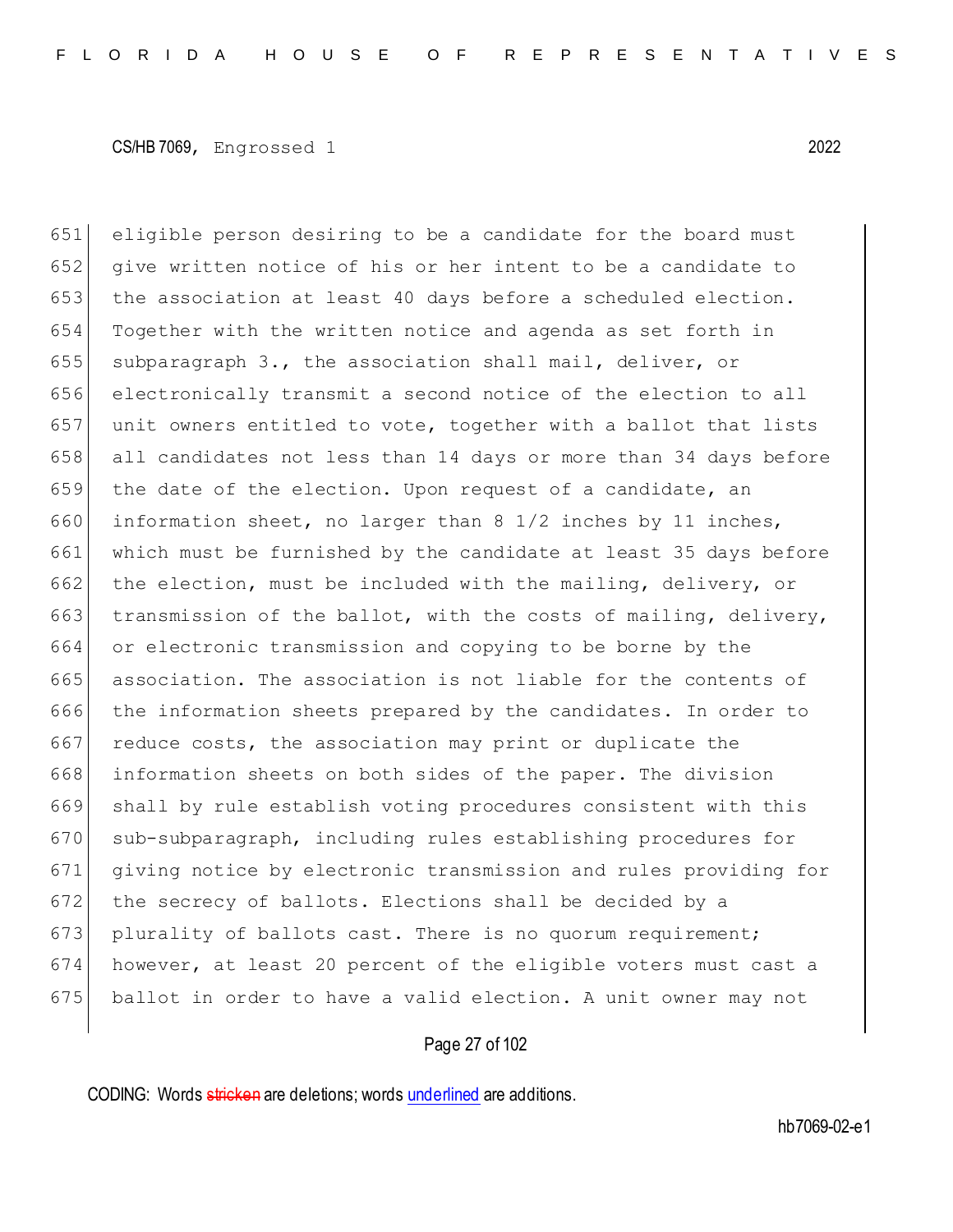authorize any other person to vote his or her ballot, and any ballots improperly cast are invalid. A unit owner who violates this provision may be fined by the association in accordance with s. 718.303. A unit owner who needs assistance in casting 680 the ballot for the reasons stated in s. 101.051 may obtain such assistance. The regular election must occur on the date of the 682 annual meeting. Notwithstanding this sub-subparagraph, an election is not required unless more candidates file notices of intent to run or are nominated than board vacancies exist.

685 b. Within 90 days after being elected or appointed to the board of an association of a residential condominium, each newly 687 elected or appointed director shall certify in writing to the 688 secretary of the association that he or she has read the association's declaration of condominium, articles of incorporation, bylaws, and current written policies; that he or 691 she will work to uphold such documents and policies to the best 692 of his or her ability; and that he or she will faithfully discharge his or her fiduciary responsibility to the association's members. In lieu of this written certification, 695 within 90 days after being elected or appointed to the board, the newly elected or appointed director may submit a certificate of having satisfactorily completed the educational curriculum administered by a division-approved condominium education provider within 1 year before or 90 days after the date of election or appointment. The written certification or

## Page 28 of 102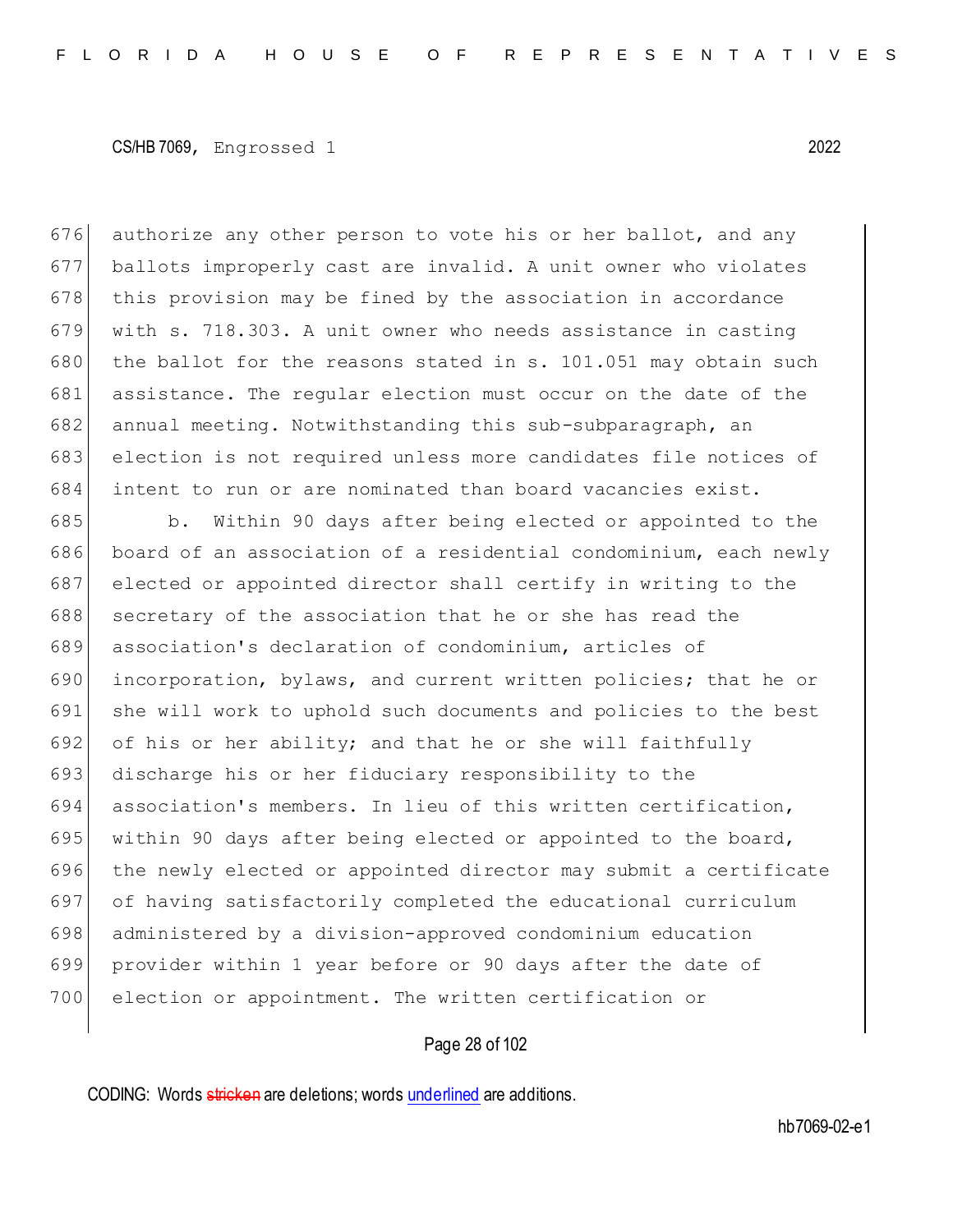701 educational certificate is valid and does not have to be 702 resubmitted as long as the director serves on the board without 703 interruption. A director of an association of a residential 704 condominium who fails to timely file the written certification 705 or educational certificate is suspended from service on the 706 board until he or she complies with this sub-subparagraph. The 707 board may temporarily fill the vacancy during the period of 708 suspension. The secretary shall cause the association to retain 709 a director's written certification or educational certificate 710 for inspection by the members for 5 years after a director's 711 election or the duration of the director's uninterrupted tenure, 712 whichever is longer. Failure to have such written certification 713 or educational certificate on file does not affect the validity 714 of any board action.

715 c. Any challenge to the election process must be commenced 716 within 60 days after the election results are announced.

717 5. Any approval by unit owners called for by this chapter 718 or the applicable declaration or bylaws, including, but not limited to, the approval requirement in s. 718.111(8), must be made at a duly noticed meeting of unit owners and is subject to all requirements of this chapter or the applicable condominium documents relating to unit owner decisionmaking, except that 723 unit owners may take action by written agreement, without meetings, on matters for which action by written agreement without meetings is expressly allowed by the applicable bylaws

## Page 29 of 102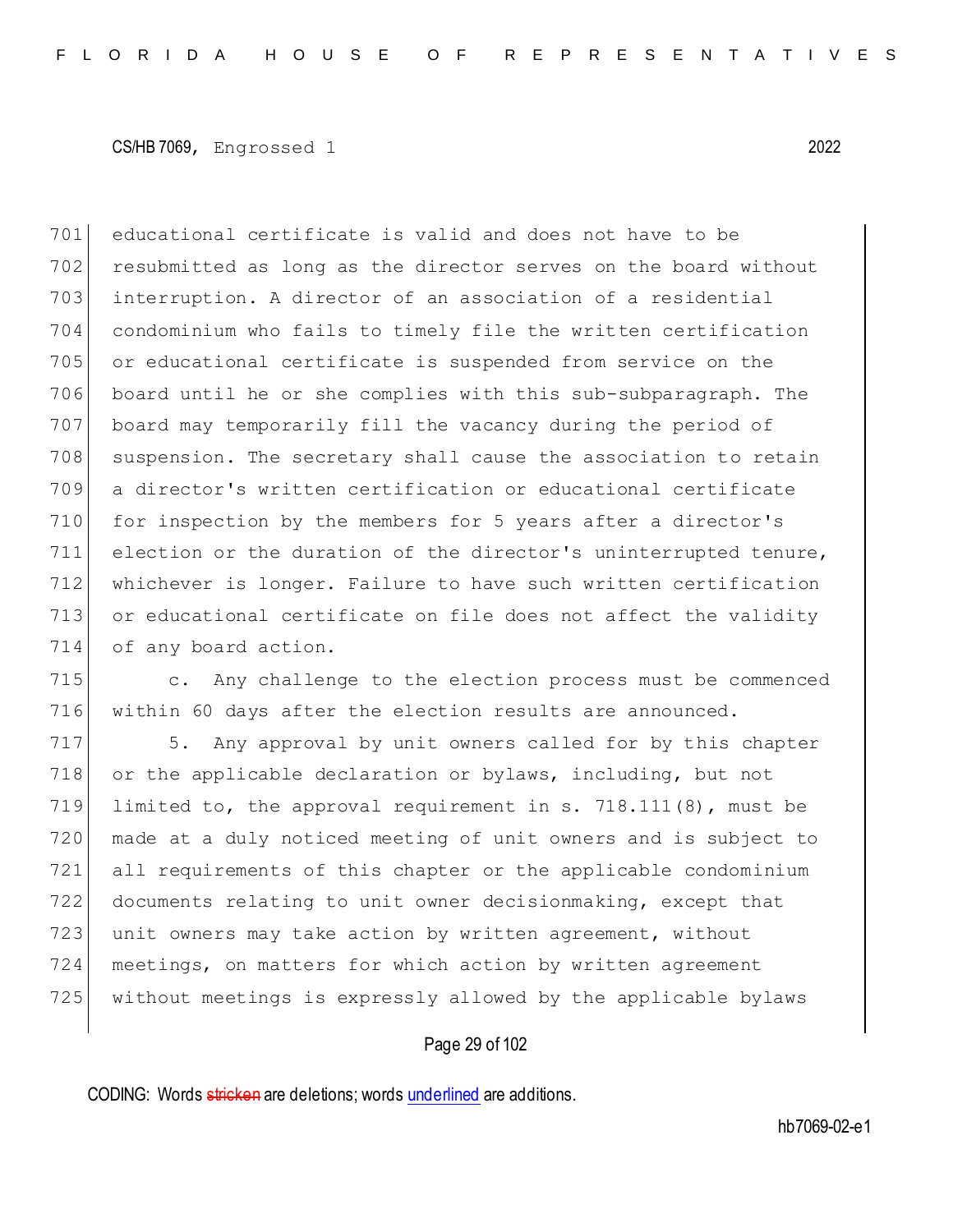726 or declaration or any law that provides for such action.

 6. Unit owners may waive notice of specific meetings if 728 allowed by the applicable bylaws or declaration or any law. Notice of meetings of the board of administration, unit owner meetings, except unit owner meetings called to recall board 731 members under paragraph (k)  $\leftrightarrow$ , and committee meetings may be given by electronic transmission to unit owners who consent to receive notice by electronic transmission. A unit owner who consents to receiving notices by electronic transmission is 735 solely responsible for removing or bypassing filters that block receipt of mass e-mails sent to members on behalf of the 737 association in the course of giving electronic notices.

738 7. Unit owners have the right to participate in meetings 739 of unit owners with reference to all designated agenda items. 740 However, the association may adopt reasonable rules governing 741 the frequency, duration, and manner of unit owner participation.

742 8. A unit owner may tape record or videotape a meeting of 743 the unit owners subject to reasonable rules adopted by the 744 division.

745 9. Unless otherwise provided in the bylaws, any vacancy occurring on the board before the expiration of a term may be filled by the affirmative vote of the majority of the remaining directors, even if the remaining directors constitute less than a quorum, or by the sole remaining director. In the alternative, a board may hold an election to fill the vacancy, in which case

## Page 30 of 102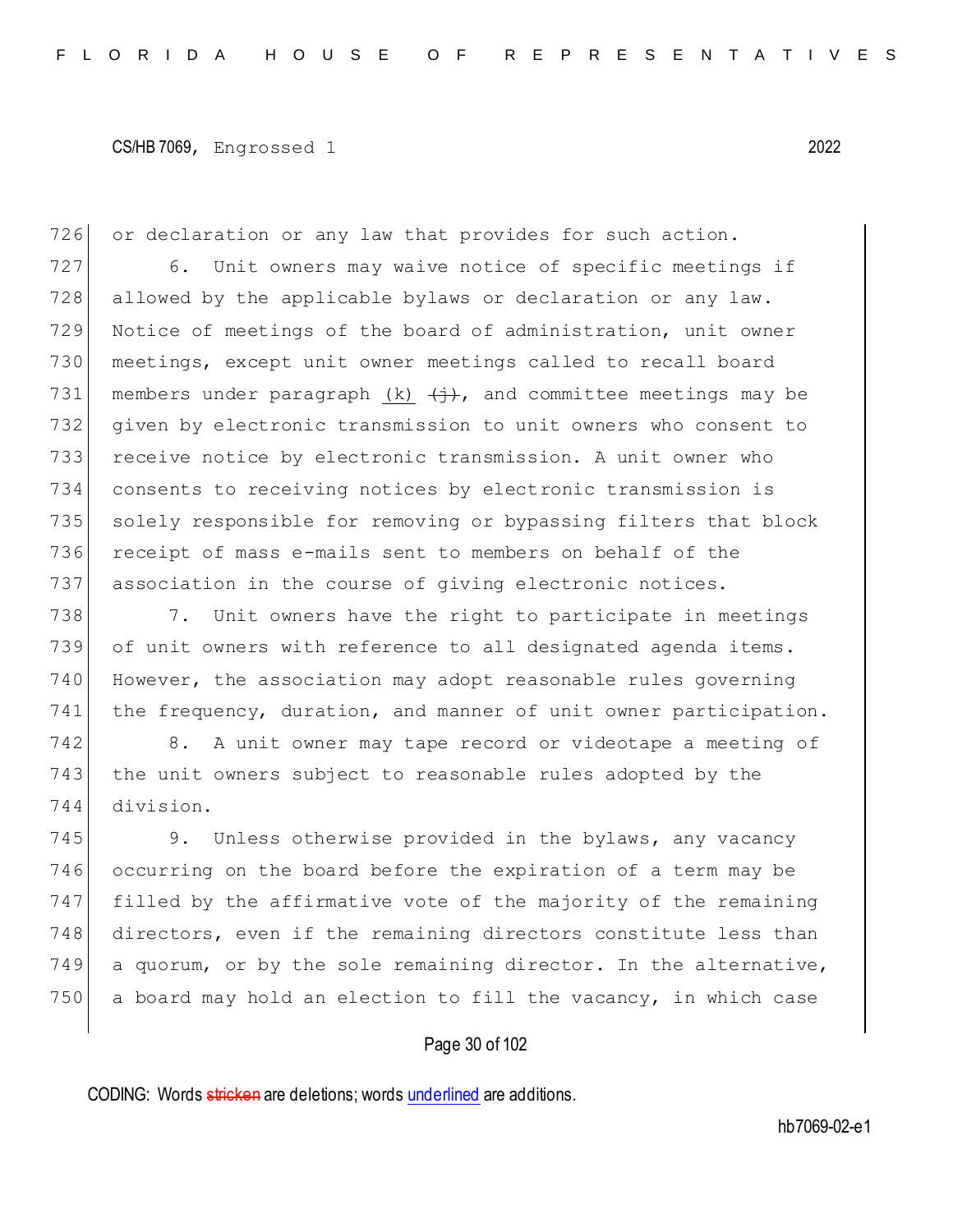751 the election procedures must conform to sub-subparagraph 4.a. unless the association governs 10 units or fewer and has opted 753 out of the statutory election process, in which case the bylaws of the association control. Unless otherwise provided in the bylaws, a board member appointed or elected under this section shall fill the vacancy for the unexpired term of the seat being filled. Filling vacancies created by recall is governed by 758 paragraph (k)  $\left\langle +\right\rangle$  and rules adopted by the division. 10. This chapter does not limit the use of general or limited proxies, require the use of general or limited proxies, or require the use of a written ballot or voting machine for any

762 agenda item or election at any meeting of a timeshare 763 condominium association or nonresidential condominium 764 association.

765

766 Notwithstanding subparagraph (b) 2. and sub-subparagraph 4.a., an 767 association of 10 or fewer units may, by affirmative vote of a 768 majority of the total voting interests, provide for different 769 voting and election procedures in its bylaws, which may be by a 770 proxy specifically delineating the different voting and election 771 procedures. The different voting and election procedures may 772 provide for elections to be conducted by limited or general 773 proxy.

- 
- 
- 774 (f) Annual budget.-
- 

775 1. The proposed annual budget of estimated revenues and

# Page 31 of 102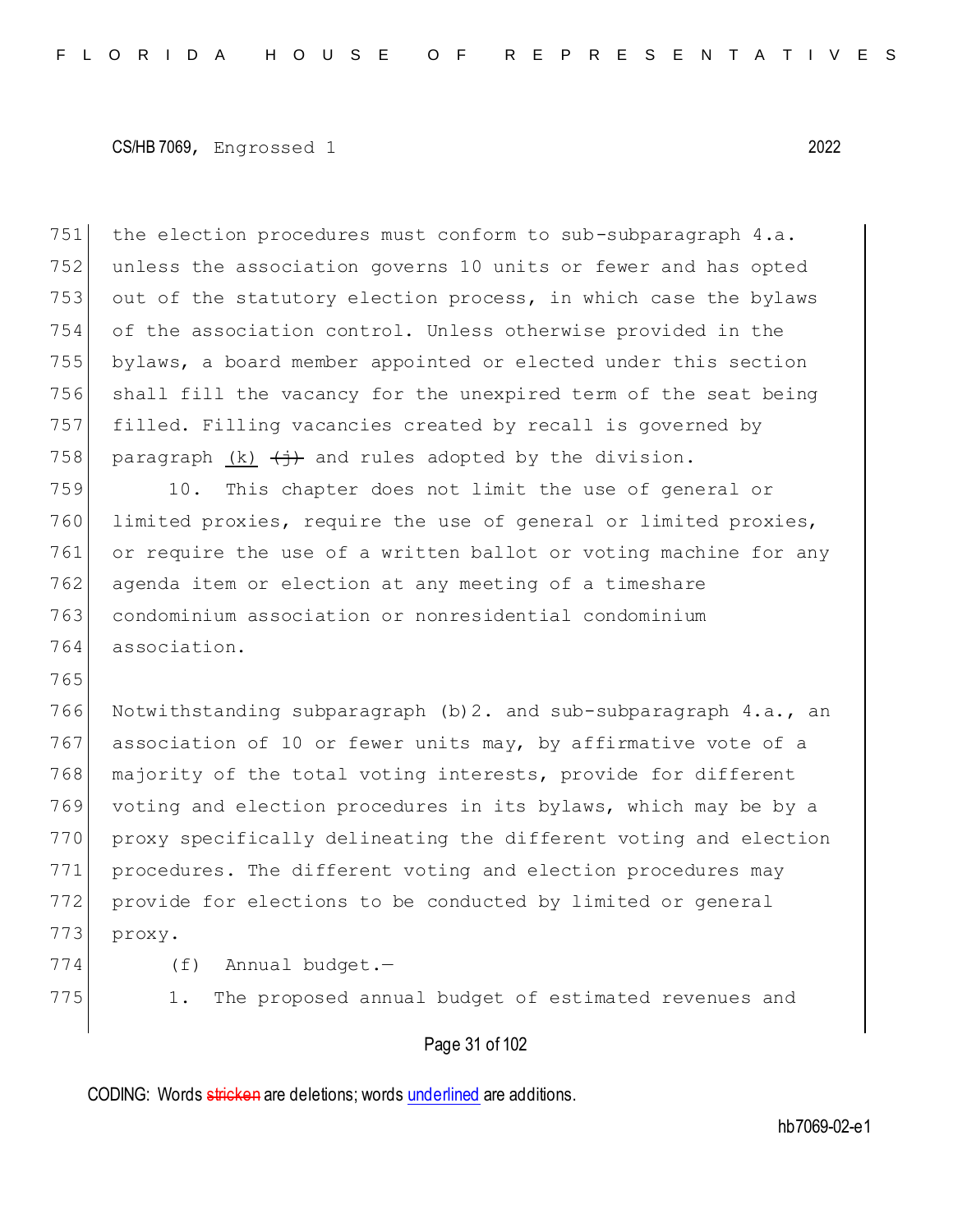776 expenses must be detailed and must show the amounts budgeted by  $777$  accounts and expense classifications, including, at a minimum, 778 any applicable expenses listed in s. 718.504(21). The board 779 shall adopt the annual budget at least 14 days before prior to 780 the start of the association's fiscal year. In the event that 781 the board fails to timely adopt the annual budget a second time, 782 it is shall be deemed a minor violation and the prior year's 783 budget shall continue in effect until a new budget is adopted. A 784 multicondominium association must shall adopt a separate budget 785 of common expenses for each condominium the association operates 786 and must shall adopt a separate budget of common expenses for 787 the association. In addition, if the association maintains 788 limited common elements with the cost to be shared only by those 789 entitled to use the limited common elements as provided for in 790  $\vert$  s. 718.113(1), the budget or a schedule attached to it must show 791 the amount budgeted for this maintenance. If, after turnover of 792 control of the association to the unit owners, any of the 793 expenses listed in s. 718.504(21) are not applicable, they do 794 need not need to be listed.

795 2.a. In addition to annual operating expenses, the budget must include reserve accounts for capital expenditures and deferred maintenance. These accounts must include, but are not limited to, roof replacement, building painting, and pavement resurfacing, regardless of the amount of deferred maintenance 800 expense or replacement cost, and any other item that has a

## Page 32 of 102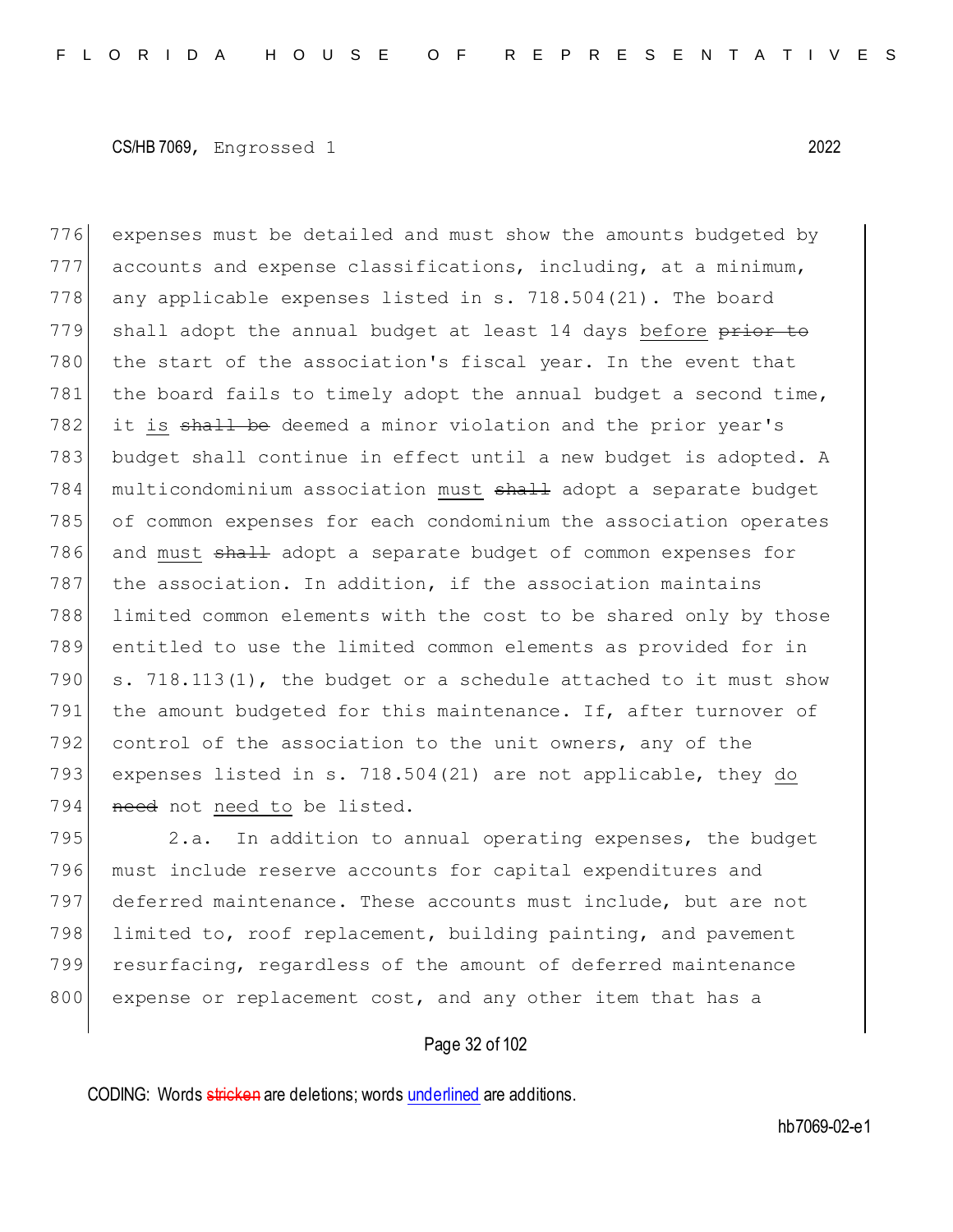801 deferred maintenance expense or replacement cost that exceeds  $802$  \$10,000. The amount to be reserved for an item is determined by 803 the association's most recent structural integrity reserve 804 study. If the amount to be reserved for an item is not in the 805 association's most recent structural integrity reserve study or 806 the association has not completed a structural integrity reserve 807 study, the amount must be computed using a formula based upon 808 estimated remaining useful life and estimated replacement cost 809 or deferred maintenance expense of the each reserve item. The 810 association may adjust replacement reserve assessments annually 811 to take into account any changes in estimates or extension of 812 the useful life of a reserve item caused by deferred 813 maintenance. This subsection does not apply to an adopted budget 814 in which The members of a unit-owner controlled an association  $815$  may determine have determined, by a majority vote at a duly 816 called meeting of the association, to provide no reserves or 817 less reserves than required by this subsection. Effective July 818 1, 2024, the members of a unit-owner controlled association may 819 not determine to provide no reserves or less reserves than 820 required by this subsection for items listed in paragraph (g). 821 b. Before turnover of control of an association by a 822 developer to unit owners other than a developer under pursuant 823  $\pm$  6 s. 718.301, the developer-controlled association developer 824 may not vote the voting interests allocated to its units to 825 waive the reserves or reduce the funding of the reserves through

## Page 33 of 102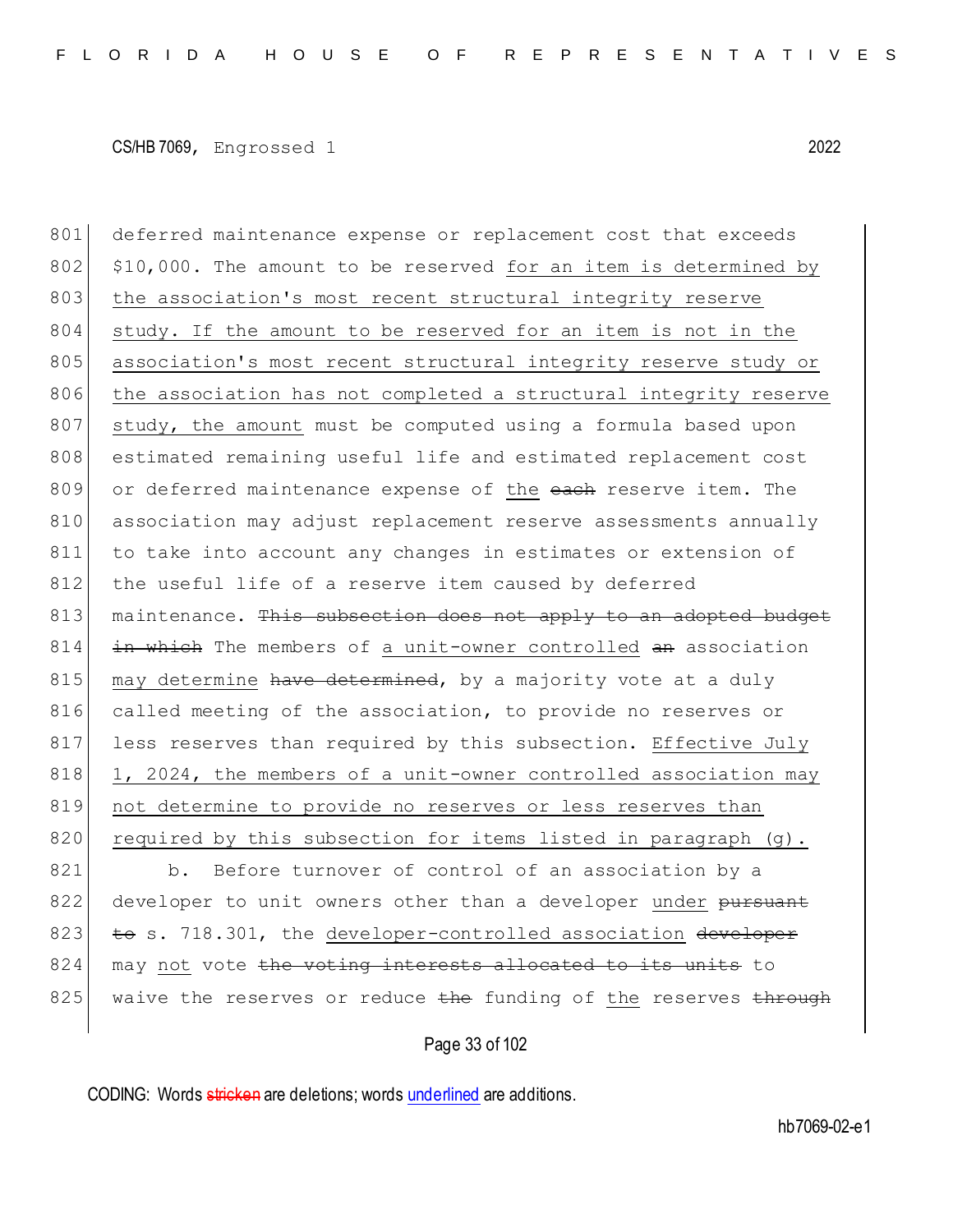826 the period expiring at the end of the second fiscal year after 827 the fiscal year in which the certificate of a surveyor and 828 mapper is recorded pursuant to s.  $718.104(4)(e)$  or an instrument  $829$  that transfers title to a unit in the condominium which is not 830 accompanied by a recorded assignment of developer rights in 831 favor of the grantee of such unit is recorded, whichever occurs 832 first, after which time reserves may be waived or reduced only 833 upon the vote of a majority of all nondeveloper voting interests 834 voting in person or by limited proxy at a duly called meeting of  $835$  the association. If a meeting of the unit owners has been called 836 to determine whether to waive or reduce the funding of reserves 837 and no such result is achieved or a quorum is not attained, the 838 reserves included in the budget shall go into effect. After the 839 turnover, the developer may vote its voting interest to waive or 840 reduce the funding of reserves.

841 3. Reserve funds and any interest accruing thereon shall 842 remain in the reserve account or accounts, and may be used only 843 for authorized reserve expenditures unless their use for other 844 purposes is approved in advance by a majority vote at a duly 845 called meeting of the association. Before turnover of control of 846 an association by a developer to unit owners other than the 847 developer pursuant to s. 718.301, the developer-controlled 848 association may not vote to use reserves for purposes other than 849 those for which they were intended. Effective July 1, 2024, 850 members of a unit-owner controlled association may not vote to

## Page 34 of 102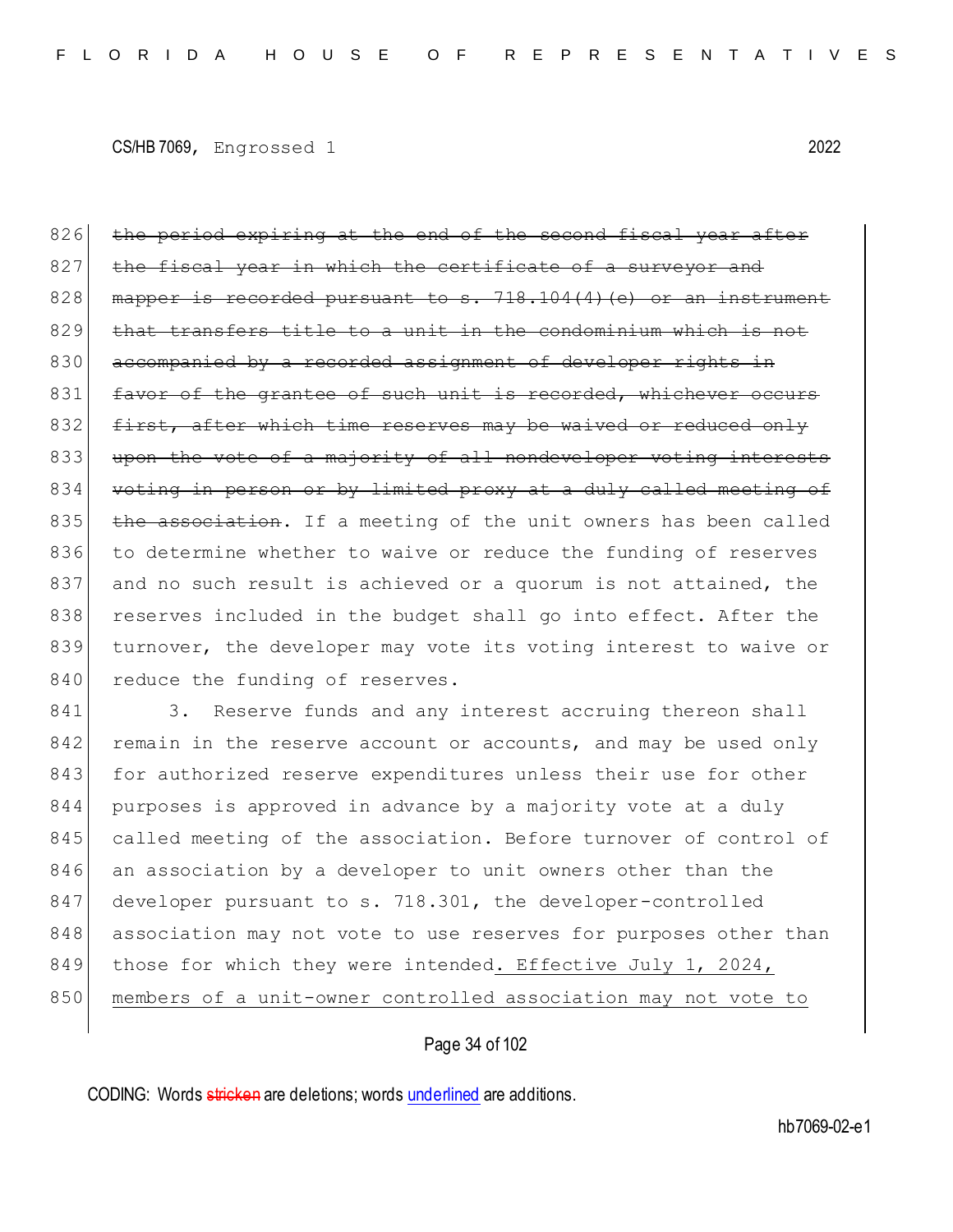851 use reserve funds, or any interest accruing thereon, that are 852 reserved for items listed in paragraph (g) for any other purpose 853 other than their intended purpose without the approval of a 854 majority of all nondeveloper voting interests, voting in person  $855$  or by limited proxy at a duly called meeting of the association.

856 4. The only voting interests that are eligible to vote on 857 questions that involve waiving or reducing the funding of 858 reserves, or using existing reserve funds for purposes other 859 than purposes for which the reserves were intended, are the 860 voting interests of the units subject to assessment to fund the 861 reserves in question. Proxy questions relating to waiving or 862 reducing the funding of reserves or using existing reserve funds 863 for purposes other than purposes for which the reserves were 864 intended must contain the following statement in capitalized, 865 bold letters in a font size larger than any other used on the 866 face of the proxy ballot: WAIVING OF RESERVES, IN WHOLE OR IN 867 PART, OR ALLOWING ALTERNATIVE USES OF EXISTING RESERVES MAY 868 RESULT IN UNIT OWNER LIABILITY FOR PAYMENT OF UNANTICIPATED 869 SPECIAL ASSESSMENTS REGARDING THOSE ITEMS.

870 (g) Structural integrity reserve study.-

871 1. An association must have a structural integrity reserve 872 study completed at least every 10 years after the condominium's 873 creation for each building on the condominium property that is 874 three stories or higher in height which includes, at a minimum, 875 a study of the following items as related to the structural

## Page 35 of 102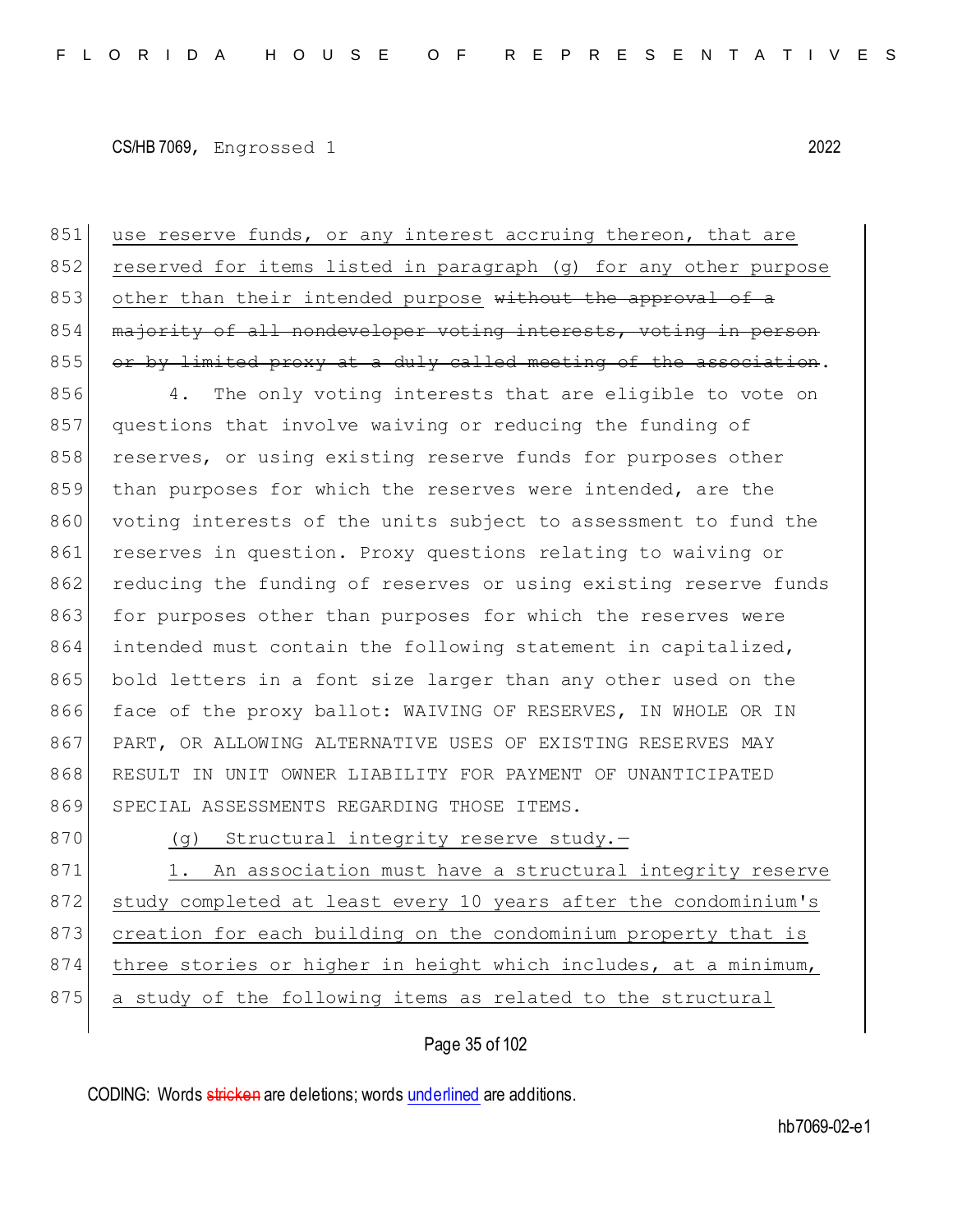| 876 | integrity and safety of the building:                                               |
|-----|-------------------------------------------------------------------------------------|
| 877 | Roof.<br>а.                                                                         |
| 878 | Load-bearing walls or other primary structural members.<br>b.                       |
| 879 | Floor.<br>$\mathtt{C}$ .                                                            |
| 880 | Foundation.<br>d.                                                                   |
| 881 | Fireproofing and fire protection systems.<br>$\mathrel{\text{e}}\mathrel{\text{.}}$ |
| 882 | f.<br>Plumbing.                                                                     |
| 883 | Electrical systems.<br>g.                                                           |
| 884 | Waterproofing and exterior painting.<br>h.                                          |
| 885 | i.<br>Windows.                                                                      |
| 886 | Any other item that has a deferred maintenance expense                              |
| 887 | or replacement cost that exceeds \$10,000 and the failure to                        |
| 888 | replace or maintain such item negatively affects the items                          |
| 889 | listed in subparagraphs a.-i., as determined by the licensed                        |
| 890 | engineer or architect performing the visual inspection portion                      |
| 891 | of the structural integrity reserve study.                                          |
| 892 | Before a developer turns over control of an association<br>2.                       |
| 893 | to unit owners other than the developer, the developer must have                    |
| 894 | a structural integrity reserve study completed for each building                    |
| 895 | on the condominium property that is three stories or higher in                      |
| 896 | height.                                                                             |
| 897 | Associations existing on or before July 1, 2022, which<br>$3$ .                     |
| 898 | are controlled by unit owners other than the developer, must                        |
| 899 | have a structural integrity reserve study completed by July 1,                      |
| 900 | 2024, for each building on the condominium property that is                         |
|     |                                                                                     |

Page 36 of 102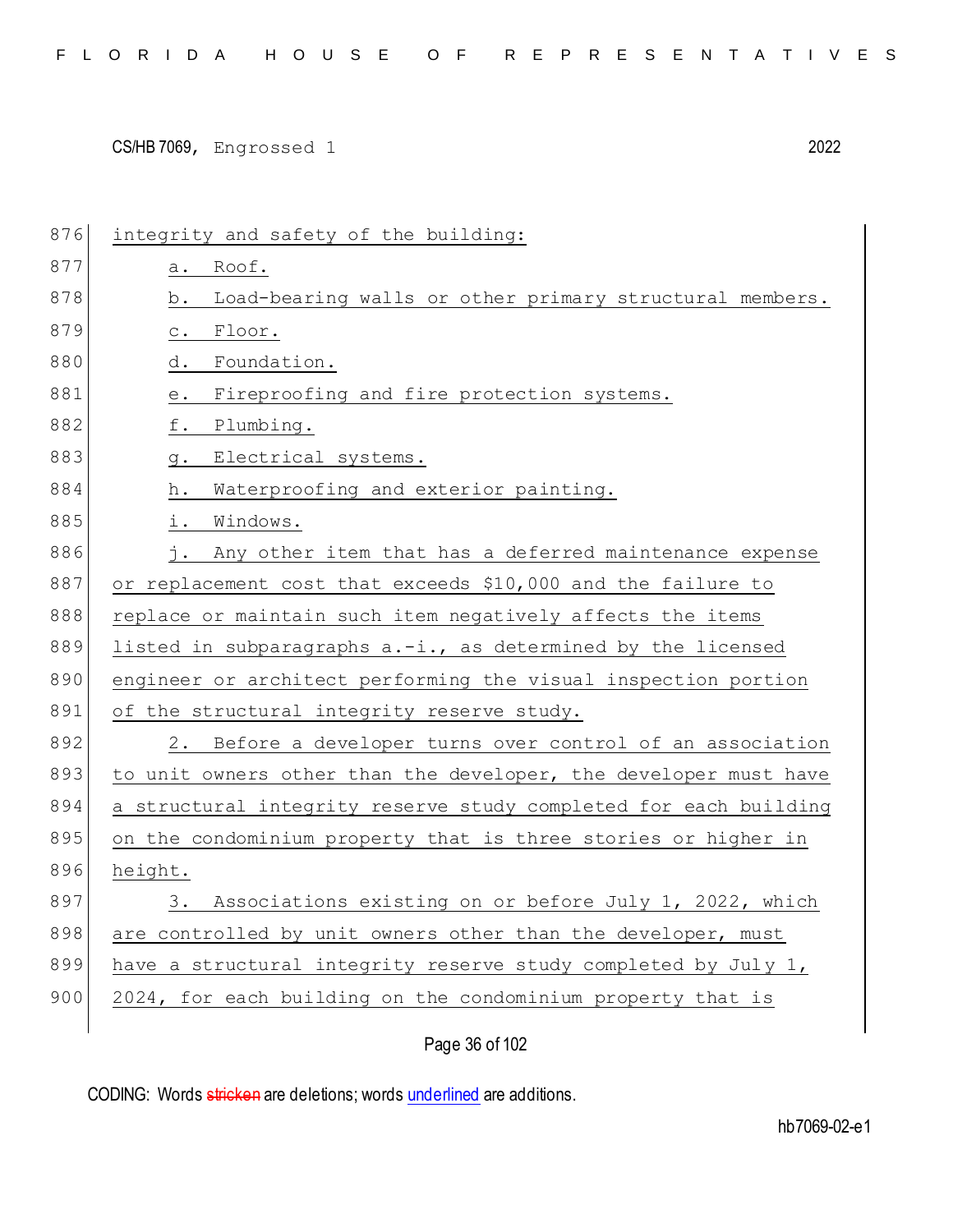| 901 | three stories or higher in height.                                |
|-----|-------------------------------------------------------------------|
| 902 | 4. If an association fails to complete a structural               |
| 903 | integrity reserve study pursuant to this paragraph, such failure  |
| 904 | is a breach of an officer's and director's fiduciary              |
| 905 | relationship to the unit owners under $s. 718.111(1)$ .           |
| 906 | Section 7. Paragraph (f) of subsection (8) of section             |
| 907 | 718.116, Florida Statutes, is amended to read:                    |
| 908 | 718.116 Assessments; liability; lien and priority;                |
| 909 | interest; collection.-                                            |
| 910 | (8)<br>Within 10 business days after receiving a written or       |
| 911 | electronic request therefor from a unit owner or the unit         |
| 912 | owner's designee, or a unit mortgagee or the unit mortgagee's     |
| 913 | designee, the association shall issue the estoppel certificate.   |
| 914 | Each association shall designate on its website a person or       |
| 915 | entity with a street or e-mail address for receipt of a request   |
| 916 | for an estoppel certificate issued pursuant to this section. The  |
| 917 | estoppel certificate must be provided by hand delivery, regular   |
| 918 | mail, or e-mail to the requestor on the date of issuance of the   |
| 919 | estoppel certificate.                                             |
| 920 | Notwithstanding any limitation on transfer fees<br>(f)            |
| 921 | contained in s. 718.112(2)(j) $s. 718.112(2)$ (i), an association |
| 922 | or its authorized agent may charge a reasonable fee for the       |
| 923 | preparation and delivery of an estoppel certificate, which may    |
| 924 | not exceed \$250, if, on the date the certificate is issued, no   |
| 925 | delinquent amounts are owed to the association for the            |
|     | Page 37 of 102                                                    |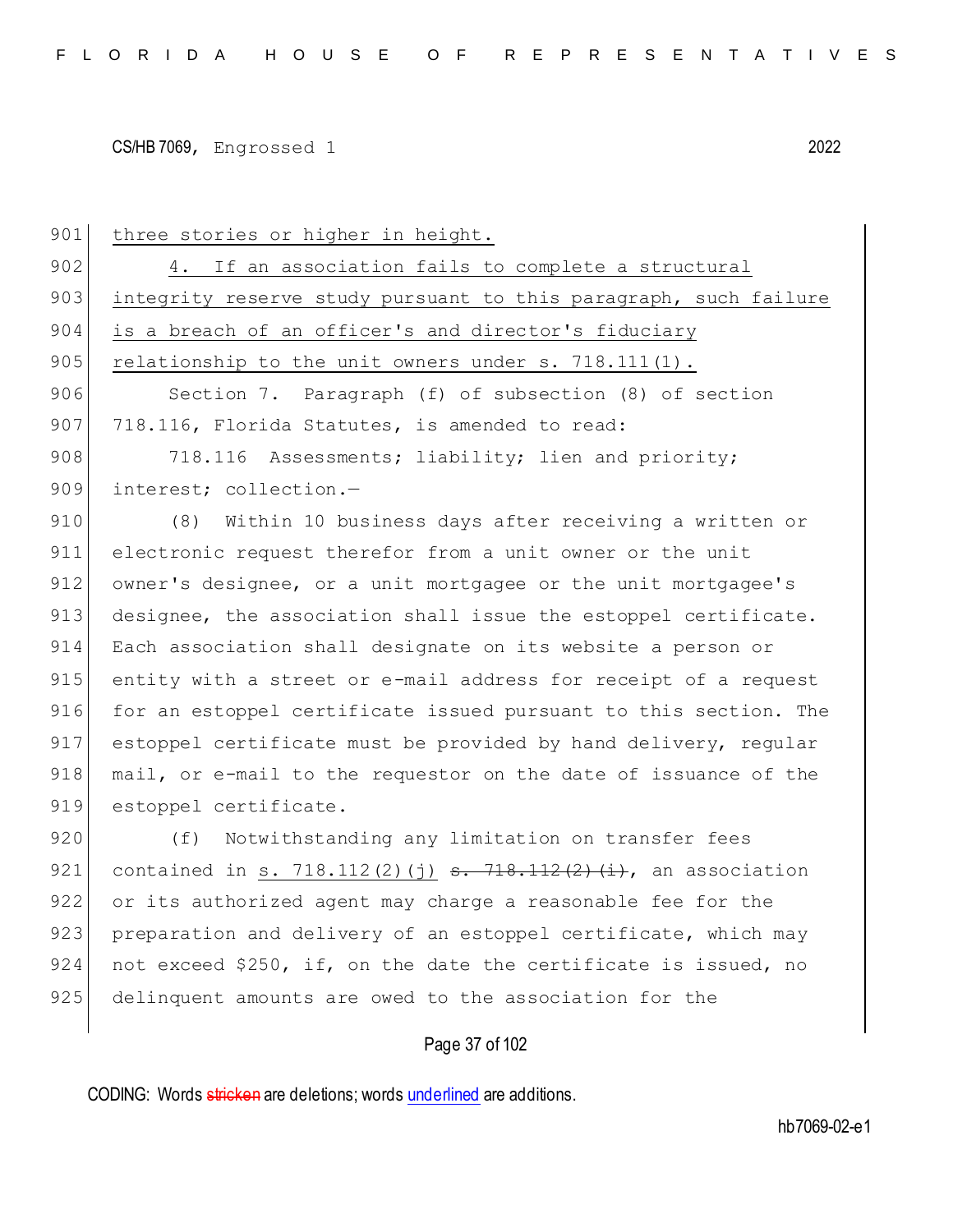926 applicable unit. If an estoppel certificate is requested on an 927 expedited basis and delivered within 3 business days after the  $928$  request, the association may charge an additional fee of \$100. 929 If a delinquent amount is owed to the association for the  $930$  applicable unit, an additional fee for the estoppel certificate 931 may not exceed \$150.

932 Section 8. Paragraph (c) of subsection (2) of section 933 718.117, Florida Statutes, is redesignated as paragraph  $(d)$ , 934 paragraph (b) of subsection (8) is amended, and a new paragraph 935 (c) is added to subsection  $(2)$  of that section, to read:

936 718.117 Termination of condominium.-

937 (2) TERMINATION BECAUSE OF ECONOMIC WASTE OR 938 IMPOSSIBILITY.-

939 (c)1. Notwithstanding paragraph (a), a condominium that 940 has a building that has received a phase 2 inspection under s. 941 718.132 with recommended repairs for substantial structural 942 deterioration, as defined in s. 718.132(1), that exceed 65 943 percent of the combined fair market value of the units in the 944 condominium after completion of the construction or repairs may 945 be terminated pursuant to a plan of termination approved by a 946 majority of the total voting interests of the condominium. Such 947 termination must be approved at a properly called meeting of the 948 association with the voting interests voting in person or by 949 limited proxy. A bulk owner has the same number of voting 950 interests as a single unit owner under this paragraph. For

Page 38 of 102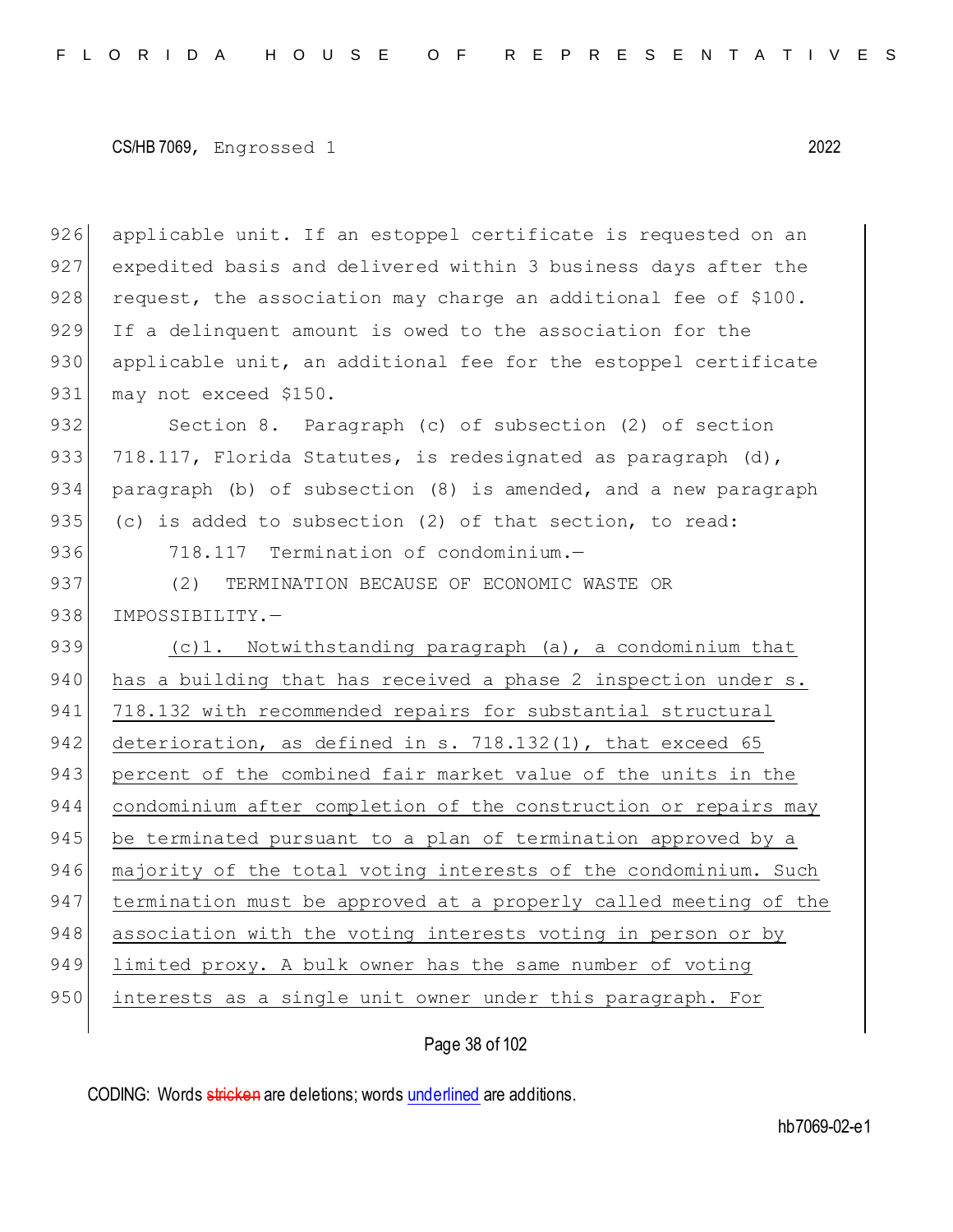| 951 | purposes of this paragraph, the term "bulk owner" has the same       |
|-----|----------------------------------------------------------------------|
| 952 | meaning as in paragraph $(3)$ $(c)$ .                                |
| 953 | Written notice of the meeting must include an agenda<br>2.           |
| 954 | that conspicuously states that a plan of termination of the          |
| 955 | condominium will be considered. The written notice must be           |
| 956 | mailed, hand delivered, or electronically transmitted to each        |
| 957 | unit owner at least 14 days before the meeting and must be           |
| 958 | posted in a conspicuous place on the condominium property or the     |
| 959 | association property at least 14 continuous days before the          |
| 960 | meeting.                                                             |
| 961 | The fair market value of the units in the condominium<br>3.          |
| 962 | must be determined by an independent appraiser selected by the       |
| 963 | termination trustee no earlier than 90 days before the date on       |
|     |                                                                      |
| 964 | which the plan of termination is recorded.                           |
| 965 | (8)<br>REPORTS AND REPLACEMENT OF RECEIVER.-                         |
| 966 | The unit owners of an association in termination may<br>(b)          |
| 967 | recall or remove members of the board of administration with or      |
| 968 | without cause at any time as provided in s. 718.112(2)(k) $\theta$ . |
| 969 | 718.112(2)(j).                                                       |
| 970 | Section 9. Section 718.132, Florida Statutes, is created             |
| 971 | to read:                                                             |
| 972 | 718.132 Building recertification.-                                   |
| 973 | (1) As used in this section, the term:                               |
| 974 | (a) "Coastline" has the same meaning as in the Submerged             |
| 975 | Lands Act, 43 U.S.C. s. 1301(c).                                     |

Page 39 of 102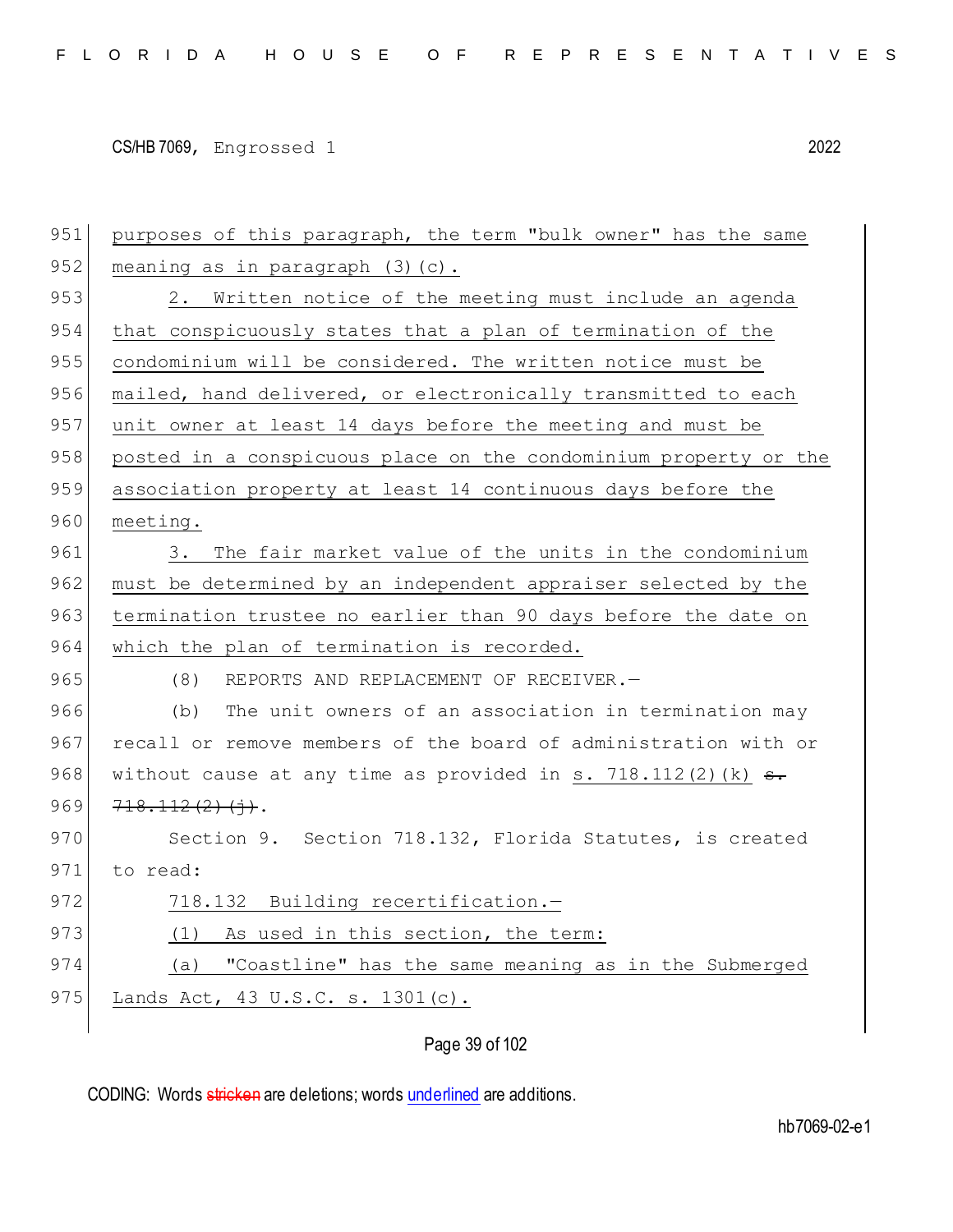| 976  | "Phase 2 inspection" means an inspection that includes<br>(b)    |
|------|------------------------------------------------------------------|
| 977  | destructive and nondestructive testing at the discretion of the  |
| 978  | person performing the inspection and a written report of such    |
| 979  | inspection. A phase 2 inspection must be performed by an         |
| 980  | engineer licensed under chapter 471 or an architect licensed     |
| 981  | under chapter 481.                                               |
| 982  | "Recertification" or "recertify" means a visual<br>(C)           |
| 983  | inspection of a building's general structural condition and the  |
| 984  | general condition of its electrical system, including a written  |
| 985  | report of such inspection, performed by an engineer licensed     |
| 986  | under chapter 471 or an architect licensed under chapter 481.    |
| 987  | (d) "Substantial structural deterioration" means                 |
| 988  | substantial structural distress that negatively affects a        |
| 989  | building's general structural condition and integrity. Surface   |
| 990  | imperfections such as cracks, distortion, sagging, deflections,  |
| 991  | misalignment, signs of leakage, or peeling of finishes are not   |
| 992  | considered substantial structural deterioration unless the       |
| 993  | licensed engineer or architect performing the recertification or |
| 994  | phase 2 inspection determines that such surface imperfections    |
| 995  | are a sign of substantial structural distress.                   |
| 996  | "Visual inspection" means a visual examination of the<br>(e)     |
| 997  | items listed in s. $718.112(2)(g)$ .                             |
| 998  | (2) (a) An association must have any building on                 |
| 999  | condominium property that is three stories or higher in height   |
| 1000 | and that has been occupied for at least 30 years, or 25 years if |
|      |                                                                  |

Page 40 of 102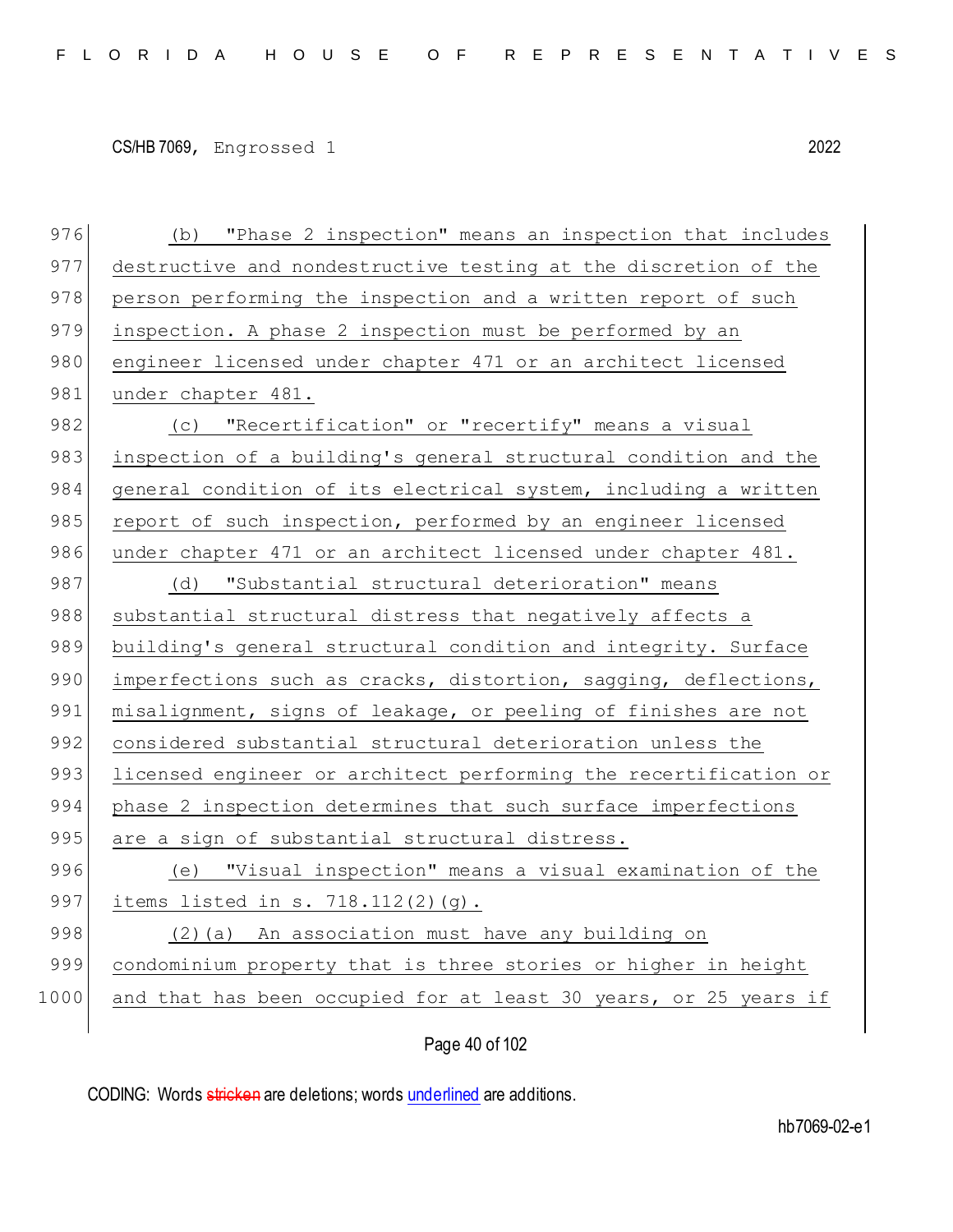| 1001 | the building is within 3 miles of the coastline of the state,    |
|------|------------------------------------------------------------------|
| 1002 | recertified as determined by the local building official.        |
| 1003 | (b) An association must have any building on condominium         |
| 1004 | property that is required to be recertified under paragraph (a)  |
| 1005 | recertified at least every 10 years after its first              |
| 1006 | recertification.                                                 |
| 1007 | (3) Upon determining that a building on condominium              |
| 1008 | property must be recertified, the local building official must   |
| 1009 | provide written notice of such required recertification to the   |
| 1010 | association by certified mail, return receipt requested.         |
| 1011 | (4) (a) Within 90 days after receiving the written notice        |
| 1012 | under subsection $(3)$ , or within 180 days if the association   |
| 1013 | receives the written notice before July 1, 2023, the association |
| 1014 | or the association's manager must provide the written            |
| 1015 | recertification report by e-mail, United States Postal Service,  |
| 1016 | or commercial delivery service to the local building official    |
| 1017 | and state the date on which the association received such report |
| 1018 | from the licensed engineer or architect who performed the        |
| 1019 | recertification.                                                 |
| 1020 | (b) Within 14 days after receiving the written                   |
| 1021 | recertification report from the licensed engineer or architect   |
| 1022 | who performed the recertification, the association must provide  |
| 1023 | the written recertification report by e-mail, United States      |
| 1024 | Postal Service, or commercial delivery service to each unit      |
| 1025 | owner.                                                           |
|      |                                                                  |

Page 41 of 102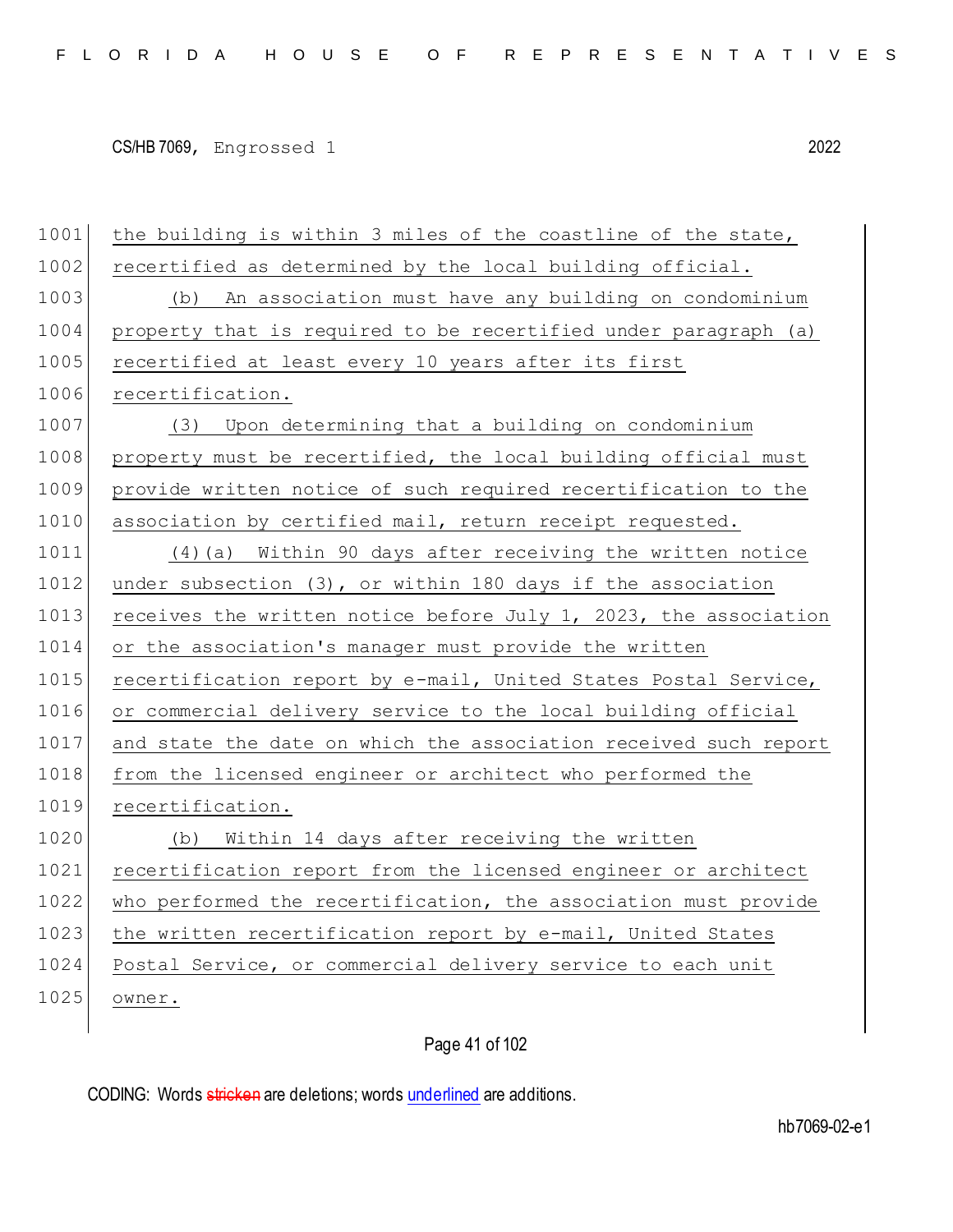| 1026 | (5) Upon completing a recertification, the licensed              |
|------|------------------------------------------------------------------|
| 1027 | engineer or architect who performed the recertification must     |
| 1028 | provide a written recertification report by e-mail, United       |
| 1029 | States Postal Service, or commercial delivery service to the     |
| 1030 | association. The written recertification report must, at a       |
| 1031 | minimum:                                                         |
| 1032 | (a) Bear the seal and signature, or the electronic               |
| 1033 | signature, of the licensed engineer or architect who performed   |
| 1034 | the inspection.                                                  |
| 1035 | (b) Indicate the manner and type of inspection forming the       |
| 1036 | basis for the written recertification report and a description   |
| 1037 | of any items identified as requiring further inspection or       |
| 1038 | remedial action.                                                 |
| 1039 | (c) Indicate whether there is damage to the items listed         |
| 1040 | in s. $718.112(2)(g)$ , within a reasonable professional         |
| 1041 | probability based on the scope of the inspection, and list any   |
| 1042 | recommended repairs for such damage.                             |
| 1043 | Indicate whether there is substantial structural<br>(d)          |
| 1044 | deterioration within a reasonable professional probability based |
| 1045 | on the scope of the inspection.                                  |
| 1046 | State whether unsafe or dangerous conditions, as those<br>(e)    |
| 1047 | terms are defined in the Florida Building Code, were observed.   |
| 1048 | If a written recertification report indicates that<br>(6)(a)     |
| 1049 | there is substantial structural deterioration within a           |
| 1050 | reasonable professional probability based on the scope of the    |
|      |                                                                  |

Page 42 of 102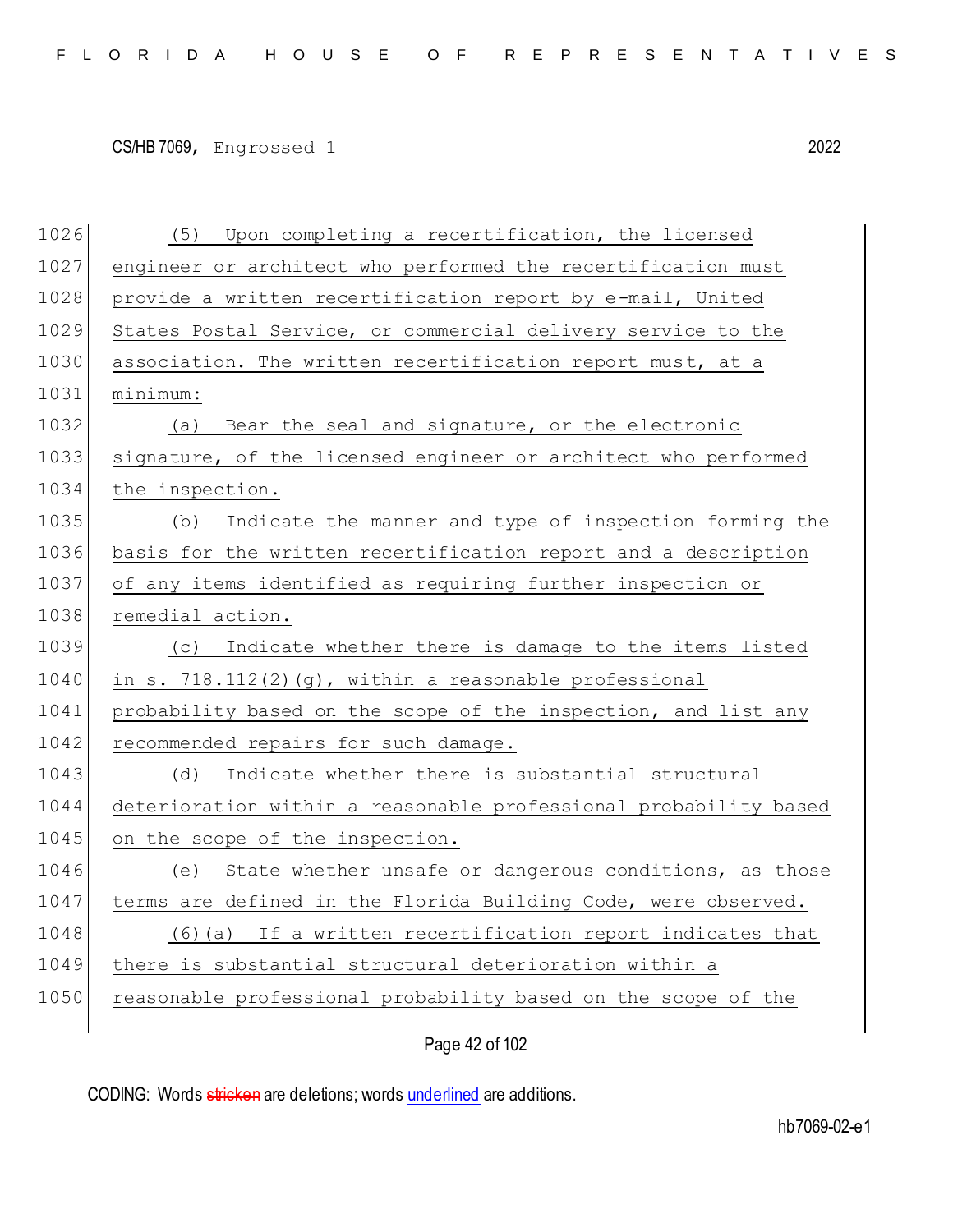1051 inspection, the local building official must provide written 1052 notice to the association by certified mail, return receipt 1053 requested, that the association must have a phase 2 inspection 1054 performed. 1055 (b) Within 60 days after receiving the written notice 1056 under paragraph (a), the association must provide written notice 1057 to the local building official by e-mail, United States Postal 1058 Service, or commercial delivery service that includes the start 1059 date of the phase 2 inspection and the name and contact 1060 information of the licensed engineer or architect who will 1061 perform the phase 2 inspection. 1062 (c) The written phase 2 inspection report must, at a 1063 minimum: 1064 1. Bear the seal and signature, or the electronic 1065 signature, of the licensed engineer or architect who performed 1066 the inspection. 1067 2. Indicate the manner and type of inspection forming the 1068 basis for the written report. 1069 3. State whether there is substantial structural 1070 deterioration, within a reasonable professional probability 1071 based on the scope of the inspection, and the extent of such 1072 deterioration and list any recommended repairs for such 1073 deterioration. 1074 4. State whether unsafe or dangerous conditions, as those 1075 terms are defined in the Florida Building Code, were observed.

Page 43 of 102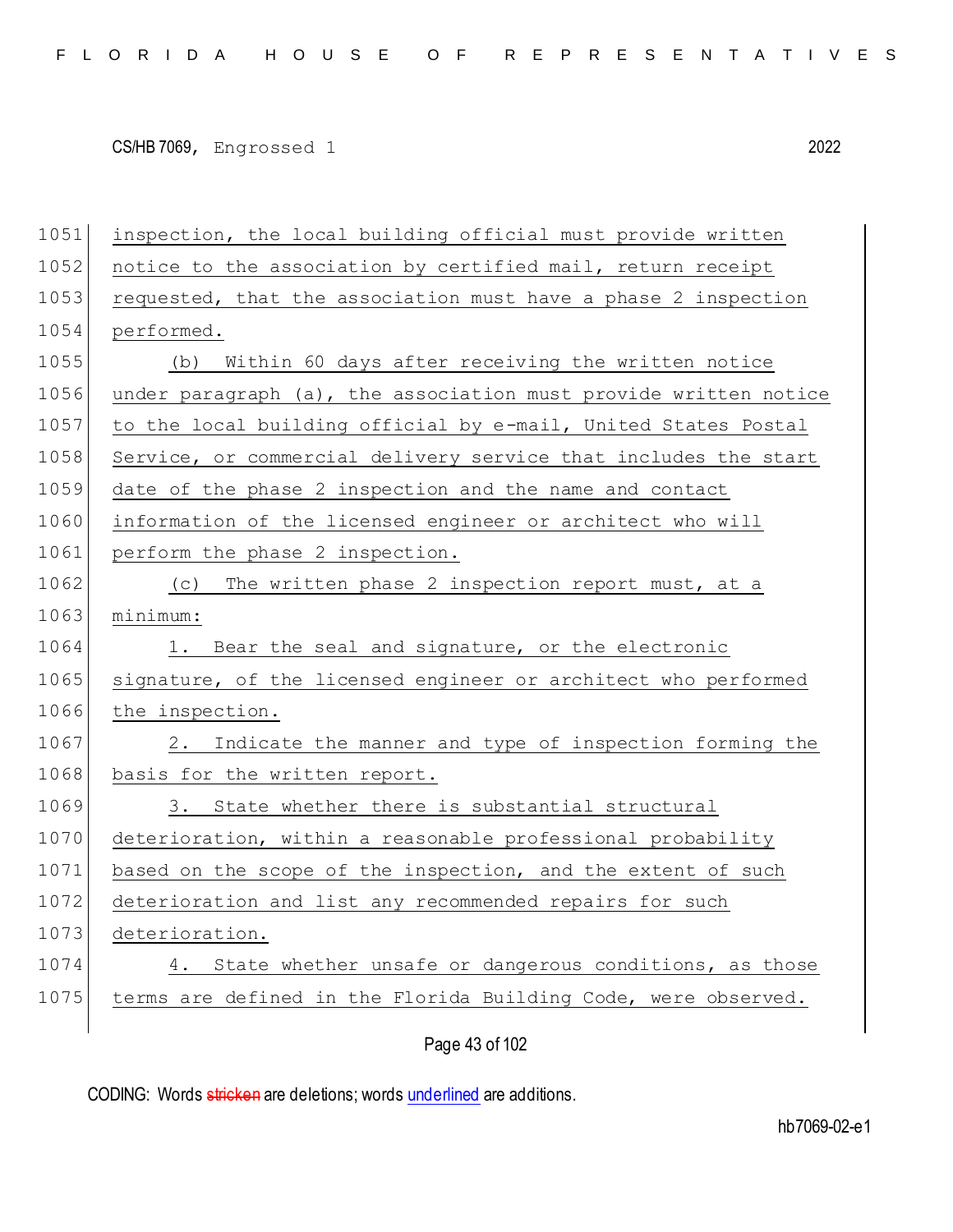| 1076 | The licensed engineer or architect performing the<br>(d)         |
|------|------------------------------------------------------------------|
| 1077 | phase 2 inspection must provide the written phase 2 inspection   |
| 1078 | report by e-mail, United States Postal Service, or commercial    |
| 1079 | delivery service to the local building official and the          |
| 1080 | association upon completion.                                     |
| 1081 | (e) Within 14 days after receiving the written phase 2           |
| 1082 | inspection report from the licensed engineer or architect who    |
| 1083 | performed the phase 2 inspection, the association must provide   |
| 1084 | the written phase 2 inspection report by e-mail, United States   |
| 1085 | Postal Service, or commercial delivery service to each unit      |
| 1086 | owner.                                                           |
| 1087 | (7) (a) A local building official may prescribe penalties,       |
| 1088 | which must be posted on the building department's website, for   |
| 1089 | failure to comply with this section.                             |
| 1090 | If an association fails to schedule or begin repairs<br>(b)      |
| 1091 | that are identified in the written phase 2 inspection report     |
| 1092 | within a time period to be determined by the county              |
| 1093 | commissioners of the county where the building is located, which |
| 1094 | time period may not exceed 365 days after the local building     |
| 1095 | official receives the written phase 2 inspection report, the     |
| 1096 | local building official must determine that the building is      |
| 1097 | unsafe for human occupancy until such repairs are scheduled or   |
| 1098 | begin.                                                           |
| 1099 | If an association fails to complete a recertification<br>(8)     |
| 1100 | or phase 2 inspection pursuant to this section, such failure is  |
|      |                                                                  |

Page 44 of 102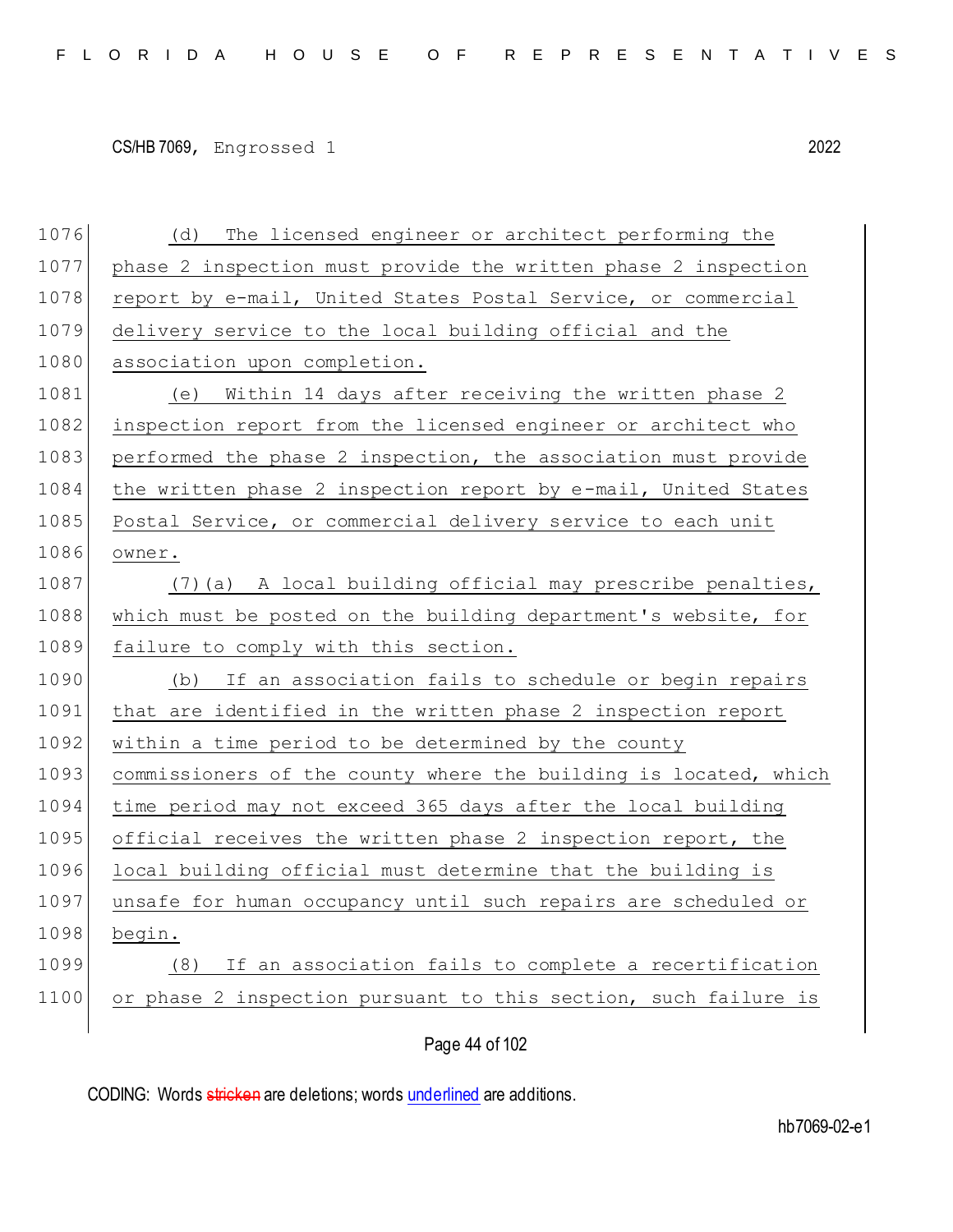| 1101 | a breach of an officer's and director's fiduciary relationship   |
|------|------------------------------------------------------------------|
| 1102 | to the unit owners under $s. 718.111(1)$ .                       |
| 1103 | Section 10. Paragraphs $(r)$ , $(s)$ , and $(t)$ are added to    |
| 1104 | subsection (4) of section 718.301, Florida Statutes, to read:    |
| 1105 | 718.301 Transfer of association control; claims of defect        |
| 1106 | by association.-                                                 |
| 1107 | (4) At the time that unit owners other than the developer        |
| 1108 | elect a majority of the members of the board of administration   |
| 1109 | of an association, the developer shall relinquish control of the |
| 1110 | association, and the unit owners shall accept control.           |
| 1111 | Simultaneously, or for the purposes of paragraph (c) not more    |
| 1112 | than 90 days thereafter, the developer shall deliver to the      |
| 1113 | association, at the developer's expense, all property of the     |
| 1114 | unit owners and of the association which is held or controlled   |
| 1115 | by the developer, including, but not limited to, the following   |
| 1116 | items, if applicable, as to each condominium operated by the     |
| 1117 | association:                                                     |
| 1118 | A copy of the association's most recent structural<br>(r)        |
| 1119 | integrity reserve study.                                         |
| 1120 | (s) If a building on the condominium property must be            |
| 1121 | recertified under s. 718.132, a copy of the association's most   |
| 1122 | recent written recertification report.                           |
| 1123 | If a building on the condominium property must have a<br>(t)     |
| 1124 | phase 2 inspection performed under s. 718.132, a copy of the     |
| 1125 | association's most recent written phase 2 inspection report.     |
|      |                                                                  |

Page 45 of 102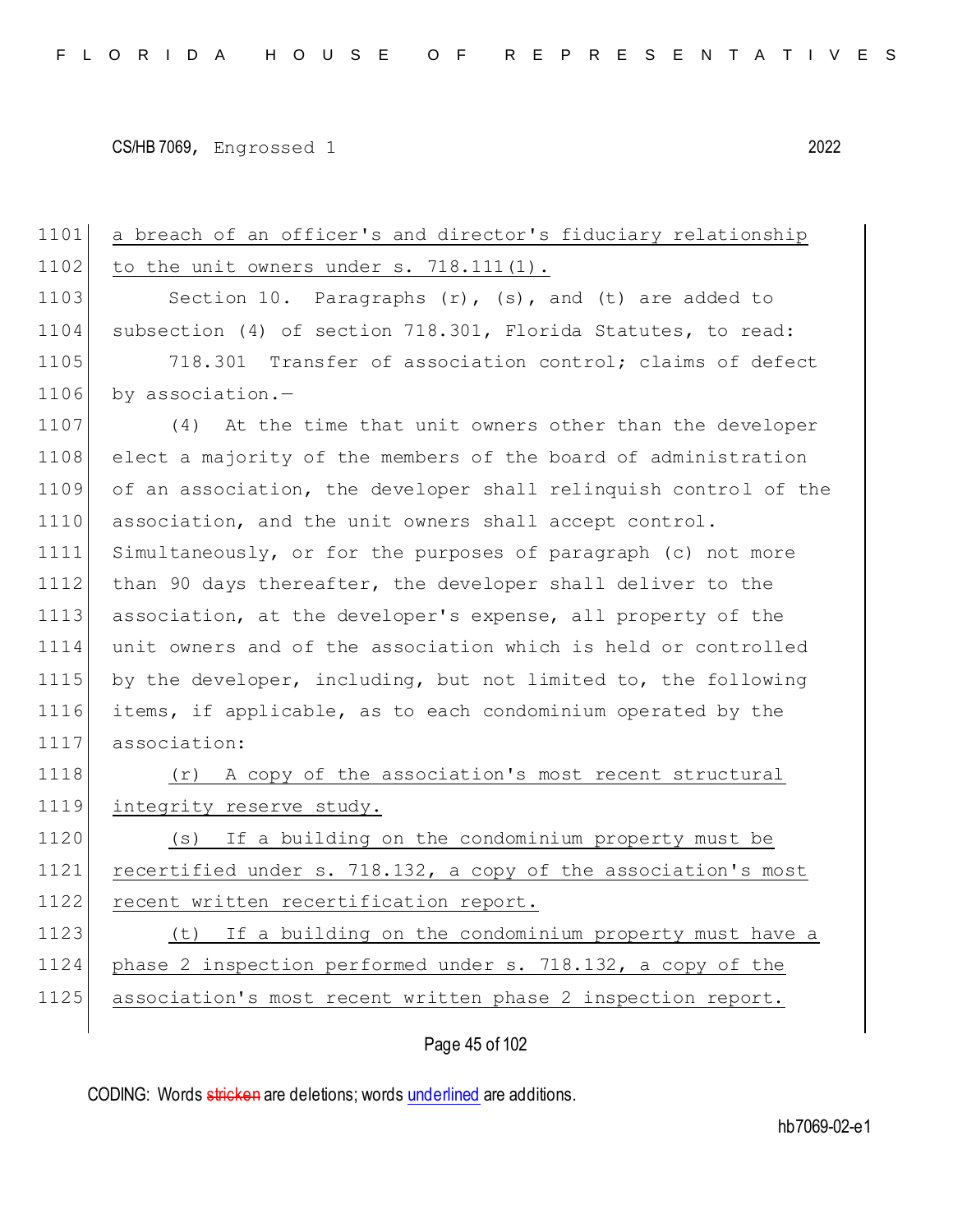1126 Section 11. Subsection (1) of section 718.501, Florida 1127 Statutes, is amended, and subsection (3) is added to that 1128 section, to read: 1129 718.501 Authority, responsibility, and duties of Division 1130 of Florida Condominiums, Timeshares, and Mobile Homes.-1131 (1) The division may enforce and ensure compliance with 1132 this chapter and rules relating to the development, 1133 construction, sale, lease, ownership, operation, and management 1134 of residential condominium units. In performing its duties, the 1135 division has complete jurisdiction to investigate complaints and 1136 enforce compliance with respect to associations that are still 1137 under developer control or the control of a bulk assignee or 1138 bulk buyer pursuant to part VII of this chapter and complaints 1139 against developers, bulk assignees, or bulk buyers involving 1140 improper turnover or failure to turnover, pursuant to s. 1141 718.301. However, after turnover has occurred, the division has 1142 jurisdiction to investigate complaints related only to financial 1143 issues, elections, and the maintenance of and unit owner access 1144 to association records under s. 718.111(12), and the procedural 1145 completion of structural integrity reserve studies under s. 1146 718.112(2)(g) and recertifications and phase 2 inspections under 1147 s. 718.132. 1148 (a)1. The division may make necessary public or private 1149 investigations within or outside this state to determine whether 1150 any person has violated this chapter or any rule or order

# Page 46 of 102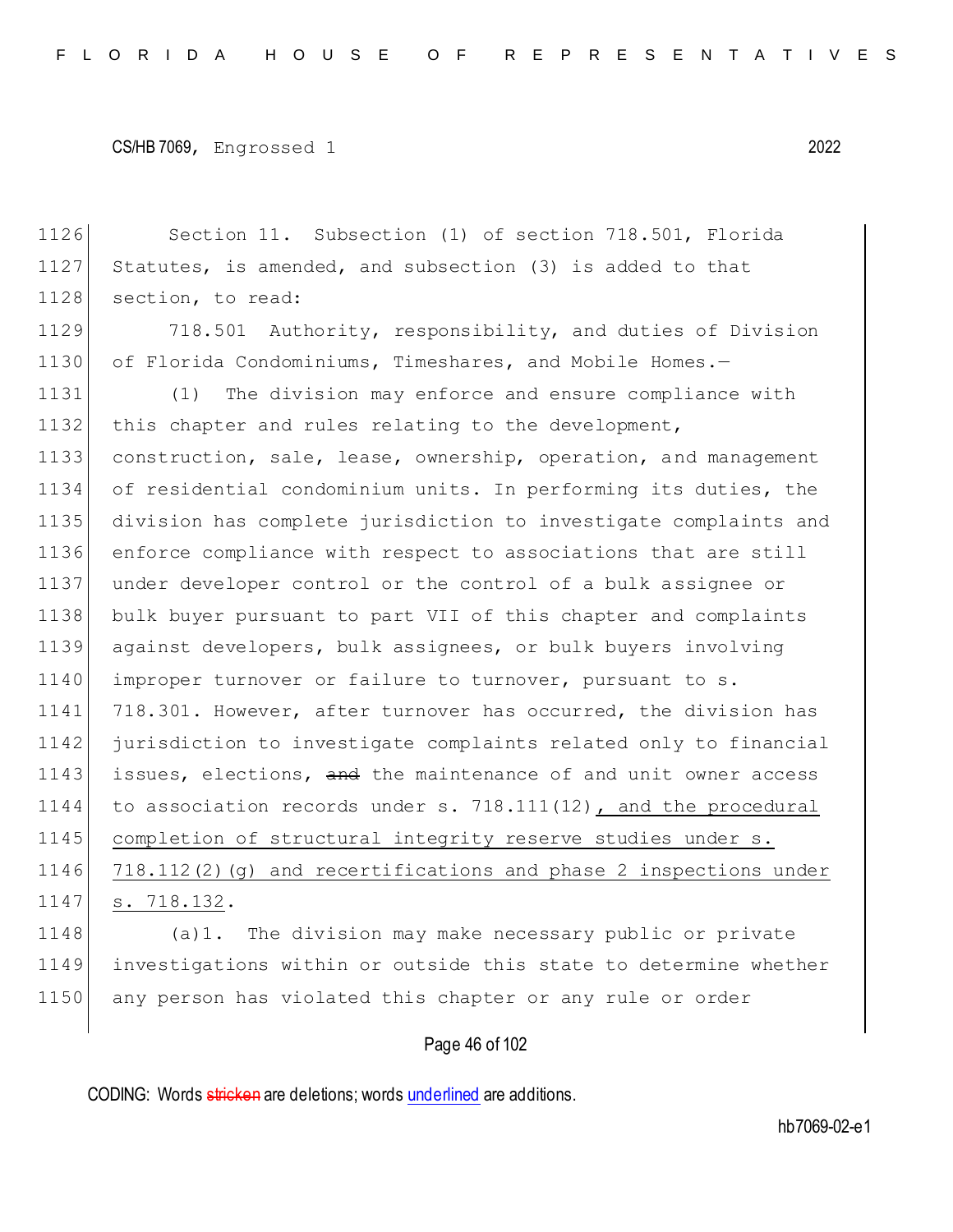1151 hereunder, to aid in the enforcement of this chapter, or to aid 1152 in the adoption of rules or forms.

1153 2. The division may submit any official written report, 1154 worksheet, or other related paper, or a duly certified copy 1155 thereof, compiled, prepared, drafted, or otherwise made by and 1156 duly authenticated by a financial examiner or analyst to be 1157 admitted as competent evidence in any hearing in which the 1158 financial examiner or analyst is available for cross-examination 1159 and attests under oath that such documents were prepared as a 1160 result of an examination or inspection conducted pursuant to 1161 this chapter.

1162 (b) The division may require or permit any person to file 1163 a statement in writing, under oath or otherwise, as the division 1164 determines, as to the facts and circumstances concerning a 1165 matter to be investigated.

1166 (c) For the purpose of any investigation under this 1167 chapter, the division director or any officer or employee 1168 designated by the division director may administer oaths or 1169 affirmations, subpoena witnesses and compel their attendance, 1170 take evidence, and require the production of any matter which is 1171 relevant to the investigation, including the existence, 1172 description, nature, custody, condition, and location of any 1173 books, documents, or other tangible things and the identity and 1174 location of persons having knowledge of relevant facts or any 1175 other matter reasonably calculated to lead to the discovery of

### Page 47 of 102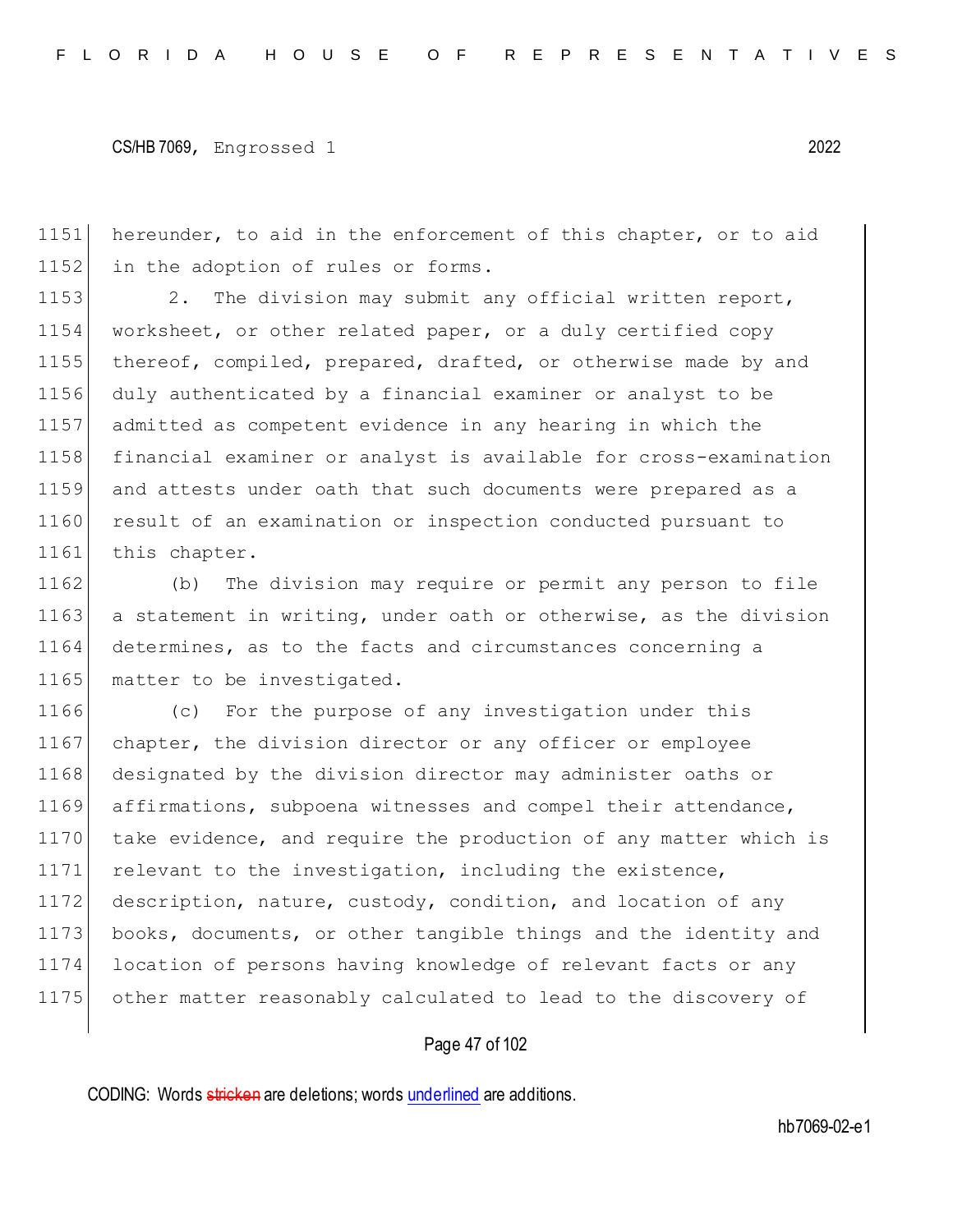1176 material evidence. Upon the failure by a person to obey a 1177 subpoena or to answer questions propounded by the investigating 1178 officer and upon reasonable notice to all affected persons, the 1179 division may apply to the circuit court for an order compelling 1180 compliance.

1181 (d) Notwithstanding any remedies available to unit owners 1182 and associations, if the division has reasonable cause to 1183 believe that a violation of any provision of this chapter or 1184 related rule has occurred, the division may institute 1185 enforcement proceedings in its own name against any developer, 1186 bulk assignee, bulk buyer, association, officer, or member of 1187 the board of administration, or its assignees or agents, as 1188 follows:

1189 1. The division may permit a person whose conduct or 1190 actions may be under investigation to waive formal proceedings 1191 and enter into a consent proceeding whereby orders, rules, or 1192 letters of censure or warning, whether formal or informal, may 1193 be entered against the person.

1194 2. The division may issue an order requiring the 1195 developer, bulk assignee, bulk buyer, association, developer-1196 designated officer, or developer-designated member of the board 1197 of administration, developer-designated assignees or agents, 1198 bulk assignee-designated assignees or agents, bulk buyer-1199 designated assignees or agents, community association manager, 1200 or community association management firm to cease and desist

### Page 48 of 102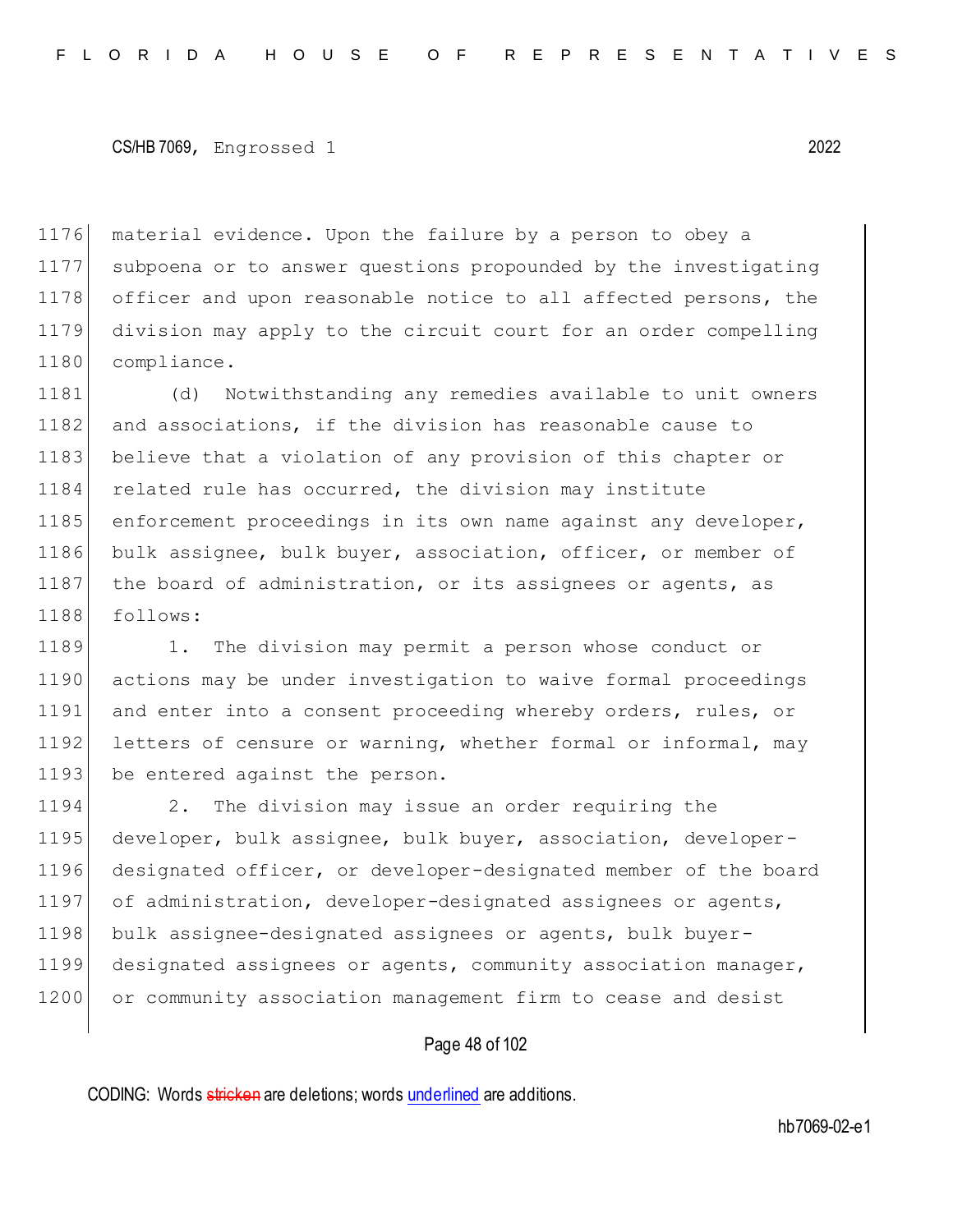1201 from the unlawful practice and take such affirmative action as 1202 in the judgment of the division carry out the purposes of this 1203 chapter. If the division finds that a developer, bulk assignee, 1204 bulk buyer, association, officer, or member of the board of 1205 administration, or its assignees or agents, is violating or is 1206 about to violate any provision of this chapter, any rule adopted 1207 or order issued by the division, or any written agreement 1208 entered into with the division, and presents an immediate danger 1209 to the public requiring an immediate final order, it may issue 1210 an emergency cease and desist order reciting with particularity 1211 the facts underlying such findings. The emergency cease and 1212 desist order is effective for 90 days. If the division begins 1213 | nonemergency cease and desist proceedings, the emergency cease 1214 and desist order remains effective until the conclusion of the 1215 proceedings under ss. 120.569 and 120.57.

1216 3. If a developer, bulk assignee, or bulk buyer fails to 1217 pay any restitution determined by the division to be owed, plus 1218 any accrued interest at the highest rate permitted by law, 1219 within 30 days after expiration of any appellate time period of 1220 a final order requiring payment of restitution or the conclusion 1221 of any appeal thereof, whichever is later, the division must 1222 bring an action in circuit or county court on behalf of any 1223 association, class of unit owners, lessees, or purchasers for 1224 restitution, declaratory relief, injunctive relief, or any other 1225 available remedy. The division may also temporarily revoke its

### Page 49 of 102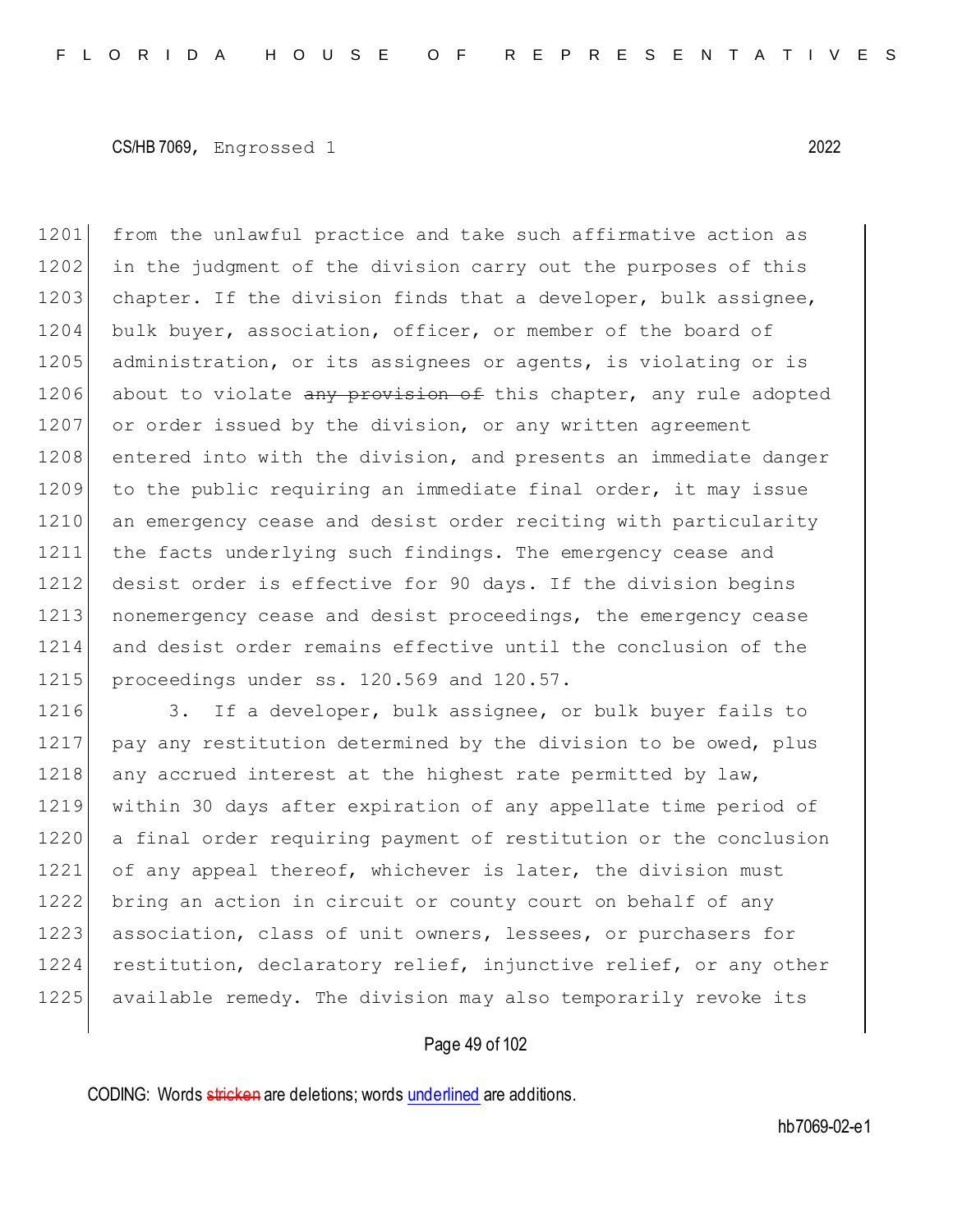1226 acceptance of the filing for the developer to which the 1227 restitution relates until payment of restitution is made.

1228 4. The division may petition the court for appointment of 1229 a receiver or conservator. If appointed, the receiver or 1230 conservator may take action to implement the court order to 1231 ensure the performance of the order and to remedy any breach 1232 thereof. In addition to all other means provided by law for the 1233 enforcement of an injunction or temporary restraining order, the 1234 circuit court may impound or sequester the property of a party 1235 defendant, including books, papers, documents, and related 1236 records, and allow the examination and use of the property by 1237 the division and a court-appointed receiver or conservator.

1238 5. The division may apply to the circuit court for an 1239 order of restitution whereby the defendant in an action brought 1240 under subparagraph 4. is ordered to make restitution of those 1241 sums shown by the division to have been obtained by the 1242 defendant in violation of this chapter. At the option of the 1243 court, such restitution is payable to the conservator or 1244 receiver appointed under subparagraph 4. or directly to the 1245 persons whose funds or assets were obtained in violation of this 1246 chapter.

1247 6. The division may impose a civil penalty against a 1248 developer, bulk assignee, or bulk buyer, or association, or its 1249 assignee or agent, for any violation of this chapter or related 1250 rule. The division may impose a civil penalty individually

### Page 50 of 102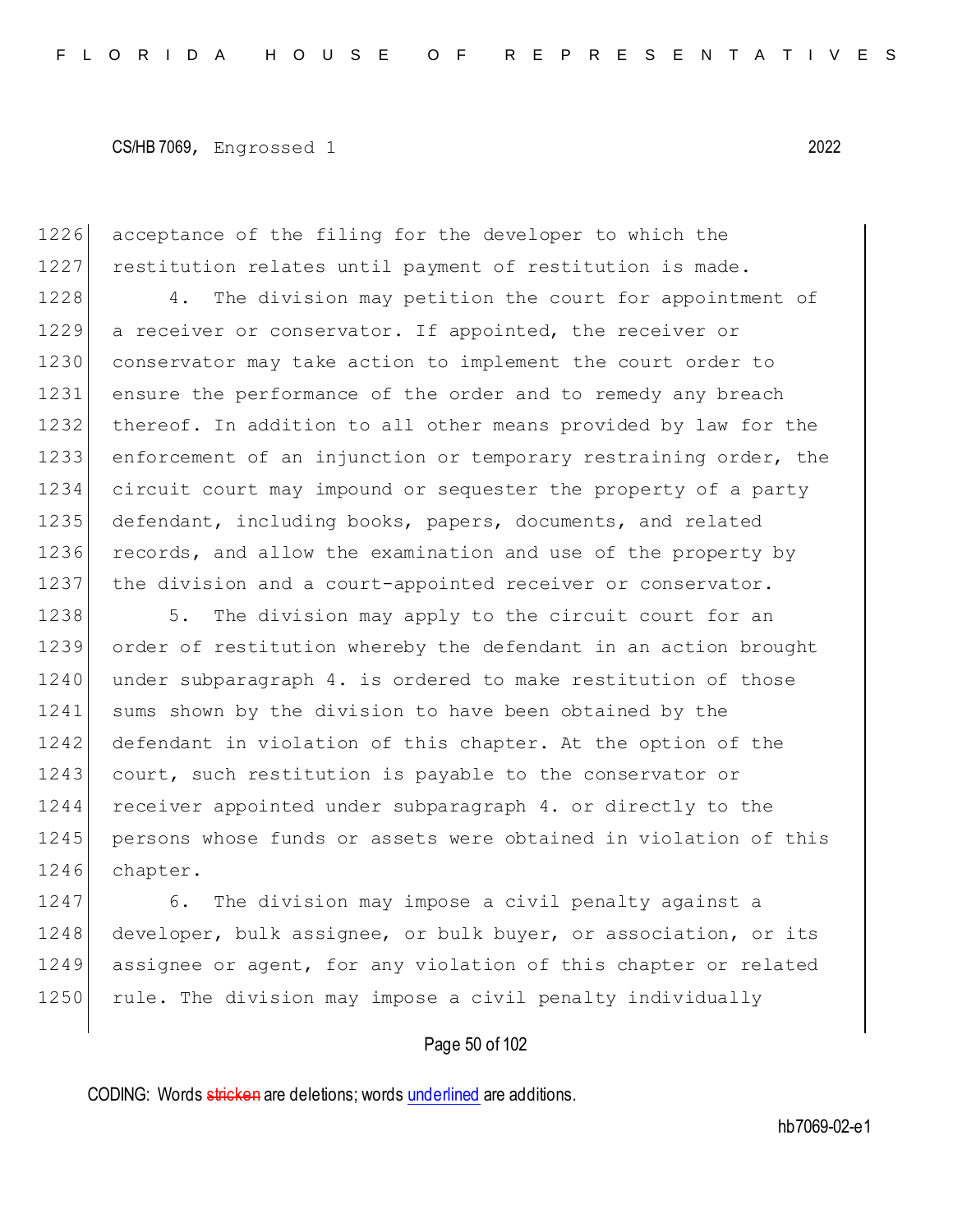1251 against an officer or board member who willfully and knowingly 1252 violates this chapter, an adopted rule, or a final order of the 1253 division; may order the removal of such individual as an officer 1254 or from the board of administration or as an officer of the 1255 association; and may prohibit such individual from serving as an 1256 officer or on the board of a community association for a period 1257 of time. The term "willfully and knowingly" means that the 1258 division informed the officer or board member that his or her 1259 action or intended action violates this chapter, a rule adopted 1260 under this chapter, or a final order of the division and that 1261 the officer or board member refused to comply with the 1262 requirements of this chapter, a rule adopted under this chapter, 1263 or a final order of the division. The division, before 1264 initiating formal agency action under chapter 120, must afford 1265 the officer or board member an opportunity to voluntarily 1266 comply, and an officer or board member who complies within 10 1267 days is not subject to a civil penalty. A penalty may be imposed 1268 on the basis of each day of continuing violation, but the 1269 penalty for any offense may not exceed \$5,000. The division 1270 shall adopt, by rule, penalty guidelines applicable to possible 1271 violations or to categories of violations of this chapter or 1272 rules adopted by the division. The guidelines must specify a 1273 | meaningful range of civil penalties for each such violation of 1274 the statute and rules and must be based upon the harm caused by 1275 the violation, the repetition of the violation, and upon such

# Page 51 of 102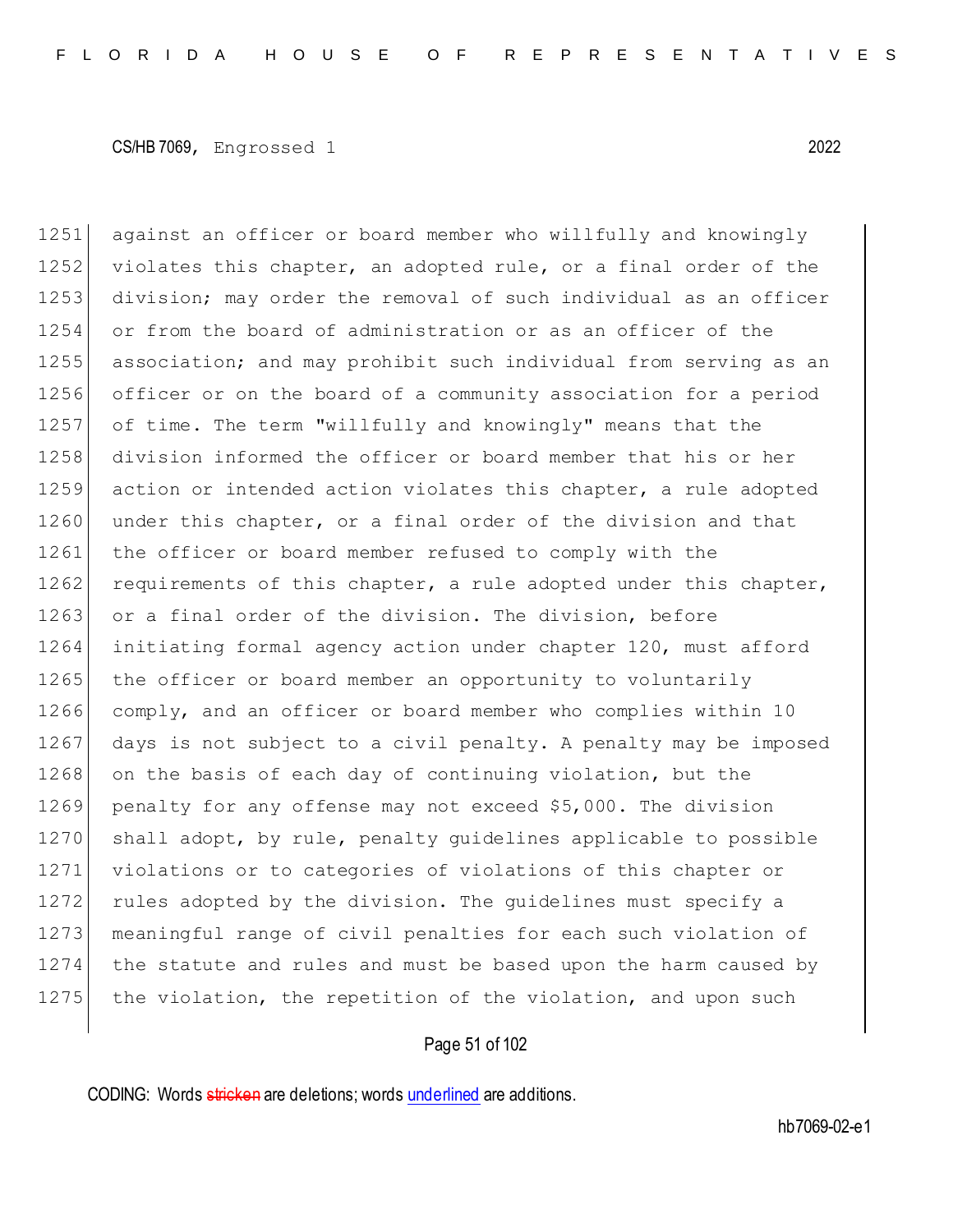1276 other factors deemed relevant by the division. For example, the 1277 division may consider whether the violations were committed by a 1278 developer, bulk assignee, or bulk buyer, or owner-controlled 1279 association, the size of the association, and other factors. The 1280 quidelines must designate the possible mitigating or aggravating 1281 circumstances that justify a departure from the range of 1282 penalties provided by the rules. It is the legislative intent 1283 that minor violations be distinguished from those which endanger 1284 the health, safety, or welfare of the condominium residents or 1285 other persons and that such quidelines provide reasonable and 1286 meaningful notice to the public of likely penalties that may be 1287 imposed for proscribed conduct. This subsection does not limit 1288 the ability of the division to informally dispose of 1289 administrative actions or complaints by stipulation, agreed 1290 settlement, or consent order. All amounts collected shall be 1291 deposited with the Chief Financial Officer to the credit of the 1292 Division of Florida Condominiums, Timeshares, and Mobile Homes 1293 Trust Fund. If a developer, bulk assignee, or bulk buyer fails 1294 to pay the civil penalty and the amount deemed to be owed to the 1295 association, the division shall issue an order directing that 1296 such developer, bulk assignee, or bulk buyer cease and desist 1297 from further operation until such time as the civil penalty is 1298 paid or may pursue enforcement of the penalty in a court of 1299 competent jurisdiction. If an association fails to pay the civil 1300 penalty, the division shall pursue enforcement in a court of

# Page 52 of 102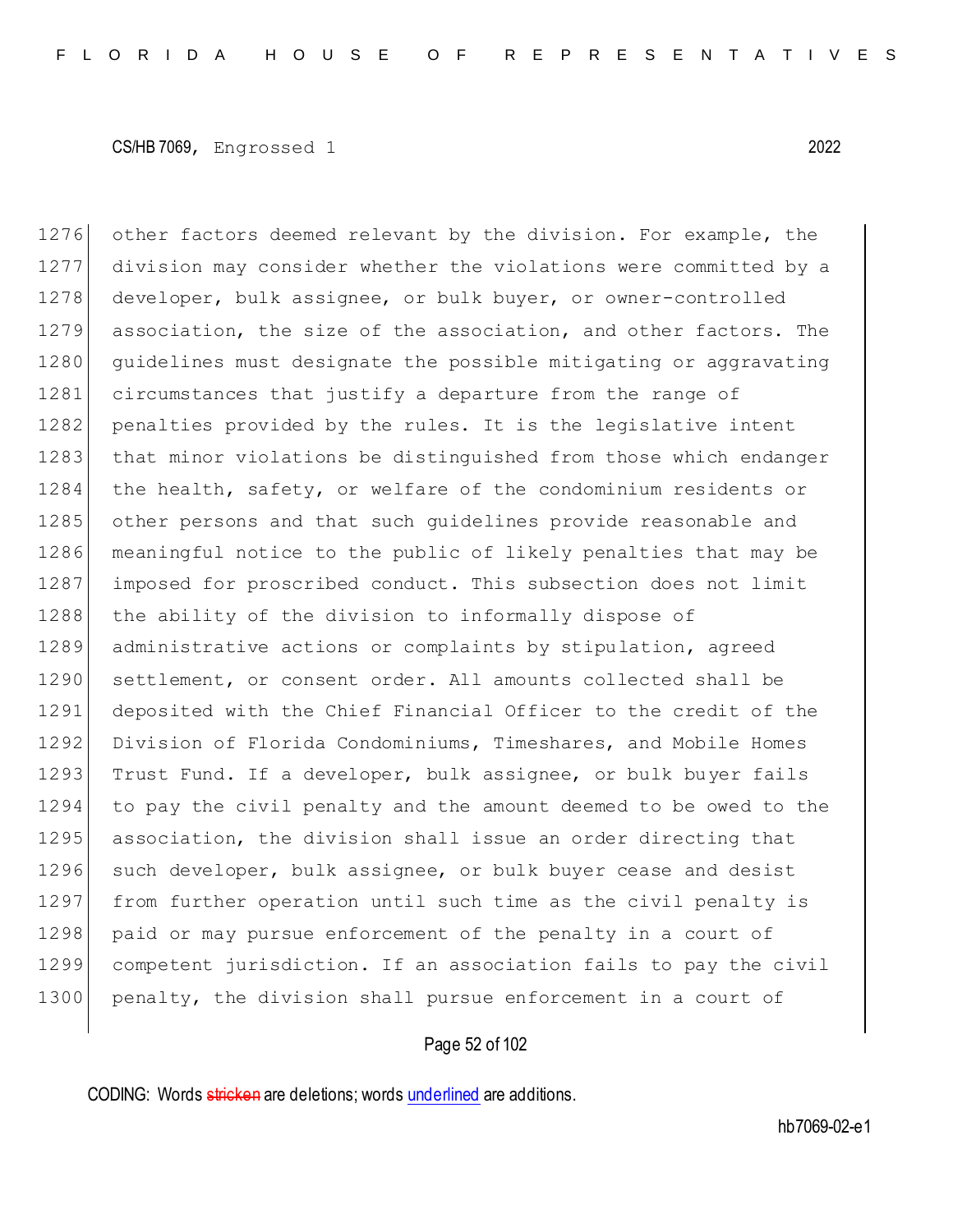1301 competent jurisdiction, and the order imposing the civil penalty 1302 or the cease and desist order is not effective until 20 days 1303 after the date of such order. Any action commenced by the 1304 division shall be brought in the county in which the division 1305 has its executive offices or in the county where the violation 1306 occurred.

1307 7. If a unit owner presents the division with proof that 1308 the unit owner has requested access to official records in 1309 writing by certified mail, and that after 10 days the unit owner 1310 again made the same request for access to official records in 1311 writing by certified mail, and that more than 10 days has 1312 elapsed since the second request and the association has still 1313 failed or refused to provide access to official records as 1314 required by this chapter, the division shall issue a subpoena 1315 requiring production of the requested records where the records 1316 are kept pursuant to s. 718.112.

1317 8. In addition to subparagraph 6., the division may seek the imposition of a civil penalty through the circuit court for any violation for which the division may issue a notice to show cause under paragraph (r). The civil penalty shall be at least \$500 but no more than \$5,000 for each violation. The court may also award to the prevailing party court costs and reasonable 1323 attorney fees and, if the division prevails, may also award 1324 reasonable costs of investigation.

1325 (e) The division may prepare and disseminate a prospectus

### Page 53 of 102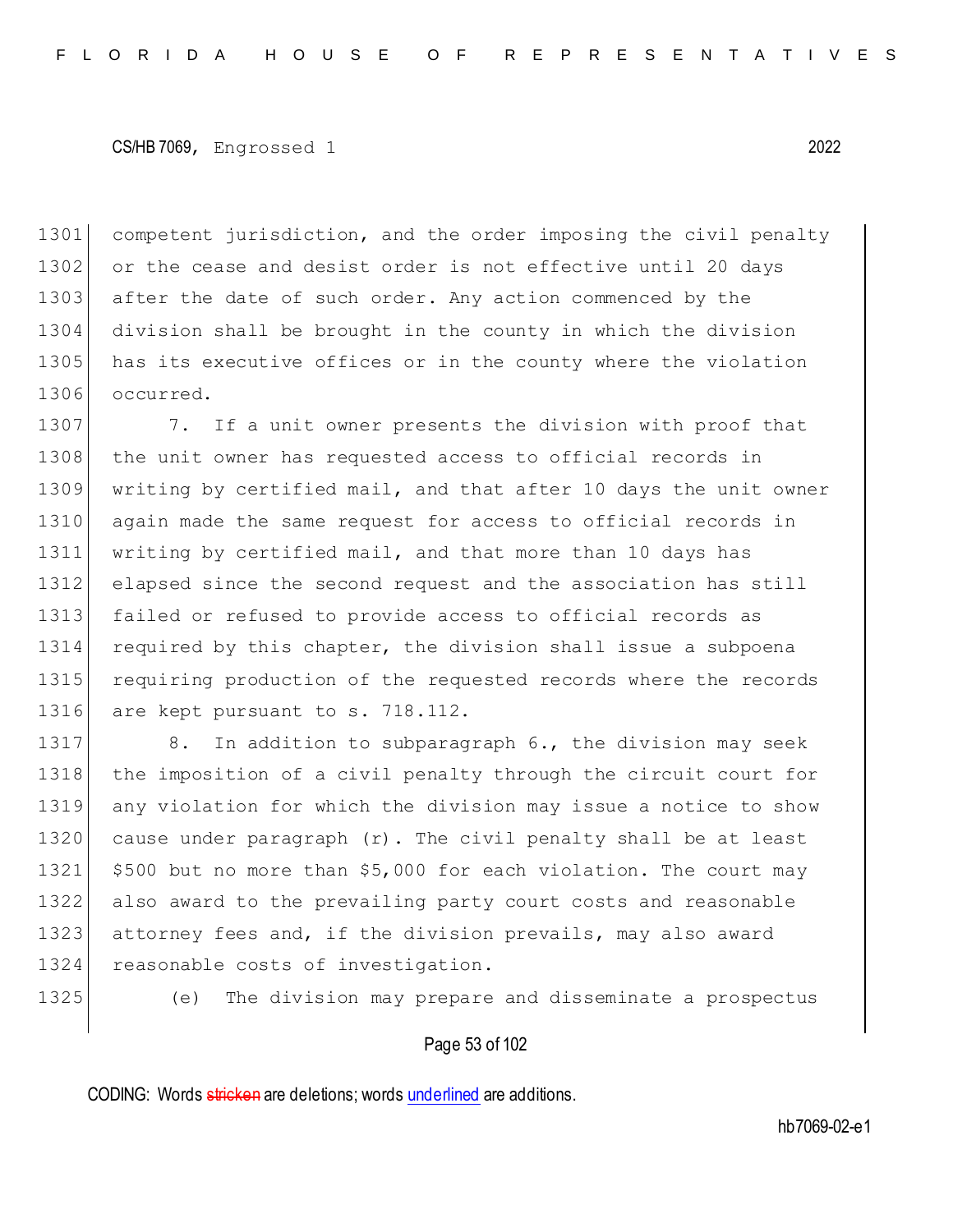1326 and other information to assist prospective owners, purchasers, 1327 lessees, and developers of residential condominiums in assessing 1328 the rights, privileges, and duties pertaining thereto.

1329 (f) The division may adopt rules to administer and enforce 1330 this chapter.

 (g) The division shall establish procedures for providing 1332 notice to an association and the developer, bulk assignee, or bulk buyer during the period in which the developer, bulk assignee, or bulk buyer controls the association if the division is considering the issuance of a declaratory statement with 1336 respect to the declaration of condominium or any related document governing such condominium community.

1338 (h) The division shall furnish each association that pays 1339 the fees required by paragraph (2)(a) a copy of this chapter, as 1340 amended, and the rules adopted thereto on an annual basis.

 (i) The division shall annually provide each association with a summary of declaratory statements and formal legal opinions relating to the operations of condominiums which were 1344 rendered by the division during the previous year.

1345 (j) The division shall provide training and educational 1346 programs for condominium association board members and unit 1347 owners. The training may, in the division's discretion, include 1348 web-based electronic media, and live training and seminars in 1349 various locations throughout the state. The division may review 1350 and approve education and training programs for board members

### Page 54 of 102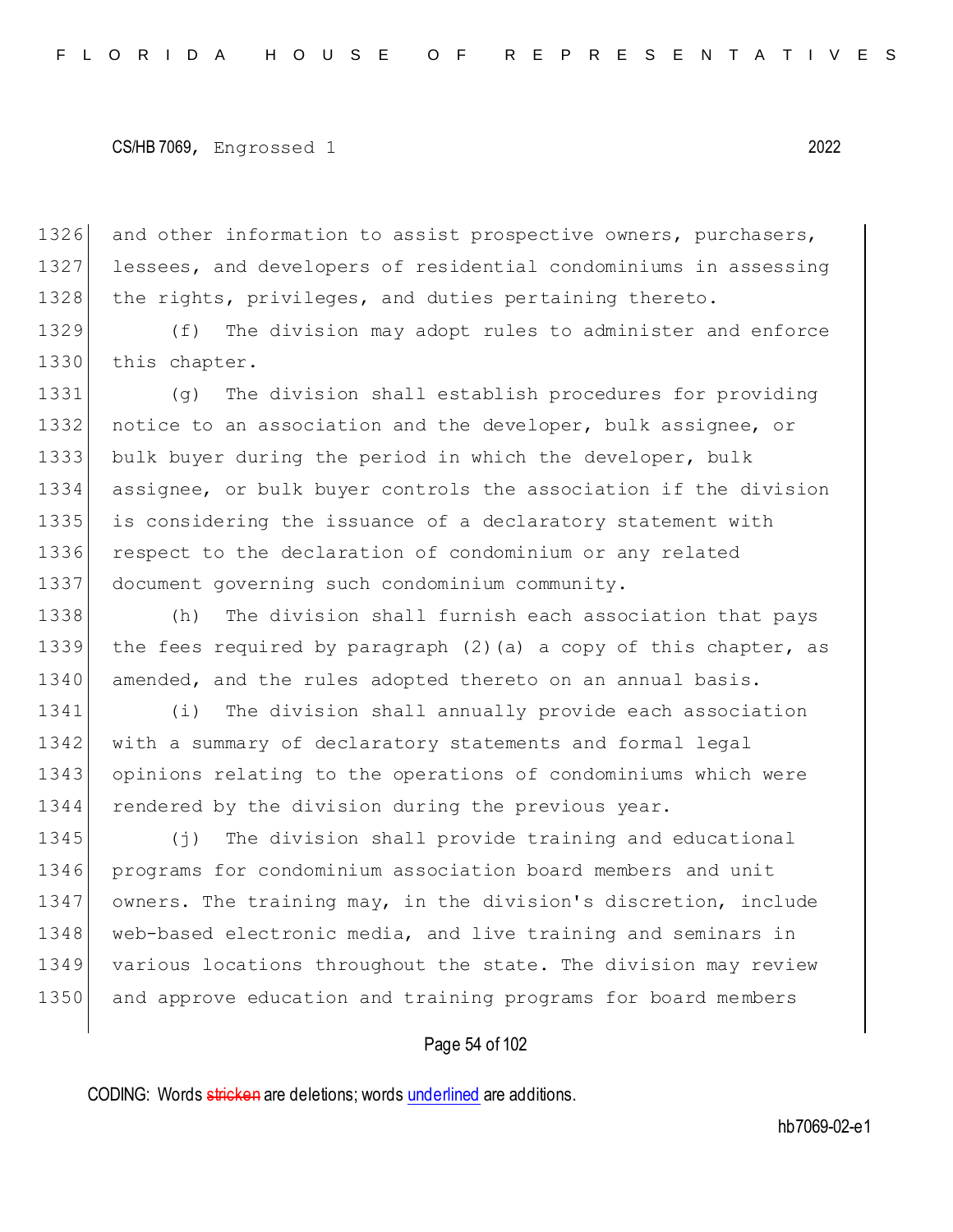1351 and unit owners offered by providers and shall maintain a 1352 current list of approved programs and providers and make such 1353 list available to board members and unit owners in a reasonable 1354 and cost-effective manner.

1355 (k) The division shall maintain a toll-free telephone 1356 number accessible to condominium unit owners.

1357 (l) The division shall develop a program to certify both 1358 volunteer and paid mediators to provide mediation of condominium 1359 disputes. The division shall provide, upon request, a list of 1360 such mediators to any association, unit owner, or other 1361 participant in alternative dispute resolution proceedings under 1362 s. 718.1255 requesting a copy of the list. The division shall 1363 include on the list of volunteer mediators only the names of 1364 persons who have received at least 20 hours of training in 1365 mediation techniques or who have mediated at least 20 disputes. 1366 In order to become initially certified by the division, paid 1367 mediators must be certified by the Supreme Court to mediate 1368 court cases in county or circuit courts. However, the division 1369 may adopt, by rule, additional factors for the certification of 1370 paid mediators, which must be related to experience, education, 1371 or background. Any person initially certified as a paid mediator 1372 by the division must, in order to continue to be certified, 1373 comply with the factors or requirements adopted by rule.

1374 (m) If a complaint is made, the division must conduct its 1375 inquiry with due regard for the interests of the affected

### Page 55 of 102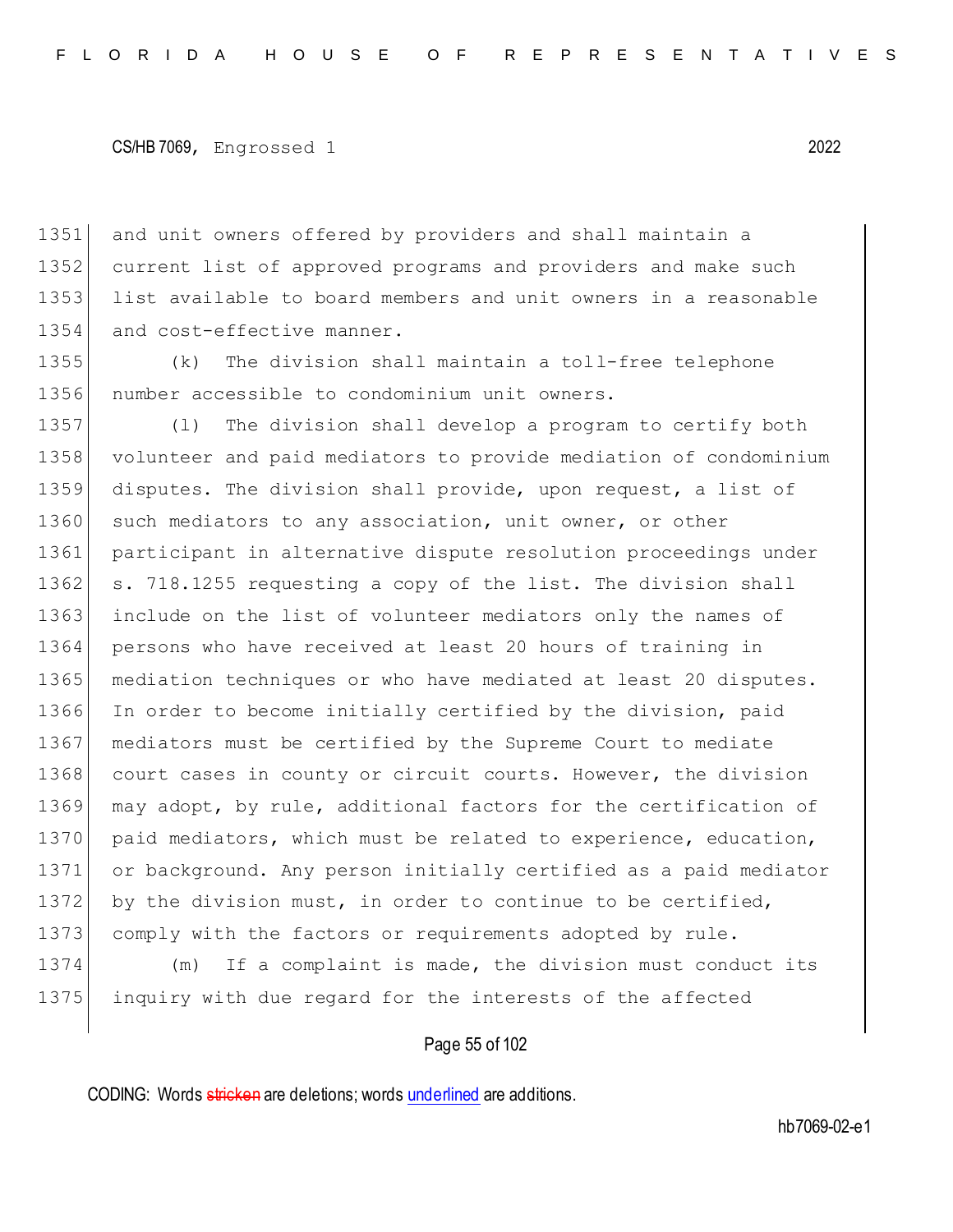1376 parties. Within 30 days after receipt of a complaint, the 1377 division shall acknowledge the complaint in writing and notify 1378 | the complainant whether the complaint is within the jurisdiction 1379 of the division and whether additional information is needed by 1380 the division from the complainant. The division shall conduct 1381 its investigation and, within 90 days after receipt of the 1382 original complaint or of timely requested additional 1383 information, take action upon the complaint. However, the 1384 failure to complete the investigation within 90 days does not 1385 prevent the division from continuing the investigation, 1386 accepting or considering evidence obtained or received after 90 1387 days, or taking administrative action if reasonable cause exists 1388 to believe that a violation of this chapter or a rule has 1389 occurred. If an investigation is not completed within the time 1390 limits established in this paragraph, the division shall, on a 1391 monthly basis, notify the complainant in writing of the status 1392 of the investigation. When reporting its action to the 1393 complainant, the division shall inform the complainant of any 1394 right to a hearing under ss. 120.569 and 120.57. The division 1395 may adopt rules regarding the submission of a complaint against 1396 an association.

1397 (n) Condominium association directors, officers, and 1398 employees; condominium developers; bulk assignees, bulk buyers, 1399 and community association managers; and community association 1400 management firms have an ongoing duty to reasonably cooperate

# Page 56 of 102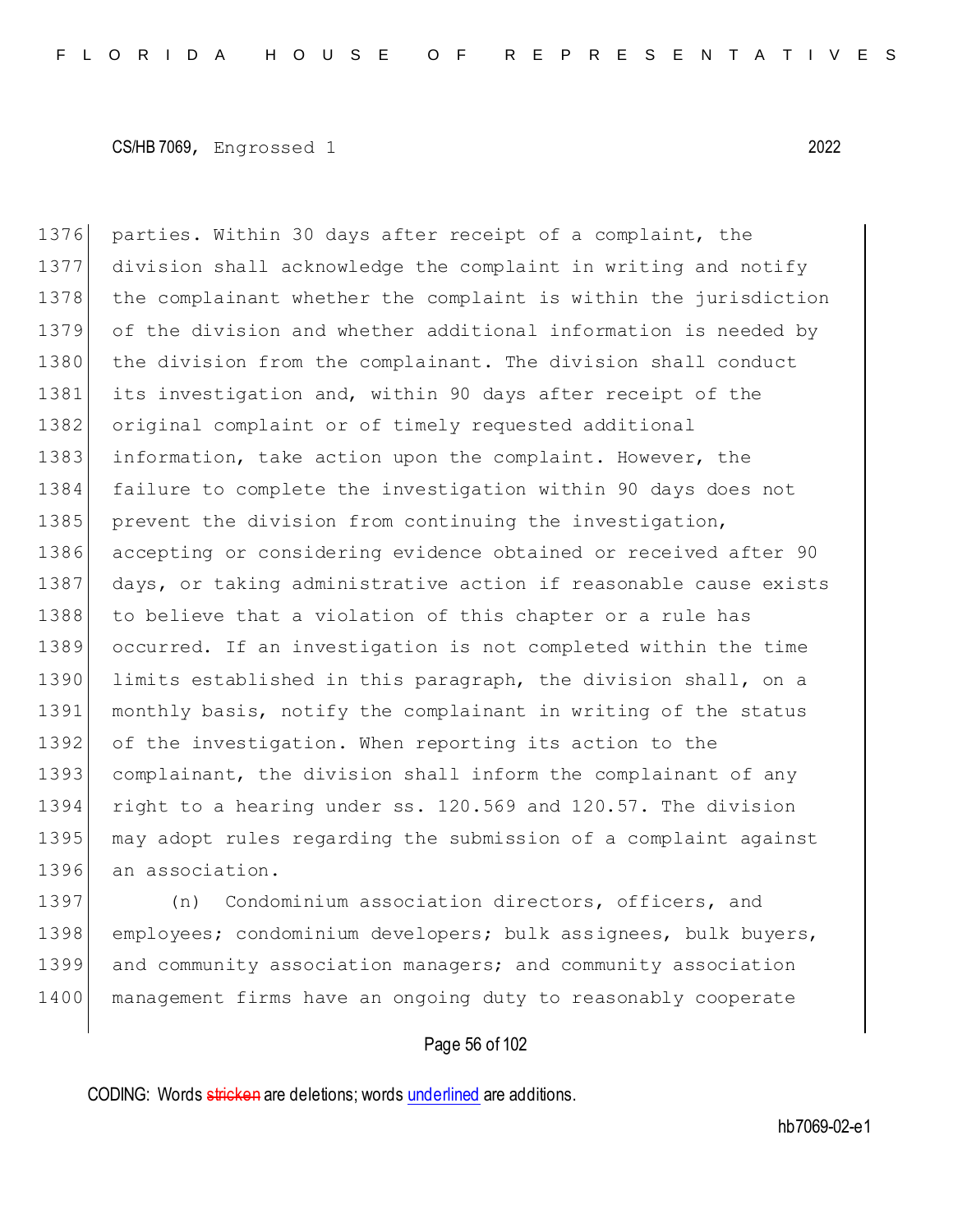1401 with the division in any investigation under this section. The 1402 division shall refer to local law enforcement authorities any 1403 person whom the division believes has altered, destroyed, 1404 concealed, or removed any record, document, or thing required to 1405 be kept or maintained by this chapter with the purpose to impair 1406 its verity or availability in the department's investigation.

1407 (o) The division may:

1408 1. Contract with agencies in this state or other 1409 jurisdictions to perform investigative functions; or

1410 2. Accept grants-in-aid from any source.

1411 (p) The division shall cooperate with similar agencies in 1412 other jurisdictions to establish uniform filing procedures and 1413 forms, public offering statements, advertising standards, and 1414 rules and common administrative practices.

1415 (q) The division shall consider notice to a developer, 1416 bulk assignee, or bulk buyer to be complete when it is delivered 1417 to the address of the developer, bulk assignee, or bulk buyer 1418 currently on file with the division.

1419 (r) In addition to its enforcement authority, the division 1420 may issue a notice to show cause, which must provide for a 1421 hearing, upon written request, in accordance with chapter 120.

1422 (s) The division shall submit to the Governor, the 1423 President of the Senate, the Speaker of the House of 1424 Representatives, and the chairs of the legislative 1425 appropriations committees an annual report that includes, but

# Page 57 of 102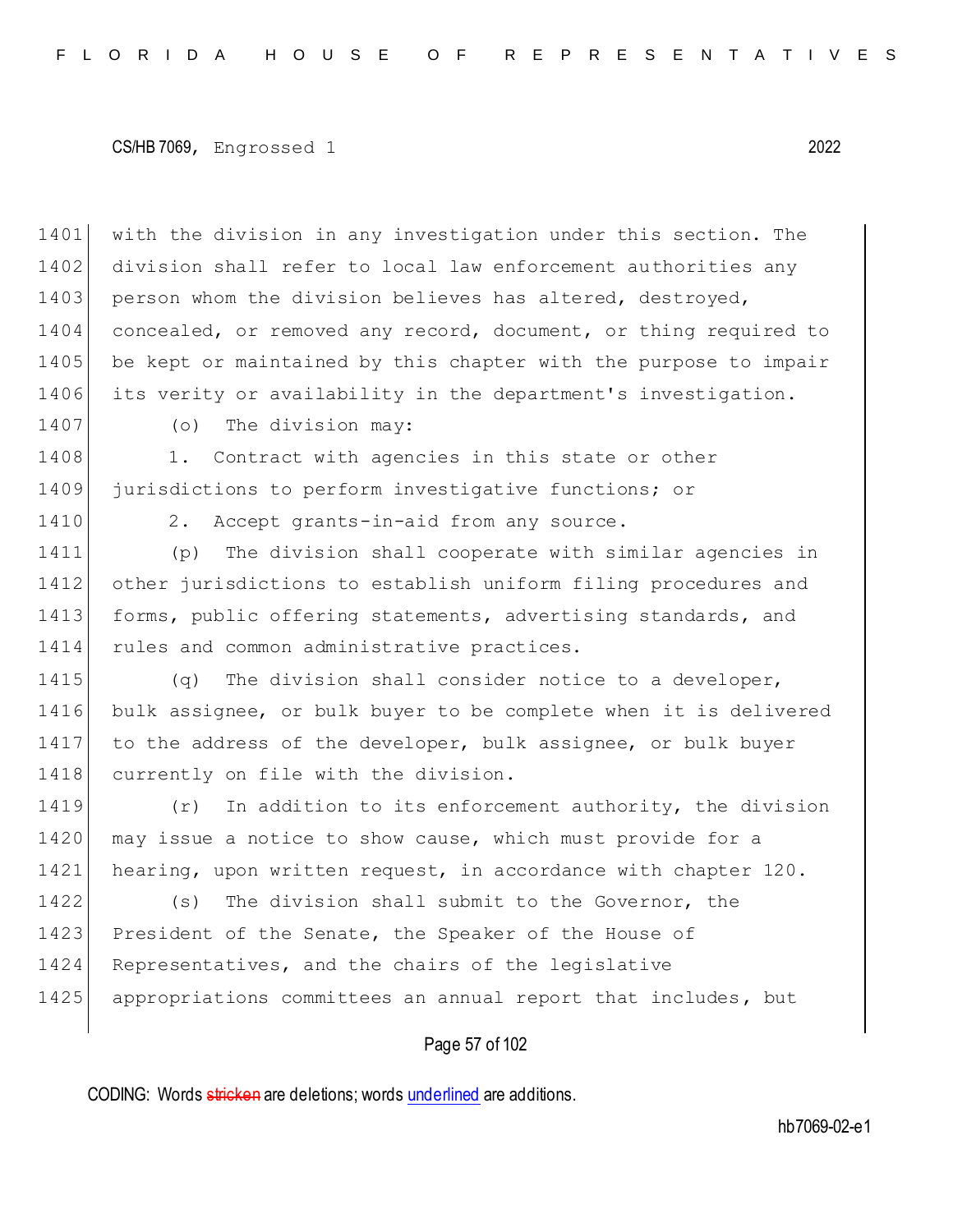1426 need not be limited to, the number of training programs provided 1427 for condominium association board members and unit owners, the 1428 | number of complaints received by type, the number and percent of 1429 complaints acknowledged in writing within 30 days and the number 1430 and percent of investigations acted upon within 90 days in 1431 accordance with paragraph (m), and the number of investigations 1432 exceeding the 90-day requirement. The annual report must also 1433 include an evaluation of the division's core business processes 1434 and make recommendations for improvements, including statutory 1435 changes. The report shall be submitted by September 30 following 1436 the end of the fiscal year.

1437 (3)(a) On or before January 1, 2023, condominium 1438 associations existing on or before July 1, 2022, must provide 1439 the following information to the division in writing, by e-mail, 1440 United States Postal Service, commercial delivery service, or 1441 hand delivery, at a physical address or e-mail address provided 1442 by the division and on a form posted on the division's website: 1443 1. The number of buildings on the condominium property 1444 that are three stories or higher in height. 1445 2. The total number of units in all such buildings. 1446 3. The addresses of all such buildings. 1447 4. The counties in which all such buildings are located. 1448 (b) The division must compile a list of the number of 1449 buildings on condominium property that are three stories or 1450 higher in height, which is searchable by county, and must post

Page 58 of 102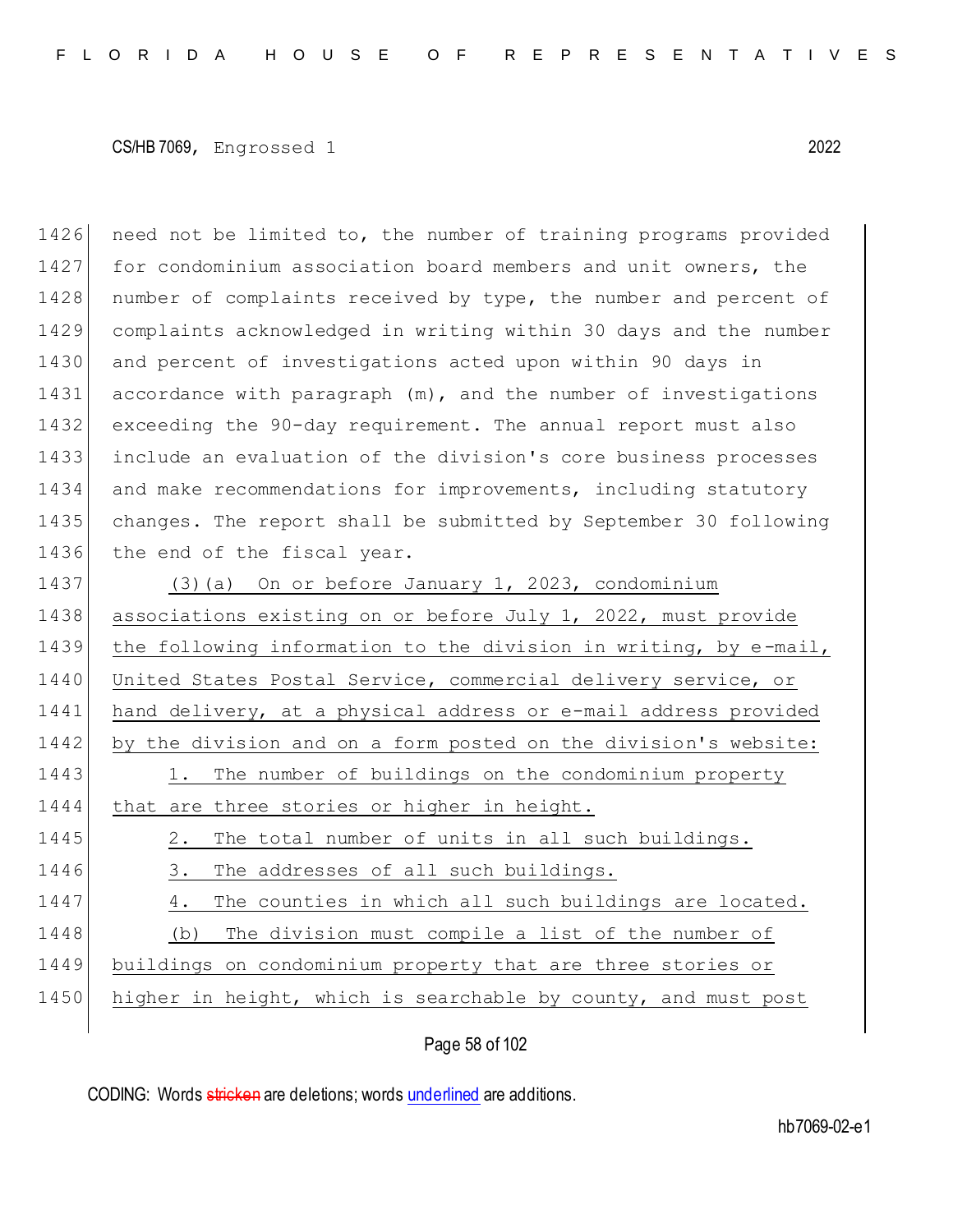| 1451 | the list on the division's website. This list must include all   |
|------|------------------------------------------------------------------|
| 1452 | of the following information:                                    |
| 1453 | 1. The name of each association with buildings on the            |
| 1454 | condominium property that are three stories or higher in height. |
| 1455 | 2. The number of such buildings on each association's            |
| 1456 | property.                                                        |
| 1457 | 3. The addresses of all such buildings.                          |
| 1458 | The counties in which all such buildings are located.<br>4.      |
| 1459 | An association must provide an update in writing to<br>(C)       |
| 1460 | the division if there are any changes to the information in the  |
| 1461 | list under paragraph (b) within 6 months after the change.       |
| 1462 | Section 12. Paragraphs (b) and (c) of subsection (2) of          |
| 1463 | section 718.503, Florida Statutes, are redesignated as           |
| 1464 | paragraphs (c) and (d), respectively, and paragraph (b) of       |
| 1465 | subsection (1) and paragraph (a) of subsection (2) are amended   |
| 1466 | to read:                                                         |
| 1467 | 718.503 Developer disclosure before prior to sale;               |
| 1468 | nondeveloper unit owner disclosure before prior to sale;         |
| 1469 | voidability.                                                     |
| 1470 | DEVELOPER DISCLOSURE.-<br>(1)                                    |
| 1471 | (b) Copies of documents to be furnished to prospective           |
| 1472 | buyer or lessee.-Until such time as the developer has furnished  |
| 1473 | the documents listed below to a person who has entered into a    |
| 1474 | contract to purchase a residential unit or lease it for more     |
| 1475 | than 5 years, the contract may be voided by that person,         |
|      | Page 59 of 102                                                   |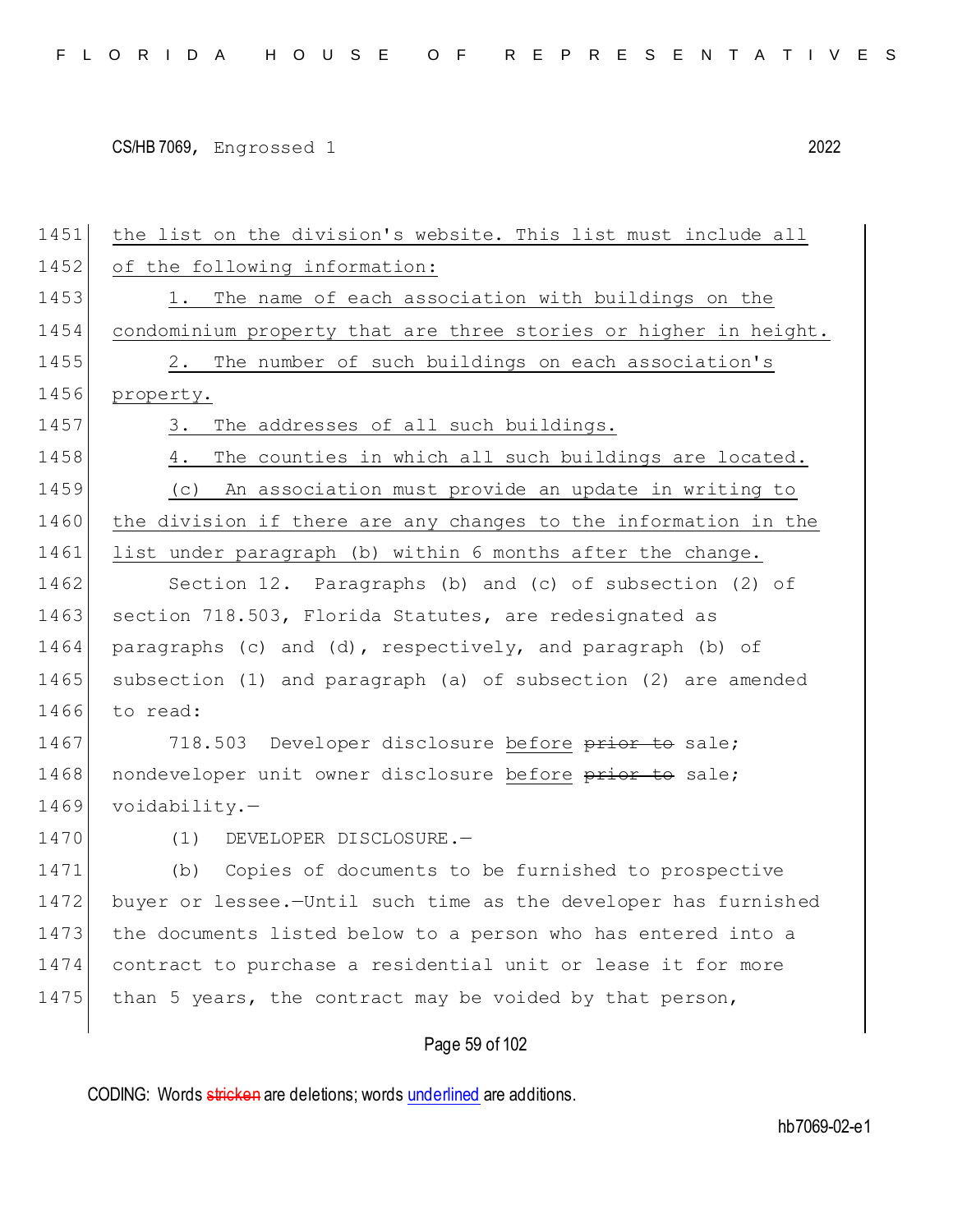1476 entitling the person to a refund of any deposit together with 1477 interest thereon as provided in s. 718.202. The contract may be 1478 terminated by written notice from the proposed buyer or lessee 1479 delivered to the developer within 15 days after the buyer or 1480 lessee receives all of the documents required by this section. 1481 The developer may not close for 15 days after following the 1482 execution of the agreement and delivery of the documents to the 1483 buyer as evidenced by a signed receipt for documents unless the 1484 buyer is informed in the 15-day voidability period and agrees to 1485 close before prior to the expiration of the 15 days. The 1486 developer shall retain in his or her records a separate 1487 agreement signed by the buyer as proof of the buyer's agreement 1488 to close before prior to the expiration of the said voidability 1489 period. Such Said proof must shall be retained for a period of 5 1490 years after the date of the closing of the transaction. The 1491 documents to be delivered to the prospective buyer are the 1492 prospectus or disclosure statement with all exhibits, if the 1493 development is subject to the provisions of s. 718.504, or, if 1494 not, then copies of the following which are applicable:

1495 1. The question and answer sheet described in s. 718.504, 1496 and declaration of condominium, or the proposed declaration if 1497 the declaration has not been recorded, which shall include the 1498 certificate of a surveyor approximately representing the 1499 locations required by s. 718.104.

1500 2. The documents creating the association.

# Page 60 of 102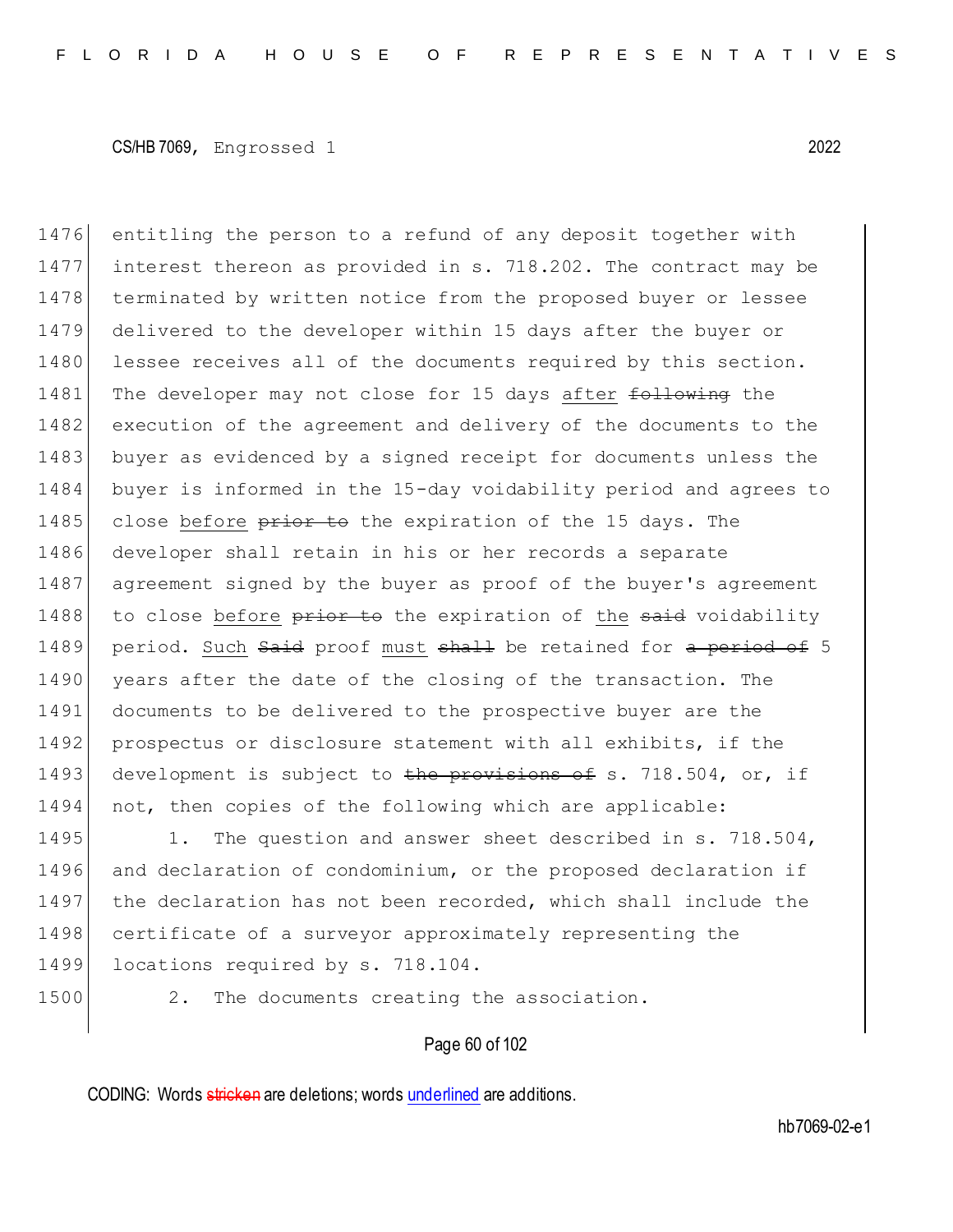1501 3. The bylaws.

1502 4. The ground lease or other underlying lease of the 1503 condominium.

1504 5. The management contract, maintenance contract, and 1505 other contracts for management of the association and operation 1506 of the condominium and facilities used by the unit owners having 1507 a service term in excess of 1 year, and any management contracts 1508 that are renewable.

1509 6. The estimated operating budget for the condominium and 1510 a schedule of expenses for each type of unit, including fees 1511 assessed under pursuant to s. 718.113(1) for the maintenance of 1512 limited common elements where such costs are shared only by 1513 those entitled to use the limited common elements.

1514 7. The lease of recreational and other facilities that 1515 will be used only by unit owners of the subject condominium.

1516 8. The lease of recreational and other common facilities 1517 that will be used by unit owners in common with unit owners of 1518 other condominiums.

1519 9. The form of unit lease if the offer is of a leasehold.

1520 10. Any declaration of servitude of properties serving the 1521 condominium but not owned by unit owners or leased to them or 1522 the association.

1523 11. If the development is to be built in phases or if the 1524 association is to manage more than one condominium, a 1525 description of the plan of phase development or the arrangements

# Page 61 of 102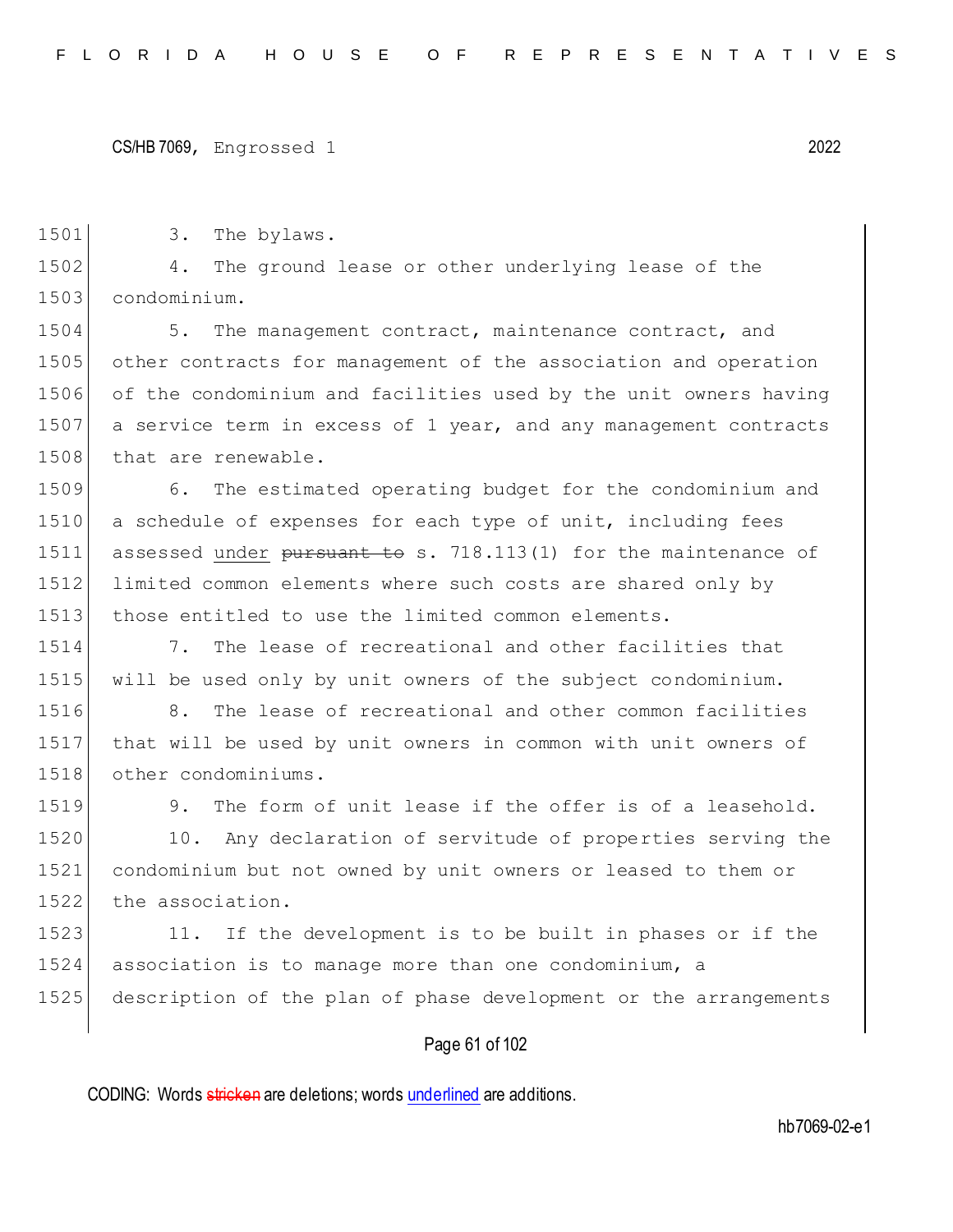1526 for the association to manage two or more condominiums. 1527 12. If the condominium is a conversion of existing 1528 improvements, the statements and disclosure required by s. 1529 718.616. 1530 13. The form of agreement for sale or lease of units. 1531 14. A copy of the floor plan of the unit and the plot plan 1532 showing the location of the residential buildings and the 1533 recreation and other common areas. 1534 15. A copy of all covenants and restrictions that which 1535 will affect the use of the property and which are not contained 1536 in the foregoing. 1537 16. If the developer is required by state or local 1538 authorities to obtain acceptance or approval of any dock or 1539 marina facilities intended to serve the condominium, a copy of 1540 any such acceptance or approval acquired by the time of filing 1541 with the division under s. 718.502(1), or a statement that such 1542 acceptance or approval has not been acquired or received. 1543 17. Evidence demonstrating that the developer has an 1544 ownership, leasehold, or contractual interest in the land upon 1545 which the condominium is to be developed. 1546 18. A copy of the association's most recent structural 1547 integrity reserve study or a statement that the association has 1548 not completed a structural integrity reserve study. 1549 19. If the unit is located in a building on the 1550 condominium property that must be recertified under s. 718.132,

Page 62 of 102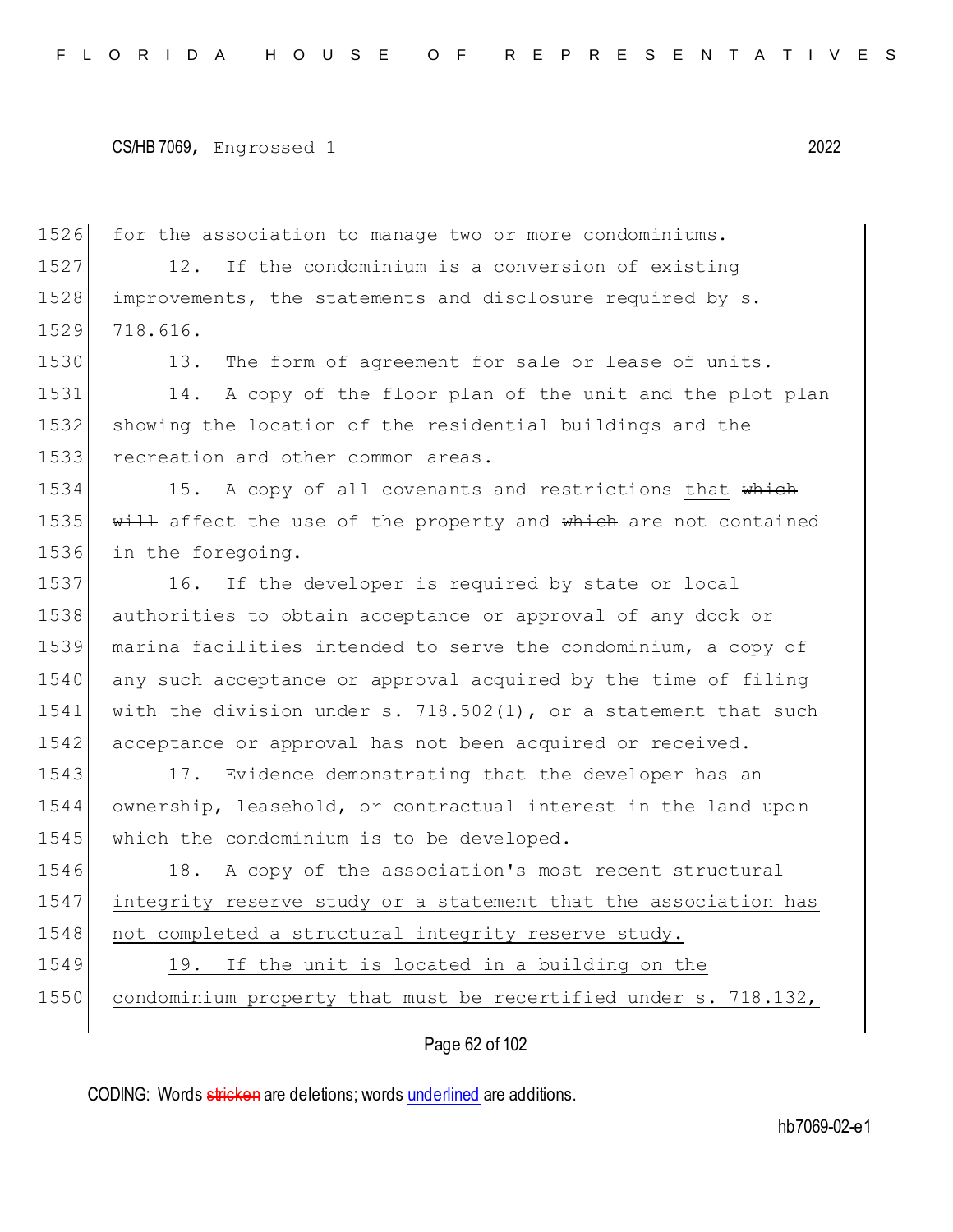| 1551 | a copy of the association's most recent written recertification         |
|------|-------------------------------------------------------------------------|
| 1552 | report or a statement that the association has not completed the        |
| 1553 | required recertification.                                               |
| 1554 | 20. If the unit is located in a building on the                         |
| 1555 | condominium property that must have a phase 2 inspection                |
| 1556 | performed under s. 718.132, a copy of the association's most            |
| 1557 | recent written phase 2 inspection report or a statement that the        |
| 1558 | association has not completed the required phase 2 inspection.          |
| 1559 | (2)<br>NONDEVELOPER DISCLOSURE.-                                        |
| 1560 | (a) Each unit owner who is not a developer as defined by                |
| 1561 | this chapter must shall comply with the provisions of this              |
| 1562 | subsection before prior to the sale of his or her unit. Each            |
| 1563 | prospective purchaser who has entered into a contract for the           |
| 1564 | purchase of a condominium unit is entitled, at the seller's             |
| 1565 | expense, to a current copy of all of the following:                     |
| 1566 | The declaration of condominium. $\tau$<br>1.                            |
| 1567 | Articles of incorporation of the association. $\tau$<br>$2$ .           |
| 1568 | $\frac{3}{2}$ .<br>Bylaws and rules of the association. $\tau$          |
| 1569 | Financial information required by s. 718.111. $\tau$<br>$\frac{4}{ }$ . |
| 1570 | 5.<br>The association's most recent structural integrity                |
| 1571 | reserve study or a statement that the association has not               |
| 1572 | completed a structural integrity reserve study.                         |
| 1573 | If the unit is located in a building on the condominium<br>6.           |
| 1574 | property that must be recertified under s. 718.132, the                 |
| 1575 | association's most recent written recertification report or a           |
|      |                                                                         |

Page 63 of 102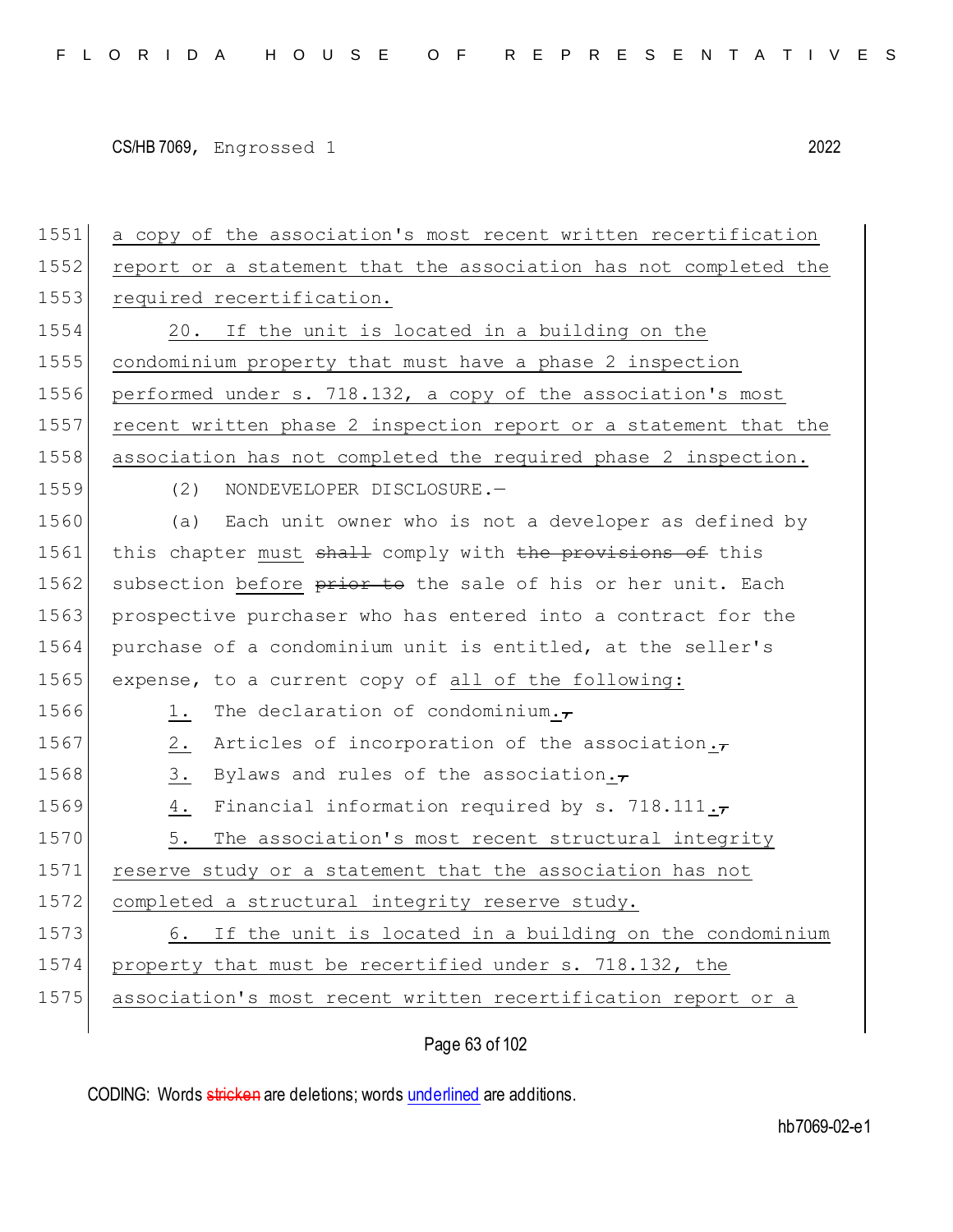| 1576 | statement that the association has not completed the required    |
|------|------------------------------------------------------------------|
| 1577 | recertification.                                                 |
| 1578 | 7. If the unit is located in a building on the condominium       |
| 1579 | property that must have a phase 2 inspection performed under s.  |
| 1580 | 718.132, the association's most recent written phase 2           |
| 1581 | inspection report or a statement that the association has not    |
| 1582 | completed the required phase 2 inspection. and                   |
| 1583 | The document entitled "Frequently Asked Questions and<br>8.      |
| 1584 | Answers" required by s. 718.504.                                 |
| 1585 | (b) $\Theta$ and after January 1, 2009, The prospective          |
| 1586 | purchaser is shall also be entitled to receive from the seller a |
| 1587 | copy of a governance form. Such form shall be provided by the    |
| 1588 | division summarizing governance of condominium associations. In  |
| 1589 | addition to such other information as the division considers     |
| 1590 | helpful to a prospective purchaser in understanding association  |
| 1591 | governance, the governance form shall address the following      |
| 1592 | subjects:                                                        |
| 1593 | The role of the board in conducting the day-to-day<br>1.         |
| 1594 | affairs of the association on behalf of, and in the best         |
| 1595 | interests of, the owners.                                        |
| 1596 | The board's responsibility to provide advance notice of<br>2.    |
| 1597 | board and membership meetings.                                   |
| 1598 | 3.<br>The rights of owners to attend and speak at board and      |
| 1599 | membership meetings.                                             |
| 1600 | The responsibility of the board and of owners with<br>4.         |
|      | Page 64 of 102                                                   |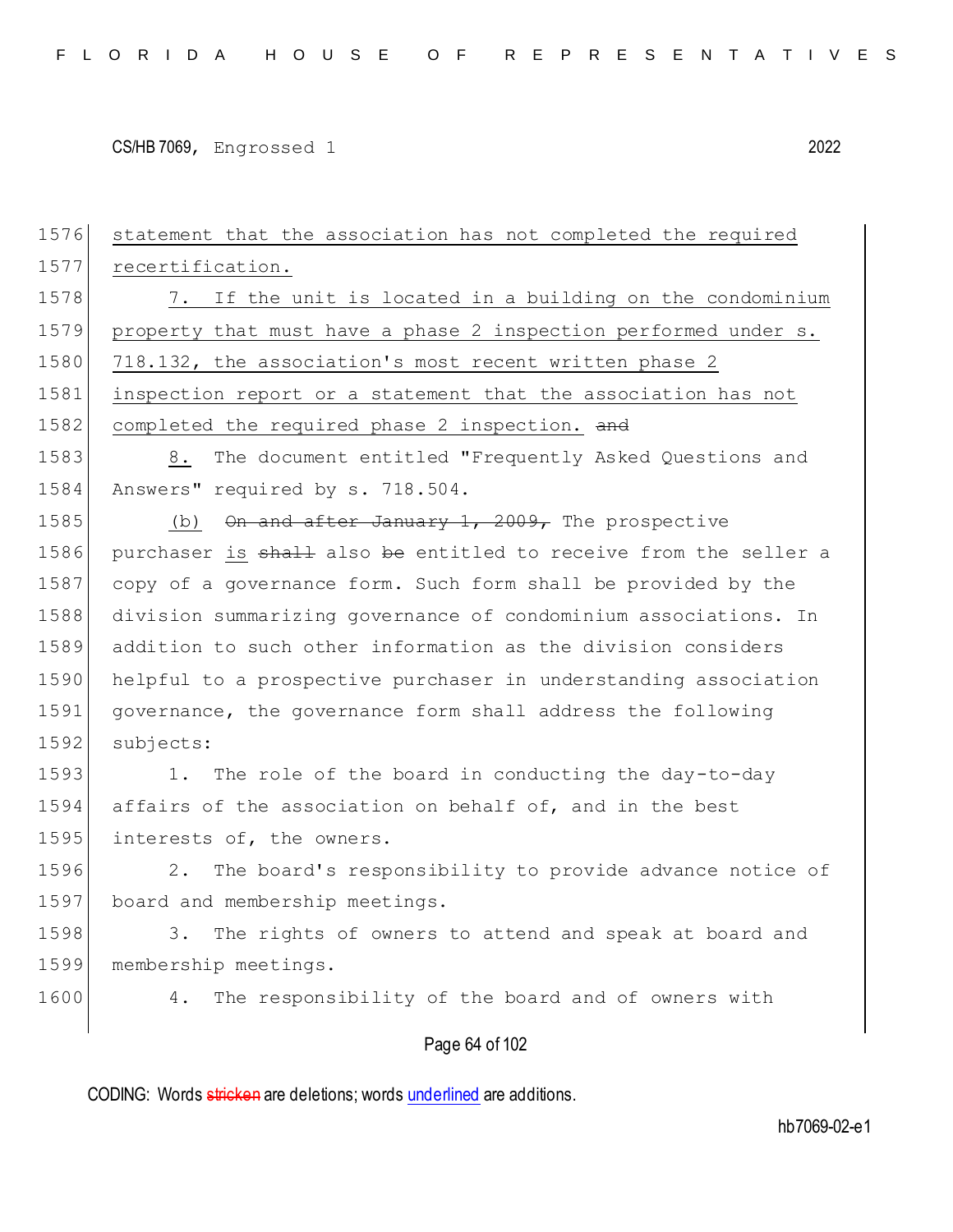1601 respect to maintenance of the condominium property.

1602 5. The responsibility of the board and owners to abide by 1603 the condominium documents, this chapter, rules adopted by the 1604 division, and reasonable rules adopted by the board.

1605 6. Owners' rights to inspect and copy association records 1606 and the limitations on such rights.

1607 7. Remedies available to owners with respect to actions by 1608 the board which may be abusive or beyond the board's power and 1609 authority.

1610 8. The right of the board to hire a property management 1611 firm, subject to its own primary responsibility for such 1612 management.

1613 9. The responsibility of owners with regard to payment of 1614 regular or special assessments necessary for the operation of 1615 the property and the potential consequences of failure to pay 1616 such assessments.

1617 10. The voting rights of owners.

1618 11. Rights and obligations of the board in enforcement of 1619 rules in the condominium documents and rules adopted by the 1620 board.

1621

1622 The governance form must shall also include the following 1623 statement in conspicuous type: "This publication is intended as 1624 an informal educational overview of condominium governance. In 1625 the event of a conflict, the provisions of chapter 718, Florida

### Page 65 of 102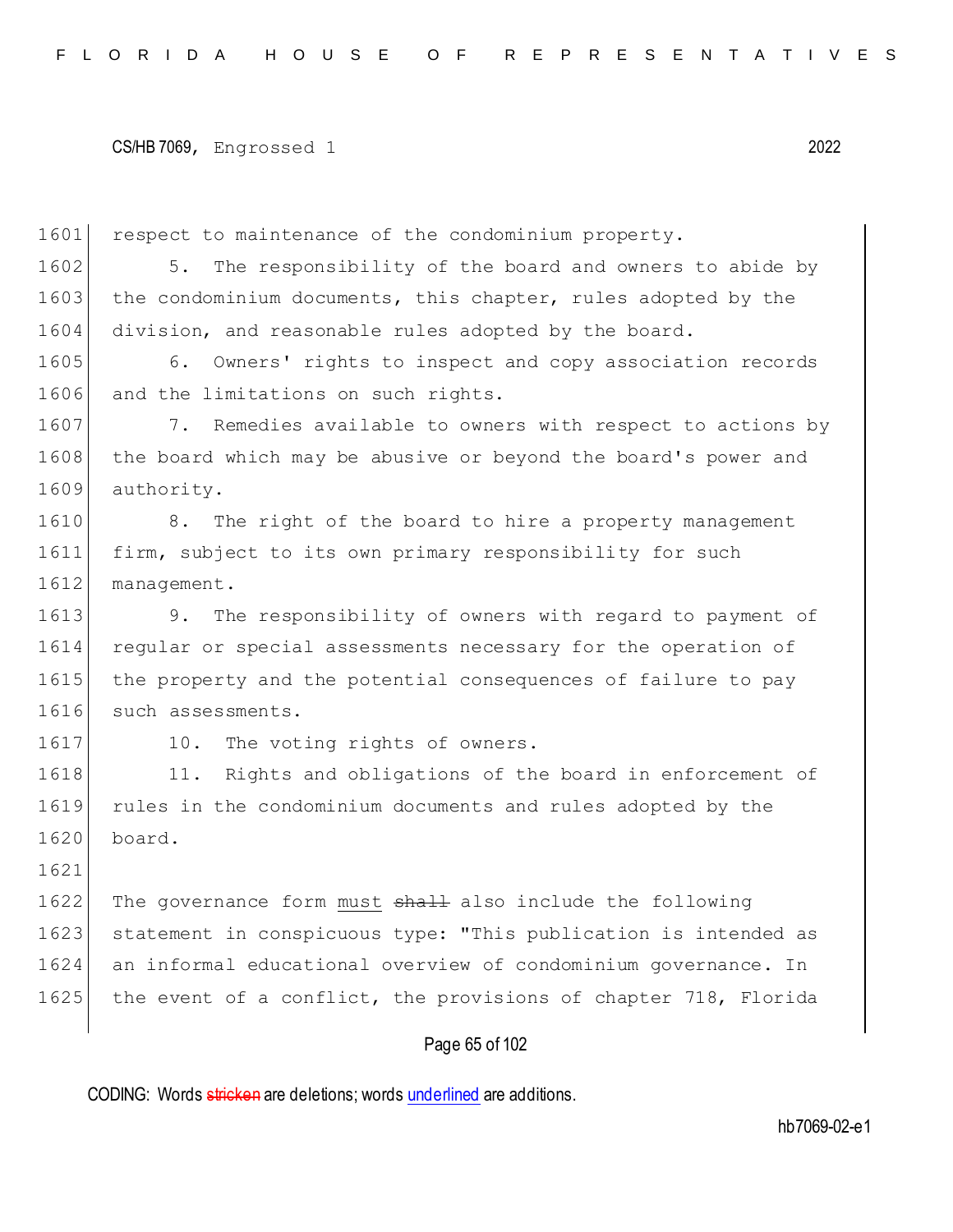1626 Statutes, rules adopted by the Division of Florida Condominiums, 1627 Timeshares, and Mobile Homes of the Department of Business and 1628 Professional Regulation, the provisions of the condominium 1629 documents, and reasonable rules adopted by the condominium 1630 association's board of administration prevail over the contents 1631 of this publication."

1632 Section 13. Paragraph (f) of subsection (24) of section 1633 718.504, Florida Statutes, is amended, and paragraphs (q) and 1634 (r) are added to that subsection, to read:

1635 718.504 Prospectus or offering circular.—Every developer 1636 of a residential condominium which contains more than 20 1637 residential units, or which is part of a group of residential 1638 condominiums which will be served by property to be used in 1639 common by unit owners of more than 20 residential units, shall 1640 prepare a prospectus or offering circular and file it with the 1641 Division of Florida Condominiums, Timeshares, and Mobile Homes 1642 prior to entering into an enforceable contract of purchase and 1643 sale of any unit or lease of a unit for more than 5 years and 1644 shall furnish a copy of the prospectus or offering circular to 1645 each buyer. In addition to the prospectus or offering circular, 1646 each buyer shall be furnished a separate page entitled 1647 | "Frequently Asked Questions and Answers," which shall be in 1648 accordance with a format approved by the division and a copy of 1649 the financial information required by s. 718.111. This page 1650 shall, in readable language, inform prospective purchasers

### Page 66 of 102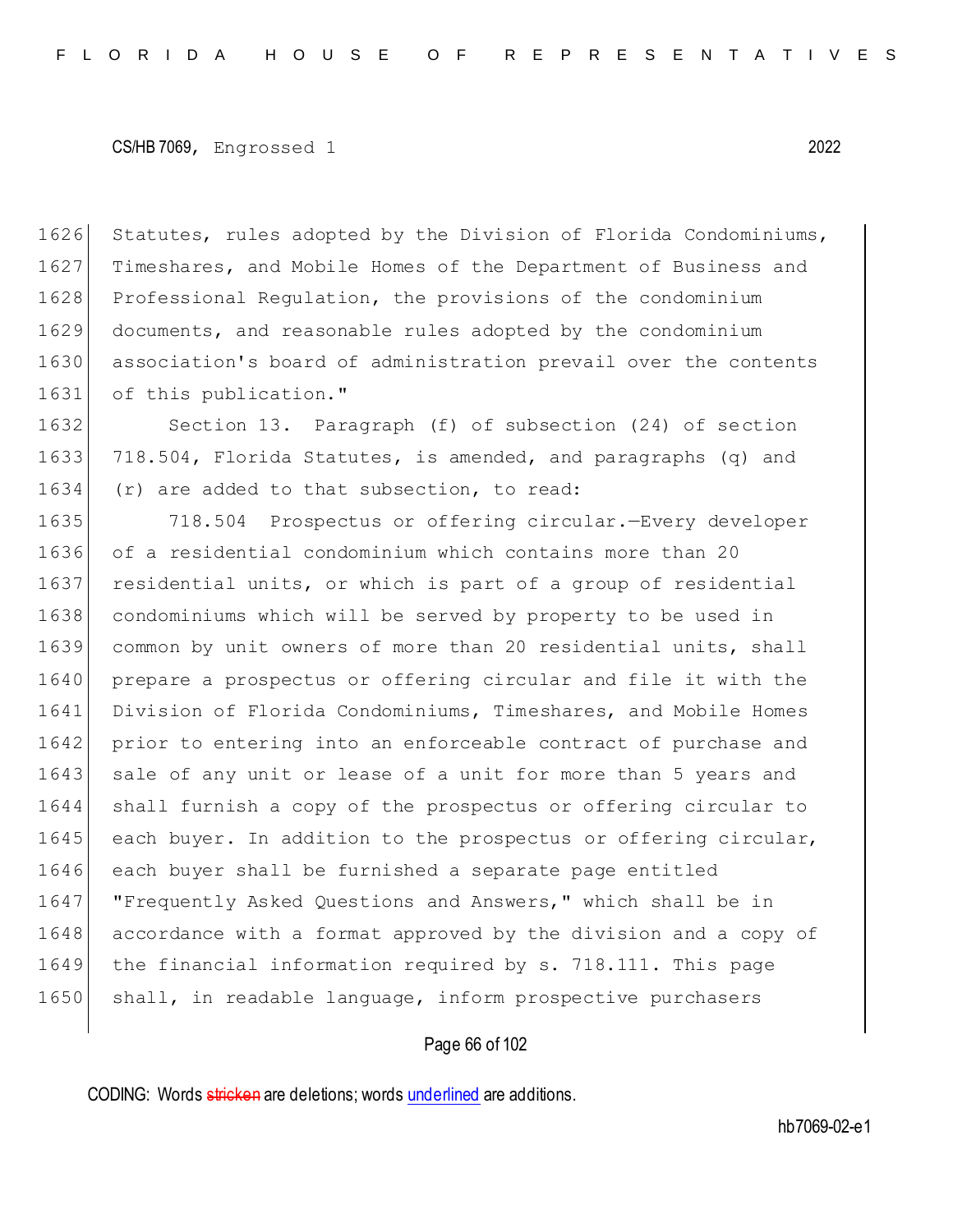1651 regarding their voting rights and unit use restrictions, 1652 including restrictions on the leasing of a unit; shall indicate 1653 whether and in what amount the unit owners or the association is 1654 obligated to pay rent or land use fees for recreational or other 1655 commonly used facilities; shall contain a statement identifying 1656 that amount of assessment which, pursuant to the budget, would 1657 be levied upon each unit type, exclusive of any special 1658 assessments, and which shall further identify the basis upon 1659 which assessments are levied, whether monthly, quarterly, or 1660 otherwise; shall state and identify any court cases in which the 1661 association is currently a party of record in which the 1662 association may face liability in excess of \$100,000; and which 1663 shall further state whether membership in a recreational 1664 facilities association is mandatory, and if so, shall identify 1665 the fees currently charged per unit type. The division shall by 1666 rule require such other disclosure as in its judgment will 1667 assist prospective purchasers. The prospectus or offering 1668 circular may include more than one condominium, although not all 1669 such units are being offered for sale as of the date of the 1670 prospectus or offering circular. The prospectus or offering 1671 circular must contain the following information:

1672 (24) Copies of the following, to the extent they are 1673 applicable, shall be included as exhibits:

1674 (f) The estimated operating budget for the condominium, 1675 and the required schedule of unit owners' expenses, and the

# Page 67 of 102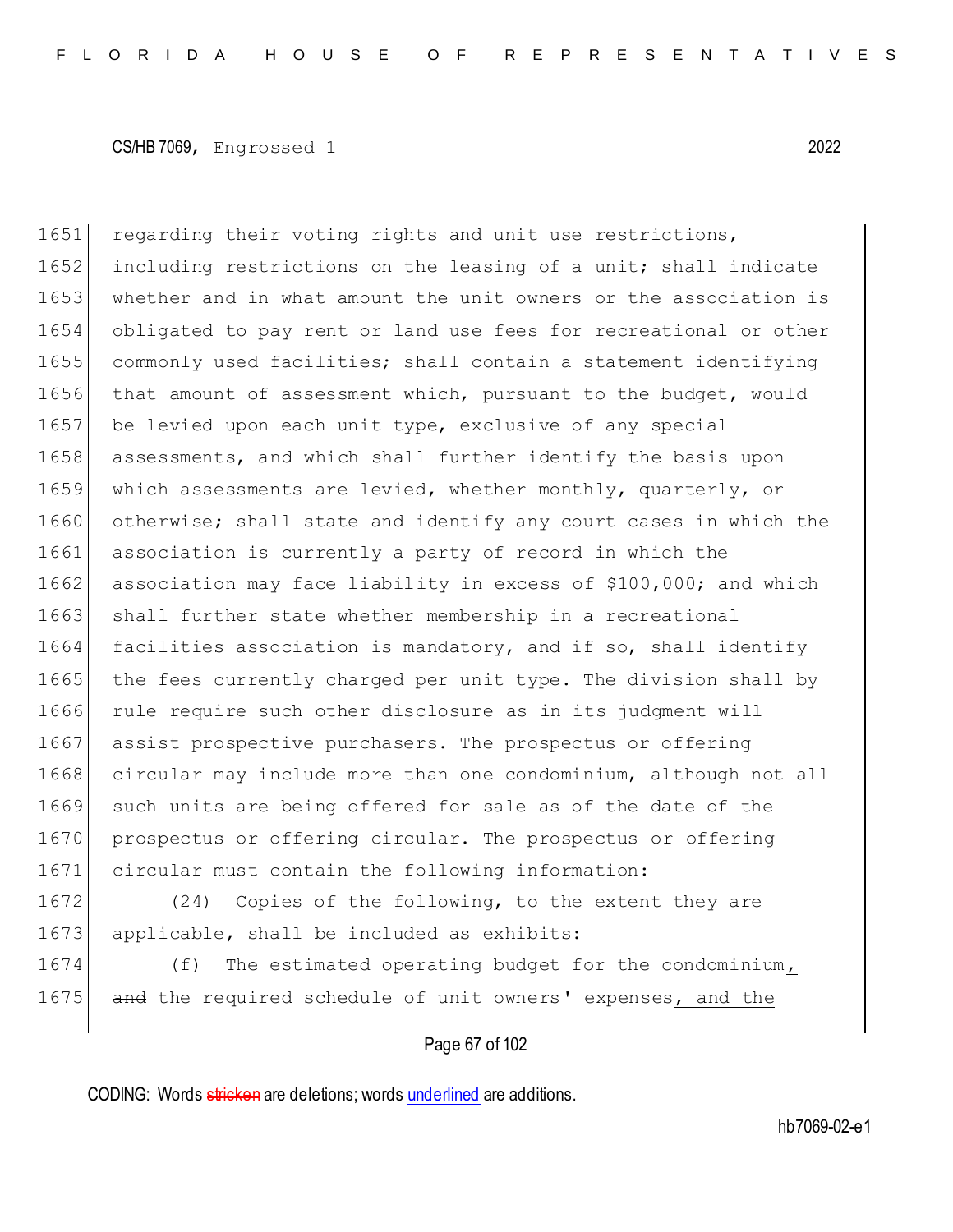| 1676 | association's most recent structural integrity reserve study or           |
|------|---------------------------------------------------------------------------|
| 1677 | a statement that the association has not completed a structural           |
| 1678 | integrity reserve study.                                                  |
| 1679 | (q) If the unit is located in a building on the                           |
| 1680 | condominium property that must be recertified under s. 718.132,           |
| 1681 | the association's most recent written recertification report or           |
| 1682 | a statement that the association has not completed the required           |
| 1683 | recertification.                                                          |
| 1684 | (r) If the unit is located in a building on the                           |
| 1685 | condominium property that must have a phase 2 inspection                  |
| 1686 | performed under s. 718.132, the association's most recent                 |
| 1687 | written phase 2 inspection report or a statement that the                 |
| 1688 | association has not completed the required phase 2 inspection.            |
| 1689 | Section 14. Subsections $(21)$ , $(22)$ , and $(23)$ and $(24)$           |
| 1690 | through (28) of section 719.103, Florida Statutes, are                    |
| 1691 | renumbered as subsections $(22)$ , $(23)$ , and $(24)$ and $(26)$ through |
| 1692 | (30), respectively, and new subsections (21) and (25) are added           |
| 1693 | to that section to read:                                                  |
| 1694 | 719.103 Definitions. - As used in this chapter:                           |
| 1695 | (21) "Primary structural member" has the same meaning as                  |
| 1696 | in $s. 627.706(2)$ .                                                      |
| 1697 | (25) "Structural integrity reserve study" means a study of                |
| 1698 | the reserve funds required for future major repairs and                   |
| 1699 | replacement of the common areas based on a visual inspection of           |
| 1700 | the common areas. A structural integrity reserve study may be             |
|      |                                                                           |

Page 68 of 102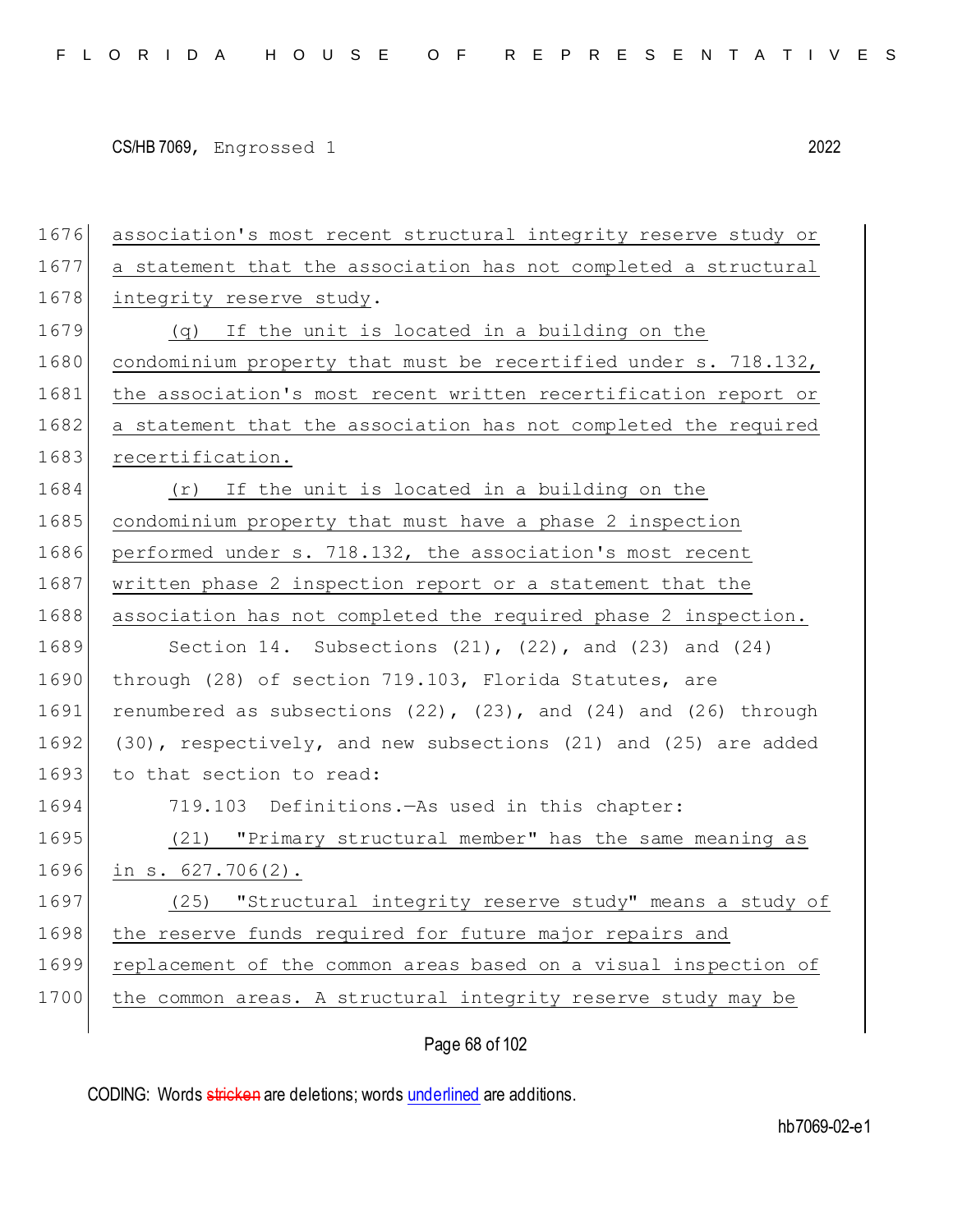1701 performed by any person qualified to perform such study. 1702 However, the visual inspection portion of the structural 1703 integrity reserve study must be performed by an engineer 1704 licensed under chapter 471 or an architect licensed under 1705 chapter 481. At a minimum, a structural integrity reserve study 1706 must identify the common areas being visually inspected, state 1707 the estimated remaining useful life and the estimated 1708 replacement cost or deferred maintenance expense of the common 1709 areas being visually inspected, and provide a recommended annual 1710 reserve amount that achieves the estimated replacement cost or 1711 deferred maintenance expense of each common area being visually 1712 inspected by the end of the estimated remaining useful life of 1713 each common area. 1714 Section 15. Subsection (1) of section 719.1035, Florida 1715 Statutes, is amended to read: 1716 719.1035 Creation of cooperatives.-1717 (1) The date when cooperative existence shall commence is 1718 upon commencement of corporate existence of the cooperative 1719 association as provided in s. 607.0203. The cooperative 1720 documents must be recorded in the county in which the 1721 cooperative is located before property may be conveyed or 1722 transferred to the cooperative. All persons who have any record 1723 interest in any mortgage encumbering the interest in the land 1724 being submitted to cooperative ownership must either join in the 1725 execution of the cooperative documents or execute, with the

# Page 69 of 102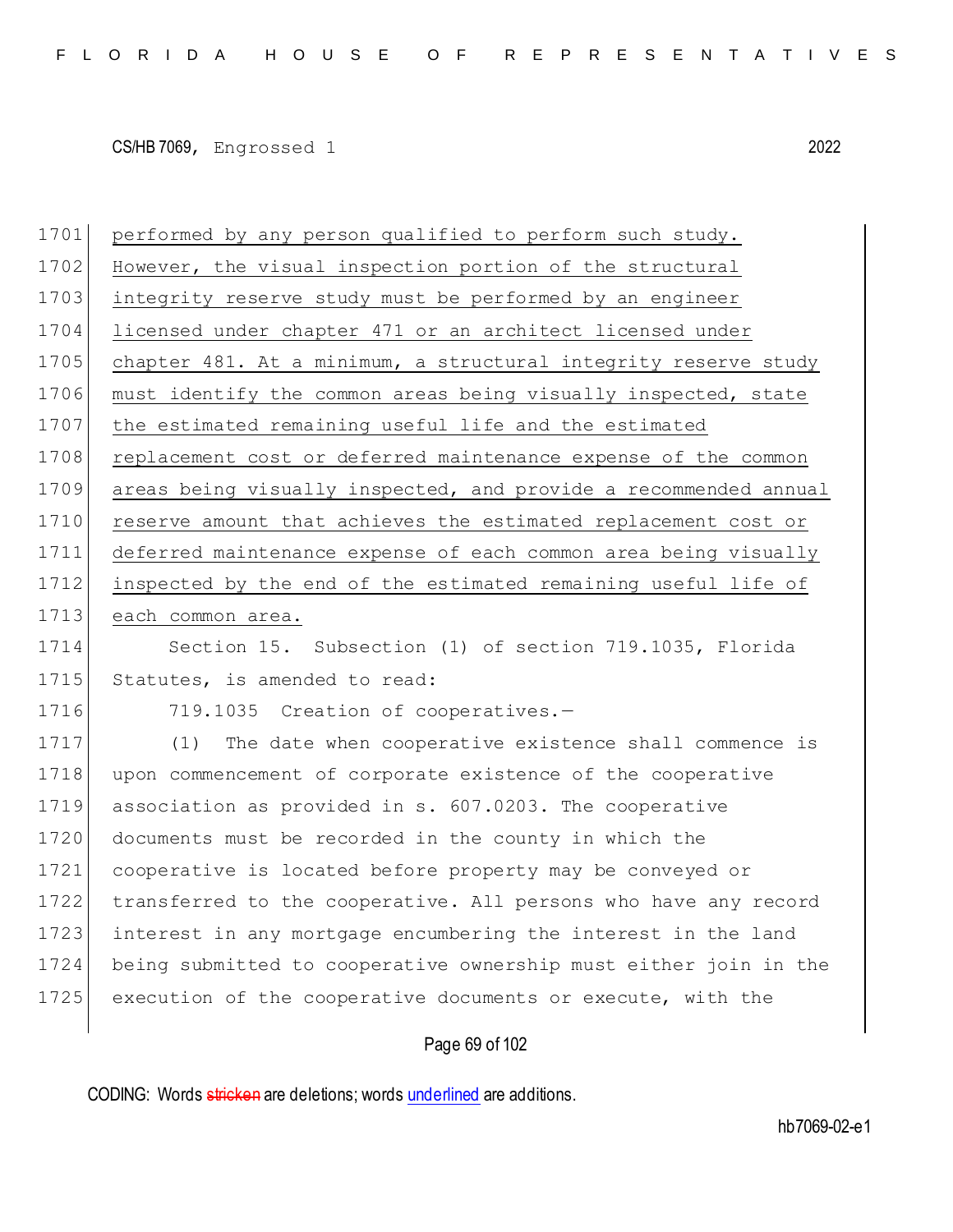Page 70 of 102 1726 requirements for deed, and record, a consent to the cooperative 1727 documents or an agreement subordinating their mortgage interest 1728 to the cooperative documents. Upon creation of a cooperative, 1729 the developer or association shall file the recording 1730 information with the division within 30 working days on a form 1731 prescribed by the division. If the cooperative is subject to s. 1732 719.132 and has at least one building on the cooperative 1733 property that is three stories or higher in height, the 1734 developer or association must also provide information to the 1735 division indicating the number of buildings described in the 1736 recording information located on the cooperative property that 1737 are three stories or higher in height, the total number of units 1738 in all such buildings, and the addresses of all such buildings 1739 within 30 working days after creation of the cooperative on a 1740 form prescribed by the division. 1741 Section 16. Paragraph (a) of subsection (2) of section 1742 719.104, Florida Statutes, is amended to read: 1743 719.104 Cooperatives; access to units; records; financial 1744 reports; assessments; purchase of leases.-1745 (2) OFFICIAL RECORDS.-1746 (a) From the inception of the association, the association 1747 shall maintain a copy of each of the following, if where 1748 applicable, which shall constitute the official records of the 1749 association: 1750 1. The plans, permits, warranties, and other items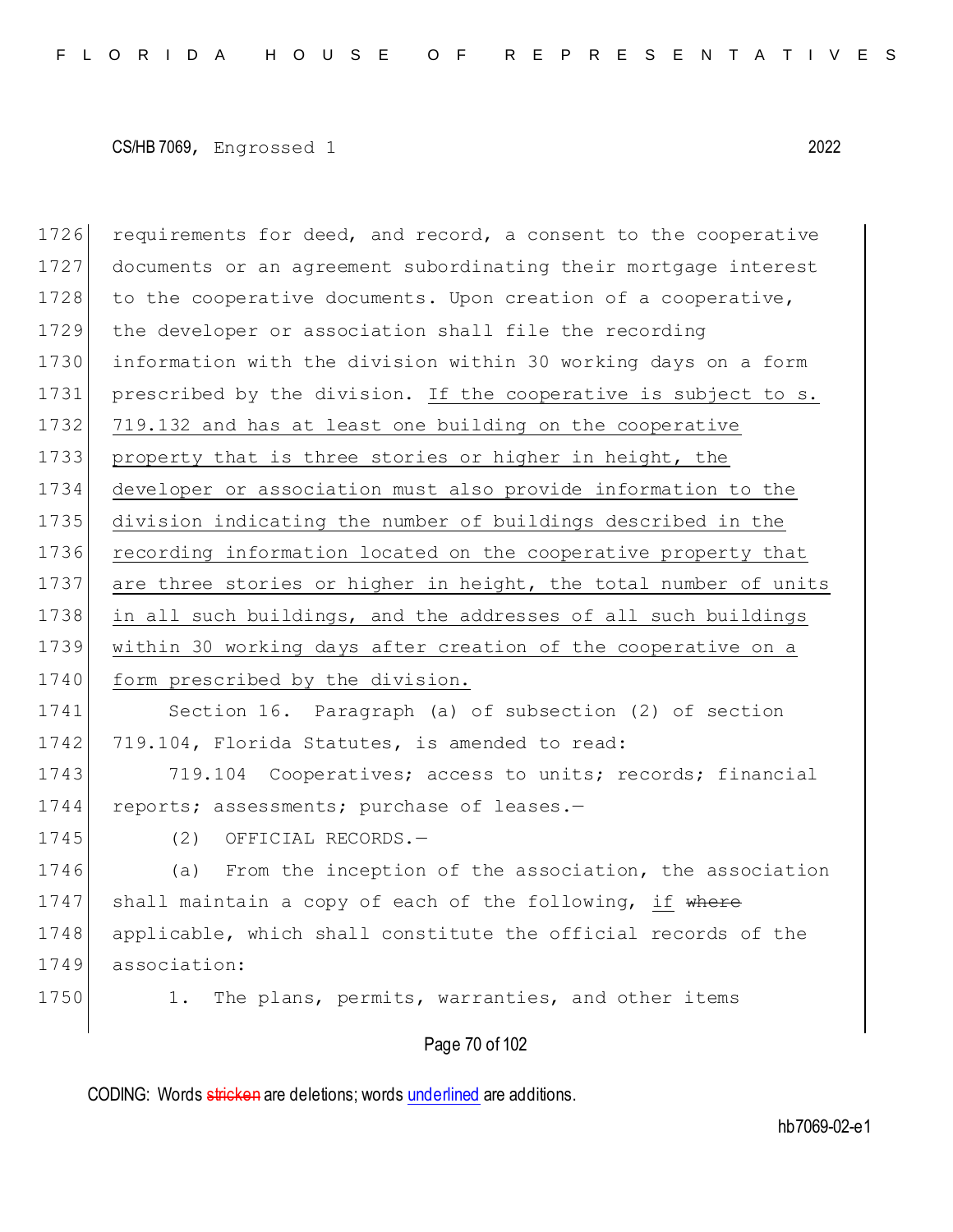1751 provided by the developer pursuant to s. 719.301(4).

1752 2. A photocopy of the cooperative documents.

1753 3. A copy of the current rules of the association.

1754 4. A book or books containing the minutes of all meetings 1755 of the association, of the board of directors, and of the unit 1756 owners.

1757 5. A current roster of all unit owners and their mailing 1758 addresses, unit identifications, voting certifications, and, if 1759 known, telephone numbers. The association shall also maintain 1760 the e-mail addresses and the numbers designated by unit owners 1761 for receiving notice sent by electronic transmission of those 1762 unit owners consenting to receive notice by electronic 1763 transmission. The e-mail addresses and numbers provided by unit 1764 owners to receive notice by electronic transmission shall be 1765 removed from association records when consent to receive notice 1766 by electronic transmission is revoked. However, the association 1767 is not liable for an erroneous disclosure of the e-mail address 1768 or the number for receiving electronic transmission of notices.

1769 6. All current insurance policies of the association.

1770 7. A current copy of any management agreement, lease, or 1771 other contract to which the association is a party or under 1772 which the association or the unit owners have an obligation or 1773 responsibility.

1774 8. Bills of sale or transfer for all property owned by the 1775 association.

# Page 71 of 102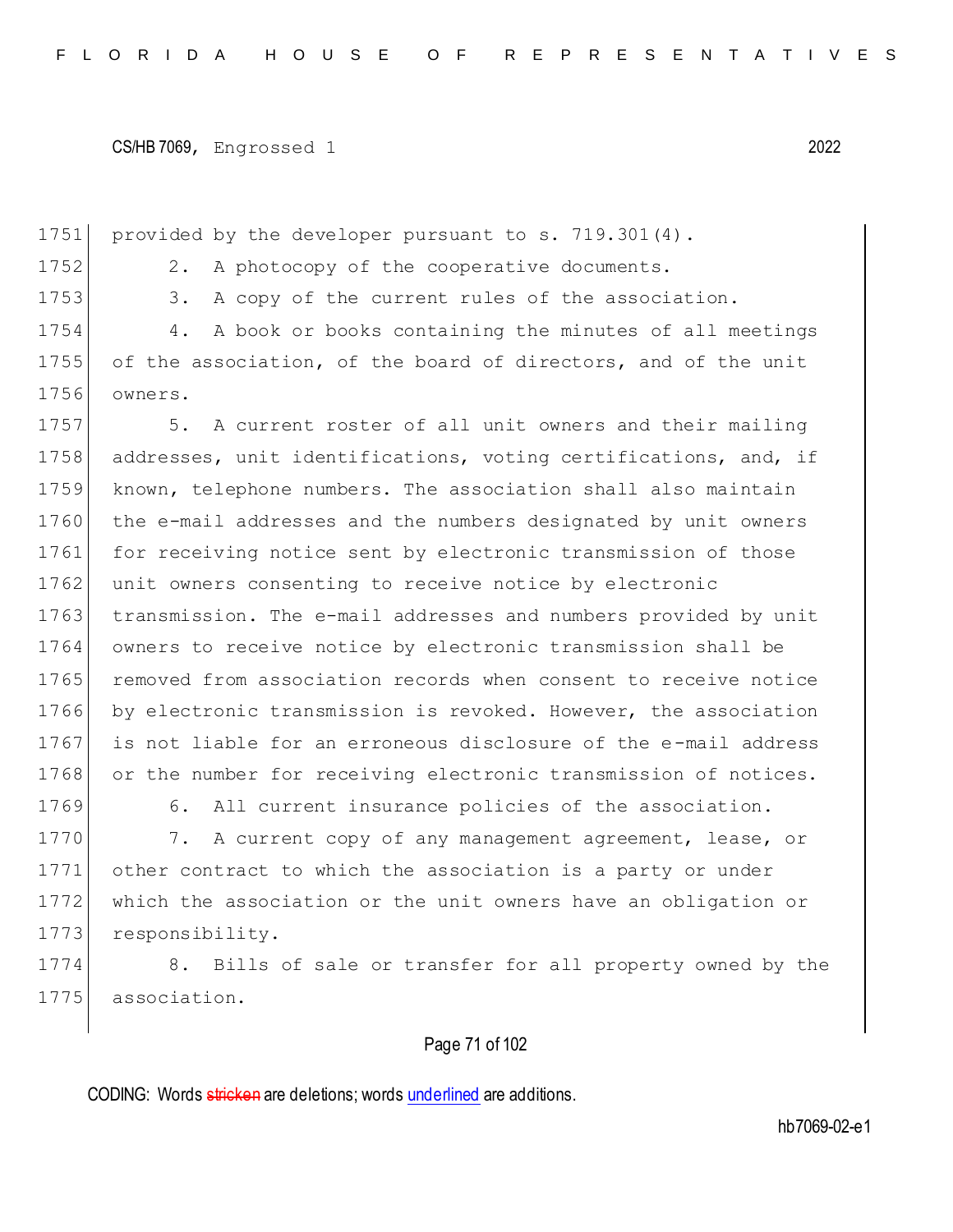1776 9. Accounting records for the association and separate 1777 accounting records for each unit it operates, according to good 1778 accounting practices. The accounting records shall include, but 1779 not be limited to:

1780 a. Accurate, itemized, and detailed records of all 1781 receipts and expenditures.

1782 b. A current account and a monthly, bimonthly, or 1783 quarterly statement of the account for each unit designating the 1784 name of the unit owner, the due date and amount of each 1785 assessment, the amount paid upon the account, and the balance 1786 due.

1787 c. All audits, reviews, accounting statements, structural 1788 integrity reserve studies, and financial reports of the 1789 association. Structural integrity reserve studies must be 1790 | maintained for at least 15 years after the study is completed.

1791 d. All contracts for work to be performed. Bids for work 1792 to be performed shall also be considered official records and 1793 shall be maintained for  $a$  period of 1 year.

1794 10. Ballots, sign-in sheets, voting proxies, and all other 1795 papers and electronic records relating to voting by unit owners, 1796 which shall be maintained for a period of 1 year after the date 1797 of the election, vote, or meeting to which the document relates.

1798 11. All rental records where the association is acting as 1799 agent for the rental of units.

1800 12. A copy of the current question and answer sheet as

Page 72 of 102

CODING: Words stricken are deletions; words underlined are additions.

hb7069-02-e1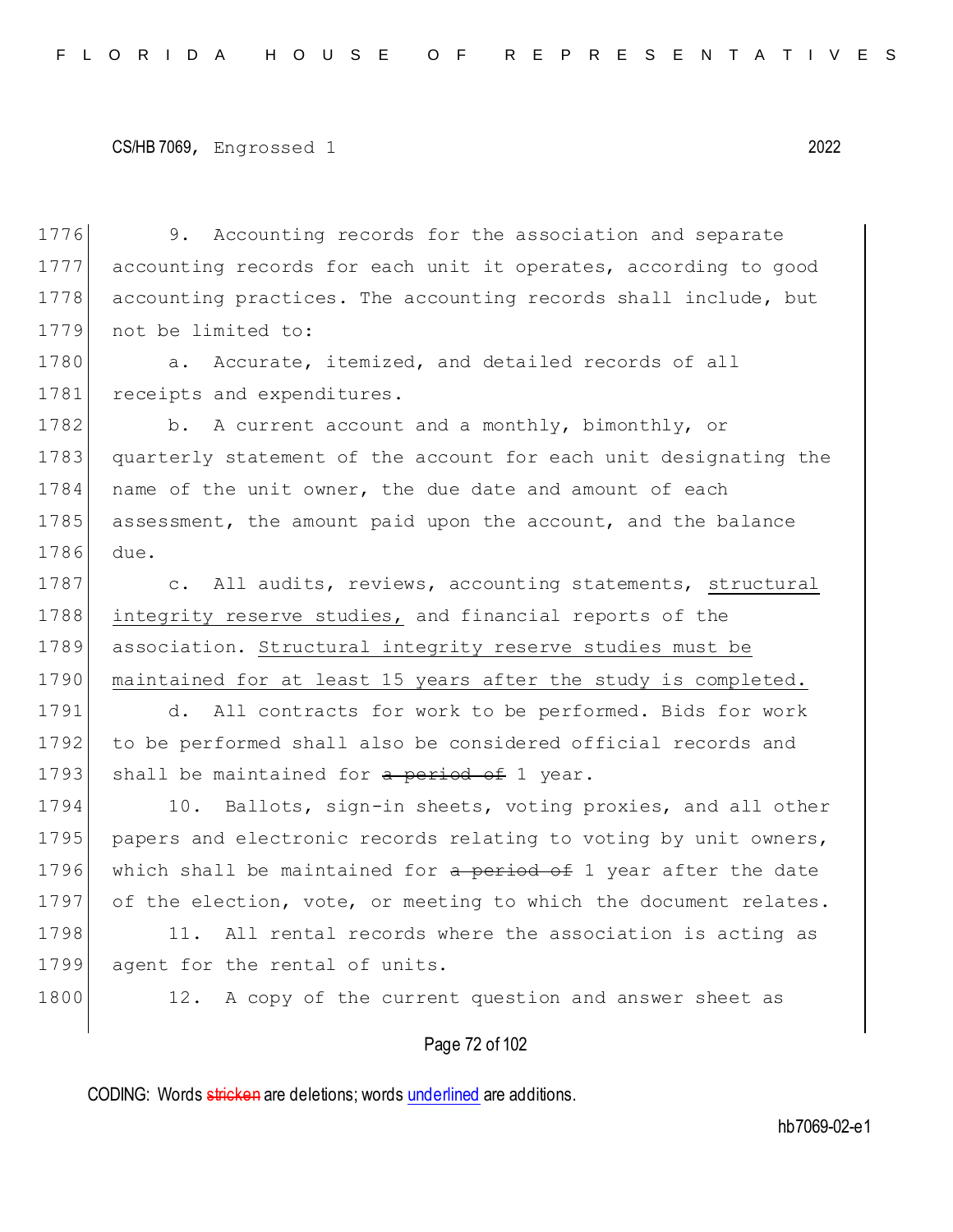1801 described in s. 719.504.

1802 13. All affirmative acknowledgments made pursuant to s. 1803 719.108(3)(b)3.

1804 14. All written recertification reports and written phase 1805 2 inspection reports as described in s. 719.132, if applicable, 1806 which must be permanently maintained.

1807 15.14. All other written records of the association not 1808 specifically included in the foregoing which are related to the 1809 operation of the association.

1810 Section 17. Paragraphs (k) through (m) of subsection (1) 1811 of section 719.106, Florida Statutes, are redesignated as 1812 paragraphs (l) through (n), respectively, paragraph (j) of 1813 subsection (1) is amended, and a new paragraph (k) is added to 1814 subsection (1) of that section, to read:

1815 719.106 Bylaws; cooperative ownership.-

1816 (1) MANDATORY PROVISIONS.—The bylaws or other cooperative 1817 documents shall provide for the following, and if they do not, 1818 they shall be deemed to include the following:

1819 (j) Annual budget.-

1820 1. The proposed annual budget of common expenses must 1821 shall be detailed and must shall show the amounts budgeted by 1822 accounts and expense classifications, including, if applicable, 1823 but not limited to, those expenses listed in s. 719.504(20). The 1824 board of administration shall adopt the annual budget at least 1825 14 days before prior to the start of the association's fiscal

## Page 73 of 102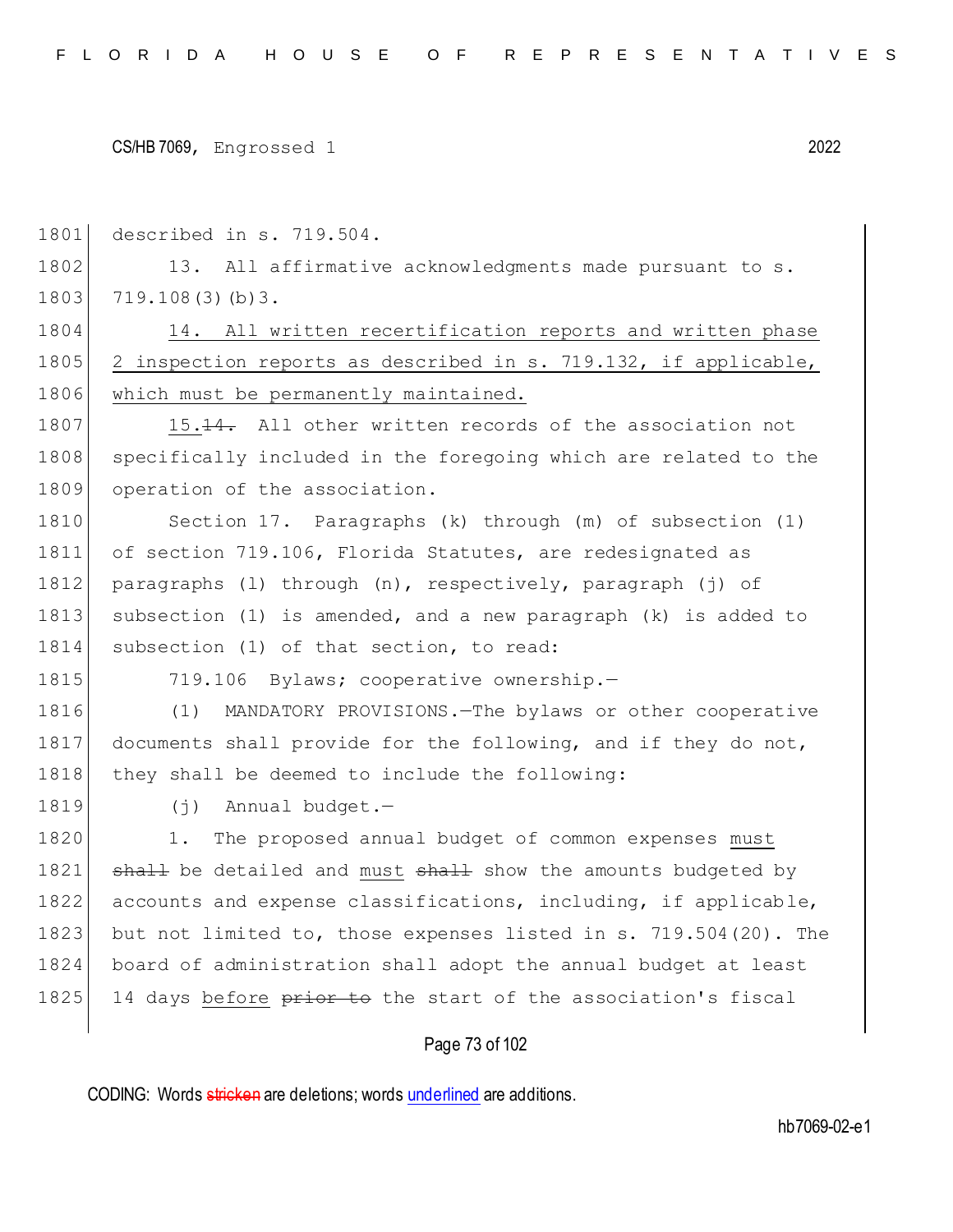1826 year. In the event that the board fails to timely adopt the 1827 annual budget a second time, it is shall be deemed a minor 1828 violation and the prior year's budget shall continue in effect 1829 until a new budget is adopted.

1830 2. In addition to annual operating expenses, the budget 1831 must shall include reserve accounts for capital expenditures and 1832 deferred maintenance. These accounts must shall include, but not 1833 be limited to, roof replacement, building painting, and pavement 1834 resurfacing, regardless of the amount of deferred maintenance 1835 expense or replacement cost, and for any other items for which 1836 the deferred maintenance expense or replacement cost exceeds 1837 \$10,000. The amount to be reserved for an item is determined by 1838 the association's most recent structural integrity reserve 1839 study. If the amount to be reserved for an item is not in the 1840 association's most recent structural integrity reserve study or 1841 the association has not completed a structural integrity reserve 1842 study, the amount must shall be computed by means of a formula 1843 which is based upon estimated remaining useful life and 1844 estimated replacement cost or deferred maintenance expense of 1845 the each reserve item. The association may adjust replacement 1846 reserve assessments annually to take into account any changes in 1847 estimates or extension of the useful life of a reserve item 1848 caused by deferred maintenance. This paragraph shall not apply 1849 to any budget in which The members of a unit-owner controlled an 1850 association may determine have, at a duly called meeting of the

Page 74 of 102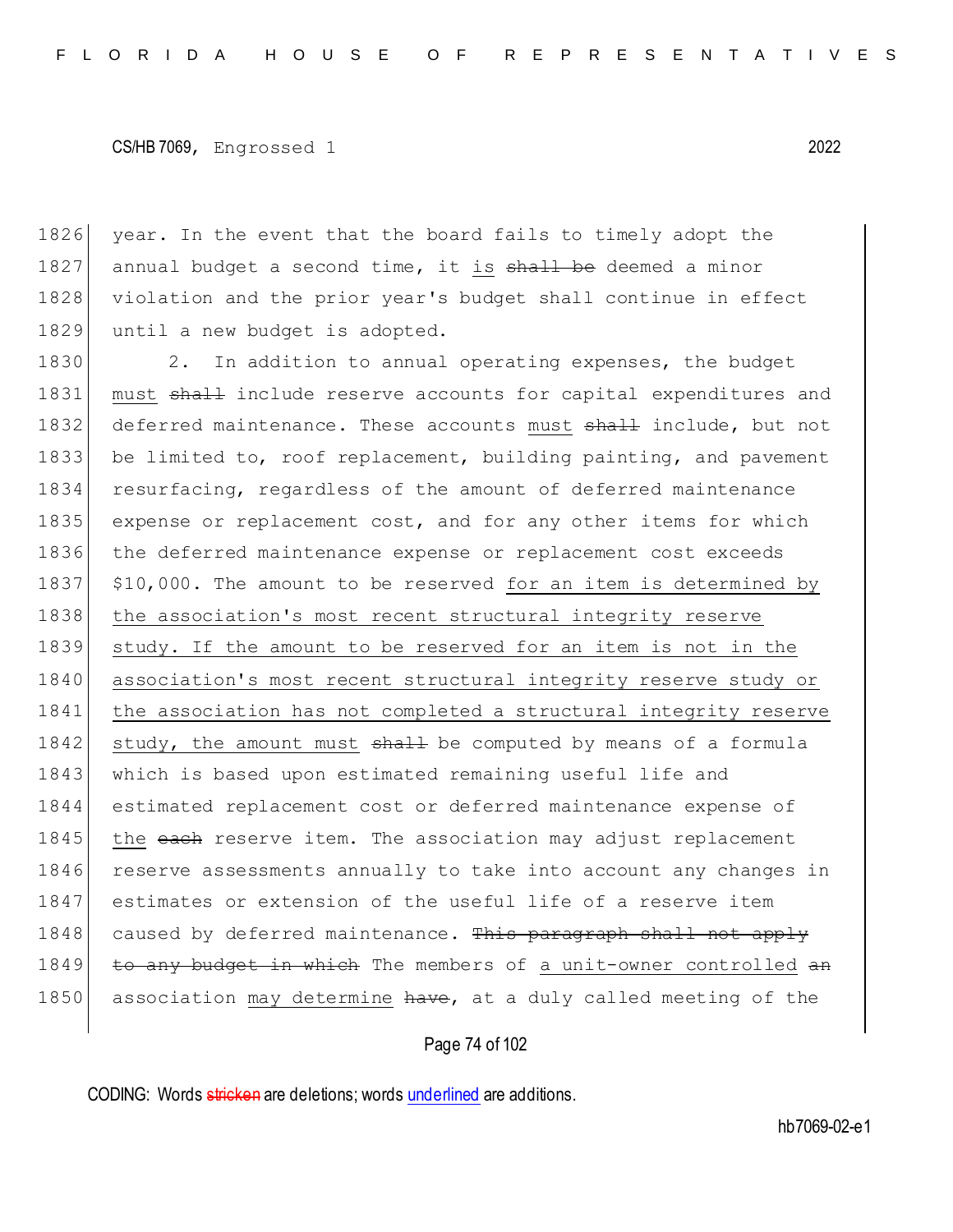1851 association, determined for a fiscal year to provide no reserves 1852 or reserves less adequate than required by this subsection. 1853 Before turnover of control of an association by a developer to 1854 unit owners other than a developer under s. 719.301, the 1855 developer-controlled association may not vote to waive the 1856 reserves or reduce funding of the reserves. Effective July 1, 1857 2024, a unit-owner controlled association may not determine to 1858 provide no reserves or reserves less adequate than required by 1859 this paragraph for items listed in paragraph (k) However, prior 1860 to turnover of control of an association by a developer to unit 1861 owners other than a developer pursuant to s. 719.301, the 1862 developer may vote to waive the reserves or reduce the funding 1863 of reserves for the first 2 years of the operation of the 1864 association after which time reserves may only be waived or 1865 reduced upon the vote of a majority of all nondeveloper voting 1866 interests voting in person or by limited proxy at a duly called 1867 meeting of the association. If a meeting of the unit owners has 1868 been called to determine to provide no reserves, or reserves 1869 less adequate than required, and such result is not attained or 1870 a quorum is not attained, the reserves as included in the budget 1871 shall go into effect.

1872 3. Reserve funds and any interest accruing thereon shall 1873 remain in the reserve account or accounts, and shall be used 1874 only for authorized reserve expenditures unless their use for 1875 other purposes is approved in advance by a vote of the majority

#### Page 75 of 102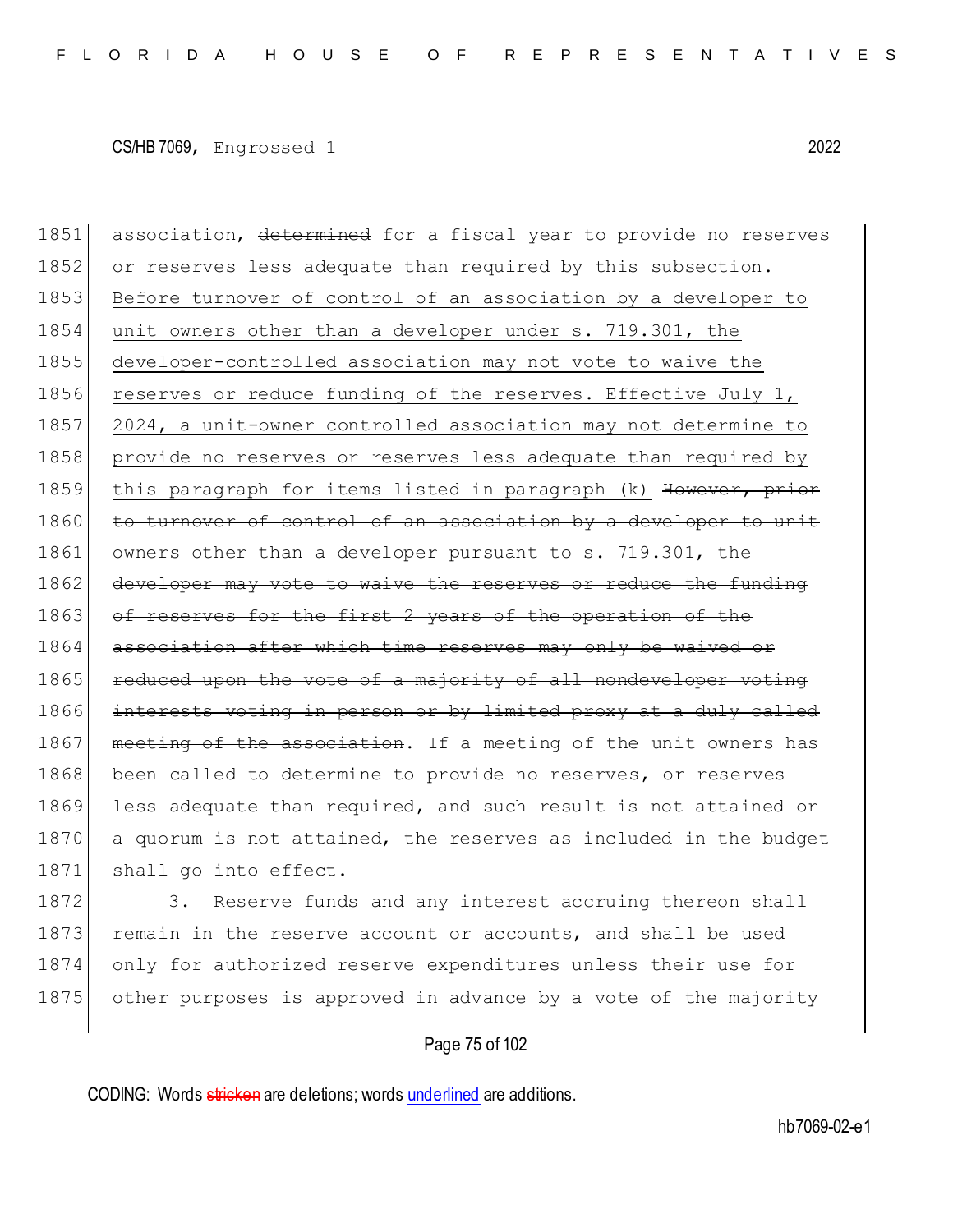1876 of the voting interests, voting in person or by limited proxy at 1877 a duly called meeting of the association. Before Prior to 1878 turnover of control of an association by a developer to unit 1879 owners other than the developer under s. 719.301, the developer 1880 may not vote to use reserves for purposes other than that for 1881 which they were intended without the approval of a majority of 1882 all nondeveloper voting interests, voting in person or by 1883 <del>limited proxy at a duly called meeting of the association</del>. 1884 Effective July 1, 2024, members of a unit-owner controlled 1885 association may not vote to use reserve funds, or any interest 1886 accruing thereon, that are reserved for items listed in 1887 paragraph (k) for purposes other than their intended purpose. 1888 (k) Structural integrity reserve study.-1889 1. An association must have a structural integrity reserve 1890 study completed at least every 10 years for each building on the 1891 cooperative property that is three stories or higher in height 1892 that includes, at a minimum, a study of the following items as 1893 related to the structural integrity and safety of the building: 1894 a. Roof. 1895 b. Load-bearing walls or other primary structural members. 1896 c. Floor. 1897 d. Foundation. 1898 e. Fireproofing and fire protection systems. 1899 f. Plumbing. 1900 g. Electrical systems.

Page 76 of 102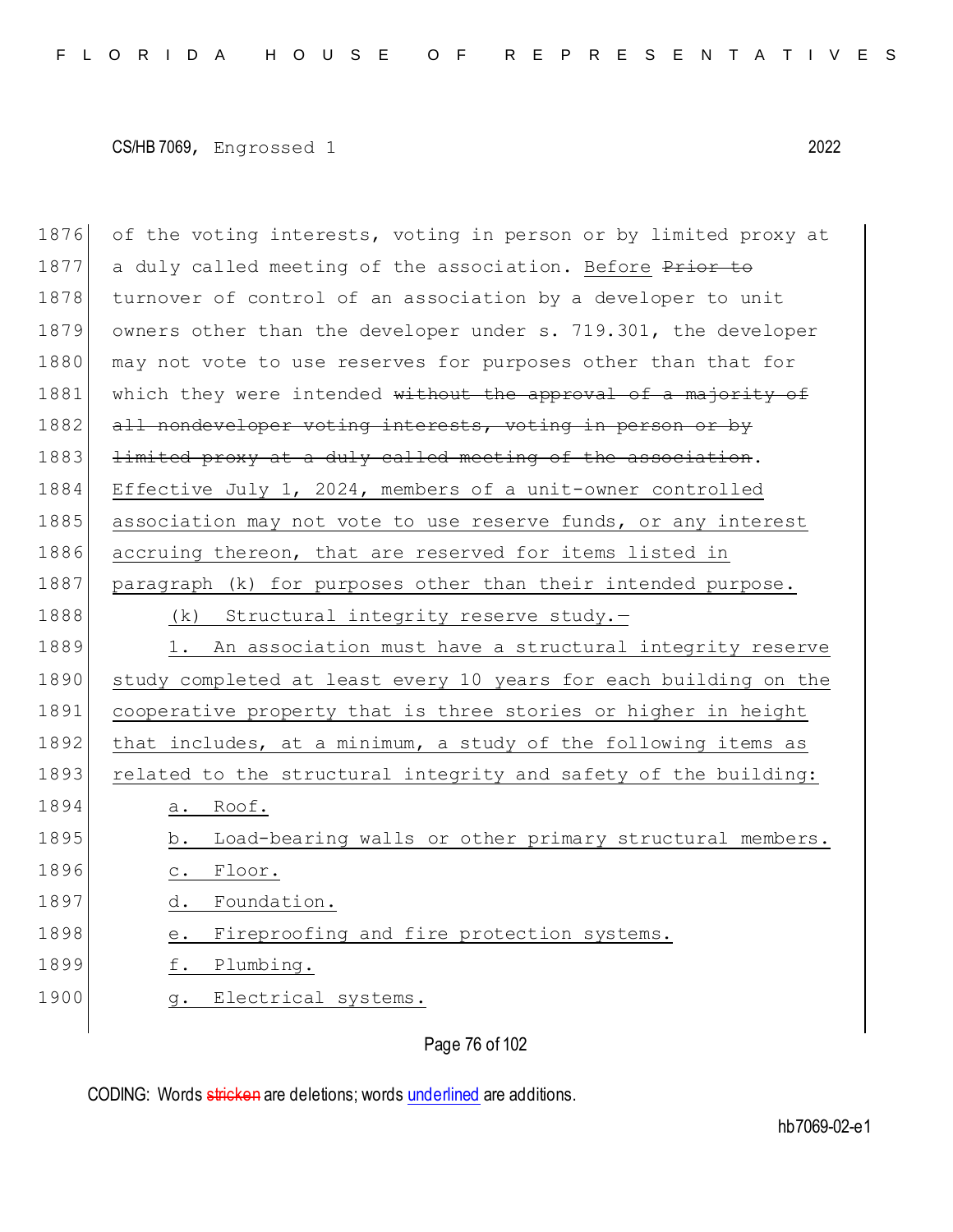| i. Windows.                                                      |
|------------------------------------------------------------------|
| j. Any other item that has a deferred maintenance expense        |
| or replacement cost that exceeds \$10,000 and the failure to     |
| replace or maintain such item negatively affects the items       |
| listed in subparagraphs a.-i., as determined by the licensed     |
| engineer or architect performing the visual inspection portion   |
| of the structural integrity reserve study.                       |
| 2. Before a developer turns over control of an association       |
| to unit owners other than the developer, the developer must have |
| a structural integrity reserve study completed for each building |
| on the cooperative property that is three stories or higher in   |
| height.                                                          |
| 3. Associations existing on or before July 1, 2022, which        |
| are controlled by unit owners other than the developer, must     |
| have a structural integrity reserve study completed by July 1,   |
| 2024, for each building on the cooperative property that is      |
| three stories or higher in height.                               |
| 4. If an association fails to complete a structural              |
| integrity reserve study pursuant to this paragraph, such failure |
| is a breach of an officer's and director's fiduciary             |
| relationship to the unit owners under s. $719.104(8)$ .          |
| Section 18. Section 719.132, Florida Statutes, is created        |
| to read:                                                         |
| Building recertification.-<br>719.132                            |
| Page 77 of 102                                                   |
|                                                                  |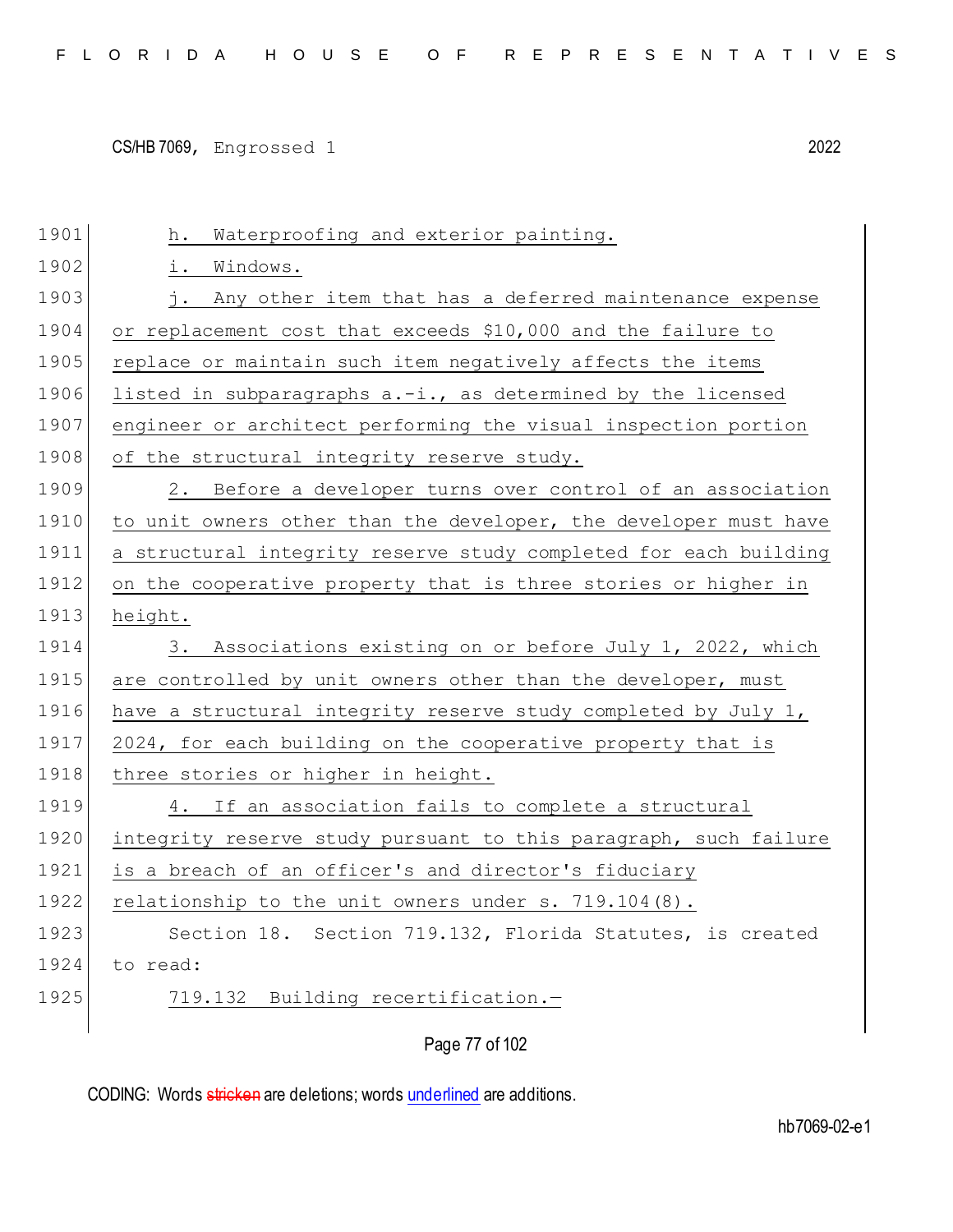1926 (1) As used in this section, the term: 1927 (a) "Coastline" has the same meaning as in the Submerged 1928 Lands Act, 43 U.S.C. s. 1301(c). 1929 (b) "Phase 2 inspection" means an inspection that includes 1930 destructive and nondestructive testing at the discretion of the 1931 person performing the inspection and a written report of such 1932 inspection. A phase 2 inspection must be performed by an 1933 engineer licensed under chapter 471 or an architect licensed 1934 under chapter 481. 1935 (c) "Recertification" or "recertify" means a visual 1936 inspection of a building's general structural condition and 1937 general condition of its electrical system, including a written 1938 report of such inspection, performed by an engineer licensed 1939 under chapter 471 or an architect licensed under chapter 481. 1940 (d) "Substantial structural deterioration" means 1941 substantial structural distress that negatively affects a 1942 building's general structural condition and integrity. Surface 1943 imperfections such as cracks, distortion, sagging, deflections, 1944 misalignment, signs of leakage, or peeling of finishes are not 1945 considered substantial structural deterioration unless the 1946 licensed engineer or architect performing the recertification or 1947 phase 2 inspection determines that such surface imperfections 1948 are a sign of substantial structural distress. 1949 (e) "Visual inspection" means a visual examination of the 1950 items listed s. 719.106(1)(k).

Page 78 of 102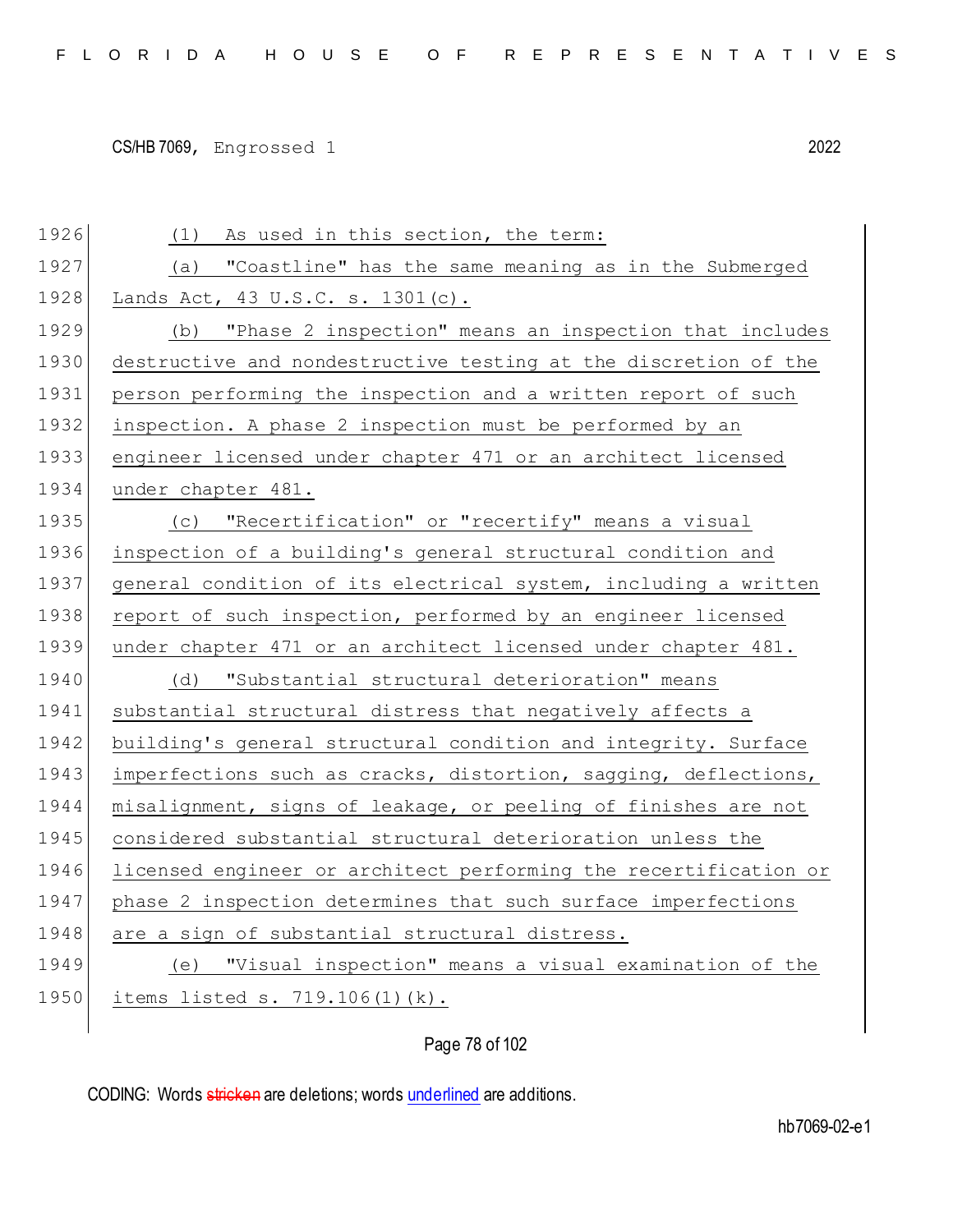1951 (2)(a) An association must have any building on the 1952 cooperative property that is three stories or higher in height 1953 and that has been occupied for at least 30 years, or 25 years if 1954 the building is within 3 miles of the coastline of the state, 1955 recertified as determined by the local building official. 1956 (b) An association must have any building on the 1957 cooperative property that is required to be recertified under 1958 paragraph (a) recertified at least every 10 years after its 1959 first recertification. 1960 (3) Upon determining that a building on the cooperative 1961 property must be recertified, the local building official must 1962 provide written notice of such required recertification to the 1963 association by certified mail, return receipt requested. 1964 (4)(a) Within 90 days after receiving the written notice 1965 under subsection  $(3)$ , or within 180 days if the association 1966 receives the written notice before July 1, 2023, the association 1967 or the association's manager must provide the written 1968 recertification report by e-mail, United States Postal Service, 1969 or commercial delivery service to the local building official 1970 and state the date on which the association received such report 1971 from the licensed engineer or architect who performed the 1972 recertification. 1973 (b) Within 14 days after receiving the written 1974 recertification report from the licensed engineer or architect 1975 who performed the recertification, the association must provide

Page 79 of 102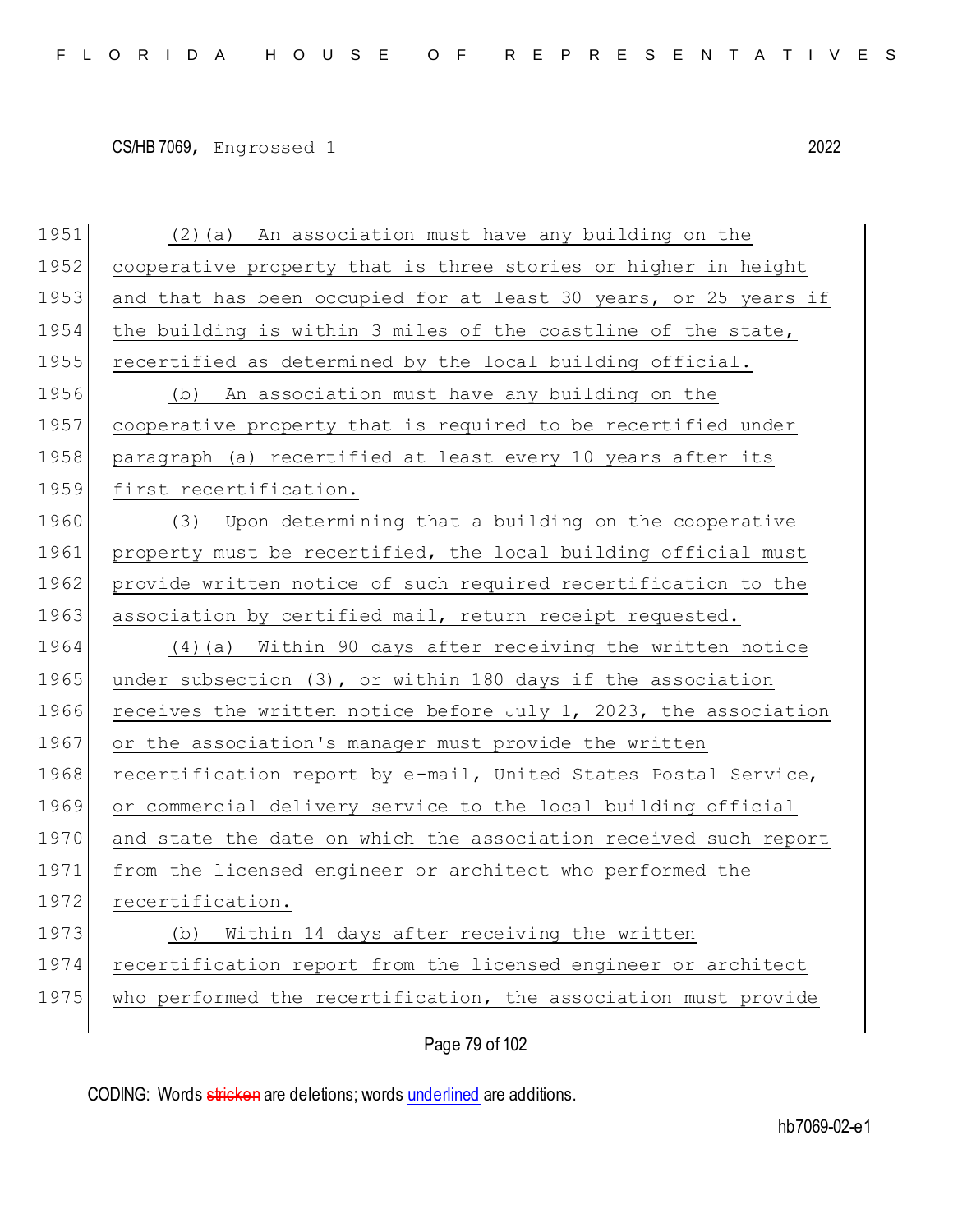| 1976 | the written recertification report by e-mail, United States      |
|------|------------------------------------------------------------------|
| 1977 | Postal Service, or commercial delivery service to each unit      |
| 1978 | owner.                                                           |
| 1979 | Upon completing a recertification, the licensed<br>(5)           |
| 1980 | engineer or architect who performed the recertification must     |
| 1981 | provide a written recertification report by e-mail, United       |
| 1982 | States Postal Service, or commercial delivery service to the     |
| 1983 | association. The written recertification report must, at a       |
| 1984 | minimum:                                                         |
| 1985 | (a) Bear the seal and signature, or the electronic               |
| 1986 | signature, of the licensed engineer or architect who performed   |
| 1987 | the inspection.                                                  |
| 1988 | (b) Indicate the manner and type of inspection forming the       |
| 1989 | basis for the written recertification report and a description   |
| 1990 | of any items identified as requiring further inspection or       |
| 1991 | remedial action.                                                 |
| 1992 | Indicate whether there is damage to the items listed<br>(C)      |
| 1993 | in s. $719.106(1)(k)$ , within a reasonable professional         |
| 1994 | probability based on the scope of the inspection, and list any   |
| 1995 | recommended repairs for such damage.                             |
| 1996 | Indicate whether there is substantial structural<br>(d)          |
| 1997 | deterioration within a reasonable professional probability based |
| 1998 | on the scope of the inspection.                                  |
| 1999 | State whether unsafe or dangerous conditions, as those<br>(e)    |
| 2000 | terms are defined in the Florida Building Code, were observed.   |
|      |                                                                  |

Page 80 of 102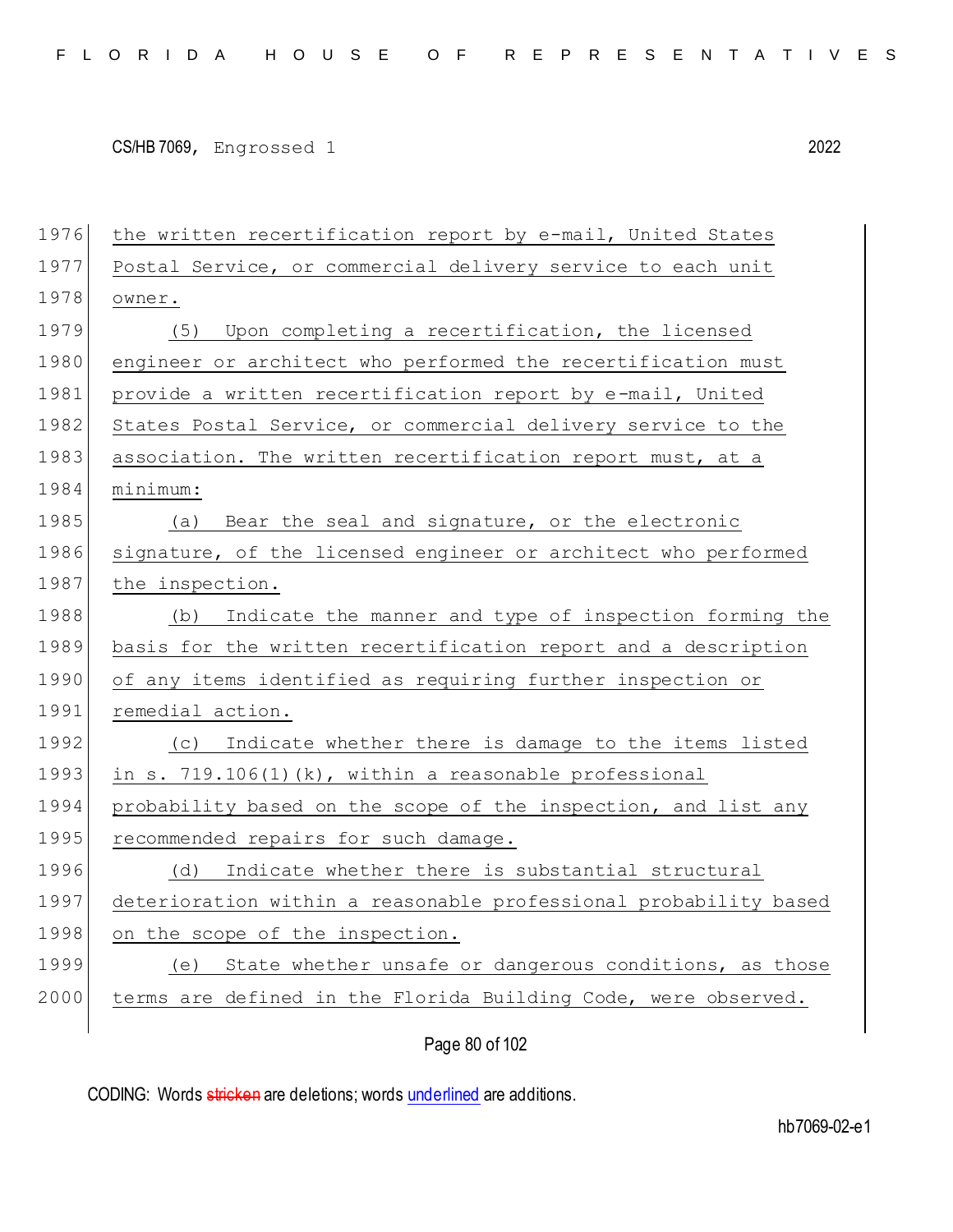2001 (6)(a) If a written recertification report indicates that 2002 there is substantial structural deterioration, within a 2003 reasonable professional probability based on the scope of the  $2004$  inspection, the local building official must provide written  $2005$  notice to the association by certified mail, return receipt  $2006$  requested, that the association must have a phase 2 inspection 2007 performed. 2008 (b) Within 60 days after receiving the written notice  $2009$  under paragraph (a), the association must provide written notice 2010 to the local building official by e-mail, United States Postal 2011 Service, or commercial delivery service that includes the start 2012 date of the phase 2 inspection and the name and contact 2013 information of the licensed engineer or architect who will 2014 perform the phase 2 inspection. 2015 (c) The written phase 2 inspection report must, at a 2016 minimum: 2017 1. Bear the seal and signature, or the electronic 2018 signature, of the licensed engineer or architect who performed 2019 the inspection. 2020 2. Indicate the manner and type of inspection forming the 2021 basis for the written report. 2022 3. State whether there is substantial structural 2023 deterioration, within a reasonable professional probability 2024 based on the scope of the inspection, and the extent of such 2025 deterioration and list any recommended repairs for such

Page 81 of 102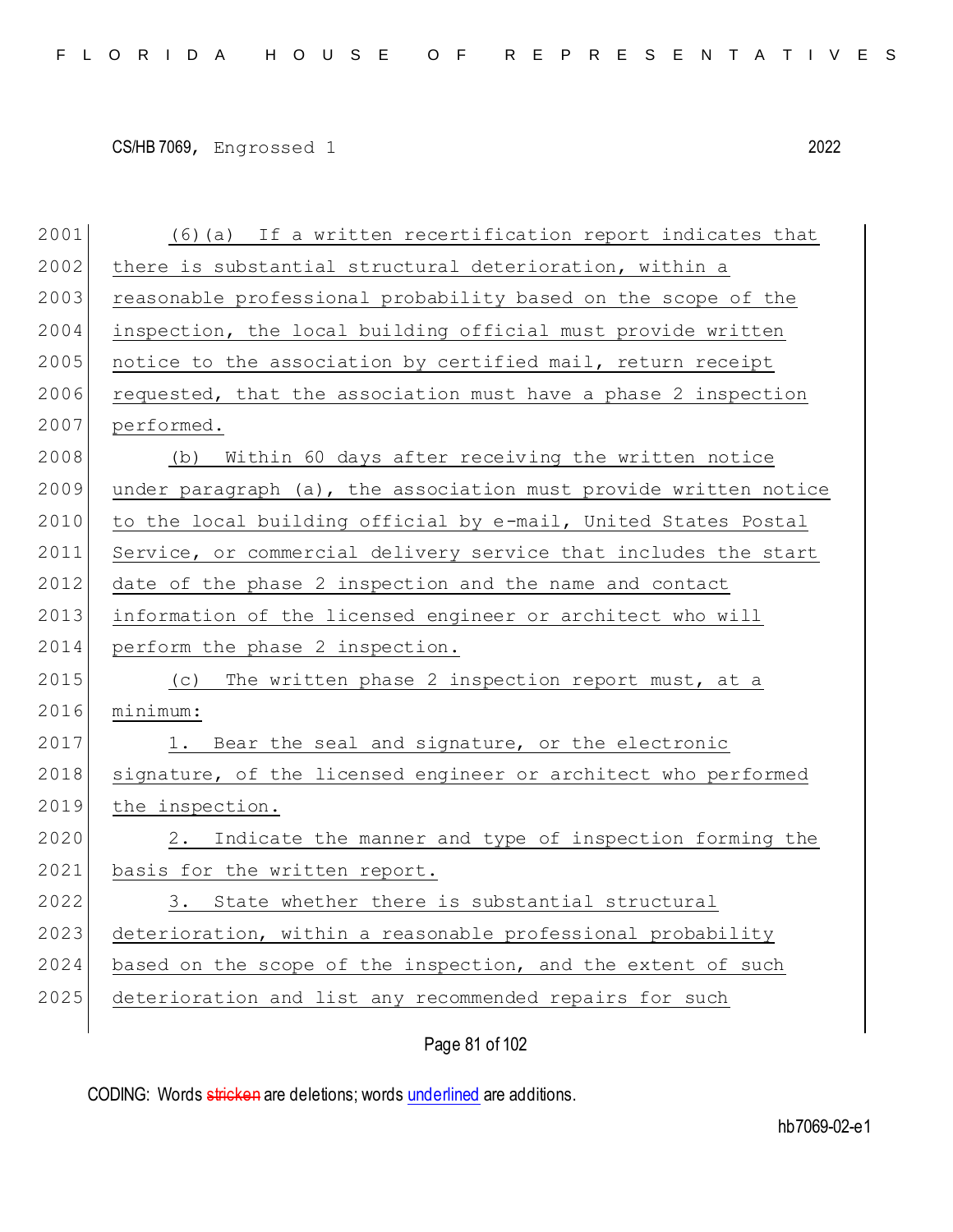| 2026 | deterioration.                                                   |
|------|------------------------------------------------------------------|
| 2027 | 4. State whether unsafe or dangerous conditions, as those        |
| 2028 | terms are defined in the Florida Building Code, were observed.   |
| 2029 | The licensed engineer or architect performing the<br>(d)         |
| 2030 | phase 2 inspection must provide the written phase 2 inspection   |
| 2031 | report by e-mail, United States Postal Service, or commercial    |
| 2032 | delivery service to the local building official and the          |
| 2033 | association upon completion.                                     |
| 2034 | Within 14 days after receiving the written phase 2<br>(e)        |
| 2035 | inspection report from the licensed engineer or architect who    |
| 2036 | performed the phase 2 inspection, the association must provide   |
| 2037 | the written phase 2 inspection report by e-mail, United States   |
| 2038 | Postal Service, or commercial delivery service to each unit      |
| 2039 | owner.                                                           |
| 2040 | (7) (a) A local building official may prescribe penalties,       |
| 2041 | which must be posted on the building department's website, for   |
| 2042 | failure to comply with this section.                             |
| 2043 | If an association fails to schedule or begin repairs<br>(b)      |
| 2044 | that are identified in the written phase 2 inspection report     |
| 2045 | within a time period to be determined by the county              |
| 2046 | commissioners of the county where the building is located, which |
| 2047 | time period may not exceed 365 days after the local building     |
| 2048 | official receives the written phase 2 inspection report, the     |
| 2049 | local building official must determine that the building is      |
| 2050 | unsafe for human occupancy until such repairs are scheduled or   |
|      |                                                                  |

Page 82 of 102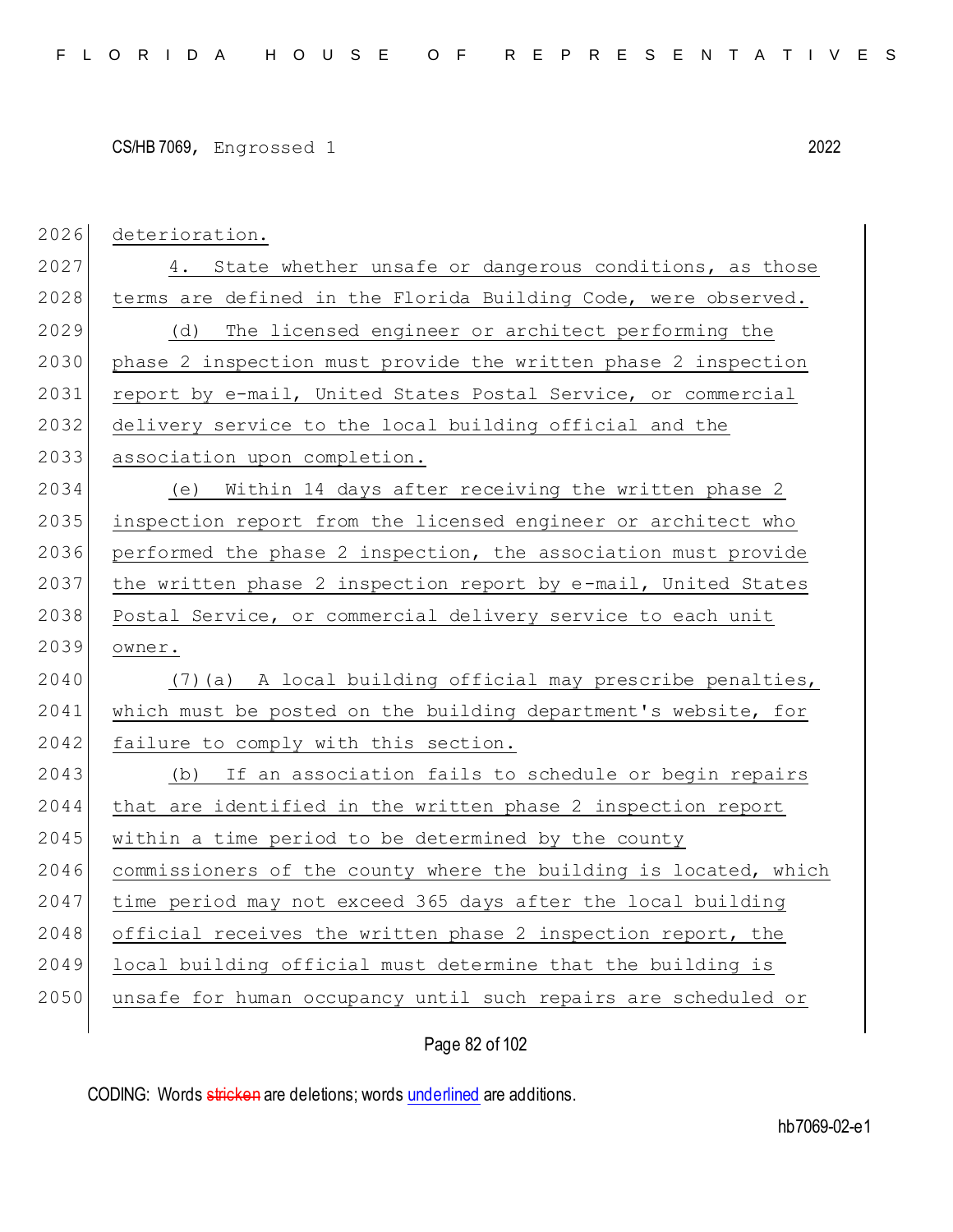```
CS/HB 7069, Engrossed 1 2022
```
2051 begin.

2052 (8) If an association fails to complete a recertification 2053 or phase 2 inspection pursuant to this section, such failure is 2054 a breach of an officer's and director's fiduciary relationship 2055 to the unit owners under s.  $719.104(8)$ .

2056 Section 19. Paragraphs  $(p)$ ,  $(q)$ , and  $(r)$  are added to 2057 subsection (4) of section 719.301, Florida Statutes, to read: 2058 719.301 Transfer of association control.—

2059 (4) When unit owners other than the developer elect a 2060 majority of the members of the board of administration of an 2061 association, the developer shall relinquish control of the 2062 association, and the unit owners shall accept control. 2063 Simultaneously, or for the purpose of paragraph (c) not more 2064 than 90 days thereafter, the developer shall deliver to the 2065 association, at the developer's expense, all property of the 2066 unit owners and of the association held or controlled by the 2067 developer, including, but not limited to, the following items, 2068 if applicable, as to each cooperative operated by the 2069 association:

2070 (p) A copy of the association's most recent structural 2071 integrity reserve study.

2072 (q) If a building on the cooperative property must be 2073 recertified under s. 719.132, a copy of the association's most 2074 recent written recertification report or a statement that the 2075 association has not completed the required recertification.

## Page 83 of 102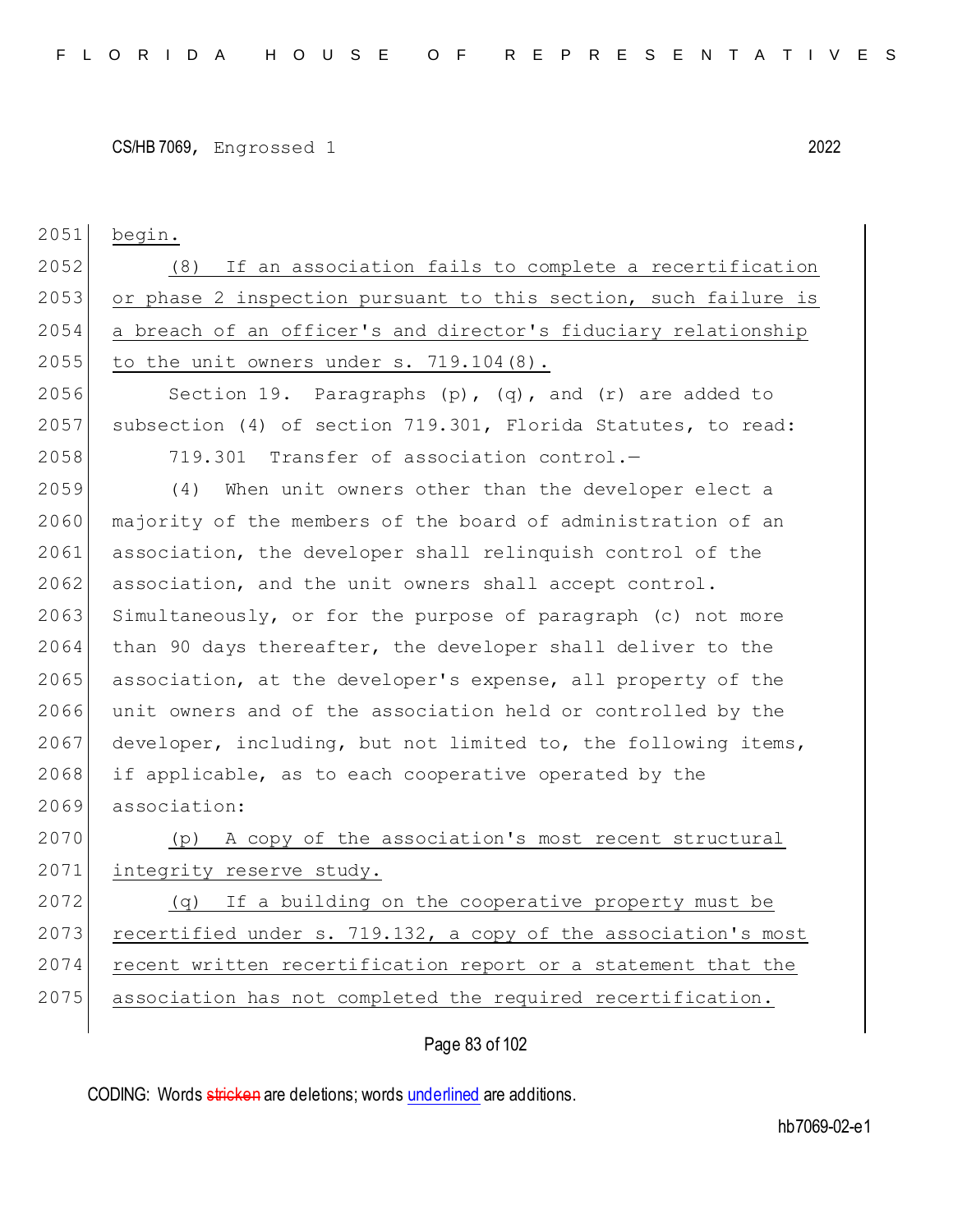2076 (r) If a building on the cooperative property must have a 2077 phase 2 inspection performed under s. 719.132, a copy of the 2078 association's most recent written phase 2 inspection report or a 2079 statement that the association has not completed the required 2080 phase 2 inspection. 2081 Section 20. Subsection (1) of section 719.501, Florida 2082 Statutes, is amended, and subsection (3) is added to that 2083 section, to read: 2084 719.501 Powers and duties of Division of Florida 2085 Condominiums, Timeshares, and Mobile Homes.-2086 (1) The Division of Florida Condominiums, Timeshares, and 2087 Mobile Homes of the Department of Business and Professional 2088 Regulation, referred to as the "division" in this part, in 2089 addition to other powers and duties prescribed by chapter 718, 2090 has the power to enforce and ensure compliance with this chapter 2091 and adopted rules relating to the development, construction, 2092 sale, lease, ownership, operation, and management of residential 2093 cooperative units, and complaints related to the procedural 2094 completion of the structural integrity reserve studies under s. 2095 719.106(1)(k) and recertifications and phase 2 inspections under 2096 s. 719.132. In performing its duties, the division shall have 2097 the following powers and duties: 2098 (a) The division may make necessary public or private 2099 investigations within or outside this state to determine whether 2100 any person has violated this chapter or any rule or order

Page 84 of 102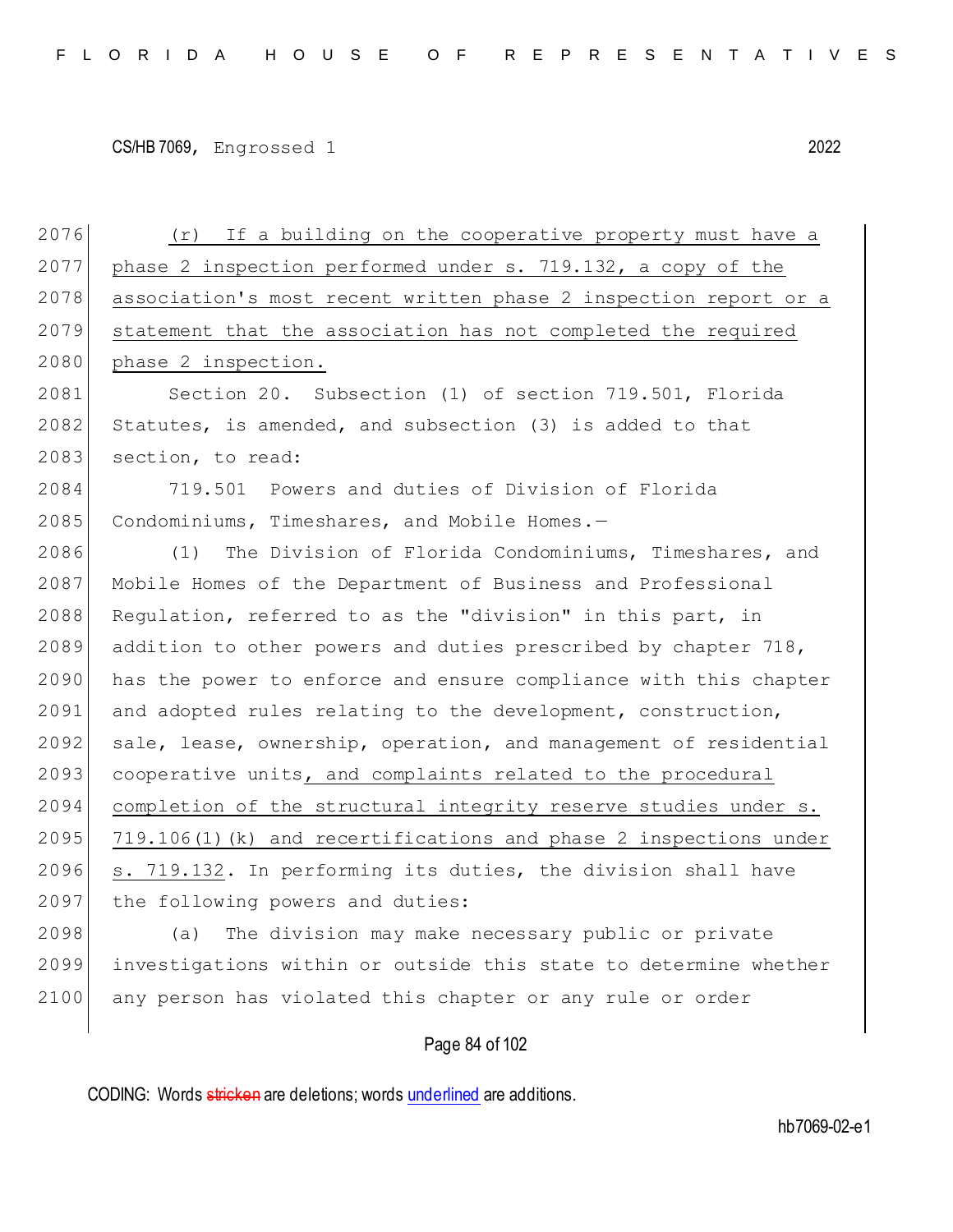2101 hereunder, to aid in the enforcement of this chapter, or to aid  $2102$  in the adoption of rules or forms hereunder.

2103 (b) The division may require or permit any person to file  $2104$  a statement in writing, under oath or otherwise, as the division 2105 determines, as to the facts and circumstances concerning a 2106 matter to be investigated.

2107 (c) For the purpose of any investigation under this 2108 chapter, the division director or any officer or employee 2109 designated by the division director may administer oaths or 2110 affirmations, subpoena witnesses and compel their attendance, 2111 take evidence, and require the production of any matter which is 2112 relevant to the investigation, including the existence, 2113 description, nature, custody, condition, and location of any 2114 books, documents, or other tangible things and the identity and 2115 location of persons having knowledge of relevant facts or any 2116 other matter reasonably calculated to lead to the discovery of 2117 material evidence. Upon failure by a person to obey a subpoena 2118 or to answer questions propounded by the investigating officer 2119 and upon reasonable notice to all persons affected thereby, the 2120 division may apply to the circuit court for an order compelling 2121 compliance.

 (d) Notwithstanding any remedies available to unit owners and associations, if the division has reasonable cause to believe that a violation of any provision of this chapter or 2125 related rule has occurred, the division may institute

## Page 85 of 102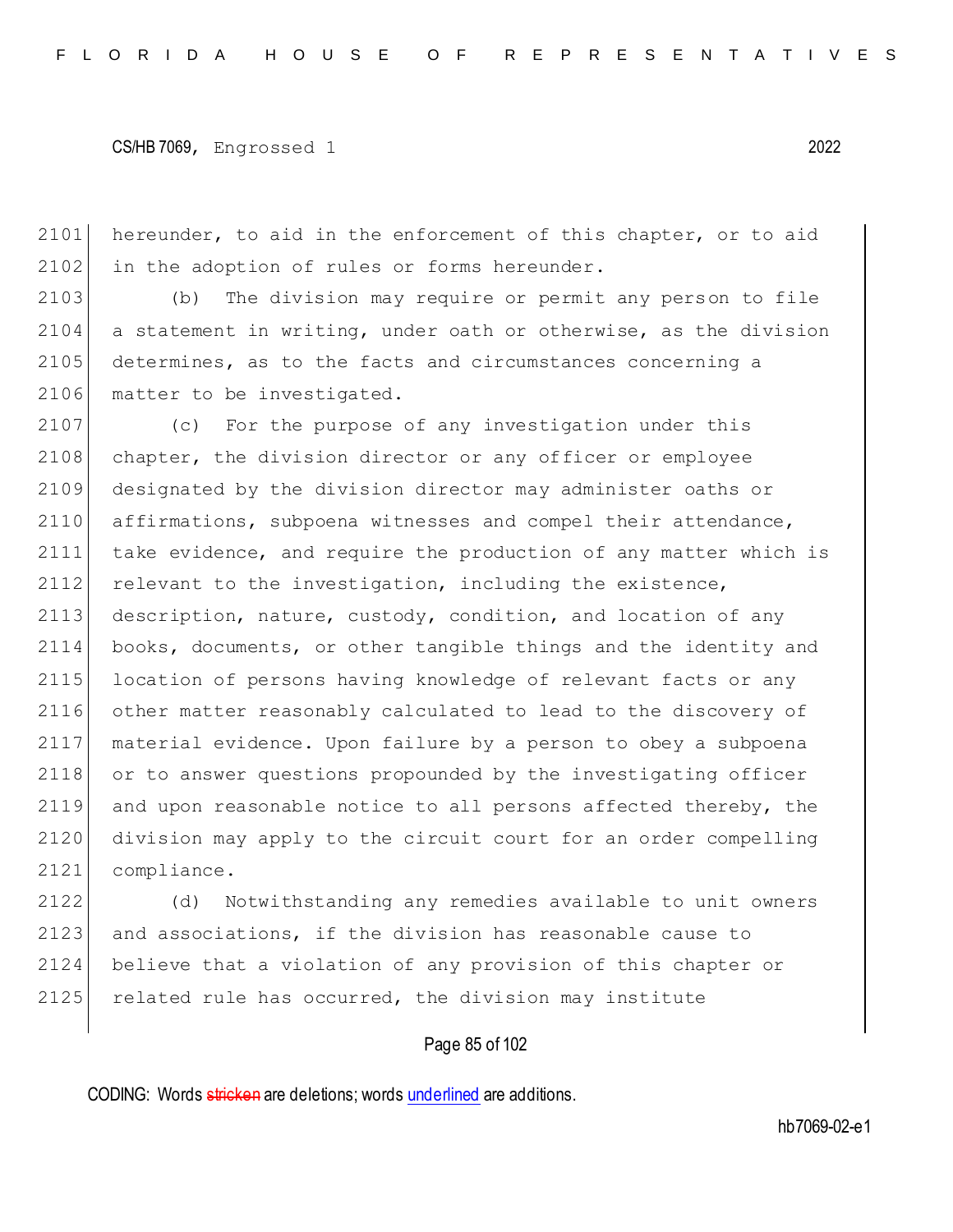2126 enforcement proceedings in its own name against a developer, 2127 association, officer, or member of the board, or its assignees 2128 or agents, as follows:

2129 1. The division may permit a person whose conduct or 2130 actions may be under investigation to waive formal proceedings 2131 and enter into a consent proceeding whereby orders, rules, or 2132 letters of censure or warning, whether formal or informal, may 2133 be entered against the person.

 2. The division may issue an order requiring the developer, association, officer, or member of the board, or its assignees or agents, to cease and desist from the unlawful practice and take such affirmative action as in the judgment of 2138 the division will carry out the purposes of this chapter. Such affirmative action may include, but is not limited to, an order 2140 requiring a developer to pay moneys determined to be owed to a 2141 condominium association.

2142 3. The division may bring an action in circuit court on 2143 behalf of a class of unit owners, lessees, or purchasers for 2144 declaratory relief, injunctive relief, or restitution.

2145 4. The division may impose a civil penalty against a 2146 developer or association, or its assignees or agents, for any 2147 violation of this chapter or related rule. The division may 2148 impose a civil penalty individually against any officer or board 2149 member who willfully and knowingly violates a provision of this  $2150$  chapter, a rule adopted pursuant to this chapter, or a final

#### Page 86 of 102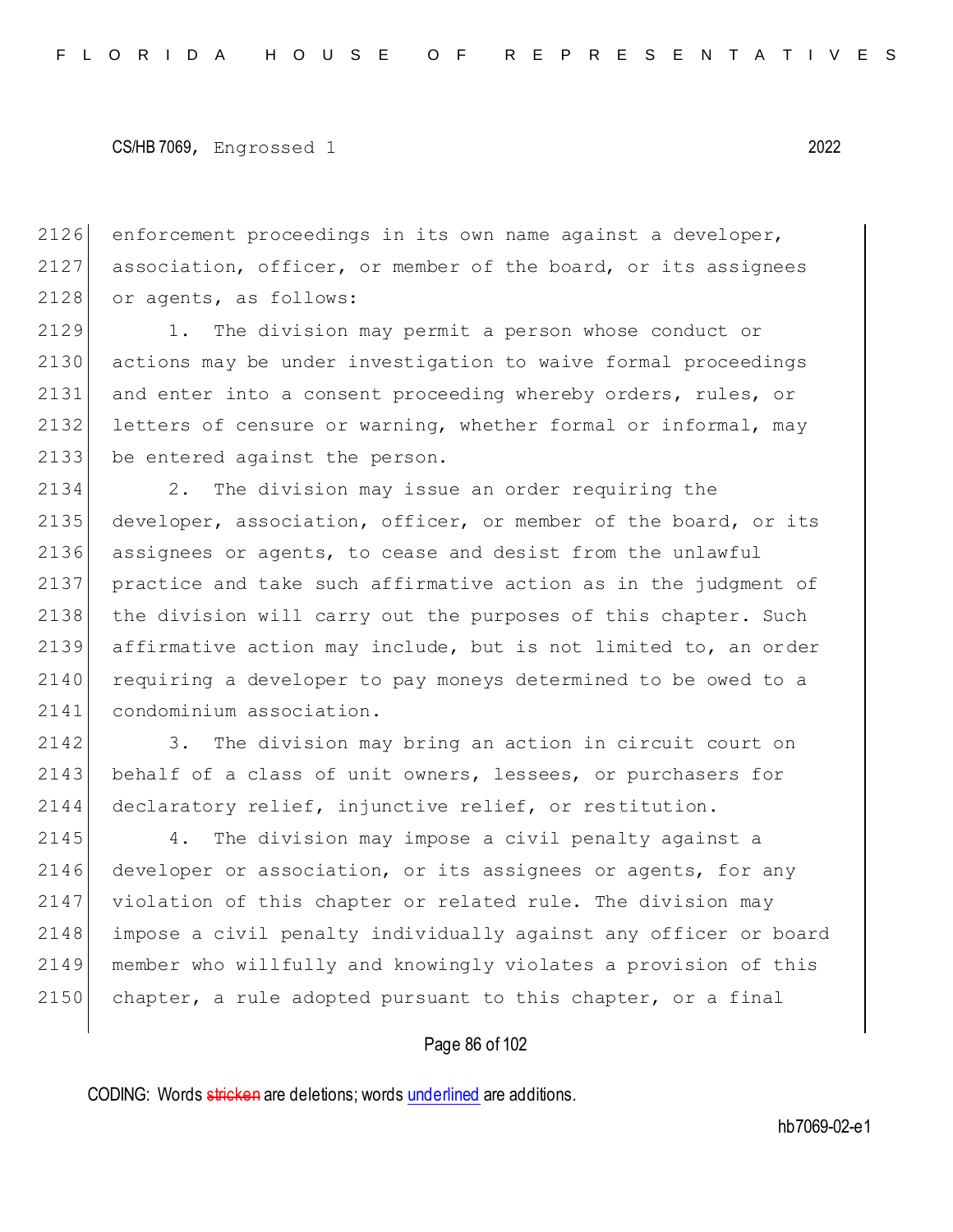2151 order of the division. The term "willfully and knowingly" means 2152 that the division informed the officer or board member that his 2153 or her action or intended action violates this chapter, a rule 2154 adopted under this chapter, or a final order of the division, 2155 and that the officer or board member refused to comply with the 2156 requirements of this chapter, a rule adopted under this chapter, 2157 or a final order of the division. The division, before  $\frac{\text{prior}}{\text{top}}$  to 2158 initiating formal agency action under chapter 120, shall afford 2159 the officer or board member an opportunity to voluntarily comply 2160 with this chapter, a rule adopted under this chapter, or a final 2161 order of the division. An officer or board member who complies 2162 within 10 days is not subject to a civil penalty. A penalty may 2163 be imposed on the basis of each day of continuing violation, but 2164 in no event shall the penalty for any offense exceed \$5,000. By 2165 January 1, 1998, the division shall adopt, by rule, penalty 2166 guidelines applicable to possible violations or to categories of 2167 violations of this chapter or rules adopted by the division. The 2168 guidelines must specify a meaningful range of civil penalties 2169 for each such violation of the statute and rules and must be 2170 based upon the harm caused by the violation, the repetition of 2171 the violation, and upon such other factors deemed relevant by 2172 the division. For example, the division may consider whether the 2173 violations were committed by a developer or owner-controlled 2174 association, the size of the association, and other factors. The 2175 guidelines must designate the possible mitigating or aggravating

#### Page 87 of 102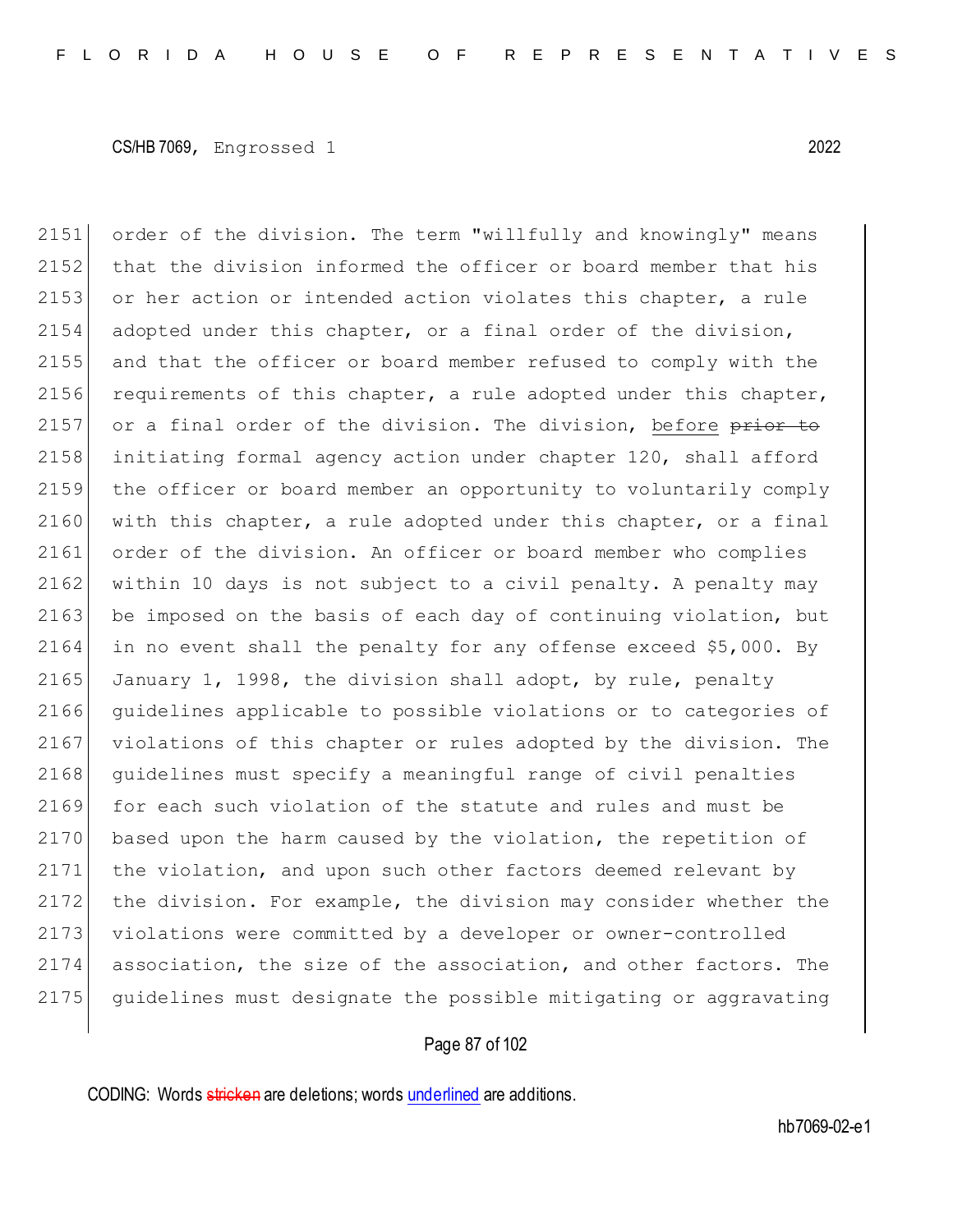2176 circumstances that justify a departure from the range of 2177 penalties provided by the rules. It is the legislative intent 2178 that minor violations be distinguished from those which endanger 2179 the health, safety, or welfare of the cooperative residents or 2180 other persons and that such quidelines provide reasonable and 2181 meaningful notice to the public of likely penalties that may be 2182 imposed for proscribed conduct. This subsection does not limit 2183 the ability of the division to informally dispose of 2184 administrative actions or complaints by stipulation, agreed 2185 settlement, or consent order. All amounts collected shall be 2186 deposited with the Chief Financial Officer to the credit of the 2187 Division of Florida Condominiums, Timeshares, and Mobile Homes 2188 Trust Fund. If a developer fails to pay the civil penalty, the 2189 division shall thereupon issue an order directing that such 2190 developer cease and desist from further operation until such 2191 time as the civil penalty is paid or may pursue enforcement of 2192 the penalty in a court of competent jurisdiction. If an 2193 association fails to pay the civil penalty, the division shall 2194 thereupon pursue enforcement in a court of competent 2195 jurisdiction, and the order imposing the civil penalty or the 2196 cease and desist order shall not become effective until 20 days 2197 after the date of such order. Any action commenced by the 2198 division shall be brought in the county in which the division 2199 has its executive offices or in the county where the violation 2200 occurred.

# Page 88 of 102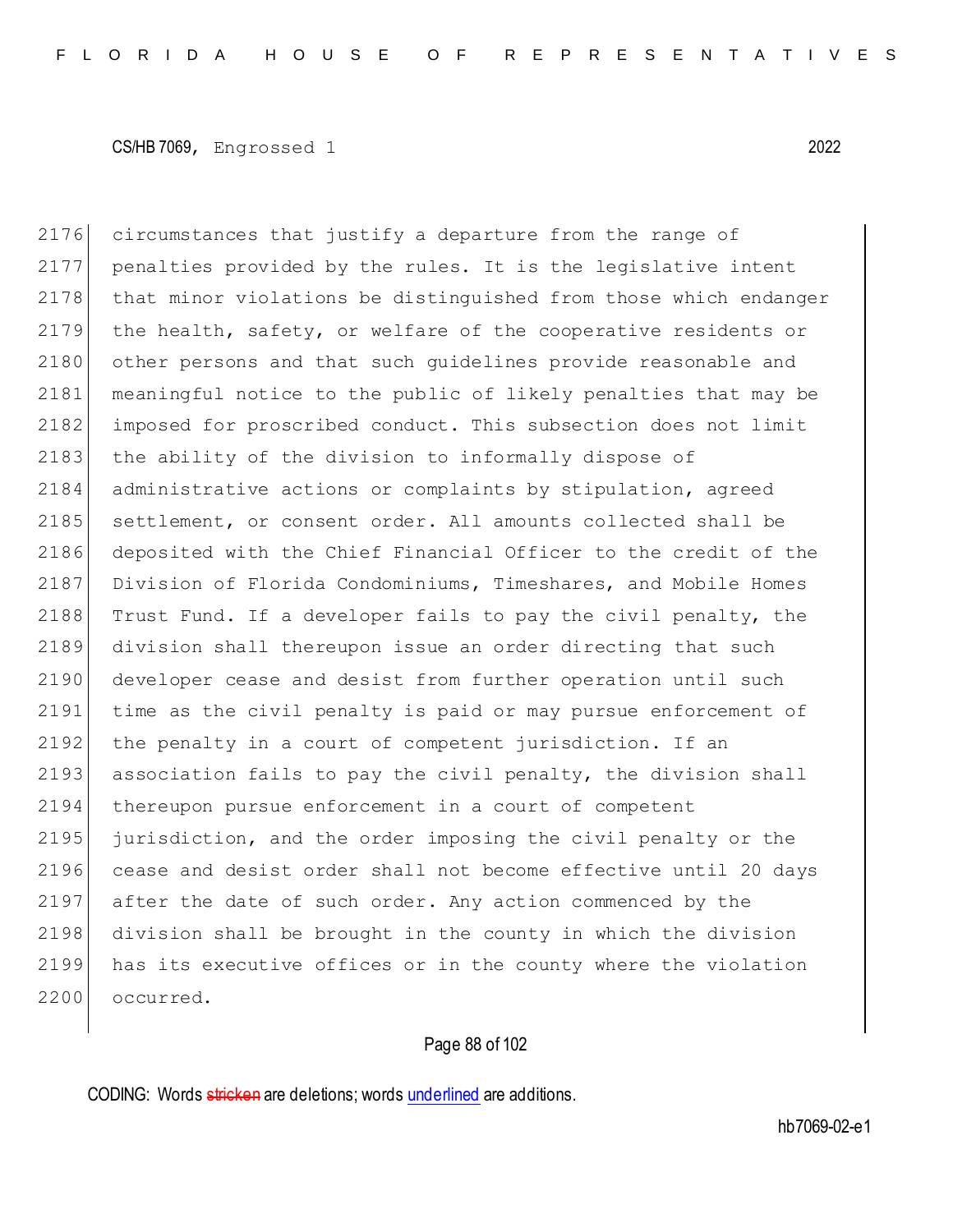2201 (e) The division may prepare and disseminate a prospectus 2202 and other information to assist prospective owners, purchasers, 2203 lessees, and developers of residential cooperatives in assessing 2204 the rights, privileges, and duties pertaining thereto.

2205 (f) The division has authority to adopt rules pursuant to  $2206$  ss.  $120.536(1)$  and  $120.54$  to implement and enforce the 2207 provisions of this chapter.

2208 (g) The division shall establish procedures for providing 2209 notice to an association when the division is considering the 2210 issuance of a declaratory statement with respect to the 2211 cooperative documents governing such cooperative community.

2212 (h) The division shall furnish each association which pays 2213 the fees required by paragraph  $(2)$  (a) a copy of this act, 2214 subsequent changes to this act on an annual basis, an amended 2215 version of this act as it becomes available from the Secretary 2216 of State's office on a biennial basis, and the rules adopted 2217 thereto on an annual basis.

2218 (i) The division shall annually provide each association 2219 with a summary of declaratory statements and formal legal 2220 opinions relating to the operations of cooperatives which were 2221 rendered by the division during the previous year.

2222 (j) The division shall adopt uniform accounting 2223 principles, policies, and standards to be used by all 2224 associations in the preparation and presentation of all 2225 financial statements required by this chapter. The principles,

#### Page 89 of 102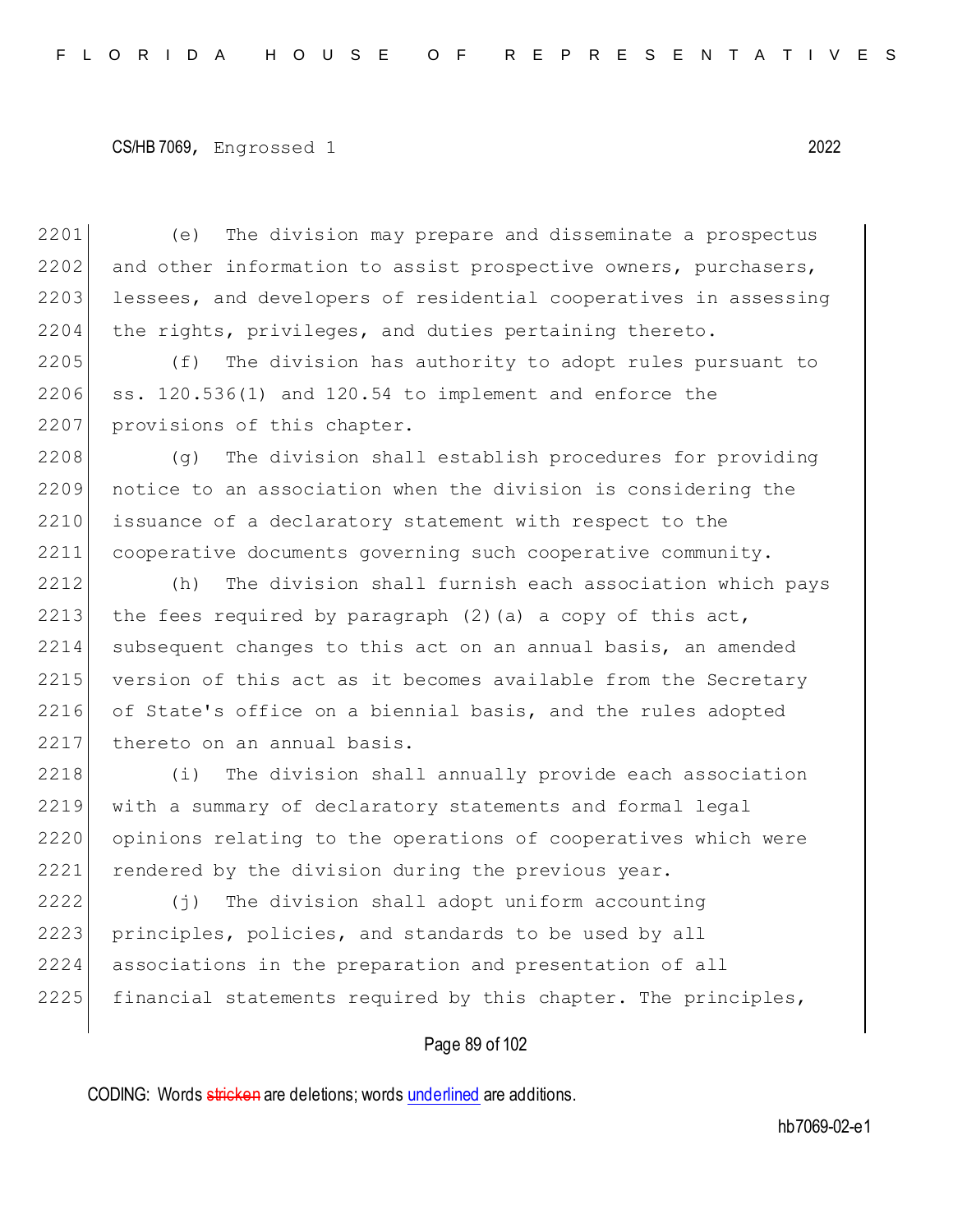2226 policies, and standards shall take into consideration the size 2227 of the association and the total revenue collected by the 2228 association.

2229 (k) The division shall provide training and educational 2230 programs for cooperative association board members and unit 2231 owners. The training may, in the division's discretion, include 2232 web-based electronic media, and live training and seminars in 2233 various locations throughout the state. The division may review 2234 and approve education and training programs for board members 2235 and unit owners offered by providers and shall maintain a 2236 current list of approved programs and providers and make such 2237 list available to board members and unit owners in a reasonable 2238 and cost-effective manner.

2239 (l) The division shall maintain a toll-free telephone 2240 | number accessible to cooperative unit owners.

2241 (m) When a complaint is made to the division, the division 2242 shall conduct its inquiry with reasonable dispatch and with due 2243 regard to the interests of the affected parties. Within 30 days 2244 after receipt of a complaint, the division shall acknowledge the 2245 complaint in writing and notify the complainant whether the 2246 complaint is within the jurisdiction of the division and whether 2247 additional information is needed by the division from the 2248 complainant. The division shall conduct its investigation and 2249 shall, within 90 days after receipt of the original complaint or 2250 timely requested additional information, take action upon the

#### Page 90 of 102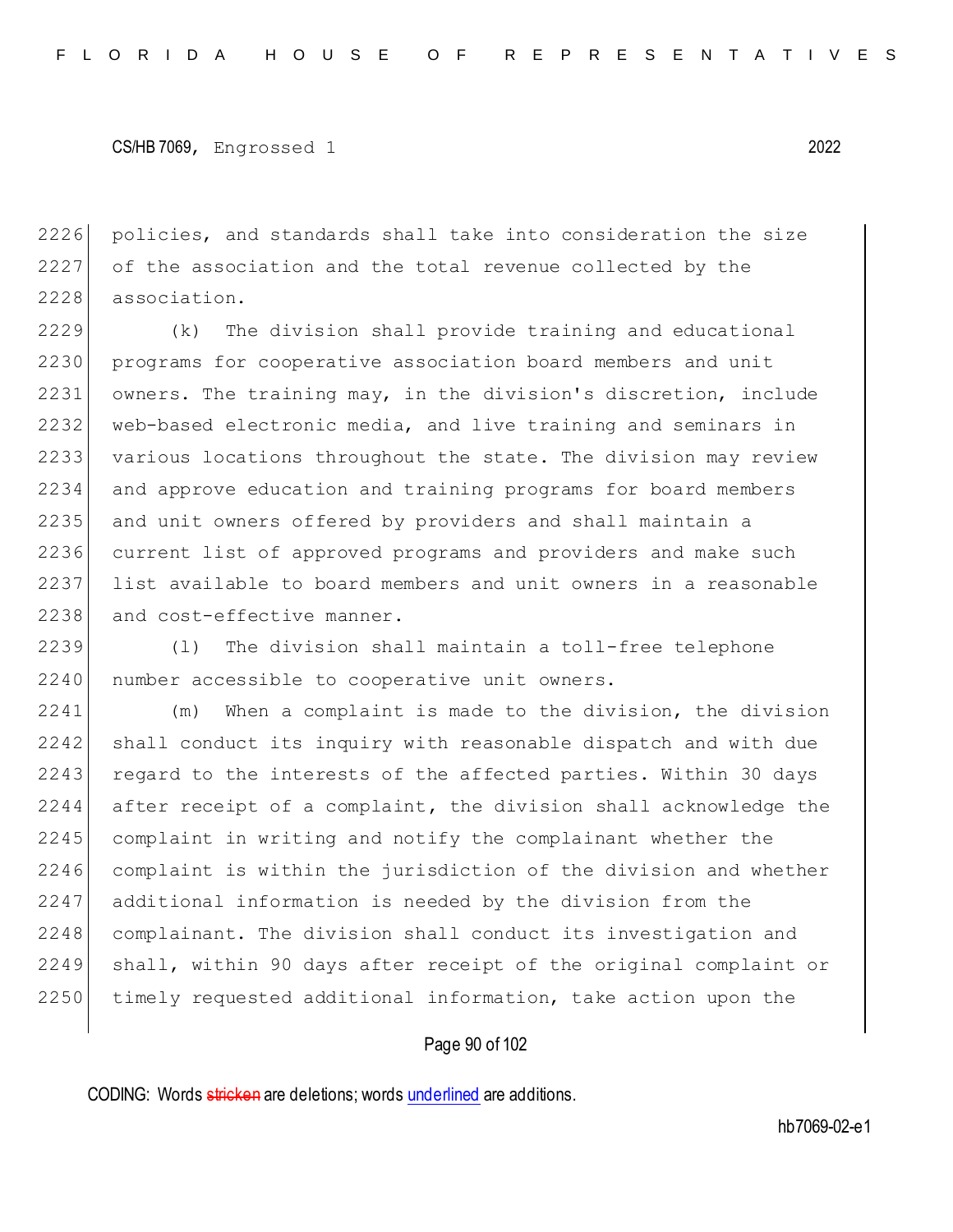2251 complaint. However, the failure to complete the investigation 2252 within 90 days does not prevent the division from continuing the 2253 investigation, accepting or considering evidence obtained or 2254 received after 90 days, or taking administrative action if 2255 reasonable cause exists to believe that a violation of this 2256 chapter or a rule of the division has occurred. If an 2257 investigation is not completed within the time limits  $2258$  established in this paragraph, the division shall, on a monthly 2259 basis, notify the complainant in writing of the status of the 2260 investigation. When reporting its action to the complainant, the 2261 division shall inform the complainant of any right to a hearing 2262 pursuant to ss. 120.569 and 120.57.

2263 (n) The division shall develop a program to certify both 2264 volunteer and paid mediators to provide mediation of cooperative 2265 disputes. The division shall provide, upon request, a list of 2266 such mediators to any association, unit owner, or other 2267 participant in arbitration proceedings under s. 718.1255 2268 requesting a copy of the list. The division shall include on the 2269 list of voluntary mediators only persons who have received at 2270 least 20 hours of training in mediation techniques or have 2271 mediated at least 20 disputes. In order to become initially 2272 certified by the division, paid mediators must be certified by 2273 the Supreme Court to mediate court cases in county or circuit 2274 courts. However, the division may adopt, by rule, additional 2275 factors for the certification of paid mediators, which factors

#### Page 91 of 102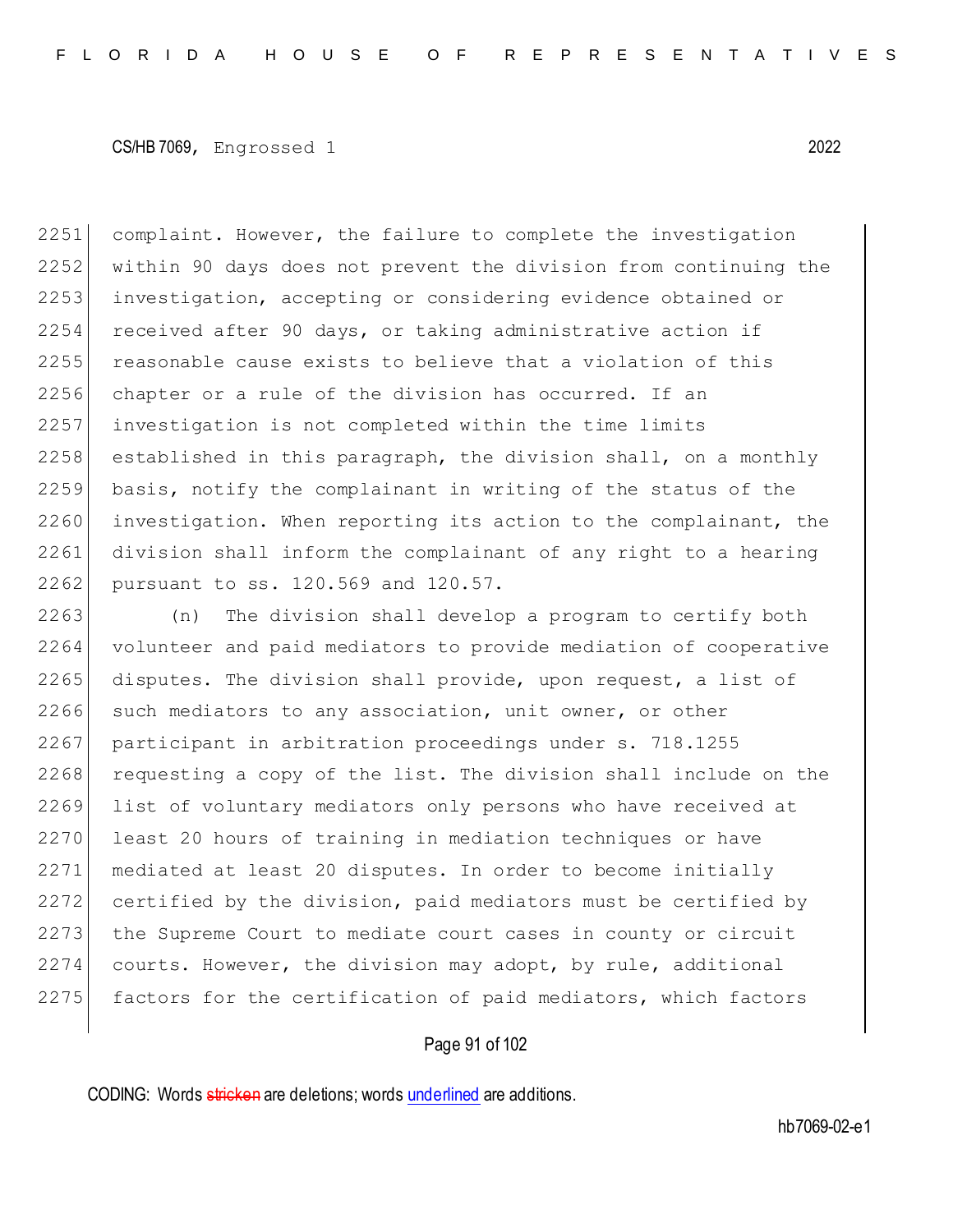must be related to experience, education, or background. Any person initially certified as a paid mediator by the division must, in order to continue to be certified, comply with the 2279 factors or requirements imposed by rules adopted by the division.

 $2281$  (3)(a) On or before January 1, 2023, cooperative 2282 associations existing on or before July 1, 2022, must provide 2283 the following information to the division in writing, by e-mail, 2284 United States Postal Service, commercial delivery service, or 2285 hand delivery, at a physical address or e-mail address provided 2286 by the division and on a form posted on the division's website: 2287 1. The number of buildings on the cooperative property  $2288$  that are three stories or higher in height. 2289 2. The total number of units in all such buildings. 2290 3. The addresses of all such buildings. 2291 4. The counties in which all such buildings are located. 2292 (b) The division must compile a list of the number of 2293 buildings on cooperative property that are three stories or 2294 higher in height, which is searchable by county, and must post  $2295$  the list on the division's website. This list must include all 2296 of the following information: 2297 1. The name of each association with buildings on the  $2298$  cooperative property that are three stories or higher in height. 2299 2. The number of such buildings on each association's 2300 property.

Page 92 of 102

CODING: Words stricken are deletions; words underlined are additions.

hb7069-02-e1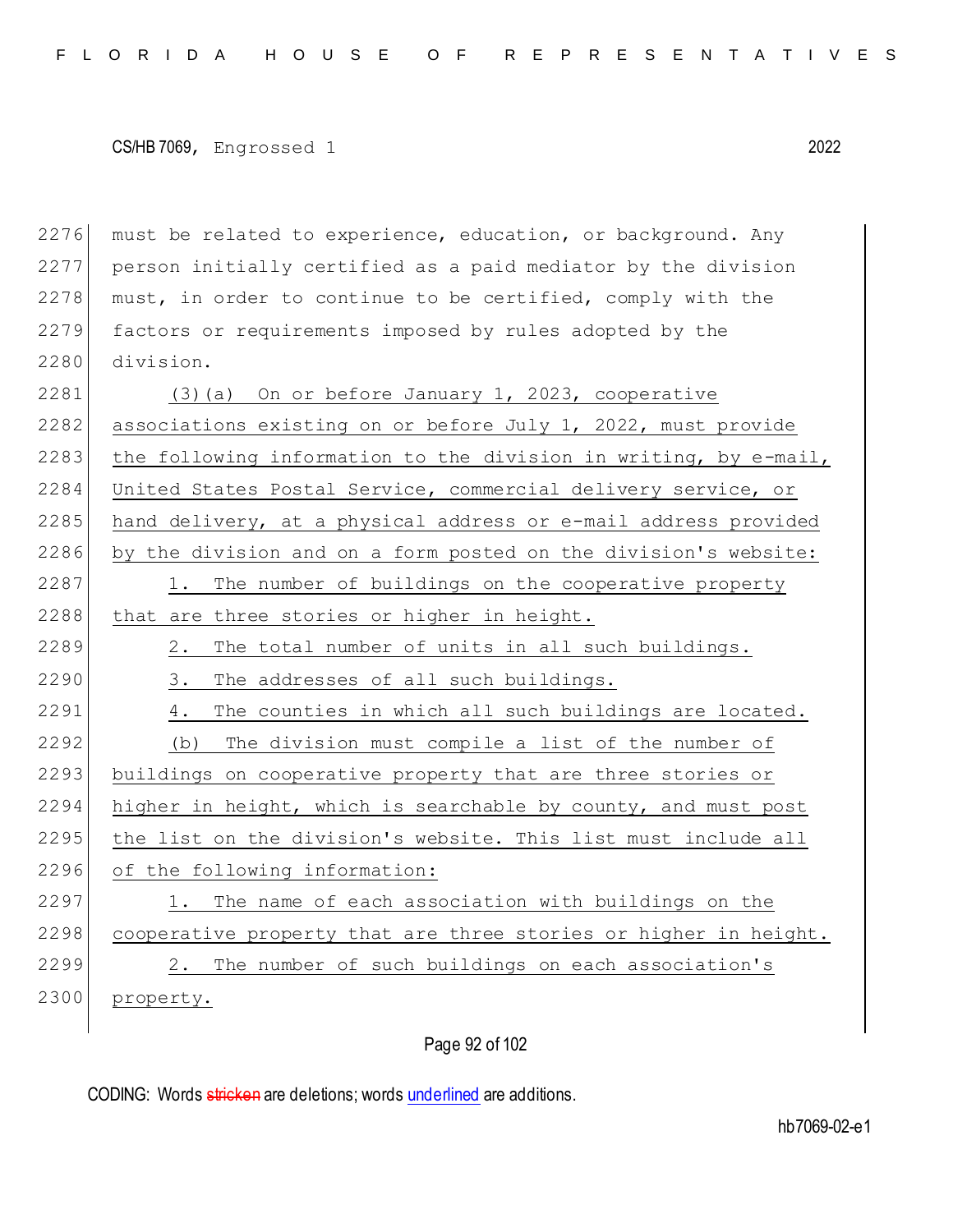2301 3. The addresses of all such buildings. 2302 4. The counties in which all such buildings are located. 2303 (c) An association must provide an update in writing to 2304 the division if there are any changes to the information in the  $2305$  list under paragraph (b) within 6 months after the change. 2306 Section 21. Paragraph (b) of subsection (1) and paragraph 2307 (a) of subsection (2) of section 719.503, Florida Statutes, are 2308 amended to read: 2309 719.503 Disclosure before prior to sale. 2310 (1) DEVELOPER DISCLOSURE.— 2311 (b) Copies of documents to be furnished to prospective 2312 buyer or lessee.—Until such time as the developer has furnished 2313 the documents listed below to a person who has entered into a 2314 contract to purchase a unit or lease it for more than 5 years, 2315 the contract may be voided by that person, entitling the person 2316 to a refund of any deposit together with interest thereon as 2317 provided in s. 719.202. The contract may be terminated by 2318 | written notice from the proposed buyer or lessee delivered to 2319 the developer within 15 days after the buyer or lessee receives 2320 all of the documents required by this section. The developer may 2321 shall not close for 15 days after following the execution of the 2322 agreement and delivery of the documents to the buyer as 2323 evidenced by a receipt for documents signed by the buyer unless 2324 the buyer is informed in the 15-day voidability period and 2325 agrees to close before  $\frac{1}{p}$  and the expiration of the 15 days.

Page 93 of 102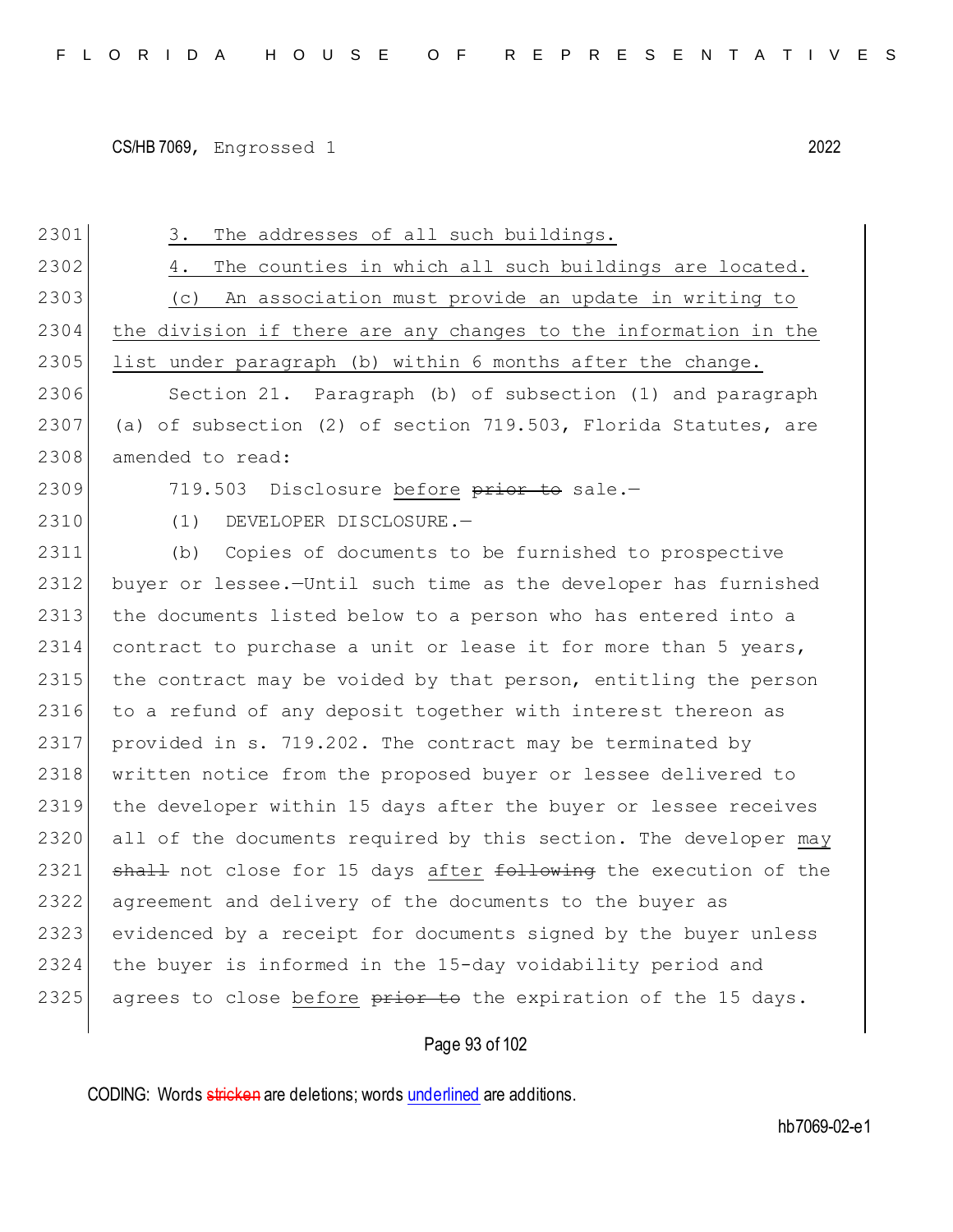2326 The developer must shall retain in his or her records a separate 2327 signed agreement as proof of the buyer's agreement to close 2328 before prior to the expiration of the said voidability period. 2329 Such Said proof must shall be retained for a period of 5 years 2330 after the date of the closing transaction. The documents to be 2331 delivered to the prospective buyer are the prospectus or 2332 disclosure statement with all exhibits, if the development is 2333 subject to the provisions of s. 719.504, or, if not, then copies 2334 of the following which are applicable:

2335 1. The question and answer sheet described in s. 719.504, 2336 and cooperative documents, or the proposed cooperative documents 2337 if the documents have not been recorded, which must  $\frac{1}{2}$ 2338 include the certificate of a surveyor approximately representing 2339 the locations required by s. 719.104.

2340 2. The documents creating the association.

2341 3. The bylaws.

2342 4. The ground lease or other underlying lease of the 2343 cooperative.

2344 5. The management contract, maintenance contract, and 2345 other contracts for management of the association and operation 2346 of the cooperative and facilities used by the unit owners having 2347 a service term in excess of 1 year, and any management contracts 2348 that are renewable.

2349 6. The estimated operating budget for the cooperative and 2350 a schedule of expenses for each type of unit, including fees

## Page 94 of 102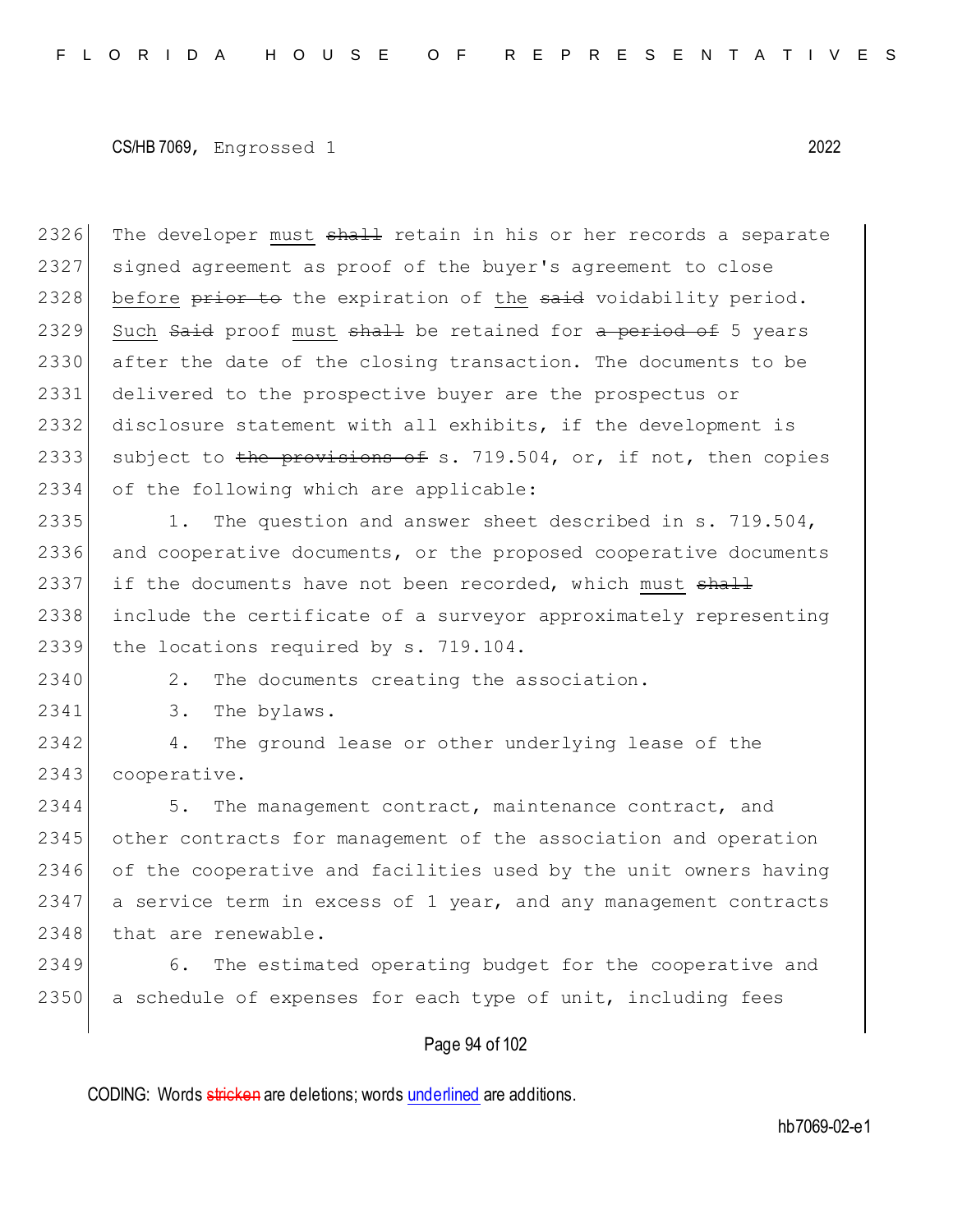2351 assessed to a shareholder who has exclusive use of limited 2352 common areas, where such costs are shared only by those entitled 2353 to use such limited common areas.

2354 7. The lease of recreational and other facilities that 2355 will be used only by unit owners of the subject cooperative.

2356 8. The lease of recreational and other common areas that 2357 will be used by unit owners in common with unit owners of other 2358 cooperatives.

2359 9. The form of unit lease if the offer is of a leasehold.

2360 10. Any declaration of servitude of properties serving the 2361 cooperative but not owned by unit owners or leased to them or 2362 the association.

2363 11. If the development is to be built in phases or if the 2364 association is to manage more than one cooperative, a 2365 description of the plan of phase development or the arrangements 2366 for the association to manage two or more cooperatives.

2367 12. If the cooperative is a conversion of existing 2368 improvements, the statements and disclosure required by s. 2369 719.616.

2370 13. The form of agreement for sale or lease of units.

2371 14. A copy of the floor plan of the unit and the plot plan 2372 showing the location of the residential buildings and the 2373 recreation and other common areas.

2374 15. A copy of all covenants and restrictions that which 2375 will affect the use of the property and which are not contained

#### Page 95 of 102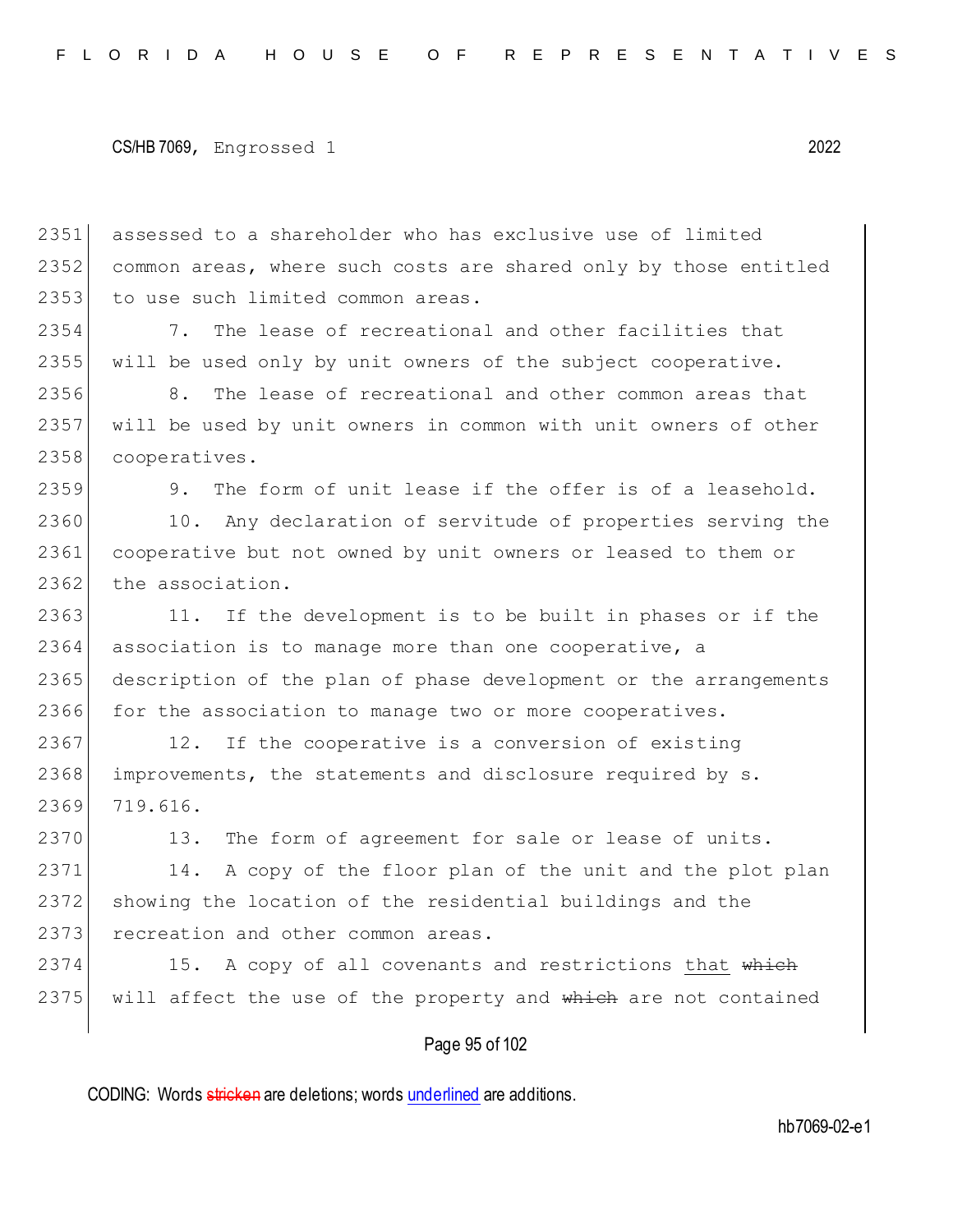| 2376 | in the foregoing.                                                |
|------|------------------------------------------------------------------|
| 2377 | 16. If the developer is required by state or local               |
| 2378 | authorities to obtain acceptance or approval of any dock or      |
| 2379 | marina facilities intended to serve the cooperative, a copy of   |
| 2380 | any such acceptance or approval acquired by the time of filing   |
| 2381 | with the division under pursuant to s. 719.502(1) or a statement |
| 2382 | that such acceptance or approval has not been acquired or        |
| 2383 | received.                                                        |
| 2384 | 17. Evidence demonstrating that the developer has an             |
| 2385 | ownership, leasehold, or contractual interest in the land upon   |
| 2386 | which the cooperative is to be developed.                        |
| 2387 | 18. A copy of the association's most recent structural           |
| 2388 | integrity reserve study or a statement that the association has  |
| 2389 | not completed a structural integrity reserve study.              |
| 2390 | 19. If the unit is located in a building on the                  |
| 2391 | cooperative property that must be recertified under s. 719.132,  |
| 2392 | a copy of the association's most recent written recertification  |
| 2393 | report or a statement that the association has not completed the |
| 2394 | required recertification.                                        |
| 2395 | 20. If the unit is located in a building on the                  |
| 2396 | cooperative property that must have a phase 2 inspection         |
| 2397 | performed under s. 719.132, a copy of the association's most     |
| 2398 | recent written phase 2 inspection report or a statement that the |
| 2399 | association has not completed the required phase 2 inspection.   |
| 2400 | (2)<br>NONDEVELOPER DISCLOSURE.-                                 |
|      |                                                                  |

# Page 96 of 102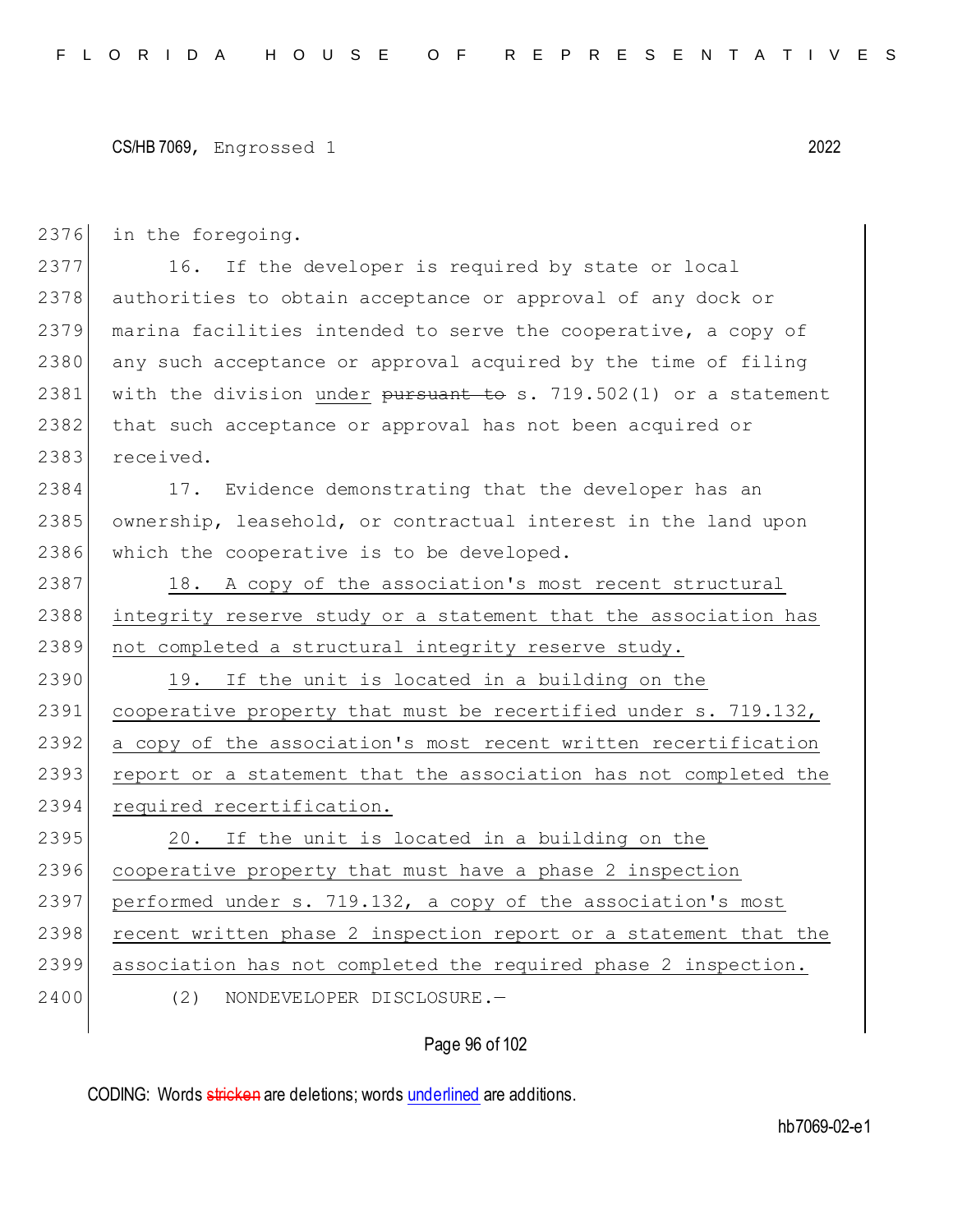2401 (a) Each unit owner who is not a developer as defined by 2402 this chapter must comply with the provisions of this subsection 2403 before prior to the sale of his or her interest in the 2404 association. Each prospective purchaser who has entered into a  $2405$  contract for the purchase of an interest in a cooperative is  $2406$  entitled, at the seller's expense, to a current copy of the 2407 articles of incorporation of the association, the bylaws, and 2408 rules of the association,  $\frac{1}{x}$  as well as a copy of the question and 2409 answer sheet as provided in s. 719.504, a copy of the 2410 association's most recent structural integrity reserve study or 2411 a statement that the association has not completed a structural 2412 integrity reserve study, and, if applicable, a copy of the 2413 association's most recent written recertification report or most 2414 recent written phase 2 inspection report or a statement that the 2415 association has not completed the required recertification or 2416 required phase 2 inspection.

2417 Section 22. Paragraphs (q), (r), and (s) are added to 2418 | subsection (23) of section 719.504, Florida Statutes, to read:

2419 719.504 Prospectus or offering circular.—Every developer 2420 of a residential cooperative which contains more than 20 2421 residential units, or which is part of a group of residential 2422 cooperatives which will be served by property to be used in 2423 common by unit owners of more than 20 residential units, shall 2424 prepare a prospectus or offering circular and file it with the 2425 Division of Florida Condominiums, Timeshares, and Mobile Homes

## Page 97 of 102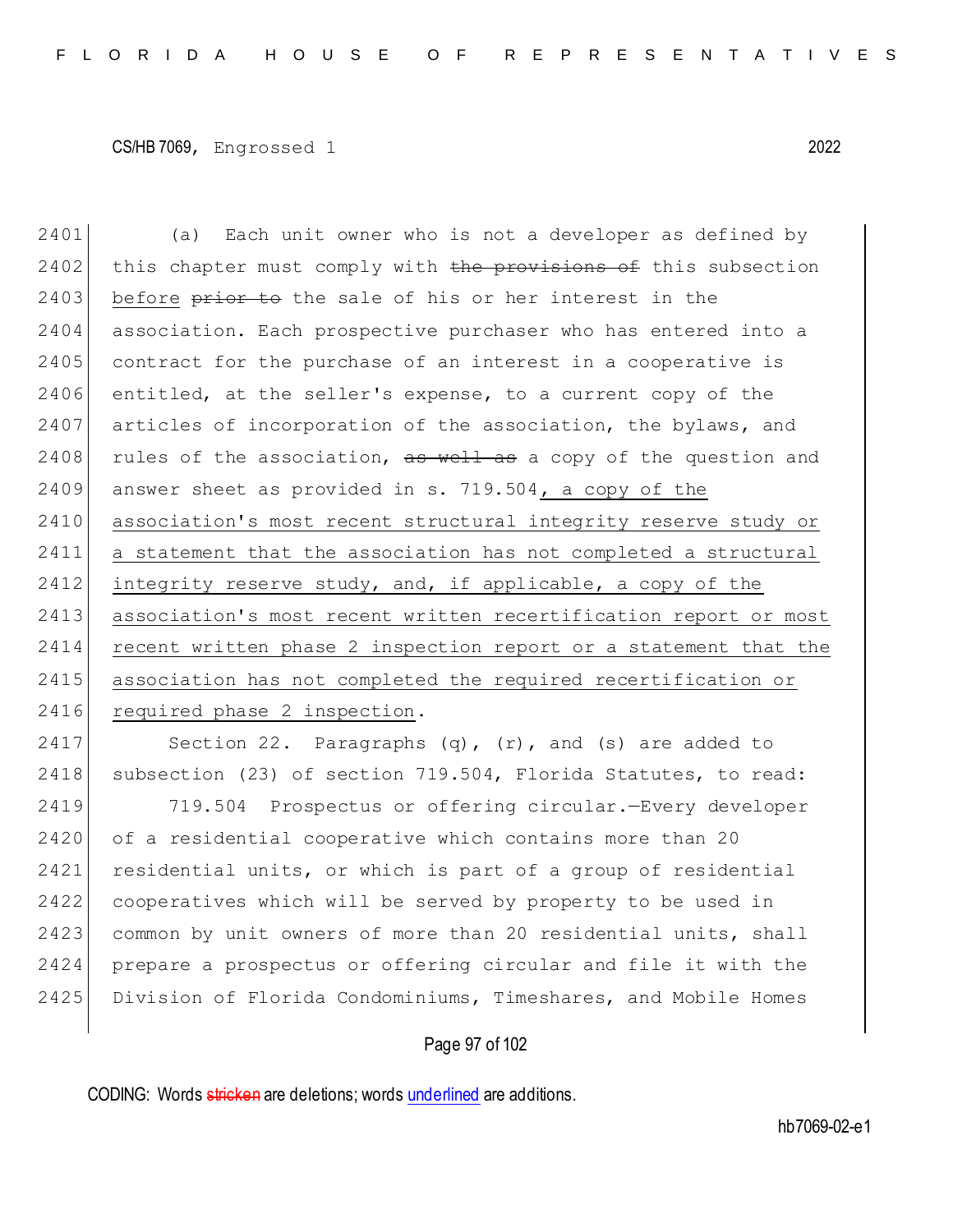2426 prior to entering into an enforceable contract of purchase and 2427 sale of any unit or lease of a unit for more than 5 years and 2428 shall furnish a copy of the prospectus or offering circular to  $2429$  each buyer. In addition to the prospectus or offering circular, 2430 each buyer shall be furnished a separate page entitled 2431 **"Frequently Asked Questions and Answers," which must be in** 2432 accordance with a format approved by the division. This page 2433 must, in readable language: inform prospective purchasers 2434 regarding their voting rights and unit use restrictions, 2435 including restrictions on the leasing of a unit; indicate 2436 whether and in what amount the unit owners or the association is 2437 obligated to pay rent or land use fees for recreational or other 2438 commonly used facilities; contain a statement identifying that 2439 amount of assessment which, pursuant to the budget, would be 2440 levied upon each unit type, exclusive of any special 2441 assessments, and which identifies the basis upon which  $2442$  assessments are levied, whether monthly, quarterly, or 2443 otherwise; state and identify any court cases in which the 2444 association is currently a party of record in which the 2445 association may face liability in excess of \$100,000; and state 2446 whether membership in a recreational facilities association is 2447 | mandatory and, if so, identify the fees currently charged per 2448 unit type. The division shall by rule require such other 2449 disclosure as in its judgment will assist prospective 2450 purchasers. The prospectus or offering circular may include more

## Page 98 of 102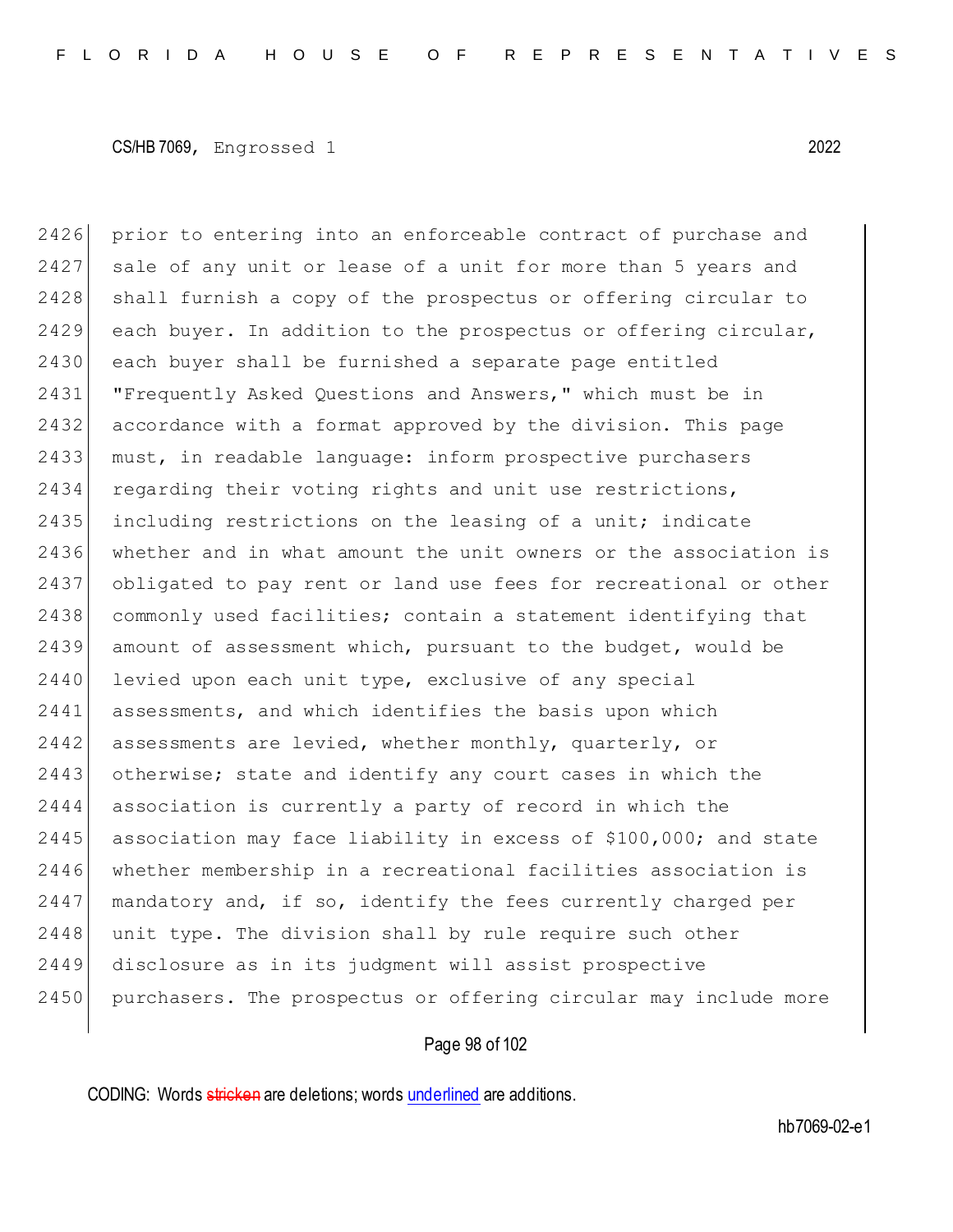2451 than one cooperative, although not all such units are being 2452 offered for sale as of the date of the prospectus or offering 2453 circular. The prospectus or offering circular must contain the 2454 following information:

2455 (23) Copies of the following, to the extent they are 2456 applicable, shall be included as exhibits:

2457 (q) The association's most recent structural integrity 2458 reserve study or a statement that the association has not 2459 completed a structural integrity reserve study.

2460 (r) If the unit is located in a building on the 2461 cooperative property that must be recertified under s. 719.132, 2462 the association's most recent written recertification report or 2463 a statement that the association has not completed the required 2464 recertification.

2465 (s) If the unit is located in a building on the 2466 cooperative property that must have a phase 2 inspection 2467 performed under s. 719.132, the association's most recent 2468 written phase 2 inspection report or a statement that the 2469 association has not completed the required phase 2 inspection.

2470 Section 23. Paragraphs (d) and (k) of subsection (10) of 2471 section 720.303, Florida Statutes, are amended to read:

2472 720.303 Association powers and duties; meetings of board; 2473 official records; budgets; financial reporting; association 2474 funds; recalls.-

2475 (10) RECALL OF DIRECTORS.—

#### Page 99 of 102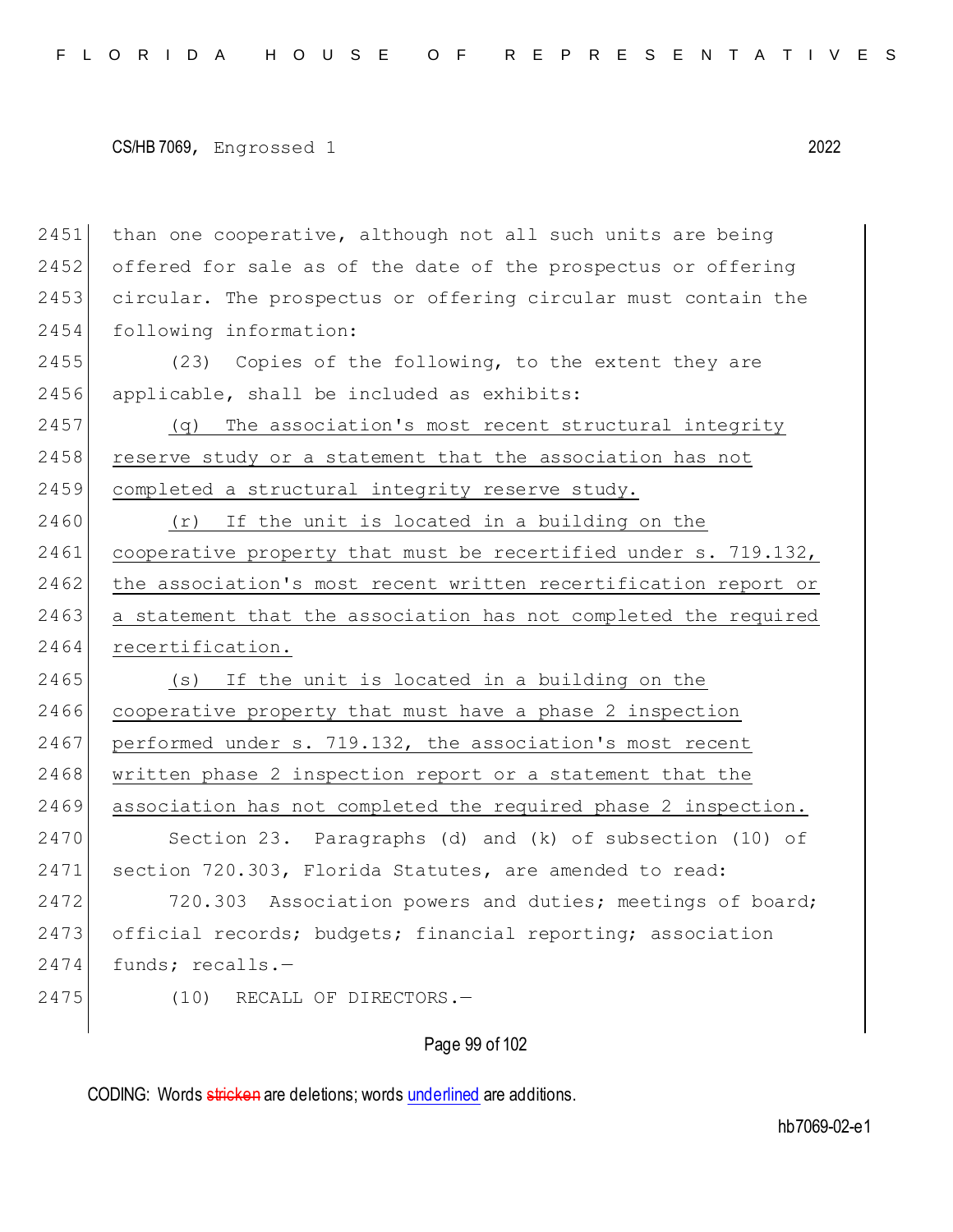2476 (d) If the board determines not to certify the written 2477 agreement or written ballots to recall a director or directors 2478 of the board or does not certify the recall by a vote at a 2479 meeting, the board shall, within 5 full business days after the  $2480$  meeting, file an action with a court of competent jurisdiction 2481 or file with the department a petition for binding arbitration 2482 under the applicable procedures in ss.  $718.112(2)(k)$   $\overline{\phantom{2}}$ 2483  $718.112(2)(i)$  and 718.1255 and the rules adopted thereunder. For 2484 the purposes of this section, the members who voted at the 2485 meeting or who executed the agreement in writing shall 2486 constitute one party under the petition for arbitration or in a 2487 court action. If the arbitrator or court certifies the recall as 2488 to any director or directors of the board, the recall will be 2489 effective upon the final order of the court or the mailing of 2490 the final order of arbitration to the association. The director 2491 or directors so recalled shall deliver to the board any and all 2492 records of the association in their possession within 5 full 2493 business days after the effective date of the recall. 2494 (k) A board member who has been recalled may file an 2495 action with a court of competent jurisdiction or a petition

2496 under ss. 718.112(2)(k)  $ss. 718.112(2)(j)$  and 718.1255 and the 2497 rules adopted challenging the validity of the recall. The 2498 petition or action must be filed within 60 days after the recall 2499 is deemed certified. The association and the parcel owner 2500 representative shall be named as respondents.

Page 100 of 102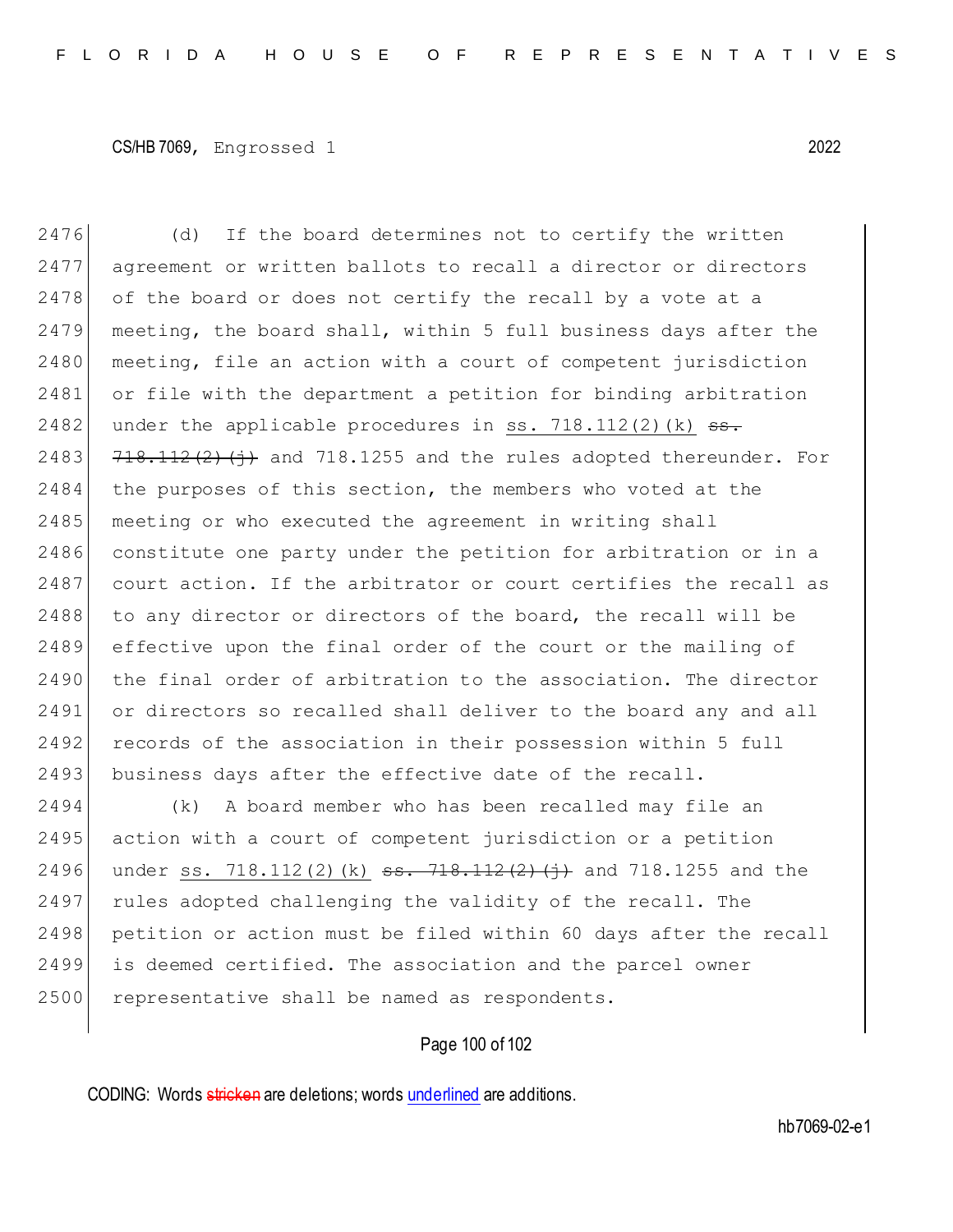Section 24. Subsection (1) of section 720.311, Florida 2502 Statutes, is amended to read: 2503 720.311 Dispute resolution.- (1) The Legislature finds that alternative dispute 2505 resolution has made progress in reducing court dockets and trials and in offering a more efficient, cost-effective option to litigation. The filing of any petition for arbitration or the 2508 serving of a demand for presuit mediation as provided for in this section shall toll the applicable statute of limitations. 2510 Any recall dispute filed with the department under s. 720.303(10) shall be conducted by the department in accordance 2512 with the provisions of ss. 718.112(2)(k)  $\frac{1}{2}$ ,  $\frac{1}{2}$ ,  $\frac{1}{2}$ ,  $\frac{1}{2}$  ( $\frac{1}{2}$ ) and 2513 718.1255 and the rules adopted by the division. In addition, the department shall conduct binding arbitration of election disputes between a member and an association in accordance with s. 718.1255 and rules adopted by the division. Election disputes and recall disputes are not eligible for presuit mediation; 2518 these disputes must be arbitrated by the department or filed in a court of competent jurisdiction. At the conclusion of an arbitration proceeding, the department shall charge the parties a fee in an amount adequate to cover all costs and expenses incurred by the department in conducting the proceeding. Initially, the petitioner shall remit a filing fee of at least \$200 to the department. The fees paid to the department shall 2525 become a recoverable cost in the arbitration proceeding, and the

# Page 101 of 102